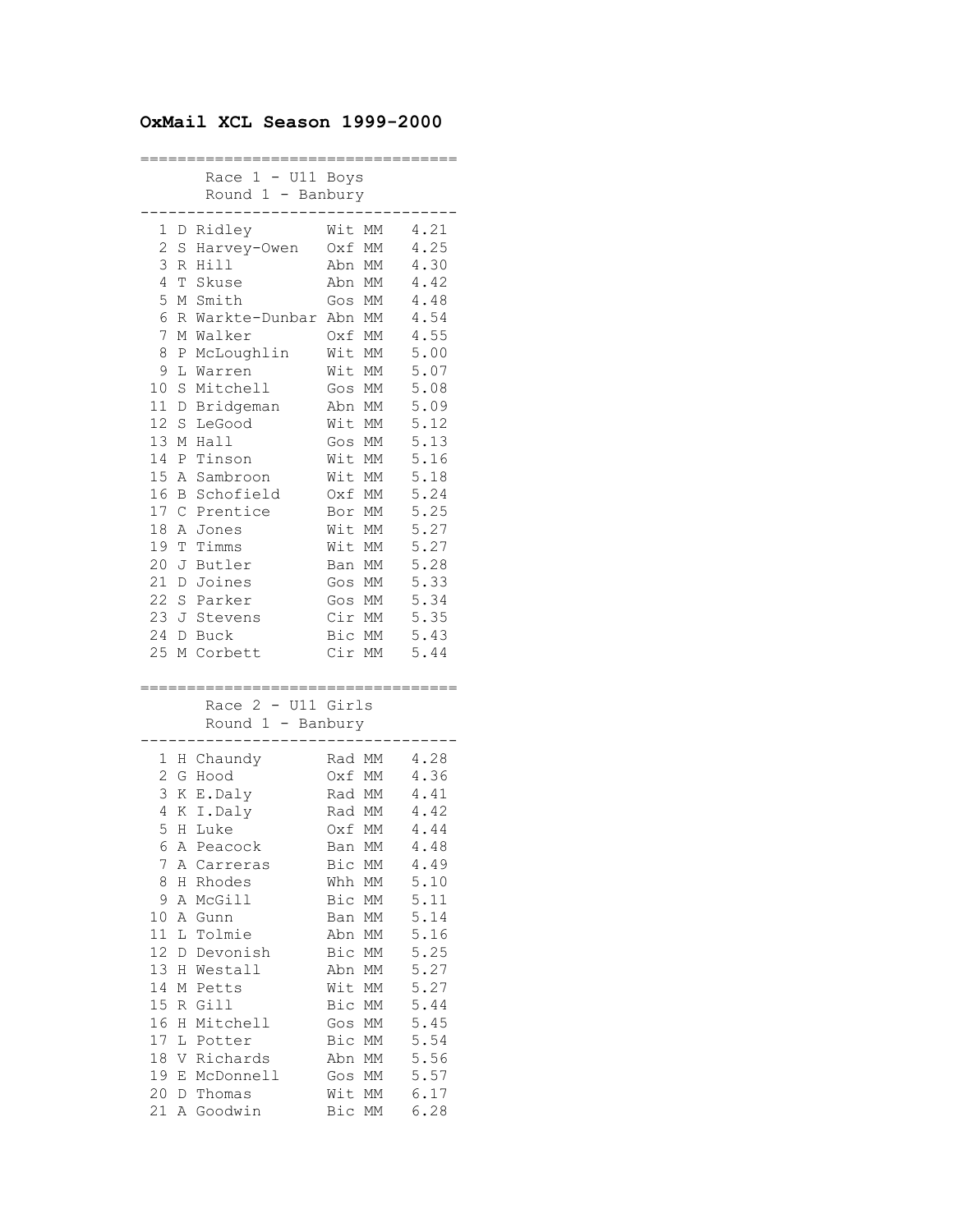====================================== Race 3 - U13 Boys Round  $1$  - Banbury Team Results ---------------------------------- 1 Oxford City 12 2 Abingdon 3 Exel Gosford 36 4 Bicester 44 ================================== Race 3 - U13 Boys Round 1 - Banbury Individual Results ---------------------------------- 1 P Castle Oxf U13 14.13 2 J Hill Abn U13 14.15 3 B Galbraith Abn U13 14.17 4 O Parsons Oxf U13 14.52 5 I Timms Ban U13 14.53 6 G Petts Wit U13 14.55 7 D Luke Oxf U13 16.03 8 A Carroll Gos U13 16.32 9 A Woodruff Abn U13 16.34 10 O Willcocks Hkn U13 17.29 11 N Croft Crj U13 17.43 12 T Callicott Gos U13 17.54 13 S Blackwell Bic U13 19.46 14 J Wartke-Dunbar Abn U13 19.59 15 R Poter Bic U13 20.21 ================================== Race 4 - U13/U15 Girls Round 1 - Banbury Team Results ---------------------------------- 1 Radley Ladies 10 2 Radley Ladies B 28 3 Witney 38 4 Oxford City 41<br>5 Abingdon 44 5 Abingdon 6 Banbury 56 7 Bicester 58 8 Radley Ladies C 59 9 Exel Gosford 82 ================================== Race  $4 - U13/U15$  Girls Round 1 - Banbury Individual Results ---------------------------------- 1 J Rhodes Whh U15 14.19 2 C Plateau Rad U13 14.42 3 N Galbraith Rad U13 14.47 4 M Williams Oxf U15 15.02

22 L Coogan Gos MM 6.45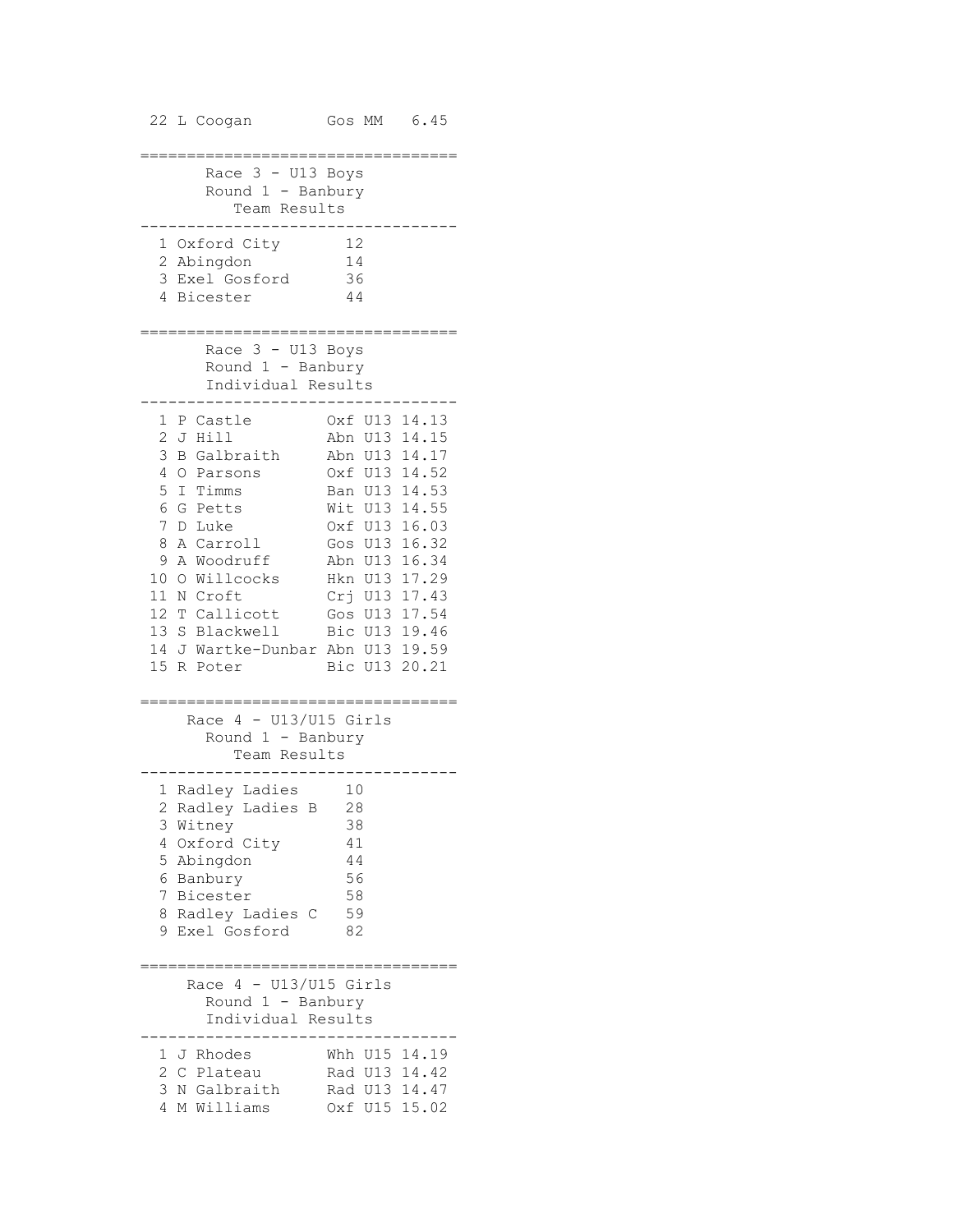| 5 H Thorne                          | Rad U13 15.03                      |
|-------------------------------------|------------------------------------|
| 6 E Ridley                          | Wit U13 15.36                      |
| 7<br>R Cormack-Loyd                 | Rad U15 15.49                      |
| 8<br>G Hood                         | Oxf U13 15.59                      |
| 9 R Thomas                          | Abn U13 16.19                      |
| 10 L Bourne                         | Rad U15 16.40                      |
| 11 N Plateau                        | Rad U15 16.47                      |
| 12 S Chantal                        | Bic U15 16.53                      |
| 13 K Filshie                        | Ban U13 17.05                      |
| 14 L Peacock                        | Ban U15 17.29                      |
| 15 G Byrne                          | Wit U13 17.33                      |
| 16 C Parfitt                        | Abn U13 17.34                      |
| 17 S LeGood                         | Wit U15 17.42                      |
| 18<br>J Roberts                     | Rad U15 17.52                      |
| 19<br>L Chisnall                    | Abn U13 17.55                      |
| 20<br>S Plateau                     | Rad U13 18.07                      |
| 21<br>S Daly                        | Rad U13 19.02                      |
| 22 L Sweeney                        | Bic U13 19.22                      |
| 23<br>S Taylor                      | Cir U13 20.15                      |
| 24 S Wiley                          | Bic U13 20.37                      |
| 25 C McLoughlin                     | Wit U15 21.33                      |
| 26 M Coogan                         | Gos U13 21.46                      |
| 27 B Fegan                          | Gos U13 22.17                      |
| 28 R McGill                         | Bic U13 22.22                      |
|                                     |                                    |
| Round $1 -$ Banbury<br>Team Results |                                    |
| 1 White Horse                       | 13                                 |
| 2 Abingdon                          | 29                                 |
| 3 Witney                            | 31                                 |
| 4 Oxford City                       | 36                                 |
| 5 Banbury<br>6 Exel Gosford         | 47<br>49                           |
| 7<br>White Horse B                  | 52                                 |
|                                     |                                    |
| Race $5 - U15/U17$ Boys             | :================================= |
| Round $1 -$ Banbury                 |                                    |
| Individual Results                  |                                    |
| 1 I Duncan                          | Oxf U17 19.04                      |
| $\overline{2}$<br>T Penfold         | Whh U17 19.36                      |
| 3<br>L Thornhill                    | Abn U17 20.33                      |
| 4<br>C Gillespie                    | Whh U15 21.03                      |
| 5<br>C Miles                        | Wit U15 21.25                      |
| 6<br>W Devonish                     | Bic U15 21.29                      |
| 7 <sup>1</sup><br>G Bailey          | Whh U17 21.46                      |
| L Haines<br>8                       | Wit U15 22.11                      |
| 0 Briston<br>9                      | Whh U15 22.34                      |
| L Thomas<br>10                      | Gos U17 22.39                      |
| 11<br>J Mackinnen                   | Abn U15 22.45                      |
| 12<br>J Gage                        | Ban U17 22.49                      |
| 13<br>D Bellinger                   | Oxf U15 23.28                      |
|                                     |                                    |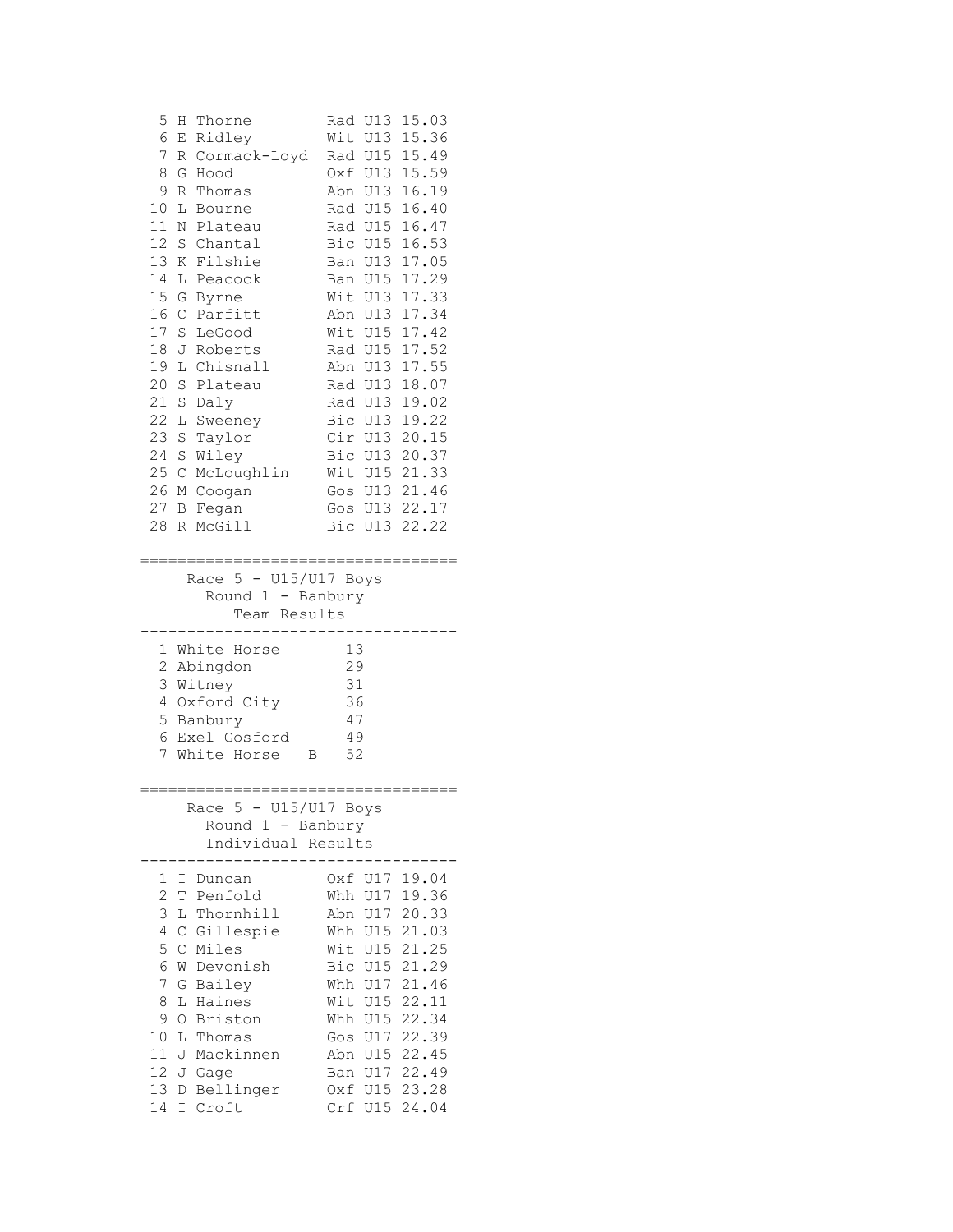| 15<br>M Woodruff<br>16<br>E Chaffe<br>17 N Carroll<br>18<br>E Hickman<br>19 T Wright<br>20 S Woodley<br>21 M Glasher<br>Race 6 - Women                                                                                                                                                                                                                                                                      | Abn U15 24.27<br>Ban U15 24.47<br>Gos U15 24.54<br>Wit U15 24.55<br>Ban U17 26.05<br>Bor U15 28.49<br>Whh U15 30.22                                                                                                                                                                                                                    |
|-------------------------------------------------------------------------------------------------------------------------------------------------------------------------------------------------------------------------------------------------------------------------------------------------------------------------------------------------------------------------------------------------------------|----------------------------------------------------------------------------------------------------------------------------------------------------------------------------------------------------------------------------------------------------------------------------------------------------------------------------------------|
| Round $1 -$ Banbury<br>Team Results                                                                                                                                                                                                                                                                                                                                                                         |                                                                                                                                                                                                                                                                                                                                        |
| 1 Oxf Uni CCC<br>$\mathbf{2}$<br>Headington<br>3<br>Radley Ladies<br>4<br>Headington<br>5<br>Oxf Uni CCC<br>6<br>Witney<br>7<br>Cirencester<br>8<br>Radley Ladies<br>Oxf Uni Press<br>9<br>10 Cherwell<br>11 Headington<br>12 Oxf Uni CCC<br>13 White Horse<br>14<br>Abingdon<br>15 Hook Norton<br>16 Headington<br>17 Oxford City<br>18<br>Oxf Uni Press B<br>19 Witney<br>20 Radley Ladies<br>21 Abingdon | 8<br>18<br>31<br>48<br>В<br>51<br>В<br>68<br>77<br>84<br>Β<br>92<br>95<br>102<br>С<br>$\overline{C}$<br>119<br>126<br>129<br>144<br>147<br>D<br>150<br>166<br>168<br>В<br>$\mathsf{C}$<br>179<br>185<br>В                                                                                                                              |
| Race 6 - Women<br>Round $1 -$ Banbury<br>Individual Results                                                                                                                                                                                                                                                                                                                                                 |                                                                                                                                                                                                                                                                                                                                        |
| Hasell<br>1<br>L<br>$\overline{c}$<br>Wilder<br>Κ<br>3<br>J<br>Craft<br>4<br>O'Hare<br>Ε<br>5<br>Hopewell<br>Β<br>6<br>G<br>Dean<br>7<br>Hirst<br>Α<br>8<br>Κ<br>Anderson<br>9<br>Т<br>Galbraith<br>10<br>S<br>Williams<br>$11\,$<br>S<br>Stockdale<br>12<br>S<br>Pitts<br>13<br>$\mathcal{C}$<br>Peterson<br>14<br>J<br>Choulerton<br>15<br>$\rm S$<br>Rendell<br>16<br>Aikman<br>Α<br>17<br>J<br>Ashton   | 19.38<br>Oux S<br>20.22<br>Oux<br>S<br>20.33<br>Hed S<br>Cir S<br>20.43<br>S<br>21.03<br>Oux<br>21.24<br>Rad V2<br>21.38<br>Hed S<br>22.00<br>Hed S<br>Rad S<br>22.32<br>22.50<br>Oux J<br>22.54<br>Oup S<br>23.07<br>Wit<br>V1<br>23.23<br>Hkn V1<br>23.30<br>Hed S<br>23.50<br>Hed<br>S<br>23.56<br>Rad<br>U17<br>Wit<br>V1<br>24.06 |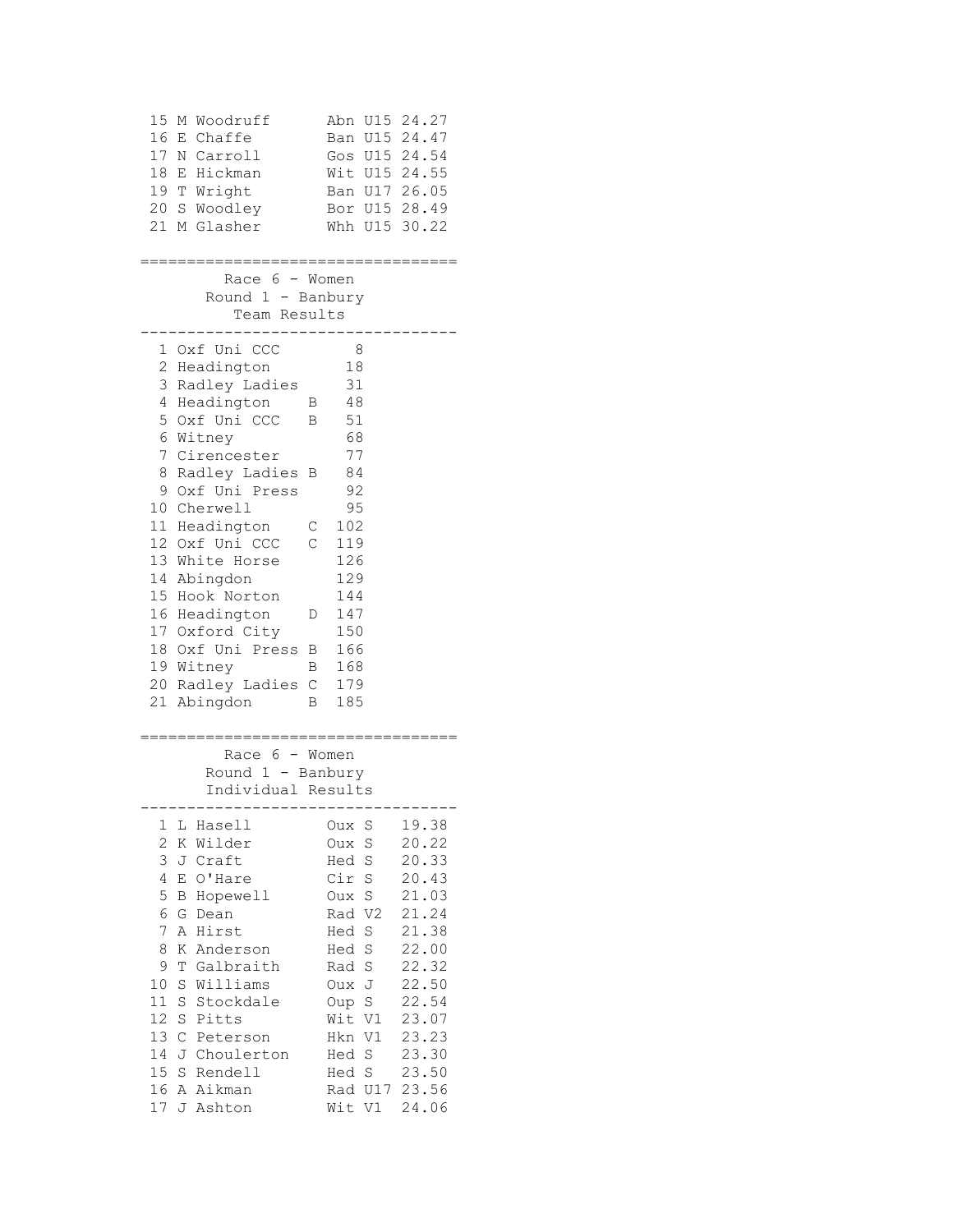| 18   | F                 | Rose                                               | Oux    | S              | 24.14         |
|------|-------------------|----------------------------------------------------|--------|----------------|---------------|
| 19   | $\mathbb M$       | Mik                                                | Hed    | S              | 24.17         |
| 20   | Κ                 | Shaw                                               | Chw V1 |                | 24.44         |
| 21   | R                 | Allen                                              | Kid    | S              | 24.47         |
| 22   | В                 | Palmer                                             | Rad    | V1             | 24.51         |
| 23   | T                 | Arnold                                             | Oux    | S              | 24.55         |
| 24   | S                 | Bailey                                             | Whh    | V2             | 24.59         |
| 25   | J                 | Smith                                              | Rad    | U17            | 25.06         |
| 26   | G                 | Sutton                                             | Oux    | S              | 25.11         |
| 27   | Α                 | Hogan                                              | Chw V1 |                | 25.41         |
| 28   | М                 | Campbell                                           | Cir    | V3             | 25.51         |
| 29   | Ε                 | McDowall                                           | Hed    | S              | 25.54         |
| 30   | V                 | Haverd                                             | Oux    | $\rm S$        | 25.57         |
| 31   | $\rm S$           | Andrews                                            | Hed S  |                | 26.00         |
| 32   | $\mathsf C$       | Hewitt                                             | Oxf    | U17            | 26.00         |
| 33   | $\rm S$           | Cook                                               | Alc    | V1             | 26.27         |
| 34   | J                 | Pinnock                                            | Eyn    | V1             | 26.34         |
| 35   | Η                 | O'Shea                                             | Abn    | V <sub>2</sub> | 26.46         |
| 36   |                   | Wilson                                             |        | V <sub>2</sub> | 26.56         |
| 37   | W<br>$\mathsf{C}$ |                                                    | Abn    | U17            | 27.21         |
| 38   |                   | Thompson                                           | Rad    |                |               |
|      | S                 | Nash                                               | Oup    | S              | 27.41         |
| 39   | Ν                 | Rhymes                                             | Wit    | S              | 27.49         |
| 40   | R                 | Thomas                                             | Wit    | V2             | 27.52         |
| 41   | Κ                 | Miles                                              | Whh    | V1             | 27.54         |
| 42   | J                 | Meredith                                           | Hed    | $\mathtt{V1}$  | 27.58         |
| 43   | К                 | Fotheringham                                       | Oup    | $\rm S$        | 28.14         |
| 44   | G                 | Early                                              | Oup    | $\mathbf S$    | 28.31         |
| 45   | L                 | Ferris                                             | Cir    | V <sub>2</sub> | 28.35         |
| 46   | J                 | Stevens                                            | Cir    | V1             | 28.38         |
| 47   | Η                 | Turley                                             | Hed    | V <sub>2</sub> | 28.41         |
| 48   | L                 | Waller                                             | Chw    | V1             | 28.42         |
| 49   | G                 | Partridge                                          | Hed    | V3             | 28.43         |
| 50   | $\rm S$           | O'Dell                                             | Oxf    | S              | 29.07         |
| 51   | М                 | McIver                                             | Hed    | V <sub>2</sub> | 29.21         |
| 52   | F                 | Wortley                                            | Chw    | S              | 29.36         |
| 53   | $\rm S$           | Smith                                              | Ban    | V <sub>2</sub> | 29.57         |
| 54   | Α                 | Harris                                             | Oup    | S              | 30.02         |
| 55   |                   | J Cave                                             | Rad    | $\mathtt{V1}$  | 30.06         |
| 56   | $\, {\bf B}$      | Brown                                              | Rad    | V1             | 30.35         |
| 57   |                   | L Motiuk                                           | Hed S  |                | 31.11         |
|      |                   | 58 M Richards                                      |        | Abn V1         | 32.07         |
| 59   |                   | N Blatchford                                       |        |                | Abn V2 32.30  |
|      |                   | 60 M Tinson                                        | Wit V3 |                | 32.42         |
| 61   | Α                 | Nicholson                                          | Whh S  |                | 33.34         |
|      |                   | 62 T Powell-Jones                                  | Abn S  |                | 33.44         |
| 63 S |                   | Palmer                                             | Oux S  |                | 34.06         |
|      |                   | 64 K Pulford                                       | Abn S  |                | 34.20         |
|      |                   | 65 S McCabe                                        |        |                | Hkn V2 34.59  |
|      |                   | 66 K Russell                                       |        |                | Hkn U15 35.12 |
|      |                   | 67 M Jones                                         |        |                | Whh V3 35.46  |
|      |                   |                                                    |        |                |               |
|      |                   | :===============================<br>Race $7 - Men$ |        |                |               |
|      |                   | Round $1 -$ Banbury                                |        |                |               |
|      |                   | Team Results                                       |        |                |               |
|      |                   | First Division                                     |        |                |               |
|      |                   |                                                    |        |                |               |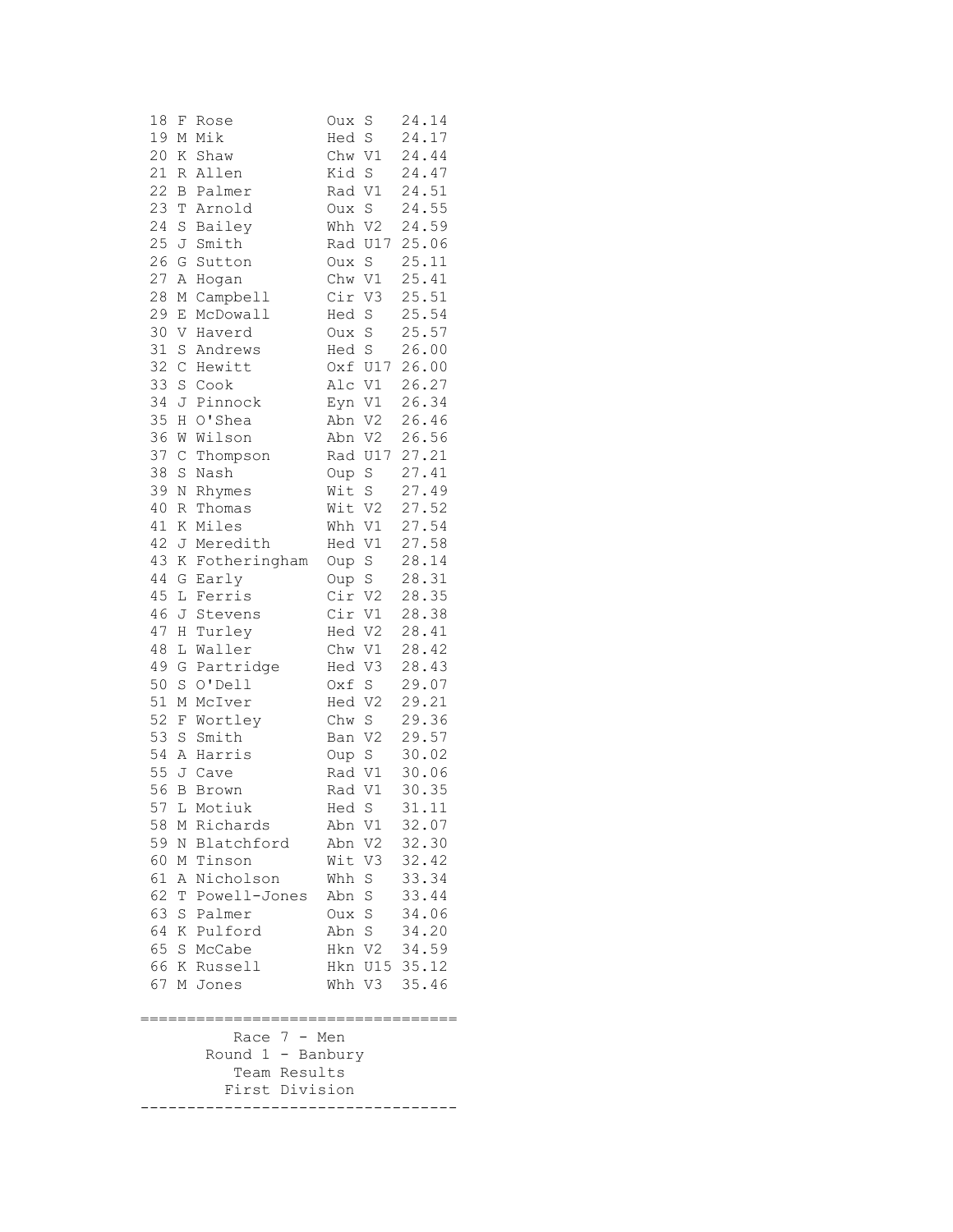| 1<br>2<br>3<br>4<br>5<br>6<br>8                       | Headington<br>Woodstock<br>Banbury<br>White Horse<br>Oxford City<br>Headington<br>7 Witney<br>Abingdon                                            | Β            | 240<br>244<br>318<br>352<br>363<br>525<br>606<br>821                     |                |
|-------------------------------------------------------|---------------------------------------------------------------------------------------------------------------------------------------------------|--------------|--------------------------------------------------------------------------|----------------|
|                                                       | Second Division                                                                                                                                   |              |                                                                          |                |
| 1<br>2<br>3<br>4<br>5<br>6<br>7<br>8<br>9<br>10<br>11 | Oxf Uni CCC<br>Oxf Uni CCC<br>Hook Norton<br>Cherwell<br>Bourton<br>Oxf Uni CCC<br>Headington<br>Kidlington<br>Cirencester<br>Eynsham<br>Bicester | В<br>С<br>Ċ  | 37<br>185<br>458<br>559<br>571<br>712<br>717<br>819<br>844<br>887<br>892 |                |
|                                                       | 12 Headington                                                                                                                                     | D            | 938                                                                      |                |
|                                                       | 13 Cherwell<br>14 Woodstock                                                                                                                       | В<br>В       | 956<br>994                                                               |                |
| 15<br>16                                              | Oxf Uni Press<br>White Horse                                                                                                                      | $\mathbf{B}$ | 1031<br>1172                                                             |                |
|                                                       | 17 Banbury                                                                                                                                        |              | B 1184                                                                   |                |
|                                                       | 18 Headington<br>19 Cherwell                                                                                                                      |              | E 1236<br>$C$ 1246                                                       |                |
|                                                       | 20 Witney                                                                                                                                         |              | B 1287                                                                   |                |
|                                                       | 21 Hook Norton                                                                                                                                    | B            | 1290                                                                     |                |
|                                                       | Race<br>Round $1 -$ Banbury<br>Individual Results                                                                                                 |              | $7 - Men$                                                                |                |
|                                                       | 1 J Bradley                                                                                                                                       |              | S<br>Oux                                                                 | 30.32          |
| 2<br>3                                                | D<br>Walmsley<br>Fountain<br>Ε                                                                                                                    |              | Bor<br>S<br>S<br>Oux                                                     | 30.46<br>30.52 |
| 4                                                     | McGill<br>Β                                                                                                                                       |              | $\rm S$<br>Oux                                                           | 31.02          |
| 5                                                     | S<br>Watterson                                                                                                                                    |              | $\rm S$<br>Oux                                                           | 31.03          |
| 6<br>7                                                | М<br><b>Barnes</b><br>Wakefield<br>Μ                                                                                                              |              | S<br><b>Oux</b><br>$\rm S$<br>Oux                                        | 31.24<br>31.27 |
| 8                                                     | S<br>Pritchard                                                                                                                                    |              | S<br>Ban                                                                 | 31.36          |
| 9                                                     | Wilson<br>Ρ                                                                                                                                       |              | Whh<br>S                                                                 | 31.46          |
| 10                                                    | $\rm S$<br>Smith                                                                                                                                  |              | $\rm S$<br>Ban                                                           | 31.54          |
| 11<br>12                                              | Α<br>Fargus<br>Harris<br>G                                                                                                                        |              | $\rm S$<br>Oux<br>$\rm S$<br>Hed                                         | 31.59<br>32.11 |
| 13                                                    | J<br>Goodhand                                                                                                                                     |              | S<br>Eyn                                                                 | 32.13          |
| 14                                                    | $\rm S$<br>Whitelam                                                                                                                               |              | J<br>Oux                                                                 | 32.14          |
| 15<br>16                                              | S<br>Cherel<br>Watterson<br>Μ                                                                                                                     |              | S<br>Hed<br>$\rm S$<br>Oux                                               | 32.16<br>32.29 |
| 17                                                    | Northrop<br>Ρ                                                                                                                                     |              | S<br>Hed                                                                 | 32.31          |
| 18                                                    | J<br>Moss                                                                                                                                         |              | Kid<br>S                                                                 | 32.52          |
| 19                                                    | Hughes<br>Τ                                                                                                                                       |              | V1<br>Whh                                                                | 33.05          |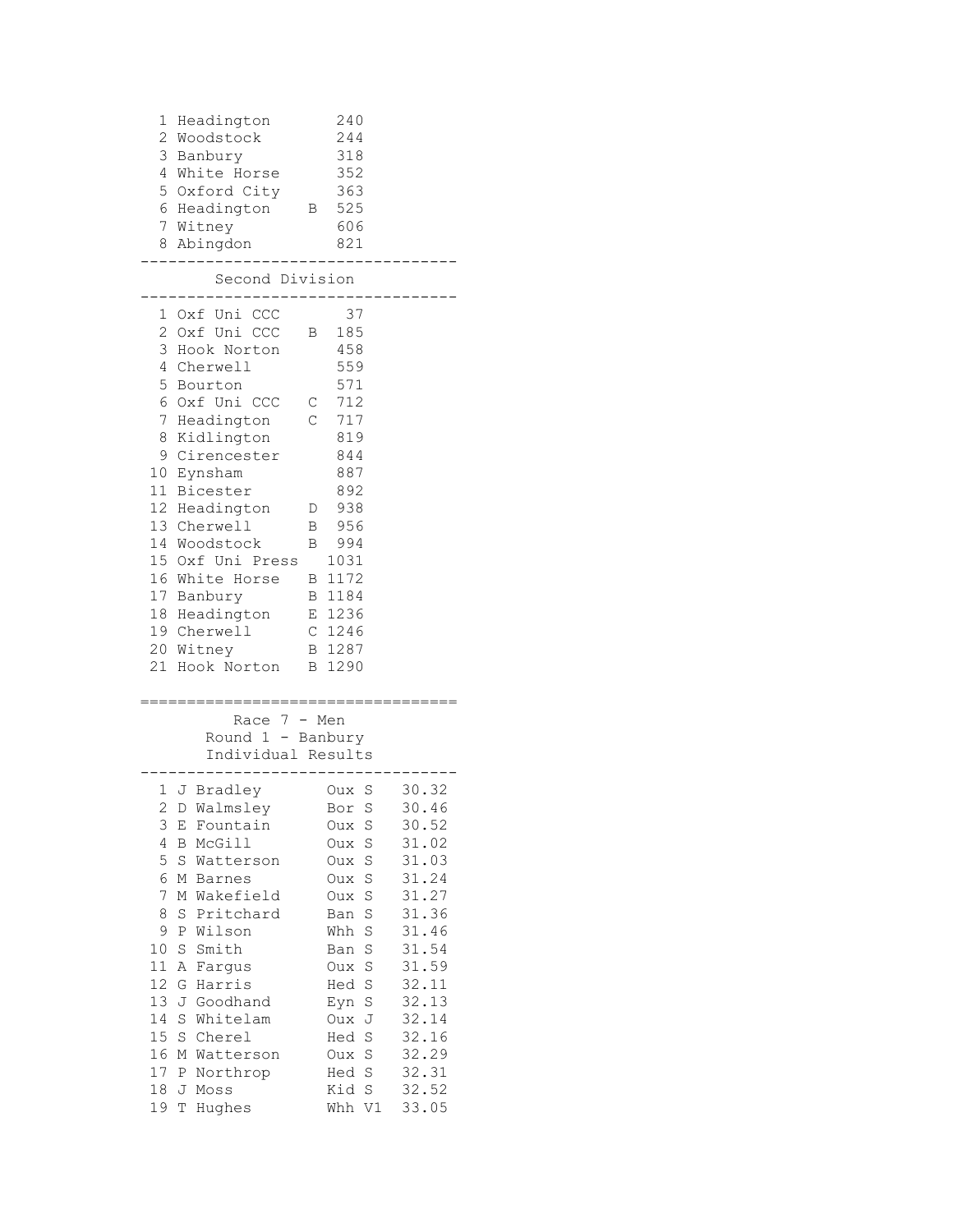| 20       | S           | McGuigan          | Whh    | S              | 33.13          |
|----------|-------------|-------------------|--------|----------------|----------------|
| 21       | Ν           | Baimbridge        | Hkn    | S              | 33.15          |
| 22       | D           | Ashton            | Wds    | $\rm S$        | 33.20          |
| 23       | М           | Jones             | Oux    | S              | 33.22          |
| 24       | D           | Latimer           | Oux    | S              | 33.36          |
| 25       | R           | Grant             | Oxf    | V1             | 33.40          |
| 26       | S           | Lund              | Wds    | $\rm S$        | 33.42          |
| 27       | J           | Starrett          | Bic    | S              | 33.46          |
| 28       | М           | Hurd              | Wds    | V <sub>2</sub> | 33.48          |
| 29       | $\rm S$     | Wheeler           | Bor    | S              | 33.49          |
| 30       | J           | Exley             | Oxf    | V <sub>2</sub> | 33.57          |
| 31       | Ρ           | George            | Ban    | $\rm S$        | 34.05          |
| 32       | Α           | Tilsley           | Hkn    | S              | 34.06          |
| 33       | Τ           | Glare             | Wds    | S              | 34.11          |
| 34       | D           | Wheeler           | Oxf    | V1             | 34.13          |
| 35       | R           | Boyle             | Oux    | J              | 34.14          |
| 36       | Ρ           | Kelly             | Oux    | S              | 34.17          |
| 37       | B           | Graham            | Oux    | $\rm S$        | 34.25          |
| 38       | $\mathsf C$ | Wykoff            | Hed    | S              | 34.27          |
| 39       | $\mathbb R$ | Linnell           | Wds    | S              | 34.31          |
| 40       | Ι           | Robinson          | Ban    | S              | 34.32          |
| 41       | $\mathsf C$ | Rogers            | Alc    | $\rm S$        | 34.54          |
| 42       | V           | Walker            | Wds    | V1             | 34.56          |
| 43       | D           | Robson            | Hed    | S              | 35.02          |
| 44       | $\rm S$     | Elliott           | Oux    | J              | 35.03          |
| 45       | R           | Schofield         | Oxf    | $\mathtt{V1}$  | 35.04          |
| 46       | Α           | Lock              | Wit    | $\rm S$        | 35.06          |
| 47       | Α           | Lye               | Oux    | J              | 35.09          |
| $4\,8$   | G           | Richards          | Abn    | $\mathtt{V1}$  | 35.14          |
| 49       | Ν           | Wright            | Ban    | J              | 35.20          |
| 50       | Τ           | Taylor            | Whh    | S              | 35.23          |
| 51       | Τ           | Bradford          | Hkn    | S              | 35.24          |
| 52       | R           | Oram              | Oux    | J              | 35.27          |
| 53       | J           | Schutterlin       | Whh    | V <sub>2</sub> | 35.33          |
| 54       | T           | Hunn              | Wds    | S              | 35.34          |
| 55       | М           | Hailey            | Hkn    | $\mathtt{V1}$  | 35.35          |
| 56       | М           | Baillie           | Wit    | S              | 35.36          |
| 57       | Т           | Rawson            | Hed    | $\rm S$        | 35.44          |
| 58       | S           | Naylor            | Hed    | S              | 35.46          |
| 59       | F           | Howard            | Hed    | S              | 35.53          |
| 60       | V           | Archer            | Chw    | S              | 35.55          |
| 61       | R           | Tredwell          | Oxf V2 |                | 35.56          |
| 62       | S           | McKenzie          | Bor V1 |                | 36.05          |
| 63       | S           | Bradley           | Chw    | $\mathtt{V1}$  | 36.11          |
| 64       | В           | Lacour            | Hed S  |                | 36.29          |
| 65       | G           | Timms             | Bic V1 |                | 36.36          |
| 66       | G           |                   | Hed    | V1             | 36.39          |
| 67       | S           | Chapman<br>Salman | Hkn    | S              | 36.46          |
| 68       | Ρ           | Gilkes            | Chw    | V1             | 36.58          |
| 69       | S           | Humphries         | Bor    | S              | 37.05          |
|          |             |                   |        |                |                |
| 70<br>71 | Ε           | Han               | Oux    | S              | 37.13          |
|          | Ρ           | Coy               | Ban V1 |                | 37.15          |
| 72       | Α           | Grove             | Eyn    | S              | 37.17<br>37.25 |
| 73       | М           | Kilcoyne          | Oxf V1 |                | 37.34          |
| 74       | Ρ           | Waters            | Chw    | $\rm S$        |                |
| 75       | R           | Brain             | Hkn    | S              | 37.35          |
| 76       | М           | Townsend          | Wds    | S              | 37.44          |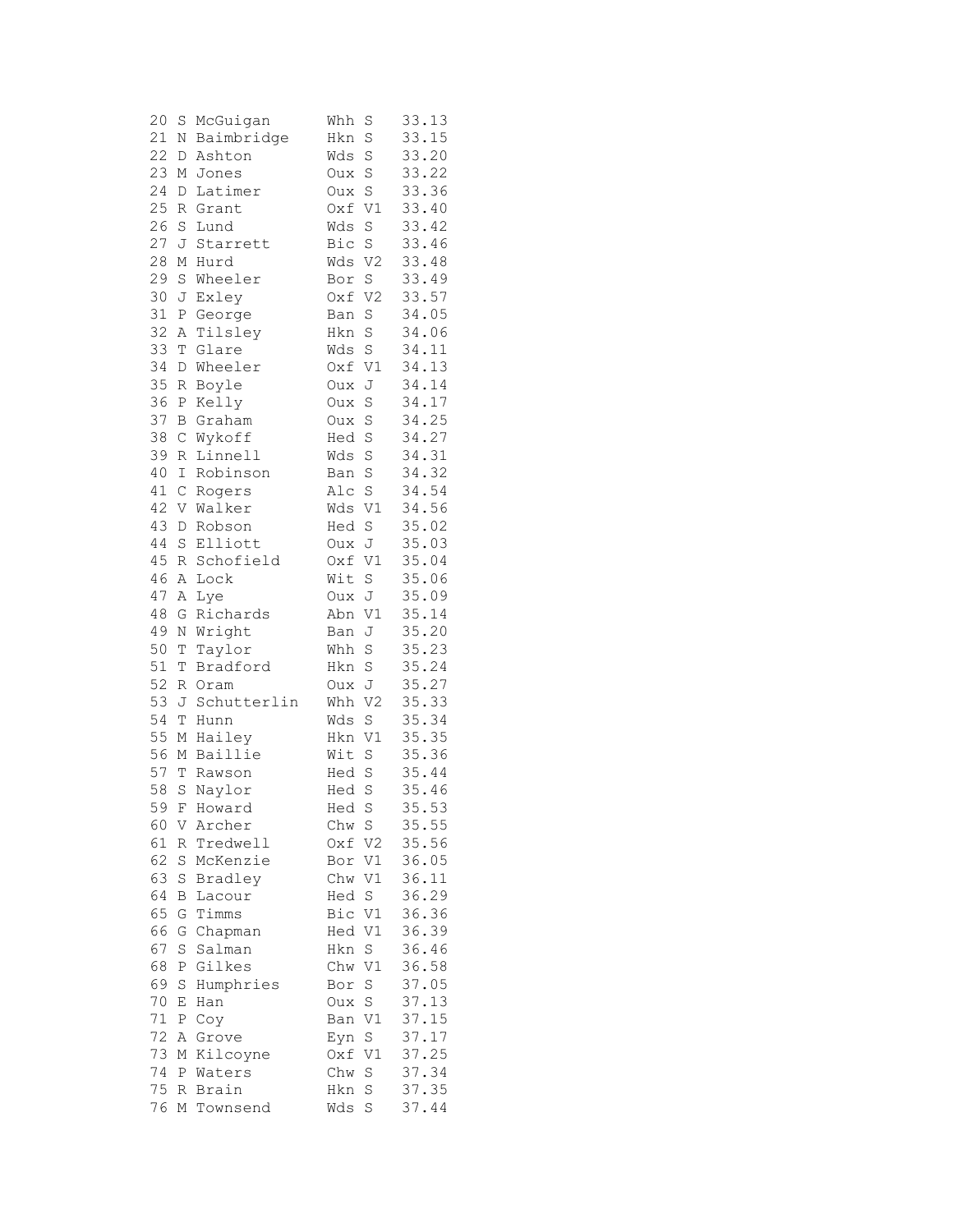| 77  | F             | Kleissen     | Abn<br>V1             | 37.45 |
|-----|---------------|--------------|-----------------------|-------|
| 78  | G             | Mort         | V1<br>Oup             | 37.47 |
| 79  | $\mathcal{C}$ | Sambrook     | Wit<br>S              | 37.48 |
| 80  | Β             | Ferris       | Cir<br>V1             | 37.49 |
| 81  | Ρ             | Darton       | S<br>Hed              | 37.51 |
| 82  | Η             | Nickau       | $\rm S$<br>Hed        | 38.11 |
| 83  | М             | Boswell      | S<br>Chw              | 38.15 |
| 84  | J             | Ashton       | Wit<br>V1             | 38.19 |
| 85  | $\rm N$       | Walsh        | Cir<br>S              | 38.23 |
| 86  | J             | Marshall     | Hed S                 | 38.24 |
| 87  | $\mathcal{C}$ | Slator       | Hed S                 | 38.34 |
| 88  | $\mathcal{C}$ | Mills        | $\rm S$<br>Whh        | 38.35 |
| 89  | В             | Burlingham   | Hed V2                | 38.38 |
| 90  | Ν             | Brown        | Kid<br>V1             | 38.40 |
| 91  | R             | Gill         | Bic<br>V1             | 38.40 |
| 92  | J             | Nash         | Oup S                 | 38.41 |
| 93  | T             | Stevens      | Cir V1                | 38.43 |
| 94  | М             | Rasgauski    | Hed<br>V <sub>2</sub> | 38.44 |
| 95  | R             | Langton      | V <sub>2</sub><br>Oxf | 38.45 |
| 96  | Ρ             | Kyberd       | Kid<br>S              | 38.46 |
| 97  | Ε             | Shoesmith    | V <sub>2</sub><br>Hed | 38.48 |
| 98  | Ρ             | Grimsdale    | V1<br>Oxf             | 38.53 |
| 99  | Α             | Ure          | S<br>Oux              | 38.58 |
| 100 | $\mathsf C$   | King         | Wit<br>V1             | 39.04 |
| 101 | G             | LeGood       | Wit<br>V1             | 39.08 |
| 102 | М             | Shipway      | V <sub>2</sub><br>Wds | 39.10 |
| 103 | $\mathsf{C}$  | Nellins      | $\mathtt{V1}$<br>Hed  | 39.12 |
| 104 | $\, {\bf P}$  | Janes        | S<br>Chw              | 39.22 |
| 105 | D             | Knight       | Alc<br>V1             | 39.28 |
| 107 | Τ             | Teagle       | S<br>Chw              | 39.30 |
| 108 | W             | Atkinson     | V1<br>Hed             | 39.35 |
| 109 | N             | Braggins     | V1<br>Ban             | 39.39 |
| 109 | R             | McCarroll    | Bic<br>V1             | 39.50 |
| 110 | Τ             | Witts        | Hed<br>V1             | 39.54 |
| 111 | Ρ             | Chivers      | V <sub>2</sub><br>Alc | 39.57 |
| 112 | J             | Hanson       | $\rm S$<br>Oup        | 39.59 |
| 113 | $\mathsf C$   | Jones        | $\rm S$<br>Whh        | 40.00 |
| 114 | В             | Butler       | S<br>Chw              | 40.05 |
| 115 | D             | Kukainis     | $\mathtt{V1}$<br>Ban  | 40.11 |
|     |               | 116 M Davies | Hed<br>V1             | 40.21 |
| 117 | Ε             | Robinson     | V <sub>2</sub><br>Hed | 40.26 |
| 118 | Η             | Grundy       | Whh<br>V1             | 40.29 |
| 119 | G             | Smith        | V <sub>2</sub><br>Ban | 40.31 |
| 120 | D             | Hall         | Gos<br>S              | 40.33 |
| 121 | Ι             | Prentice     | V1<br>Bor             | 40.34 |
| 122 | Α             | Duncan       | V1<br>Abn             | 40.36 |
| 123 | S             | Twinn        | V1<br>Abn             | 40.39 |
| 124 | Α             | Adey         | S<br>Eyn              | 40.47 |
| 125 | Μ             | Dunmore      | Hed<br>V2             | 40.48 |
| 126 | Τ             | Carroll      | V1<br>Gos             | 40.50 |
| 127 | J             | Greenhill    | $\rm S$<br>Wds        | 40.51 |
| 128 | D             | Roberts      | $\mathbb S$<br>Chw    | 40.51 |
| 129 | Ν             | Ponting      | $\mathbf S$<br>Whh    | 40.59 |
| 130 | Т             | Ball         | Chw S                 | 41.05 |
| 131 | J             | Christopher  | Wds V1                | 41.08 |
| 132 | F             | Bailey       | Hed<br>S              | 41.09 |
| 133 | В             | Green        | Hed V2                | 41.10 |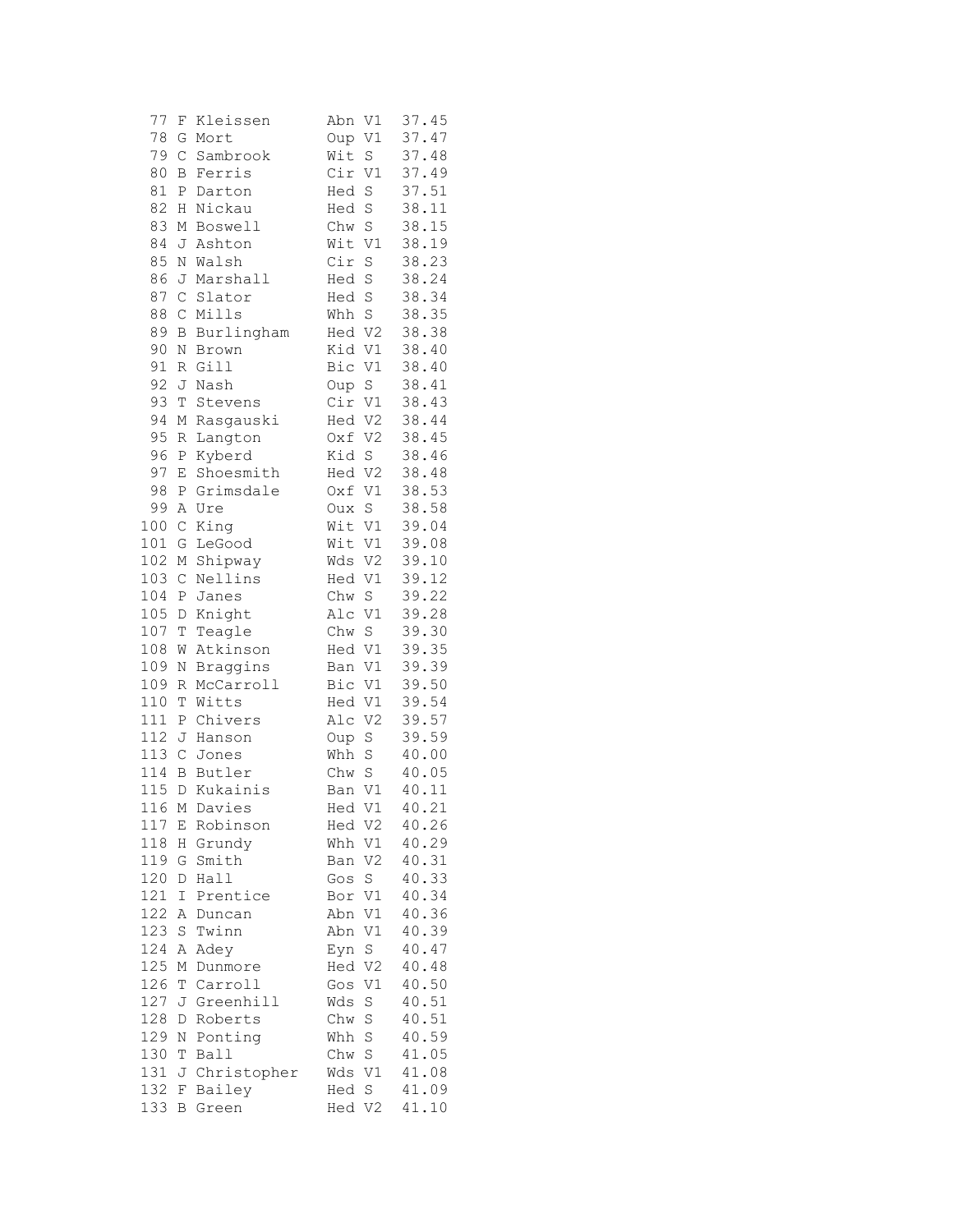| 134 | W           | Brown        | Hed V3                    | 41.14 |
|-----|-------------|--------------|---------------------------|-------|
| 135 | J           | McGowan      | Kid V1                    | 41.15 |
| 136 | J           | Shaw         | Chw V1                    | 41.22 |
| 137 | С           | O'Hare       | Cir V1                    | 41.31 |
| 138 | Α           | Dawkins      | Abn V1                    | 41.34 |
| 139 | Α           | Loker        | Bor V1                    | 41.38 |
| 140 | D           | Candlin      | Wit V1                    | 41.45 |
| 141 | М           | Reynolds     | Oxf V2                    | 42.05 |
| 142 | $\rm N$     | Warren       | Cir S                     | 42.09 |
|     |             |              |                           | 42.15 |
| 143 | F           | Burtenshaw   | Hed V1                    |       |
| 144 | $\mathbb T$ | Willson      | Cir<br>$\operatorname{S}$ | 42.17 |
| 145 | М           | Gascoigne    | Eyn J                     | 42.17 |
| 146 | Α           | Garner       | Abn V1                    | 42.28 |
| 147 | D           | Fortune      | Chw V1                    | 42.37 |
| 148 | $\rm S$     | Caswell      | Kid V1                    | 42.38 |
| 149 | R           | Woodley      | Bor<br>$\mathbb S$        | 42.41 |
| 150 | $\rm S$     | Ross         | Chw<br>$\mathbf S$        | 42.44 |
| 151 | R           | Goddard      | Chw S                     | 42.45 |
| 152 | Ρ           | Jennings     | Kid V2                    | 42.51 |
| 153 | D           | Watson       | $\rm S$<br>Ban            | 43.01 |
| 154 | Η           | Jacobs       | Hed S                     | 43.02 |
| 155 | T           | O'Keefe      | Oup V1                    | 43.09 |
| 156 | Ρ           | Thomas       | Wit<br>V1                 | 43.11 |
| 157 | R           | Blencowe     | Hkn S                     | 43.17 |
| 158 | $\mathbf S$ | Ward         | Wds V2                    | 43.26 |
| 159 | М           | Kale         | Wit V1                    | 43.34 |
| 160 | J           | McGuigan     | Whh V2                    | 43.36 |
| 161 | G           | Walker       | Hed V1                    | 43.48 |
| 162 | В           | Healey       | Hkn V2                    | 44.04 |
| 163 | D           | Edwards      | Cir S                     | 44.08 |
| 164 | R           | Cox          | Hed V1                    | 44.11 |
| 165 | $\mathbb T$ | Payne        | Whh V1                    | 44.13 |
| 166 |             | Denney       | Chw V1                    | 44.33 |
| 167 | Ρ           |              |                           |       |
| 168 | Α           | Pope         | Abn V1                    | 44.36 |
| 169 | L           | Parkes       | Chw V1                    | 44.46 |
|     | T           | Whitlock     | Eyn V1                    | 44.54 |
| 170 |             | M Winston    | Chw S                     | 45.03 |
| 171 | P           | Read         | Hed V1                    | 45.04 |
| 172 | A           | Thomas       | Chw V1                    | 45.15 |
|     |             | 173 D Howse  | Alc V2                    | 45.19 |
| 174 | D           | Roberts      | Wit<br>V2                 | 45.35 |
| 175 | Α           | Upstone      | Hkn<br>V2                 | 45.41 |
| 176 | S           | Taylor       | Eyn<br>V1                 | 45.49 |
| 177 | Α           | Reeves       | Hkn<br>J                  | 45.50 |
| 178 | Β           | Page         | Alc V2                    | 46.09 |
| 179 | D           | Purves       | Chw<br>V1                 | 46.20 |
| 180 | $\mathsf C$ | <b>Batts</b> | Kid<br>S                  | 46.30 |
| 181 | Α           | Roche        | V <sub>2</sub><br>Hkn     | 46.38 |
| 182 | C           | Riches       | Cir<br>V1                 | 47.00 |
| 183 | Κ           | Villiers     | Hed V2                    | 47.05 |
| 184 | J           | Maxted       | Hed V1                    | 47.13 |
| 185 | D           | Eddlstone    | V <sub>2</sub><br>Cir     | 47.36 |
| 186 | J           | Moore        | Hed<br>S                  | 47.55 |
| 187 | $\rm S$     | McMinn       | Hed S                     | 48.11 |
| 188 | Α           | Pinnock      | Eyn V1                    | 48.27 |
| 189 | Α           | Creasey      | Eyn V2                    | 49.16 |
| 190 | Ρ           | Creasey      | V2<br>Eyn                 | 50.00 |
|     |             |              |                           |       |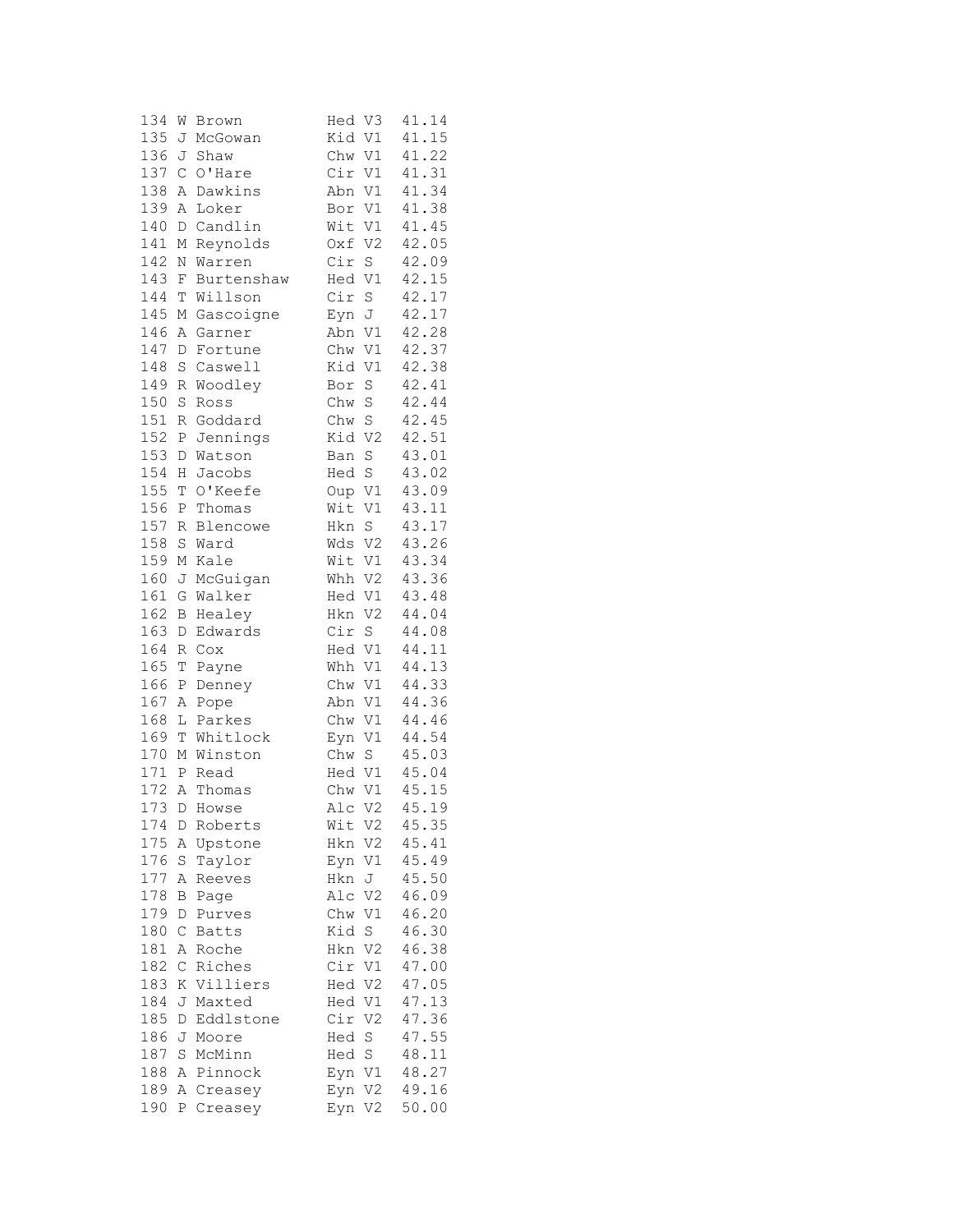| 191<br>192<br>193<br>194<br>195<br>196<br>197<br>198<br>199   | Ρ<br>R<br>G<br>J<br>R<br>Α<br>Α<br>R                                     | Hart<br><b>Buswell</b><br>Day<br>Spooner<br>Brookes<br>Johnson<br>R Filshie<br>Millbank<br>Smith                | Chw V3<br>Hed V2<br>Hed S<br>Oup V3<br>Hkn S<br>Alc V2<br>Ban V1<br>Wit V2<br>Hed V3 |                                                    | 50.15<br>51.15<br>52.21<br>52.31<br>52.43<br>53.18<br>54.28<br>55.28<br>58.52        |     |
|---------------------------------------------------------------|--------------------------------------------------------------------------|-----------------------------------------------------------------------------------------------------------------|--------------------------------------------------------------------------------------|----------------------------------------------------|--------------------------------------------------------------------------------------|-----|
|                                                               |                                                                          | Race $1 - U11$ Boys                                                                                             |                                                                                      |                                                    |                                                                                      |     |
|                                                               |                                                                          | Round 2 - Noke                                                                                                  |                                                                                      |                                                    |                                                                                      |     |
| 1<br>$\overline{c}$<br>3<br>4<br>5<br>6<br>7<br>8             | D<br>Ι<br>R<br>$\rm S$<br>R<br>R<br>T<br>L                               | Ridley<br>Castle<br>Hill<br>Harvey-Owen<br>Newport<br>Warkte-Dunbar<br>Skuse<br>Warren                          | Wit<br>Oxf<br>Abn<br>Oxf MM<br>Oxf MM<br>Abn MM<br>Abn<br>Wit                        | МM<br>МM<br>МM<br>МM<br>МM                         | 4.41<br>4.46<br>4.51<br>4.55<br>4.59<br>5.08<br>5.16<br>5.20                         |     |
| 9<br>10<br>11<br>12<br>13<br>14<br>15<br>16<br>17<br>18<br>19 | S<br>D<br>Μ<br>М<br>Ρ<br>$\mathbb{C}$<br>$\mathbf S$<br>Т<br>J<br>Ζ<br>J | Mitchell<br>Joines<br>Hall<br>Walker<br>Tinson<br>Prentice<br>LeGood<br>Timms<br>Stevens<br>Arogundad<br>Morton | Gos<br>Gos<br>Gos<br>0xf<br>Wit MM<br>Bor<br>Wit<br>Wit<br>Cir<br>Ban<br>Whh MM      | МM<br>МM<br>МM<br>MM<br>МM<br>МM<br>МM<br>МM<br>МM | 5.22<br>5.26<br>5.27<br>5.29<br>5.31<br>5.36<br>5.47<br>5.56<br>5.58<br>6.02<br>7.43 |     |
|                                                               |                                                                          | Overall U11 Boys                                                                                                |                                                                                      |                                                    |                                                                                      |     |
| 1<br>$\overline{2}$<br>$\overline{2}$<br>4                    | Ι<br>S<br>R                                                              | D Ridley<br>Castle<br>Harvey-Owen<br>Hill                                                                       | Wit<br>Oxf<br>Oxf<br>Abn                                                             | $\overline{2}$<br>$\overline{c}$<br>3              | 1(1)<br>$(-)$<br>(4)<br>(3)                                                          |     |
| 5<br>6<br>6<br>8<br>9                                         | Τ<br>М<br>R<br>R<br>Μ                                                    | Skuse<br>Smith<br>Newport<br>Warkte-Dunbar<br>Walker                                                            | Abn<br>Gos<br>Oxf<br>Abn<br>Oxf                                                      | 4<br>5<br>5<br>6<br>7                              | (7)<br>$(-)$<br>$(-)$<br>(6)<br>(12)                                                 |     |
| 10<br>10<br>12<br>13<br>14                                    | L<br>$\, {\bf P}$<br>S<br>D<br>D                                         | Warren<br>McLoughlin<br>Mitchell<br>Joines<br>Bridgeman                                                         | Wit<br>Wit<br>Gos<br>Gos<br>Abn                                                      | 8<br>8<br>9<br>10<br>11                            | (9)<br>$(\,-\,)$<br>(10)<br>(21)<br>$(-)$                                            | $=$ |
| 14<br>16<br>17<br>18                                          | Μ<br>$\rm S$<br>Ρ<br>$\mathcal{C}$                                       | Hall<br>LeGood<br>Tinson<br>Prentice                                                                            | Gos<br>Wit<br>Wit<br>Bor                                                             | 11<br>12<br>13<br>14                               | (13)<br>(15)<br>(14)<br>(17)                                                         |     |
| 19<br>20                                                      | Α<br>Β                                                                   | Sambroon<br>Schofield                                                                                           | Wit<br>0xf                                                                           | 15<br>16                                           | $(-)$<br>$(-)$                                                                       |     |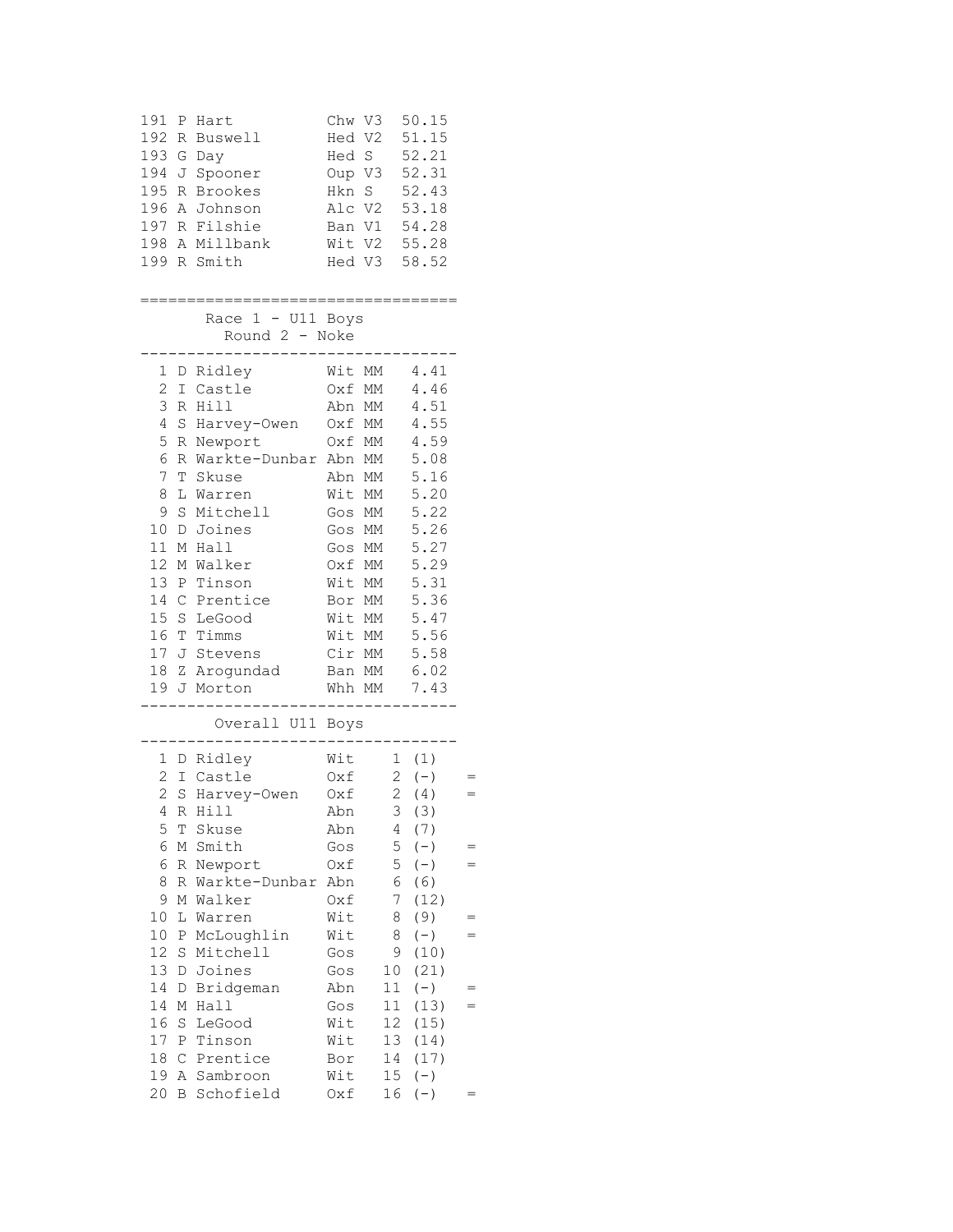| 20<br>22<br>23 A<br>23<br>26J<br>27 S<br>28 D                                                                                                      | Τ<br>Timms<br>J<br>Stevens<br>Jones<br>Ζ<br>Arogundad<br>25 J Morton<br>Butler<br>Parker<br>Buck<br>29 M Corbett                                                                                                                                                                                                                                   | Wit<br>16<br>Cir<br>17<br>18<br>Wit<br>18<br>Ban<br>19<br>Whh<br>20<br>Ban<br>22<br>Gos<br>Bic<br>Cir<br>---                                                                                                                       | (19)<br>(23)<br>$(-)$<br>$(-)$<br>$(-)$<br>$(-)$<br>$(-)$<br>$24 (-)$<br>$25( - )$                                                                                                   |     |
|----------------------------------------------------------------------------------------------------------------------------------------------------|----------------------------------------------------------------------------------------------------------------------------------------------------------------------------------------------------------------------------------------------------------------------------------------------------------------------------------------------------|------------------------------------------------------------------------------------------------------------------------------------------------------------------------------------------------------------------------------------|--------------------------------------------------------------------------------------------------------------------------------------------------------------------------------------|-----|
|                                                                                                                                                    | Race 2 - U11 Girls<br>Round $2 - Note$                                                                                                                                                                                                                                                                                                             |                                                                                                                                                                                                                                    |                                                                                                                                                                                      |     |
| $\mathbf{2}$<br>3<br>4<br>5<br>6<br>7<br>8<br>9<br>10<br>11<br>12 <sup>°</sup><br>13<br>14<br>15 D<br>16 A<br>17 H<br>18<br>19<br>20<br>21<br>23 C | 1 G Hood<br>Η<br>Chaundy<br>Η<br>Luke<br>Κ<br>E.Daly<br>Carreras<br>Α<br>Κ<br>I.Daly<br>L<br>Tolmie<br>A Gunn<br>Η<br>Rhodes<br>$\mathbb{D}$<br>Devonish<br>McGill<br>A<br>М<br>Petts<br>H<br>Mitchell<br>Willis<br>H<br>Thomas<br>Walker<br>Westall<br>H<br>Harvey-Owen<br>Е<br>McDonnell<br>Banfield<br>В<br>V Richards<br>22 A Goodwin<br>Rudge | Oxf MM<br>Rad MM<br>Oxf MM<br>Rad MM<br>Bic MM<br>Rad MM<br>Abn MM<br>Ban MM<br>Whh MM<br>Bic MM<br>Bic MM<br>Wit MM<br>Gos MM<br>Rad MM<br>Wit MM<br>Oxf MM<br>Abn MM<br>Oxf MM<br>Gos MM<br>Gos MM<br>Abn MM<br>Bic MM<br>Bic MM | 4.48<br>4.56<br>5.00<br>5.04<br>5.06<br>5.16<br>5.19<br>5.26<br>5.30<br>5.36<br>5.43<br>5.52<br>6.03<br>6.06<br>6.14<br>6.20<br>6.22<br>6.31<br>6.35<br>6.39<br>6.40<br>7.19<br>7.37 |     |
|                                                                                                                                                    | Overall U11 Girls                                                                                                                                                                                                                                                                                                                                  |                                                                                                                                                                                                                                    |                                                                                                                                                                                      |     |
| 1<br>$\mathbf 1$<br>3<br>3<br>5<br>6                                                                                                               | G<br>Hood<br>Η<br>Chaundy<br>Luke<br>Η<br>E.Daly<br>Κ<br>I.Daly<br>Κ<br>Α<br>Carreras                                                                                                                                                                                                                                                              | Oxf<br>1<br>$\mathbf 1$<br>Rad<br>3<br>Oxf<br>3<br>Rad<br>4<br>Rad<br>5<br>Bic                                                                                                                                                     | (2)<br>(2)<br>(5)<br>(4)<br>(6)<br>(7)                                                                                                                                               | $=$ |
| 7<br>8<br>9<br>9<br>11<br>12                                                                                                                       | Α<br>Peacock<br>L<br>Tolmie<br>Α<br>Gunn<br>Η<br>Rhodes<br>Α<br>McGill<br>Devonish<br>D                                                                                                                                                                                                                                                            | 6<br>Ban<br>7<br>Abn<br>8<br>Ban<br>8<br>Whh<br>9<br>Bic<br>Bic<br>10                                                                                                                                                              | $(-)$<br>(11)<br>(10)<br>(9)<br>(11)<br>(12)                                                                                                                                         |     |
| 13<br>14<br>14<br>16<br>17                                                                                                                         | Μ<br>Petts<br>Mitchell<br>Η<br>Westall<br>Η<br>Willis<br>Η<br>Thomas<br>D                                                                                                                                                                                                                                                                          | Wit<br>12<br>13<br>Gos<br>Abn<br>13<br>14<br>Rad<br>Wit<br>15                                                                                                                                                                      | (14)<br>(16)<br>(17)<br>$(-)$<br>(20)                                                                                                                                                |     |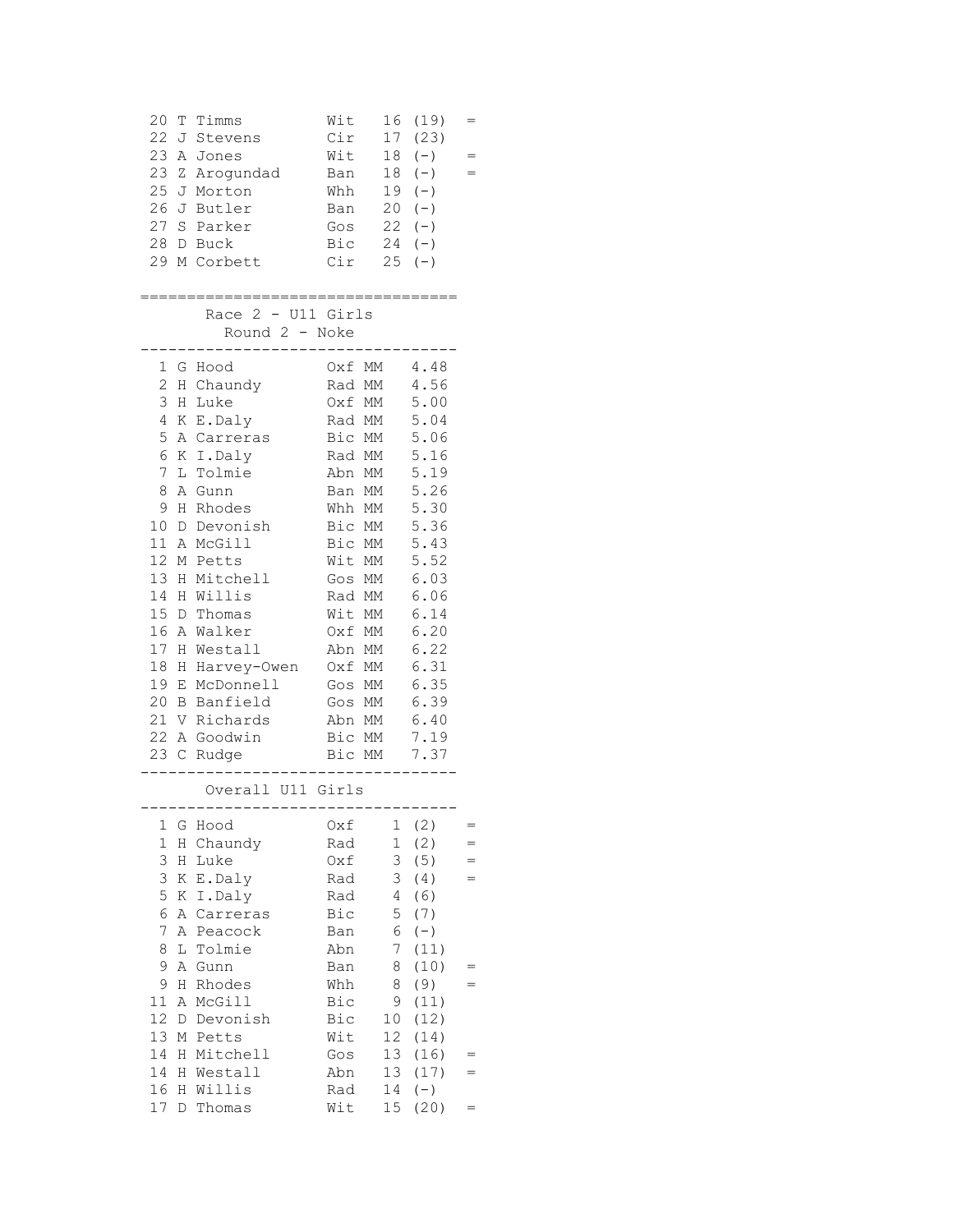| 17<br>19<br>20<br>21<br>21<br>23<br>24<br>25 A<br>27 C          | Gill<br>R<br>Α<br>Walker<br>Potter<br>L<br>Η<br>Harvey-Owen<br>Richards<br>V<br>Е<br>McDonnell<br>Banfield<br>Β<br>Goodwin<br>26 L Coogan<br>Rudge                                  | Bic<br>15<br>$(-)$<br>16<br>Oxf<br>$(-)$<br>17<br>$(-)$<br>Bic<br>$(-)$<br>18<br>Oxf<br>(21)<br>Abn<br>18<br>19<br>(19)<br>Gos<br>20<br>$(-)$<br>Gos<br>Bic<br>21<br>(22)<br>22<br>Gos<br>$(-)$<br>Bic<br>23<br>$(-)$                                                   |  |
|-----------------------------------------------------------------|-------------------------------------------------------------------------------------------------------------------------------------------------------------------------------------|-------------------------------------------------------------------------------------------------------------------------------------------------------------------------------------------------------------------------------------------------------------------------|--|
|                                                                 | $3 - U13$<br>Race<br>Round 2 - Noke<br>Team Results                                                                                                                                 | Boys                                                                                                                                                                                                                                                                    |  |
| 1                                                               | Abingdon<br>2 Oxford City<br>3 Bicester                                                                                                                                             | 15<br>16<br>26                                                                                                                                                                                                                                                          |  |
|                                                                 | Overall Standings                                                                                                                                                                   |                                                                                                                                                                                                                                                                         |  |
| 3                                                               | 1 Oxford City<br>2 Abingdon<br>Bicester                                                                                                                                             | 28<br>29<br>70                                                                                                                                                                                                                                                          |  |
|                                                                 | Race 3 - U13 Boys<br>Round 2 - Noke<br>Individual Results                                                                                                                           |                                                                                                                                                                                                                                                                         |  |
| 1<br>2<br>3<br>4<br>5<br>6<br>7<br>8<br>9<br>10<br>11<br>12     | Ν<br>Flynn<br>Galbraith<br>Β<br>Ρ<br>Castle<br>Hill<br>J<br>O<br>Parsons<br>I<br>Timms<br>G<br>Petts<br>D<br>Luke<br>Woodruff<br>Α<br>Willcocks<br>0<br>A Carroll<br>S<br>Blackwell | Bic<br>U13 11.05<br>U13 11.14<br>Abn<br>U13 11.26<br>Oxf<br>Abn U13 11.33<br>Oxf U13 11.42<br>Ban U13 12.18<br>U13 12.41<br>Wit<br>Oxf<br>U13 13.04<br>Abn U13<br>13.12<br>Hkn U13 13.24<br>U13 13.42<br>Gos<br>U13 13.52<br>Bic                                        |  |
|                                                                 | Overall U13 Boys                                                                                                                                                                    |                                                                                                                                                                                                                                                                         |  |
| 1<br>$\mathbf 1$<br>3<br>3<br>5<br>6<br>7<br>8<br>9<br>10<br>11 | Ν<br>Flynn<br>Ρ<br>Castle<br>B<br>Galbraith<br>J<br>Hill<br>O<br>Parsons<br>Timms<br>Ι<br>G<br>Petts<br>Luke<br>D<br>Α<br>Carroll<br>A Woodruff<br>O Willcocks                      | Bic<br>$1 (-)$<br>$1 -$<br>(3)<br>Oxf<br>$\overline{2}$<br>Abn<br>(3)<br>$\overline{2}$<br>Abn<br>(4)<br>$\overline{4}$<br>Oxf<br>(5)<br>5<br>(6)<br>Ban<br>6<br>Wit<br>(7)<br>$\overline{7}$<br>Oxf<br>(8)<br>8<br>(11)<br>Gos<br>9<br>Abn<br>(9)<br>Hkn<br>10<br>(10) |  |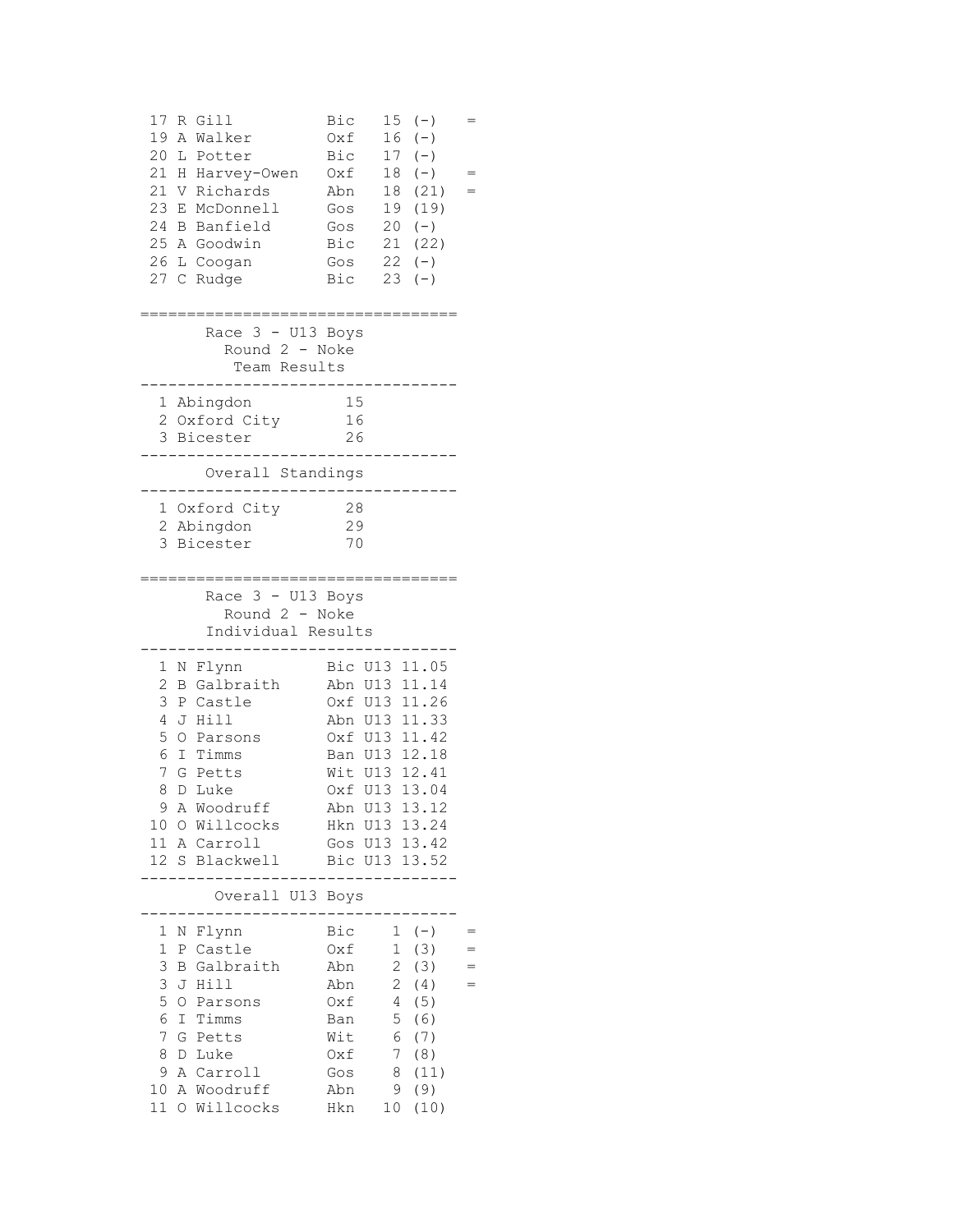12 N Croft Crj 11 (-) 13 S Blackwell Bic 12 (13) =  $13$  S Blackwell bic iz  $(13)$  =  $13$  T Callicott Gos  $12$  (-) = 15 J Wartke-Dunbar Abn 14 (-) 16 R Poter Bic 15 (-) ================================== Race 4 - U13/U15 Girls Round 2 - Noke Team Results ---------------------------------- 1 Radley Ladies 9 2 Oxford City 21 3 Witney 33 4 Radley Ladies B 40 5 Abingdon 49 6 Banbury 54 7 Bicester 62 8 Radley Ladies C 73 9 Bicester B 78 ---------------------------------- Overall Standings ---------------------------------- 1 Radley Ladies 19 2 Oxford City 62 3 Radley Ladies B 68 4 Witney 71 5 Abingdon 93 6 Banbury 110 7 Bicester 120 8 Radley Ladies C 132 ================================== Race 4 - U13/U15 Girls Round 2 - Noke Individual Results ---------------------------------- 1 J Rhodes Whh U15 10.52 2 C Plateau Rad U13 11.25 3 N Galbraith Rad U13 11.40 4 H Thorne Rad U13 11.47 5 M Williams Oxf U15 11.51 6 E Ridley Wit U13 12.01 7 G Hood Oxf U13 12.04 8 R Cormack-Loyd Rad U15 12.12 9 C Eadle Oxf X 12.14 10 R Thomas Abn U13 12.42 11 G Byrne Wit U13 12.49 12 T Martin Oxf U13 12.59 13 K Filshie Ban U13 13.02 14 L Peacock Ban U15 13.28 15 N Plateau Rad U15 13.30 16 S LeGood Wit U15 13.32 17 L Bourne Rad U15 13.50 18 L Chisnall Abn U13 14.03 19 S Chantal Bic U15 14.12 20 S Wiley Bic U13 14.26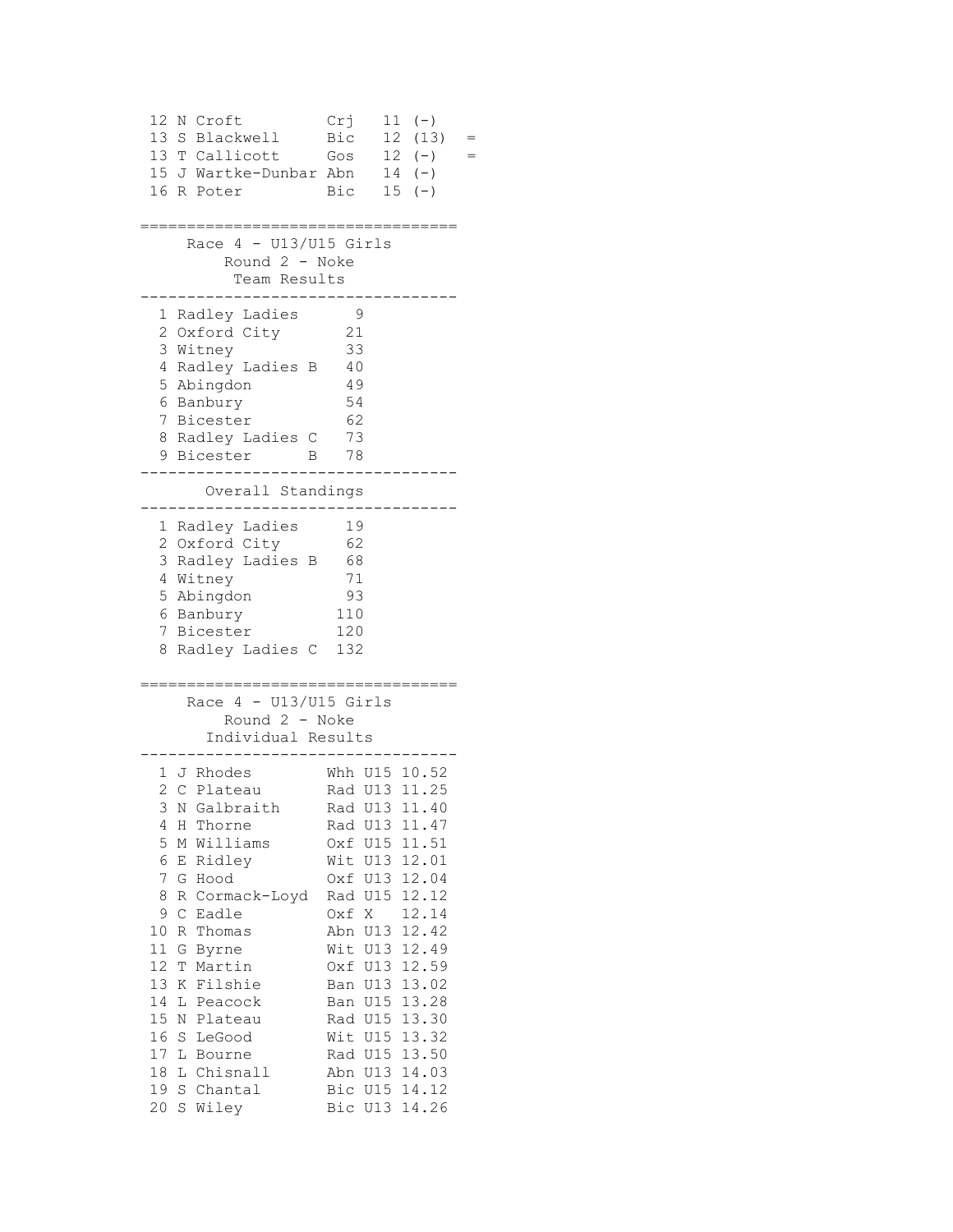| 22                                          | 21 C Parfitt<br>S Plateau<br>23 L Sweeney<br>24 S Daly<br>25 C Goodwin<br>26 R McGill                                                                                  |                                                             | Abn U13 14.38<br>Rad U13 15.17<br>Bic U13 15.19<br>Rad U13 15.40<br>Bic U15 15.55<br>Bic U13 18.54                                 |            |
|---------------------------------------------|------------------------------------------------------------------------------------------------------------------------------------------------------------------------|-------------------------------------------------------------|------------------------------------------------------------------------------------------------------------------------------------|------------|
|                                             | Overall U13 Girls                                                                                                                                                      |                                                             |                                                                                                                                    |            |
| 3<br>4<br>5<br>6<br>7                       | 1 C Plateau<br>2 N Galbraith<br>H Thorne<br>E Ridley<br>G Hood<br>R Thomas<br>G Byrne                                                                                  | Rad<br>Rad<br>Wit<br>0xf<br>Abn 9                           | Rad 2 (2)<br>3(3)<br>4 (5)<br>6<br>(6)<br>$7\overline{ }$<br>(8)<br>(10)<br>Wit 11 (15)                                            |            |
| 8<br>9<br>10<br>11<br>12 <sup>°</sup><br>12 | T Martin<br>K Filshie<br>C Parfitt<br>L Chisnall<br>S Plateau<br>S Wiley                                                                                               | Oxf<br>Ban<br>Abn<br>Abn<br>Rad<br>Bic<br>Rad               | $12 (-)$<br>13 (13)<br>16 (21)<br>18 (19)<br>20 (22)<br>20(24)                                                                     | $=$<br>$=$ |
| 14<br>17                                    | S Daly<br>15 L Sweeney<br>16 S Taylor<br>17 M Coogan<br>R McGill<br>19 B Fegan                                                                                         | Bic                                                         | 21 (24)<br>22(23)<br>$Cir$ 23 (-)<br>Gos $26 (-)$<br>Bic 26 (28)<br>Gos $27 (-)$                                                   | $=$<br>$=$ |
|                                             | Overall U15 Girls                                                                                                                                                      |                                                             |                                                                                                                                    |            |
| 3<br>4<br>5<br>6<br>7<br>8                  | 1 J Rhodes<br>2 M Williams<br>R Cormack-Loyd Rad 7<br>L Bourne<br>N Plateau<br>S Chantal<br>L Peacock<br>S<br>LeGood<br>9 J Roberts<br>10 C Goodwin<br>10 C McLoughlin | Whh<br>Oxf<br>Rad<br>Bic<br>Ban<br>Wit<br>Rad<br>Bic<br>Wit | 1(1)<br>4<br>(5)<br>(8)<br>Rad 10 (17)<br>11 (15)<br>12 (19)<br>14<br>(14)<br>16<br>(17)<br>$18 (-)$<br>25<br>$(-)$<br>25<br>$(-)$ | $=$        |
|                                             | Race $5 - U15/U17$ Boys<br>Round 2 - Noke<br>Team Results                                                                                                              |                                                             |                                                                                                                                    |            |
|                                             | 1 Witney<br>2 Abingdon<br>3 Oxford City<br>4 White Horse<br>5 Bicester<br>6 Abingdon                                                                                   | 17<br>27<br>30<br>31<br>32<br>51<br>В                       |                                                                                                                                    |            |
|                                             | Overall Standings                                                                                                                                                      |                                                             |                                                                                                                                    |            |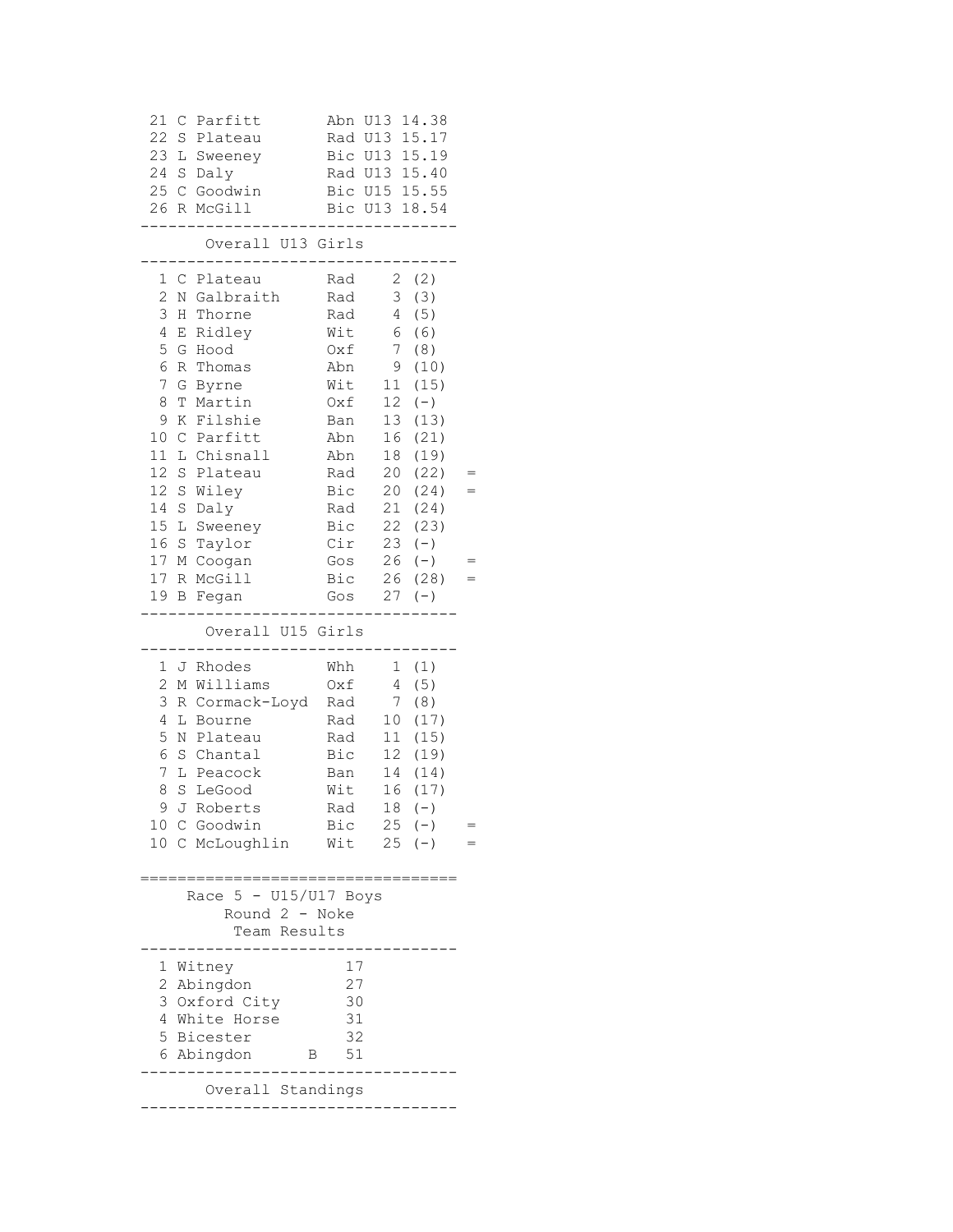| 1<br>White Horse                                                   | 44                                                         |     |
|--------------------------------------------------------------------|------------------------------------------------------------|-----|
| 2 Witney                                                           | 48                                                         |     |
| 3<br>Abingdon                                                      | 56                                                         |     |
| 4<br>Oxford City                                                   | 66                                                         |     |
|                                                                    |                                                            |     |
|                                                                    |                                                            |     |
| Race 5 - U15/U17 Boys                                              |                                                            |     |
|                                                                    | Round $2 - Note$<br>Individual Results                     |     |
|                                                                    |                                                            |     |
| 1<br>I<br>Duncan                                                   | Oxf U17 18.56                                              |     |
| 2<br>L Thornhill                                                   | Abn U17 19.41                                              |     |
| 3<br>M Ashton                                                      | Wit U15 19.50                                              |     |
| 4<br>C<br>Gillespie                                                | Whh U15 20.00                                              |     |
| 5<br>D Prickett                                                    | Bic U17 20.19                                              |     |
| 6<br>$\mathsf C$<br>Miles                                          | Wit U15 20.21                                              |     |
| 7<br>Briston<br>0                                                  | Whh U15 20.31                                              |     |
| 8<br>L<br>Haines                                                   | Wit U15 20.40                                              |     |
| 9<br>W Devonish                                                    | Bic U15 20.41                                              |     |
| 10<br>Bellinger<br>D                                               | Oxf U15 20.51                                              |     |
| 11<br>J<br>Gage                                                    | Ban U17 22.18                                              |     |
| 12<br>Mackinnen<br>J                                               | Abn U15 22.31                                              |     |
| 13 B<br>Fisher                                                     | Abn U15 22.47                                              |     |
| 14<br>Woodruff<br>М                                                | Abn U15 22.52                                              |     |
| 15<br>N Carroll                                                    | Gos U15 23.25                                              |     |
| 16<br>Hickman<br>Е                                                 | Wit U15 23.41                                              |     |
| 17 T Couling                                                       | Abn U15 23.46                                              |     |
| F Varney<br>18                                                     | Bic U15 24.44                                              |     |
| 19 A<br>Kelly                                                      | Oxf X 28.41                                                |     |
| Overall U15                                                        | Boys                                                       |     |
|                                                                    |                                                            |     |
| 1<br>M Ashton                                                      | Wit<br>3<br>$(-)$                                          |     |
| $\mathbf{2}$<br>$\mathsf{C}$<br>Gillespie                          | Whh<br>$4 -$<br>(4)                                        |     |
| 3<br>$\mathsf C$<br>Miles                                          | Wit<br>5<br>(6)                                            |     |
| 4<br>W Devonish                                                    | Bic<br>6<br>(9)                                            |     |
| 5<br>O Briston                                                     | 7<br>(9)<br>Whh                                            |     |
| 6<br>L Haines                                                      |                                                            |     |
|                                                                    | Wit<br>8<br>(8)                                            |     |
| 7<br>D Bellinger                                                   | 10<br>(13)<br>Oxf                                          |     |
| 8 J Mackinnen                                                      | 11 (12)<br>Abn                                             |     |
| 9<br>Fisher<br>Β                                                   | Abn<br>13<br>$(-)$                                         |     |
| 10<br>Ι<br>Croft                                                   | Crf<br>14<br>$(-)$                                         |     |
| 10<br>Woodruff<br>Μ                                                | 14<br>(15)<br>Abn                                          |     |
| 12<br>Carroll<br>Ν                                                 | 15<br>(17)<br>Gos                                          |     |
| 13<br>Chaffe<br>Ε                                                  | $(-)$<br>16<br>Ban                                         | =   |
| 13<br>Hickman<br>Ε                                                 | Wit<br>(18)<br>16                                          |     |
| 15<br>Couling<br>Τ                                                 | $(-)$<br>17<br>Abn                                         |     |
| 16<br>Varney<br>F                                                  | Bic<br>$(-)$<br>18                                         |     |
| 17<br>Woodley<br>S                                                 | 20<br>$(-)$<br>Bor                                         |     |
| 18<br>Glasher<br>Μ                                                 | Whh<br>21<br>$(-)$                                         |     |
| Overall U17                                                        | Boys                                                       |     |
|                                                                    |                                                            |     |
| 1<br>Ι<br>Duncan                                                   | Oxf<br>1<br>(1)                                            |     |
| $\overline{2}$<br>L<br>Thornhill<br>$\overline{c}$<br>Т<br>Penfold | $\mathbf{2}$<br>(3)<br>Abn<br>$\mathbf{2}$<br>Whh<br>$(-)$ | $=$ |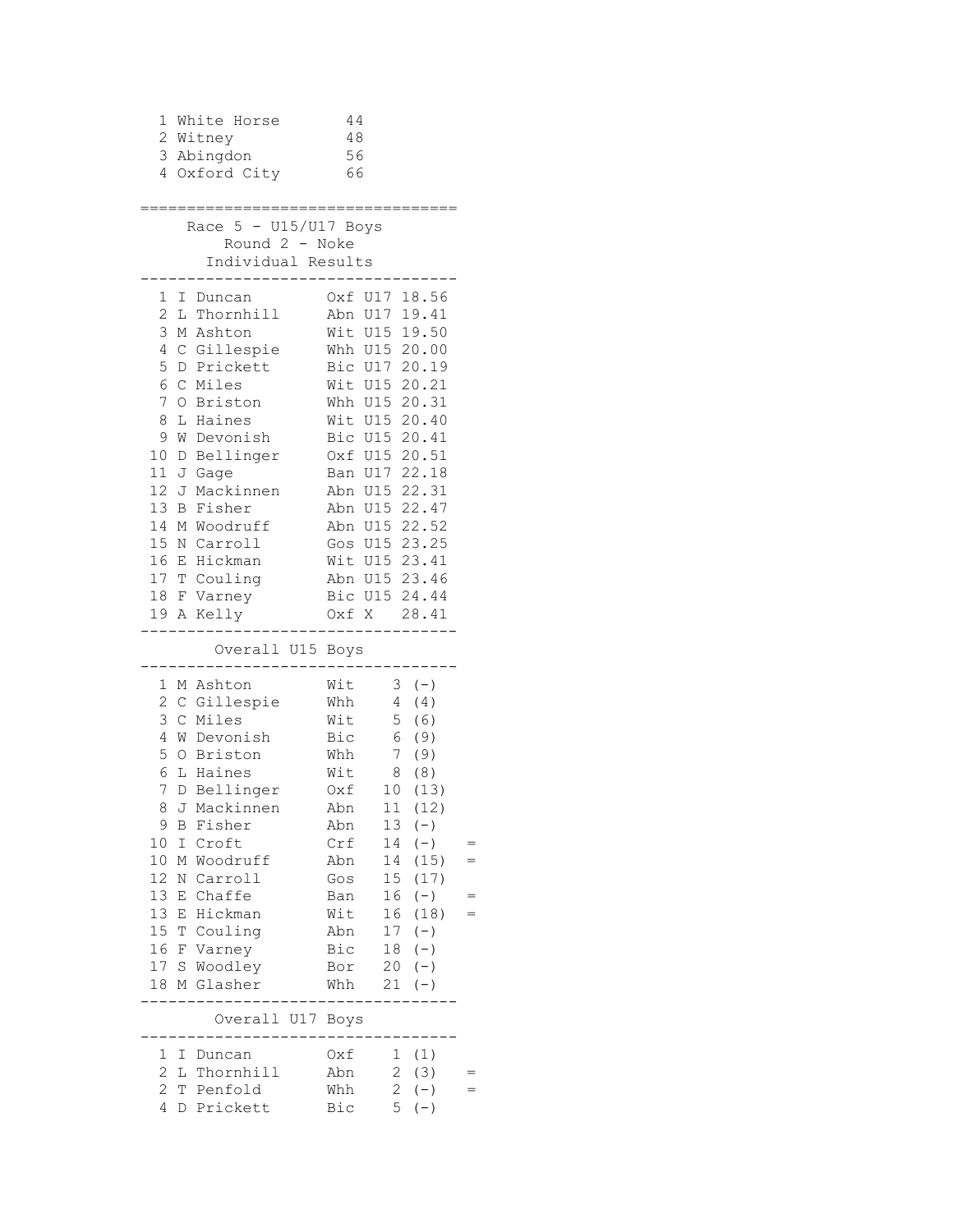| 5<br>G Bailey                  |   | Whh            | 7  | $(-)$          |
|--------------------------------|---|----------------|----|----------------|
| 6<br>L Thomas                  |   | Gos            | 10 | $(-)$          |
| 7 <sup>7</sup><br>J Gage       |   | Ban            | 11 | (12)           |
| T Wright<br>8                  |   | Ban            | 19 | $(-)$          |
|                                |   |                |    |                |
|                                |   |                |    |                |
| Race 6 - Women                 |   |                |    |                |
| Round 2 - Noke                 |   |                |    |                |
| Team Results                   |   |                |    |                |
|                                |   |                |    |                |
| Headington<br>$\mathbf{1}$     |   | 12             |    |                |
| Radley Ladies<br>2             |   | 13             |    |                |
| 3<br>Headington                | Β | 38             |    |                |
| 4 White Horse                  |   | 49             |    |                |
| 5 Witney                       |   | 58             |    |                |
| 6 Oxf Uni Press                |   | 67             |    |                |
| 7<br>Abingdon                  |   | $85 =$         |    |                |
| 7<br>Headington                | С | $85 =$         |    |                |
| Alchester<br>9                 |   | 87             |    |                |
| 10 Hook Norton                 |   | 98             |    |                |
| 11 Cirencester                 |   | 105            |    |                |
| 12<br>Radley Ladies            | Β | 106            |    |                |
| 13 Cherwell                    |   | 108            |    |                |
| 14<br>Banbury                  |   | 128            |    |                |
| 15 White Horse                 | В | 139            |    |                |
| 16 Eynsham                     |   | 141            |    |                |
| 17 Abingdon                    | В | 152            |    |                |
| 18 Headington                  | D | 153            |    |                |
| 19 Bicester                    |   | 154            |    |                |
| 20 Alchester                   | В | 164            |    |                |
|                                |   |                |    |                |
| Overall Standings              |   |                |    |                |
|                                |   |                |    |                |
| 1 Headington                   |   | 30             |    |                |
| 2 Radley Ladies                |   | 44             |    |                |
| 3<br>Headington                | Β | 86             |    |                |
| 4 Witney                       |   | 126            |    |                |
| 5<br>Oxf Uni Press             |   | 159            |    |                |
| 6 White Horse                  |   | 175            |    |                |
| 7.<br>Cirencester              |   | 182            |    |                |
| 8<br>Headington                | С | 187            |    |                |
| Radley Ladies<br>9             |   |                |    |                |
|                                | B | 190            |    |                |
| 10 Cherwell                    |   | 203            |    |                |
| 11<br>Abingdon                 |   | 214            |    |                |
| 12 <sup>7</sup><br>Hook Norton |   | 242            |    |                |
| 13 Headington                  | D | 300            |    |                |
| 14 Abingdon                    | B | 337            |    |                |
|                                |   |                |    |                |
|                                |   |                |    |                |
| Race 6 - Women                 |   |                |    |                |
| Round 2 - Noke                 |   |                |    |                |
| Individual Results             |   |                |    |                |
|                                |   |                |    |                |
| 1 J Craft                      |   | Hed S          |    | 23.39          |
| 2 G Dean                       |   | Rad V2         |    | 23.46          |
| 3<br>A Hirst<br>4<br>H<br>Dean |   | Hed S<br>Rad J |    | 24.04<br>24.48 |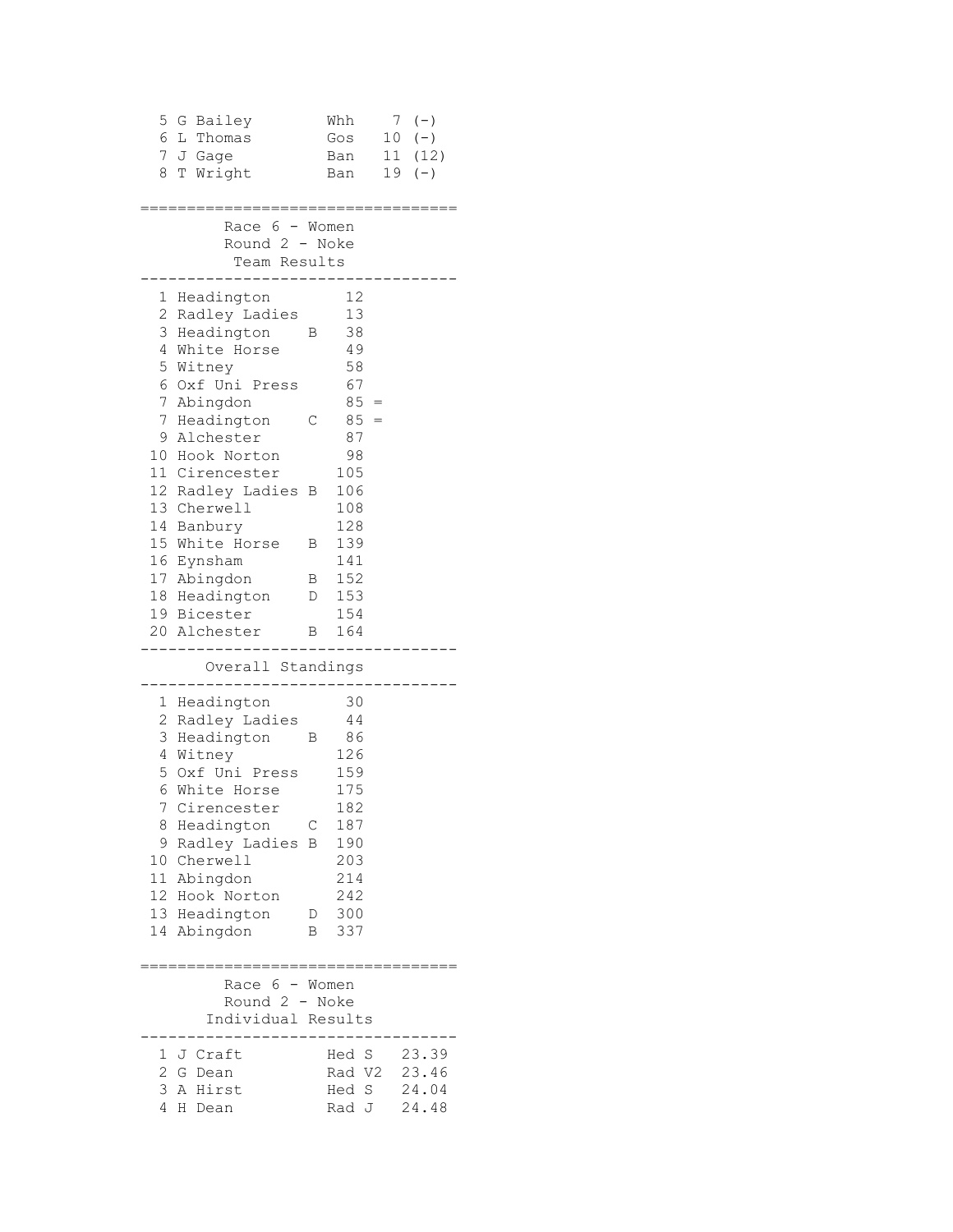|          |              | 58 J Stead<br>------<br>Overall U17 Women |              |                        | Alc V3 44.07                 |
|----------|--------------|-------------------------------------------|--------------|------------------------|------------------------------|
|          |              | 57 F Doci                                 |              |                        | Whh V3 38.26<br>Bic V1 38.53 |
| 55 S     |              | McCabe<br>56 M Jones                      |              |                        | Hkn V2 38.04                 |
|          |              | 54 L Morgan                               |              |                        | Eyn V1 37.56                 |
| 53 K     |              | Russell                                   |              |                        | Hkn U15 35.57                |
|          |              | 52 T Powell-Jones Abn S 35.55             |              |                        |                              |
| 51       | M            | Tinson                                    |              |                        | Wit V3 35.41                 |
|          |              | 50 D Stanners                             | Chw V2       |                        | 34.54                        |
| 49 G     |              | Smith                                     | Hed V1       |                        | 34.53                        |
|          |              | 48 J Stevens                              | Cir V1       |                        | 34.48                        |
|          |              | 47 K Norton                               | Alc S        |                        | 34.39                        |
| 46 B     |              | Brown                                     |              |                        | Rad V1 34.09                 |
|          |              | 45 M McIver                               |              |                        | Hed V2 33.52                 |
| 44 F     |              | Wortley                                   | Chw S        |                        | 33.46                        |
| 43       | L            | Graney                                    | Alc          | $\mathtt{V1}$          | 33.28                        |
| 42       | J            | Cave                                      | Rad          | V1                     | 33.18                        |
| 41       | Μ            | Richards                                  | Abn          | V1                     | 33.10                        |
| 40       | D            | Hailey                                    | Hkn          | V <sub>2</sub>         | 33.05                        |
| 39       | G            | Wilkie                                    | Bor V1       |                        | 33.00                        |
| 38       | G            | Cross                                     | Bic          | $\mathbf S$            | 32.55                        |
| 37       | S            | Smith                                     | Ban          | V2                     | 32.42                        |
| 36       | L            | Dennis                                    | Hed V1       |                        | 32.21                        |
| 35       | R            | Thomas                                    | Wit V2       |                        | 31.45                        |
| 34       | L            | Ferris                                    | Cir V2       |                        | 31.39                        |
| 33       | J            | Meredith                                  | Hed V1       |                        | 31.34                        |
| 32       | $\mathsf C$  | Presticia                                 |              | Ban U17                | 31.29                        |
| 31       | Α            | Harris                                    | Abn<br>Oup S |                        | 31.03                        |
| 29<br>30 | W<br>Α       | Wilson<br>Green                           | Abn          | V2<br>$\mathbf S$      | 30.20<br>30.37               |
| 28       | J            | Pinnock                                   | Eyn          | V1                     | 30.02                        |
| 27       | S            | Nash                                      | Oup          | $\mathbf S$            | 29.43                        |
| 26       | Η            | O'Shea                                    | Abn          | V2                     | 29.41                        |
| 25       | S            | Cook                                      | Alc          | V1                     | 29.27                        |
| 24       | Κ            | Miles                                     | Whh          | V1                     | 29.18                        |
| 23       | М            | Campbell                                  | Cir          | V3                     | 28.58                        |
| 22       | S            | Bailey                                    | Whh          | V2                     | 28.40                        |
| 21       | Α            | Cummings                                  | Whh V1       |                        | 28.24                        |
| 20       | R            | Allen                                     | Kid S        |                        | 28.22                        |
| 19       | J            | Bennett                                   | Alc S        |                        | 28.18                        |
| 18       | J            | Smith                                     | Rad          |                        | U17 28.01                    |
| 17       | $\mathsf{C}$ | Hewitt                                    | Oxf          |                        | U17 27.39                    |
| 16       | Α            | Hack                                      | Hed V1       |                        | 27.32                        |
| 15       | $\mathbf S$  | Howard                                    | Hed          | $\rm S$                | 27.19                        |
| 14       | Κ            | Shaw                                      | Chw          | V1                     | 27.05                        |
| 13       | J            | Ashton                                    | Wit V1       |                        | 26.39                        |
| 12       | Μ            | Mik                                       | Hed          | $\rm S$                | 26.35                        |
| 11       | S            | Rendell                                   | Hed          | $\rm S$                | 26.29                        |
| 10       | S            | Pitts                                     | Wit          | V1                     | 26.21                        |
| 9        | S            | Stockdale                                 | Oup          | $\rm S$                | 26.07                        |
| 8        | J            | Galbraith<br>Choulerton                   | Rad<br>Hed   | $\rm S$<br>$\mathbf S$ | 26.02                        |
| 6<br>7   | F<br>T       | Briscoe                                   | Whh          | U17                    | 25.06<br>25.28               |
| 5        | $\mathsf{C}$ | Peterson                                  | Hkn          | V1                     | 24.51                        |
|          |              |                                           |              |                        |                              |

----------------------------------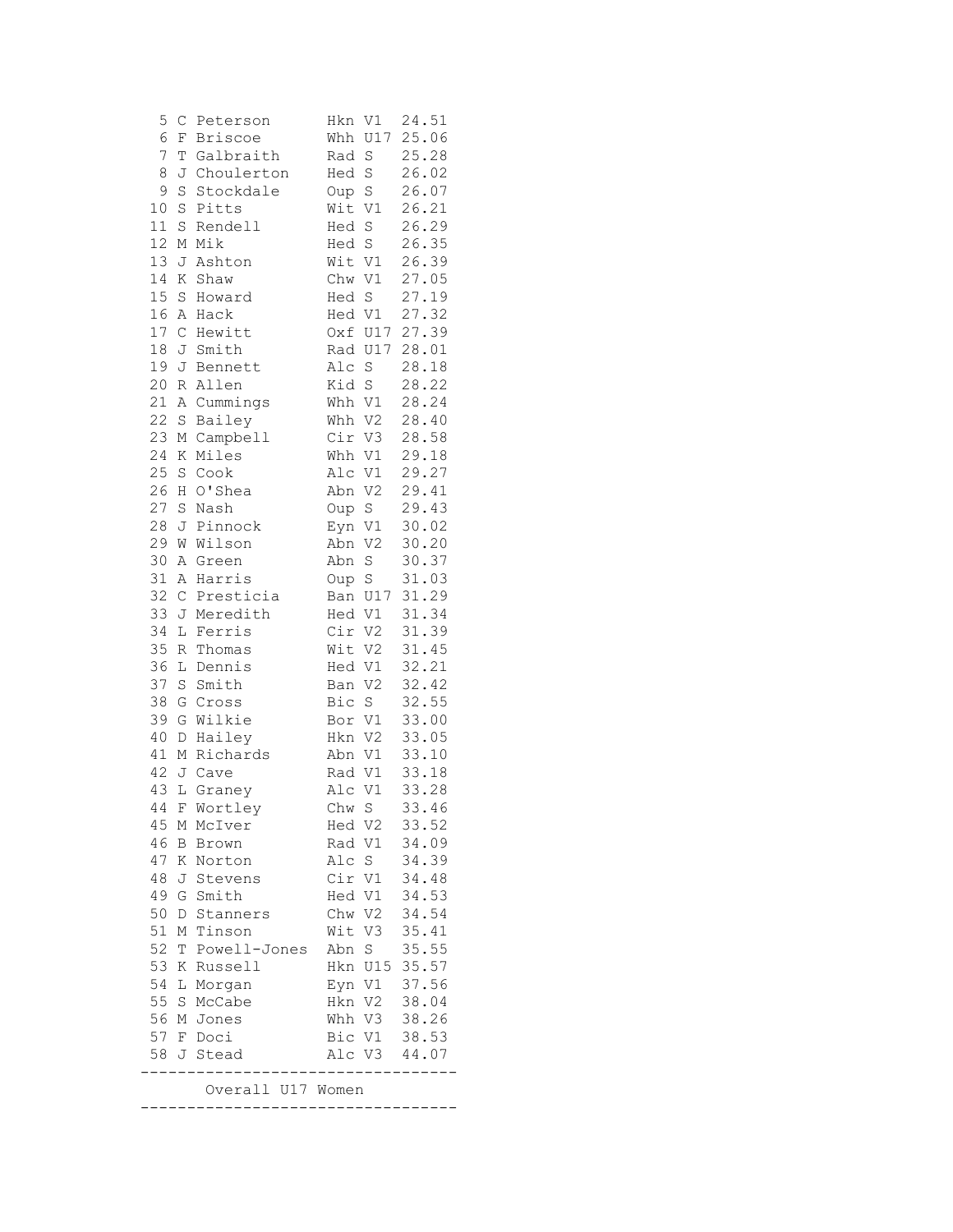| 1               | F | <b>Briscoe</b>            | Whh             | 6               | $(-)$                    |     |
|-----------------|---|---------------------------|-----------------|-----------------|--------------------------|-----|
| $\overline{c}$  |   | A Aikman                  | Rad             | 16              | $\left( \, - \, \right)$ |     |
| 3               |   | C Hewitt                  | Oxf             |                 | 17 (32)                  |     |
| 4               |   | J Smith                   |                 | Rad 18 (25)     |                          |     |
| 5               |   | C Presticia               |                 | Ban $32 (-)$    |                          |     |
| 6               |   | C Thompson                |                 | Rad $37 (-)$    |                          |     |
|                 |   | Overall Junior Women      |                 |                 |                          |     |
|                 |   |                           |                 |                 |                          |     |
|                 |   | 1 H Dean                  | Rad $4$ $(-)$   |                 |                          |     |
|                 |   | 2 S Williams $0ux$ 10 (-) | . _ _ _ _ _ _ _ |                 |                          |     |
|                 |   | Overall Senior Women      |                 |                 |                          |     |
|                 |   |                           |                 |                 |                          |     |
|                 |   | 1 J Craft                 | Hed             |                 | 1(3)                     |     |
| $\mathbf 1$     |   | L Hasell                  | Oux             |                 | $1\quad(-)$              |     |
| 3               |   | K Wilder                  | Oux             | $\overline{a}$  | $(-)$                    |     |
| 4               |   | A Hirst                   | Hed             | 3               | (7)                      |     |
| 5               |   | E O'Hare                  | Cir             | 4               | $(-)$                    |     |
| 6               |   | <b>B</b> Hopewell         | Oux             | 5               | $(-)$                    |     |
| 7               |   | T Galbraith               | Rad             | 7 <sup>7</sup>  | (9)                      |     |
| 8               |   | J Choulerton              | Hed             | 8               | (14)                     |     |
| 8               |   | K Anderson                | Hed             | 8               | $(-)$                    |     |
| $10$            |   | S Stockdale               | Oup             | 9               | (11)                     |     |
| 11              |   | S Rendell                 | Hed             | 11              | (15)                     |     |
| 12 <sup>7</sup> |   | M Mik                     | Hed             | 12 <sup>°</sup> | (19)                     |     |
| 13              |   | S Howard                  | Hed             | 15              | $(\,-\,)$                |     |
|                 |   | 14 F Rose                 | Oux             | 18              | $(-)$                    |     |
| 15 <sub>2</sub> |   | J Bennett                 | Alc             | 19              | $(-)$                    |     |
| 16              |   | R Allen                   | Kid             |                 | 20 (21)                  |     |
| 17              | Т | Arnold                    | Oux             | 23              | $(-)$                    |     |
| 18              |   | G Sutton                  | Oux             | 26              | $(-)$                    |     |
| 19              |   | S Nash                    | Oup             |                 | 27 (38)                  |     |
| 20              | Е | McDowall                  | Hed             | 29              | $(\,-\,)$                |     |
| 21              |   | A Green                   | Abn             | 30              | $(-)$                    |     |
|                 |   | 21 V Haverd               | Oux             | 30              | $(-)$                    |     |
| 23              |   | A Harris                  | Oup             |                 | 31 (54)                  | $=$ |
| 23              |   | S Andrews                 | Hed             |                 | $31 (-)$                 |     |
| 25              |   |                           |                 | 38              | $(-)$                    |     |
|                 |   | G Cross                   | Bic             |                 |                          |     |
|                 |   | 26 N Rhymes               | Wit             |                 | $39 (-)$                 |     |
| 27              | Κ | Fotheringham              | Oup             |                 | $43 (-)$                 |     |
| 28              |   | F Wortley                 | Chw             |                 | 44 (52)                  |     |
| 28              | G | Early                     | Oup             | 44              | $(-)$                    |     |
| 30              | Κ | Norton                    | Alc             | 47              | $(-)$                    |     |
| 31              | S | O'Dell                    | Oxf             | 50              | $(-)$                    |     |
| 32              |   | T Powell-Jones            | Abn             | 52              | (62)                     |     |
| 33              |   | L Motiuk                  | Hed             | 57              | $(-)$                    |     |
| 34              |   | A Nicholson               | Whh             | 61              | $(-)$                    |     |
|                 |   | 35 S Palmer               | Oux             |                 | $63 (-)$                 |     |
| 36              |   | K Pulford                 | Abn             | 64              | $(-)$                    |     |
|                 |   | Overall Vet 35 Women      |                 |                 |                          |     |
| 1               |   | C Peterson                | Hkn             |                 | 5(13)                    |     |
| $\overline{c}$  |   | S Pitts                   | Wit             |                 | 10 (12)                  |     |
| 3               |   | J Ashton                  | Wit             |                 | 13 (17)                  |     |
| 4               |   | K Shaw                    | Chw             |                 | 14 (20)                  |     |
|                 |   |                           |                 |                 |                          |     |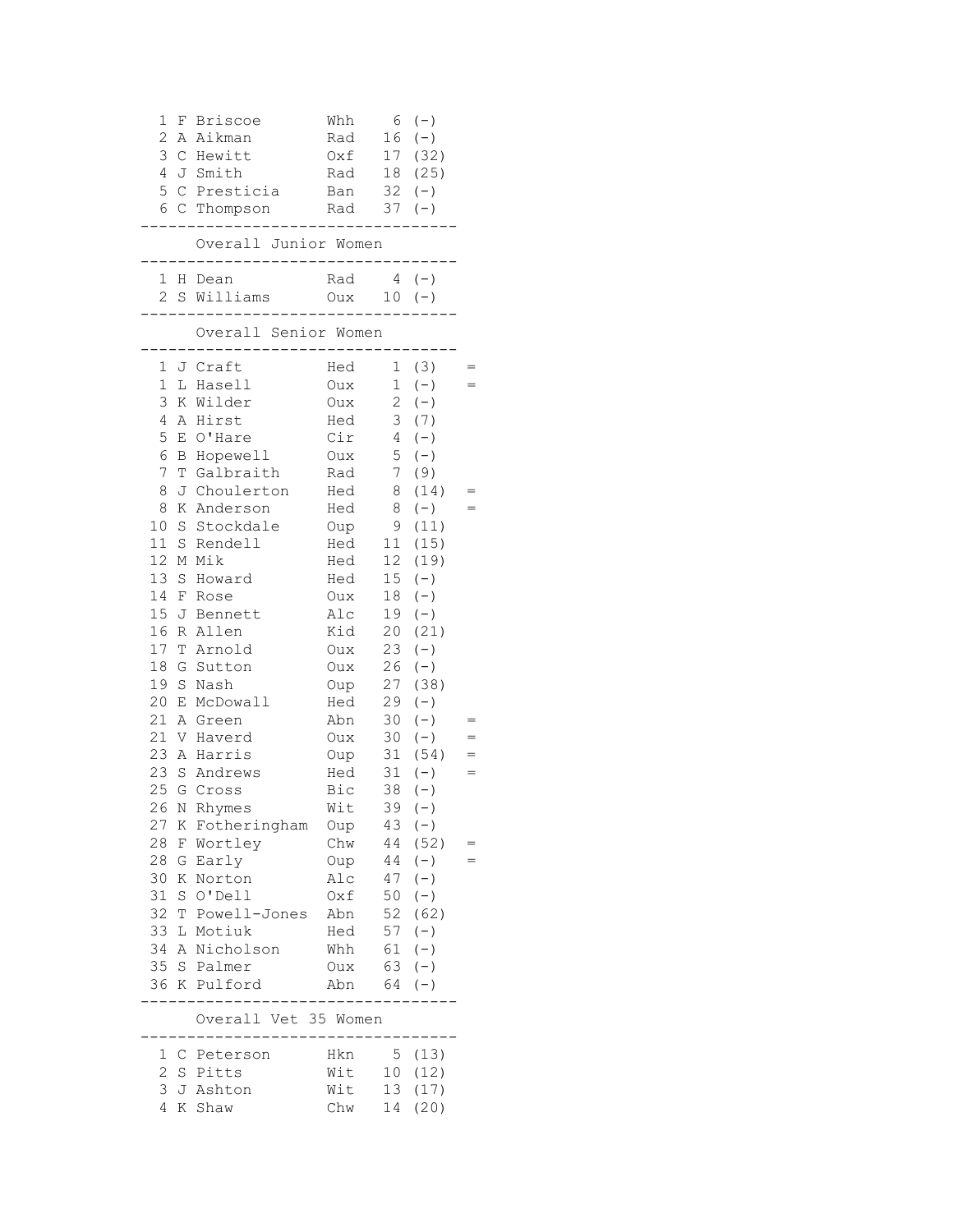| 5<br>6<br>7<br>8<br>9<br>10<br>11<br>12<br>13                                               | Α<br>Α<br>B<br>К<br>$\rm S$<br>Α<br>J<br>J<br>L                | Hack<br>Cummings<br>Palmer<br>Miles<br>Cook<br>Hogan<br>Pinnock<br>Meredith<br>Dennis                                                 | Hed<br>Whh<br>Rad<br>Whh<br>Alc<br>Chw<br>Eyn<br>Hed<br>Hed                             | 16<br>21<br>22<br>24<br>25<br>27<br>28<br>33<br>36                                   | $(-)$<br>$(-)$<br>$(-)$<br>(41)<br>(33)<br>$(\,-\,)$<br>(34)<br>(42)<br>$(-)$                           |  |
|---------------------------------------------------------------------------------------------|----------------------------------------------------------------|---------------------------------------------------------------------------------------------------------------------------------------|-----------------------------------------------------------------------------------------|--------------------------------------------------------------------------------------|---------------------------------------------------------------------------------------------------------|--|
| 14 G<br>15<br>16<br>17<br>18<br>18<br>20<br>21<br>23                                        | М<br>J<br>L<br>В<br>J<br>L<br>G                                | Wilkie<br>Richards<br>Cave<br>Graney<br>Brown<br>Stevens<br>Waller<br>Smith<br>22 L Morgan<br>F Doci                                  | Bor<br>Abn<br>Rad<br>Alc<br>Rad<br>Cir<br>Chw<br>Hed<br>Eyn<br>Bic                      | 39<br>41<br>42<br>43<br>46<br>48<br>49<br>54<br>57                                   | $(-)$<br>(58)<br>(55)<br>$(-)$<br>46 (56)<br>(48)<br>$(\,-\,)$<br>$(-)$<br>$(-)$<br>$(-)$               |  |
|                                                                                             |                                                                | Overall Vet 45 Women                                                                                                                  | --------                                                                                |                                                                                      |                                                                                                         |  |
| 1<br>$\overline{c}$<br>3<br>4<br>5<br>6<br>7<br>8<br>9<br>10<br>11<br>12 <sup>7</sup><br>13 | G<br>S.<br>Η<br>W<br>L<br>$\mathbf S$<br>D<br>Μ<br>Η<br>D<br>S | Dean<br>Bailey<br>O'Shea<br>Wilson<br>Ferris<br>R Thomas<br>Smith<br>Hailey<br>McIver<br>Turley<br>Stanners<br>McCabe<br>N Blatchford | Rad<br>Whh<br>Abn<br>Abn<br>Cir<br>Wit<br>Ban<br>Hkn<br>Hed<br>Hed<br>Chw<br>Hkn<br>Abn | $\mathbf{2}$<br>22<br>26<br>29<br>34<br>35<br>37<br>40<br>45<br>47<br>50<br>55<br>59 | (6)<br>(24)<br>(35)<br>(36)<br>(45)<br>(40)<br>(53)<br>$(-)$<br>(51)<br>$(-)$<br>$(-)$<br>(65)<br>$(-)$ |  |
|                                                                                             |                                                                | Overall Vet 55 Women                                                                                                                  |                                                                                         |                                                                                      |                                                                                                         |  |
| 3<br>4<br>5                                                                                 | Μ                                                              | 1 M Campbell<br>2 G Partridge Hed<br>Tinson<br>M Jones<br>J Stead                                                                     | Cir 23 (28)<br>Wit<br>Whh<br>Alc                                                        | 58                                                                                   | $49 (-)$<br>51 (60)<br>56 (67)<br>$(-)$                                                                 |  |
|                                                                                             |                                                                | Race $7 - Men$<br>Round 2 - Noke<br>Team Results<br>First Division                                                                    |                                                                                         |                                                                                      |                                                                                                         |  |
| 1<br>2<br>3<br>4<br>5<br>6<br>7                                                             |                                                                | Headington<br>White Horse<br>Headington<br>Β<br>Woodstock<br>Banbury<br>Oxford City<br>Abingdon                                       | 108<br>199<br>300<br>327<br>470<br>481<br>608                                           |                                                                                      |                                                                                                         |  |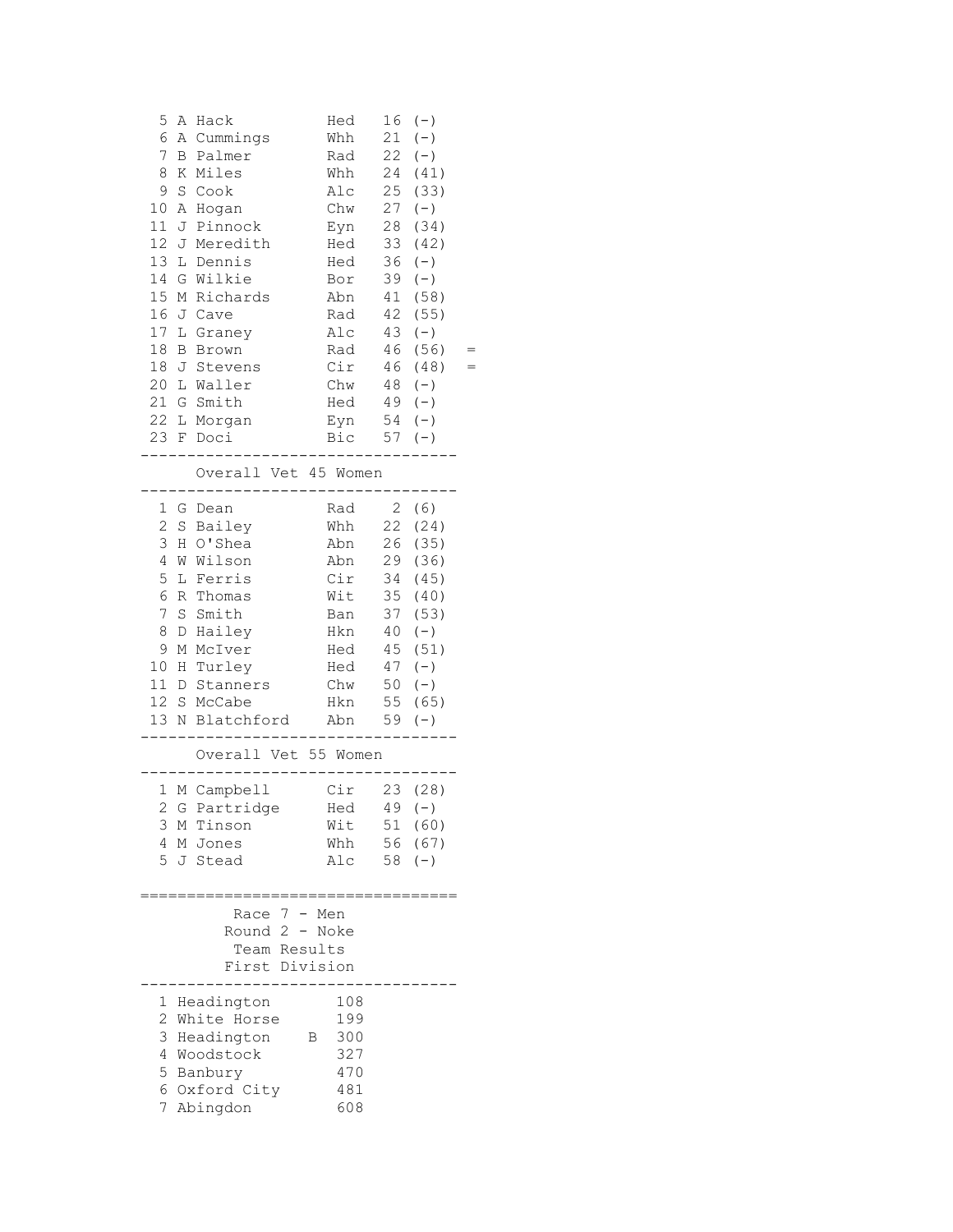| Witney<br>8                                                                                                                                                                                                                              | 701                                                                                                                          |                         |
|------------------------------------------------------------------------------------------------------------------------------------------------------------------------------------------------------------------------------------------|------------------------------------------------------------------------------------------------------------------------------|-------------------------|
| Second Division                                                                                                                                                                                                                          |                                                                                                                              |                         |
| 1<br>Bourton<br>2<br>Hook Norton<br>3<br>Headington<br>4<br>Eynsham<br>5<br>Bicester<br>6<br>Headington<br>7<br>Cirencester<br>8<br>Kidlington<br>9<br>Cherwell<br>10<br>White Horse                                                     | 340<br>394<br>408<br>С<br>484<br>548<br>631<br>D<br>751<br>755<br>757<br>767<br>В                                            |                         |
| 11 Alchester<br>12 Oxf Uni Press<br>13 Headington<br>14 Headington<br>15 Eynsham<br>16 Hook Norton                                                                                                                                       | 801<br>806<br>844<br>Е<br>1090<br>F<br>1093<br>В<br>1109<br>В                                                                |                         |
| Overall Standings<br>First Division                                                                                                                                                                                                      |                                                                                                                              |                         |
| Headington<br>1<br>2<br>White Horse<br>3<br>Woodstock<br>4<br>Banbury<br>5 Headington<br>6<br>Oxford City<br>7<br>Witney<br>8<br>Abingdon                                                                                                | 348<br>551<br>571<br>788<br>825<br>В<br>844<br>1307<br>1429                                                                  |                         |
| Second Division                                                                                                                                                                                                                          |                                                                                                                              |                         |
| 1<br>Hook Norton<br>2<br>Bourton<br>3<br>Headington<br>4<br>Cherwell<br>5<br>Eynsham<br>6<br>Bicester<br>7<br>Headington<br>8<br>Kidlington<br>9<br>Cirencester<br>10 Oxf Uni Press<br>11 White Horse<br>12 Headington<br>13 Hook Norton | 852<br>911<br>1125<br>С<br>1316<br>1371<br>1440<br>D 1569<br>1574<br>1595<br>1837<br>B 1939<br>E 2080<br>B 2399<br>:======== |                         |
| Race $7 - Men$<br>Round 2 - Noke<br>Individual Results                                                                                                                                                                                   |                                                                                                                              |                         |
| 1<br>Harris<br>G<br>2<br>D Walmsley<br>3<br>E<br>Dixon                                                                                                                                                                                   | Hed S<br>S<br>Bor<br>S<br>Ban                                                                                                | 32.03<br>32.08<br>32.17 |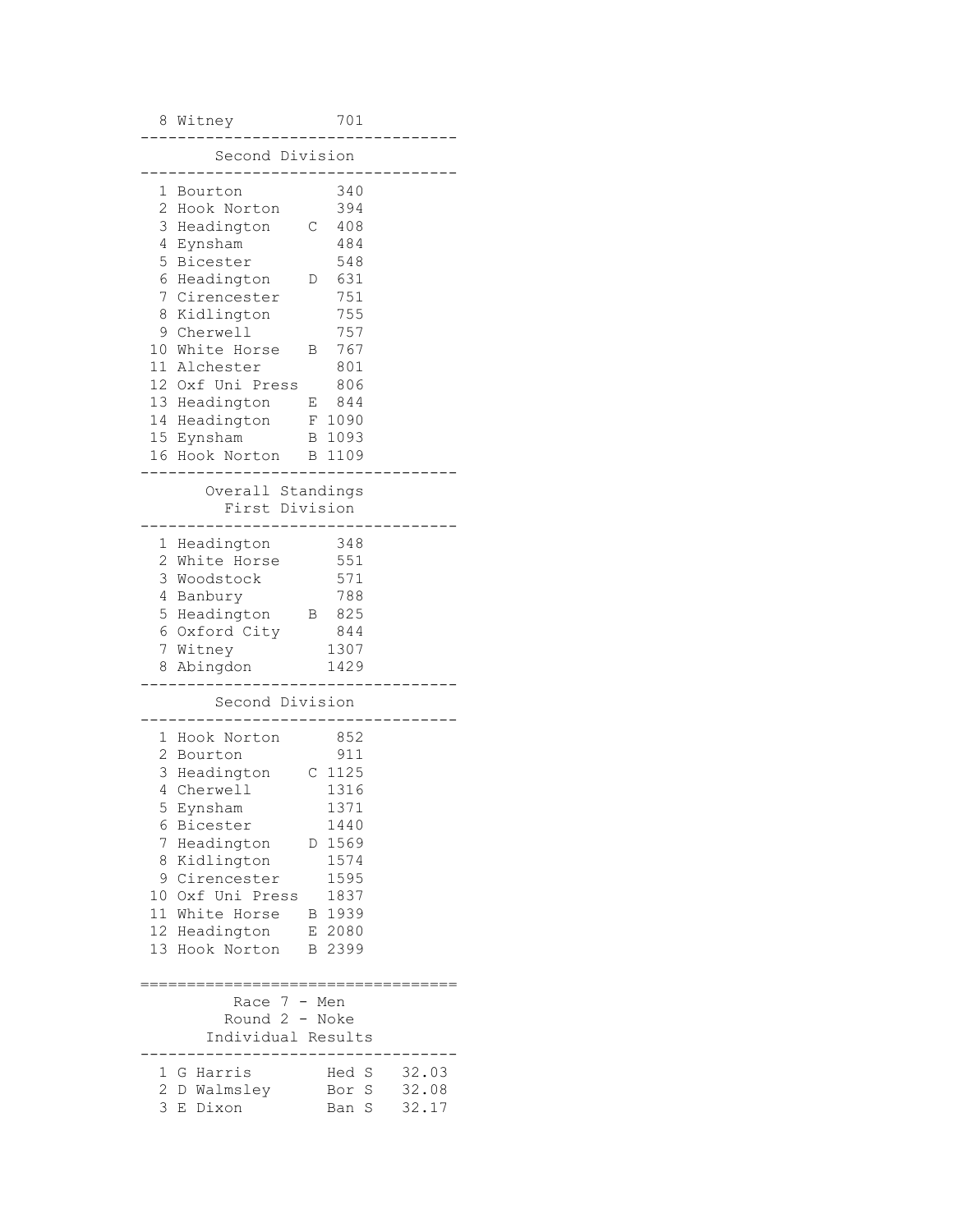| 4        | Ρ           | Wilson      | Whh<br>S              | 32.45 |
|----------|-------------|-------------|-----------------------|-------|
| 5        | $\rm S$     | Pritchard   | S<br>Ban              | 33.04 |
| 6        | G           | Clancy      | S<br><b>Oux</b>       | 33.17 |
| 7        | J           | Bowler      | J<br>Hed              | 33.21 |
| 8        | J           | Goodhand    | S<br>Eyn              | 33.31 |
| 9        | J           | Starrett    | S<br>Bic              | 33.39 |
| 10       | S           | McGuigan    | S<br>Whh              | 33.51 |
| 11       | S           | Cherel      | S<br>Hed              | 33.54 |
| 12       | D           | Ashton      | S<br>Wds              | 33.57 |
| 13       | J           | Moss        | S<br>Kid              | 34.28 |
| 14       | T           | Hunn        | S<br>Wds              | 34.43 |
| 15       | Α           | Tilsley     | S<br>Hkn              | 34.51 |
| 16       | $\mathsf C$ | Wykoff      | S<br>Hed              | 34.57 |
| 17       | $\mathbb R$ | Thetford    | S<br>Hed              | 35.02 |
| 18       | T           | Hughes      | V1<br>Whh             | 35.06 |
| 19       | Ι           | Robinson    | S<br>Ban              | 35.12 |
| 20       | Ν           | Baimbridge  | S<br>Hkn              | 35.19 |
| 21       | D           | Wheeler     | $\mathtt{V1}$<br>Oxf  | 35.25 |
| 22       | R           | Schofield   | V1<br>Oxf             | 35.28 |
| 23       | $\mathbb R$ | Grant       | V1<br>Oxf             | 35.36 |
| 24       | T           | Glare       | S<br>Wds              | 35.46 |
| 25       | G           | Richards    | Abn<br>V1             | 35.55 |
| 26       | I           | MacDougall  | S<br>Bor              | 36.02 |
| 27       | D           | Robson      | $\rm S$<br>Hed        | 36.06 |
| 28       |             |             |                       |       |
| 29       | Ρ           | George      | S<br>Ban              | 36.10 |
|          | Ν           | Baker       | V1<br>Hed             | 36.17 |
| 30       | $\rm S$     | Naylor      | S<br>Hed              | 36.21 |
| 31       | $\mathbb R$ | Linnell     | S<br>Wds              | 36.27 |
| 32       | J           | Schutterlin | V <sub>2</sub><br>Whh | 36.51 |
| 33<br>34 | S           | Wheeler     | S<br>Bor              | 36.57 |
|          | М           | Hailey      | Hkn<br>V1             | 37.00 |
| 35       | D           | Green       | Whh<br>V1             | 37.09 |
| 36       | Μ           | Smith       | Cir<br>S              | 37.10 |
| 37       | $\rm S$     | Salman      | Hkn<br>$\rm S$        | 37.12 |
| 38       | $\rm S$     | Humphries   | S<br>Bor              | 37.19 |
| 39       | V           | Archer      | S<br>Chw              | 37.27 |
| 40       | Τ           | Rawson      | S<br>Hed              | 37.29 |
| 41       | В           | Lacour      | S<br>Hed              | 37.35 |
| 42       | G           | Mort        | V1<br>Oup             | 37.40 |
| 43 D     |             | Wright      | S<br>Whh              | 37.44 |
| 44       | Μ           | Kilcoyne    | Oxf V1                | 37.47 |
| 45       | R           | Moye        | Hed<br>$\rm S$        | 37.49 |
| 46       | Α           | Flynn       | Bic<br>J              | 37.50 |
| 47       | G           | Chapman     | Hed V1                | 37.51 |
| 48       | Ρ           | Darton      | S<br>Hed              | 37.59 |
| 49       | F           | Howard      | S<br>Hed              | 38.08 |
| 50       | S           | McKenzie    | V1<br>Bor             | 38.12 |
| 51       | Α           | Grove       | S<br>Eyn              | 38.14 |
| 52       | Α           | Thorpe      | S<br>Hed              | 38.29 |
| 53       | Μ           | Creasey     | V1<br>Eyn             | 38.36 |
| 54       | Η           | Cotton      | Hed<br>V1             | 39.00 |
| 55       | Η           | Nickau      | Hed S                 | 39.05 |
| 56       | М           | Bayer       | Hed V1                | 39.12 |
| 57       | $\mathsf C$ | Mills       | $\rm S$<br>Whh        | 39.20 |
| 58       | F           | Kleissen    | Abn<br>V1             | 39.24 |
| 59       | D           | Murfin      | S<br>Whh              | 39.33 |
| 60       | Т           | Carroll     | Gos<br>V1             | 39.44 |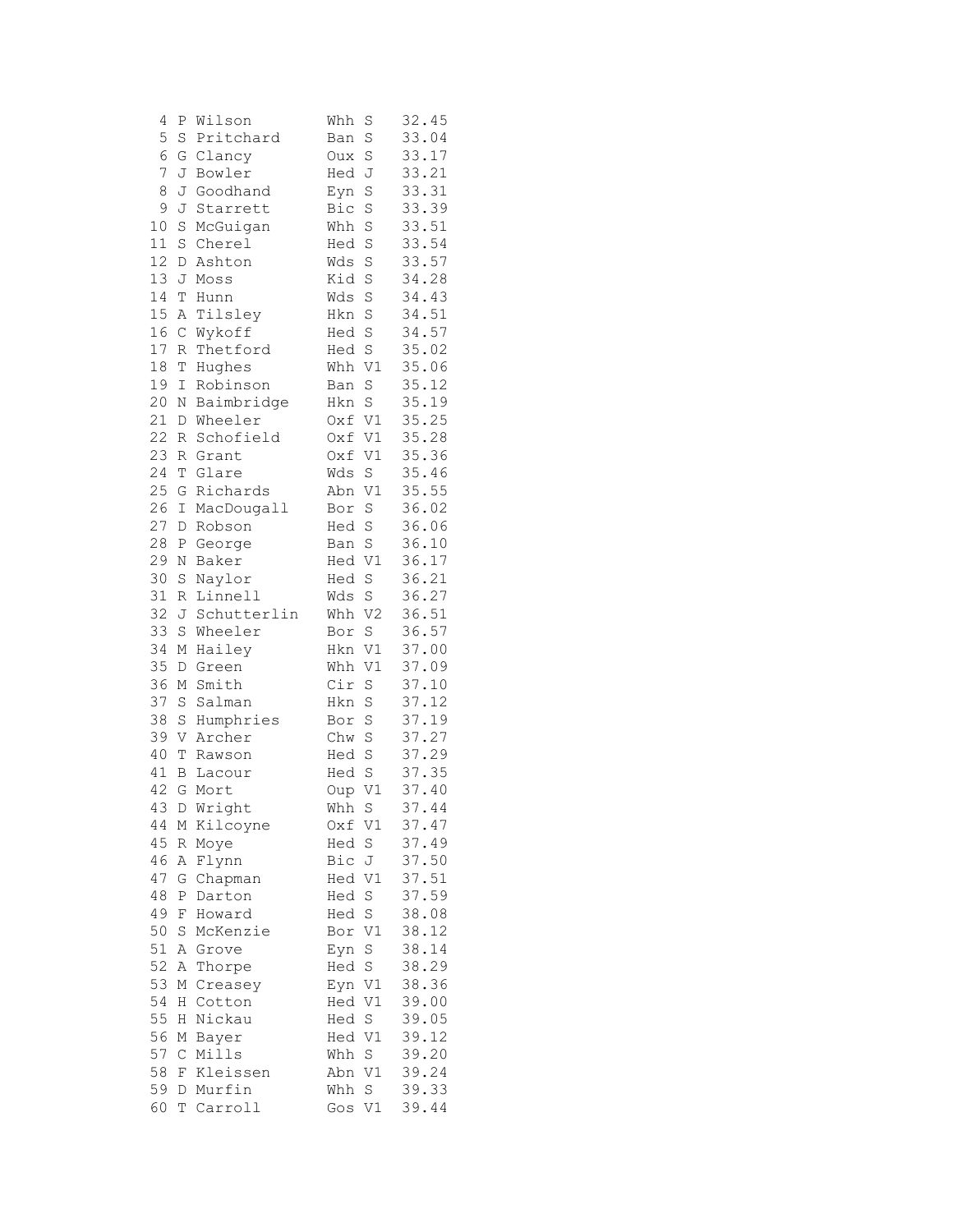| 61    | $\mathop{\rm M}\nolimits$ | Rasgauski    | V <sub>2</sub><br>Hed  | 39.46 |
|-------|---------------------------|--------------|------------------------|-------|
| 62    | $\, {\bf P}$              | Taylor       | Wds<br>V1              | 39.49 |
| 63    | $\mathsf C$               | Nellins      | Hed<br>V1              | 39.50 |
| 64    | Ν                         | Brown        | Kid<br>V1              | 39.51 |
| 65    | J                         | Ashton       | V1<br>Wit              | 39.59 |
| 66    | R                         | Brain        | S<br>Hkn               | 40.02 |
| 67    | J                         | Marshall     | Hed S                  | 40.05 |
| 68    | B                         | Ferris       | Cir V1                 | 40.08 |
| 69    | B                         | Butler       | S<br>Chw               | 40.23 |
| 70    | T                         | Witts        | Hed V1                 | 40.28 |
| 71    | $\mathbbm{I}$             | Prentice     | Bor V1                 | 40.39 |
| 72    | R                         | Gill         | Bic<br>V1              | 40.44 |
| 73    | Η                         | Grundy       | V1<br>Whh              | 40.47 |
| 74    | B                         | Burlingham   | V2<br>Hed              | 40.52 |
| 75    | I                         | Avery        | Bic<br>V1              | 40.53 |
| 76    | N                         | Ponting      | S<br>Whh               | 40.54 |
| 77    | Ρ                         | Grimsdale    | Oxf V1                 | 40.56 |
| 78    | Α                         | Adey         | $\rm S$<br>Eyn         | 40.57 |
| 79    | $\mathbb D$               | <b>Burns</b> | Eyn V1                 | 41.00 |
| 80    | Μ                         | Lennholm     | S<br>Hed               | 41.02 |
| 81    | Α                         | Duncan       | V1<br>Abn              | 41.03 |
| 82    | Μ                         | Gascoigne    | J<br>Eyn               | 41.05 |
| 83    | G                         | Smith        | V2<br>Ban              | 41.05 |
| 84    | J                         | Nash         | $\rm S$<br>Oup         | 41.06 |
| 85    | B                         | Blakie       | Alc<br>V1              | 41.11 |
| 86    | J                         | Hanson       | $\rm S$<br>Oup         | 41.12 |
| 87    | $\mathbb D$               | Hall         | $\rm S$<br>Gos         | 41.15 |
| 88    | G                         | LeGood       | Wit V1                 | 41.23 |
| 89    | Α                         | Lock         | S<br>Wit               | 41.27 |
| 90    | N                         | Crutch       | Wds<br>V1              | 41.29 |
| 91    | Ρ                         | Chivers      | Alc<br>V2              | 41.44 |
| 92    | $\mathsf C$               | Jones        | Whh<br>S               | 41.45 |
| 93    | D                         | Knight       | Alc<br>V1              | 41.51 |
| 94    | J                         | Greenhill    | S<br>Wds               | 41.52 |
| 95    | J                         | Christopher  | $\mathtt{V1}$<br>Wds   | 41.55 |
| 96    | Α                         | Dawkins      | V1<br>Abn              | 42.04 |
| 97    | E                         | Shoesmith    | V2<br>Hed              | 42.08 |
| 98    | T                         | Stevens      | Cir<br>V1              | 42.09 |
| 99    | J                         | Worth        | S<br>Hed               | 42.10 |
| 100 B |                           | Nash         | Bic J                  | 42.11 |
| 101   | J                         | Oliver       | Abn<br>V1              | 42.18 |
| 102   | D                         | Candlin      | Wit<br>V1              | 42.19 |
| 103   | F                         | Burtenshaw   | Hed V1                 | 42.20 |
| 104   | Т                         | Willson      | Cir<br>S               | 42.32 |
| 105   | R                         | Blencowe     | $\mathbf S$<br>Hkn     | 42.33 |
| 106   | J                         | Shaw         | $\mathtt{V1}$<br>Chw   | 42.34 |
| 107   | S                         | Twinn        | V1<br>Abn              | 42.36 |
| 108   | F                         | Bailey       | S<br>Hed               | 42.39 |
| 109   | В                         | Green        | Hed<br>V2              | 42.41 |
| 110   | N                         | Dolden       | $S_{\parallel}$<br>Bic | 42.50 |
| 111   | Ε                         | Robinson     | Hed V2                 | 43.07 |
| 112   | Ρ                         | Jennings     | Kid<br>V <sub>2</sub>  | 43.41 |
| 113   | R                         | Goddard      | $\mathbf S$<br>Chw     | 43.45 |
| 114   | T                         | O'Keefe      | Oup V1                 | 44.01 |
| 115   | Κ                         | Morgan       | Wit<br>V1              | 44.06 |
| 116   | J                         | Galuszka     | Alc<br>V2              | 44.08 |
| 117   | R                         | Payne        | Hkn<br>V1              | 44.10 |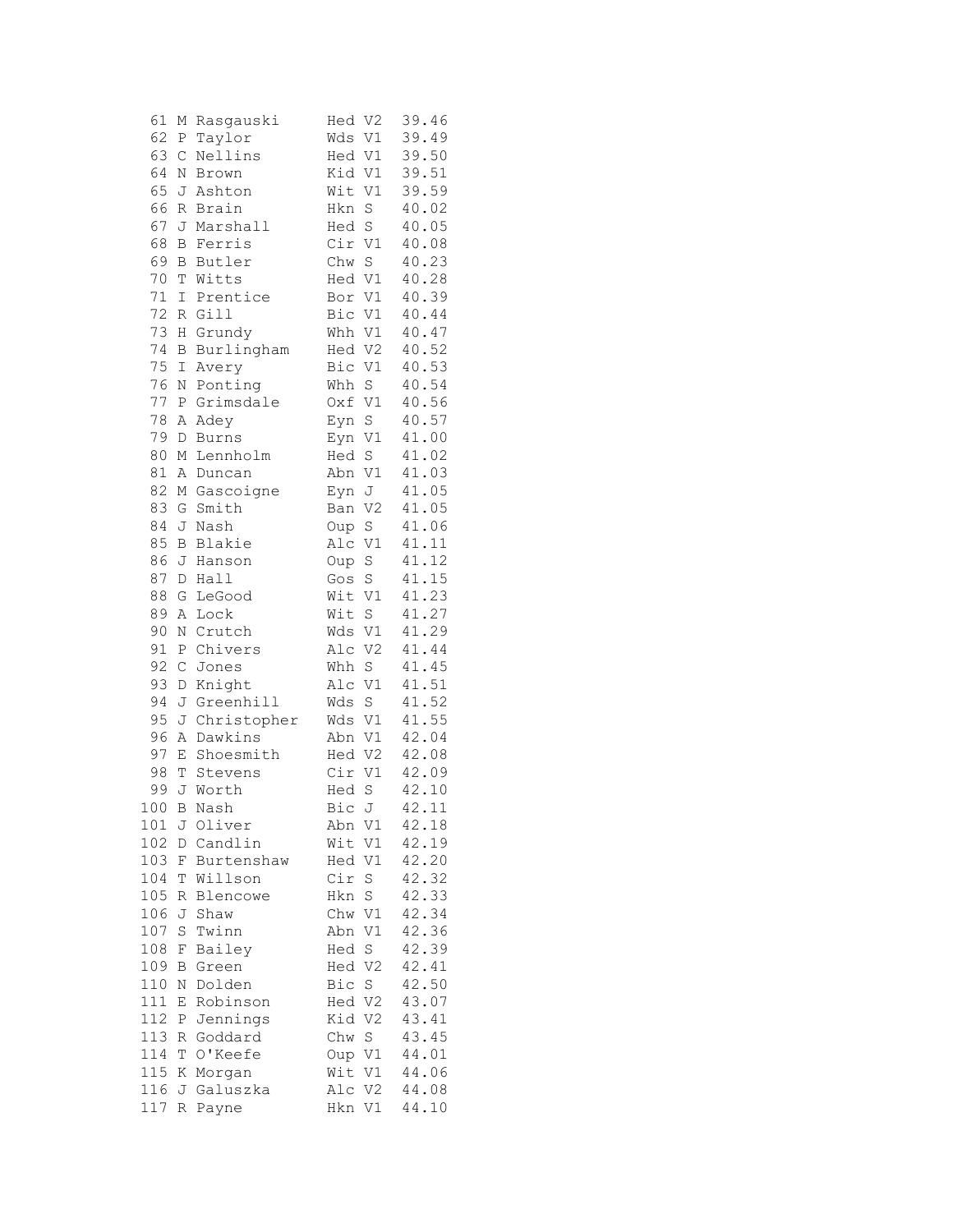| 118        | S                 | Caswell            | Kid             | V1             | 44.18          |
|------------|-------------------|--------------------|-----------------|----------------|----------------|
| 119        | J                 | McCormac           | Wit             | V1             | 44.21          |
| 120        | Α                 | Loker              | Bor V1          |                | 44.29          |
| 121        | G                 | Taylor             | Hed V1          |                | 44.45          |
| 122        | J                 | Benson             | Hed S           |                | 44.52          |
| 123        | М                 | Kale               | Wit             | V1             | 44.54          |
| 124        | D                 | Edwards            | Cir             | S              | 44.59          |
| 125        | $\, {\bf P}$      | Treviss            | Oxf V2          |                | 45.00          |
| 126        | G                 | Walker             | Hed V1          |                | 45.05          |
| 127        | $\rm H$           | Jacobs             | Hed S           |                | 45.14          |
| 128        | Ρ                 | Read               | Hed V1          |                | 45.29          |
| 129        | Ν                 | Lillywhite         | Whh             | J              | 45.36          |
| 130        | D                 | Wise               | Bor             | V3             | 45.42          |
| 131        | S                 | Ross               | Chw S           |                | 45.50          |
| 132        | B                 | Page               | Alc             | V <sub>2</sub> | 46.02          |
| 133        | Т                 | Whitlock           | Eyn V1          |                | 46.26          |
| 134        | R                 | Cox                | Hed V1          |                | 46.36          |
| 135        | G                 | Fogg               | Kid V1          |                | 46.37          |
| 136        | М                 | Allen              | Bic V2          |                | 46.38          |
| 137        | Α                 | Reeves             | Hkn             | J              | 46.50          |
| 138        | L                 | Parkes             | Chw V1          |                | 46.56          |
| 139        | В                 | Hedges             | Eyn V1          |                | 47.03          |
| 140        | G                 | Barguss            | Abn             | V <sub>2</sub> | 47.10          |
| 141        | Ν                 | Cherry             | Alc             | S              | 47.21          |
| 142        | I                 | Heptonstall        | Oup S           |                | 47.23          |
| 143        | D                 | Howse              | Alc             | V <sub>2</sub> | 47.27          |
| 144        | $\mathsf C$       | <b>Batts</b>       | Kid S           |                | 47.33          |
| 145        | $\rm S$           | Taylor             | Eyn V1          |                | 47.37          |
| 146        | G                 | Clench             | Alc             | $\mathbf S$    | 47.44          |
| 147        | Α                 | Upstone            | Hkn V2          |                | 48.09          |
| 148        | Κ                 | Baker              | Eyn V1          |                | 48.14          |
| 149        | L                 | Stratford          | Bic             | V2             | 48.17          |
| 150        | T                 | Thorne             | Wds             | V <sub>2</sub> | 48.54          |
| 151        | S                 | McMinn             | Hed S           |                | 49.03          |
| 152        | $\mathsf C$       | Riches             | Cir V1          |                | 49.12          |
| 153        | Α                 | Roche              | Hkn             | V2             | 49.19          |
| 154        | А                 | Creasey            | Eyn V2          |                | 50.05          |
| 155        | $\mathsf C$       | Wheeler            | Abn V1          |                | 50.32          |
| 156        | Κ                 | Villiers           | Hed V2          |                | 50.40          |
|            |                   | 157 C Sawyers      | Abn V1          |                | 50.58          |
| 158        |                   | H Goldby           |                 |                | Wit V1 51.00   |
| 159<br>160 |                   | R Buswell          | Hed V2          |                | 51.09<br>51.54 |
| 161        | J<br>$\mathbf{P}$ | Moore<br>Hart      | Hed S<br>Chw V3 |                | 53.41          |
| 163        | G                 | Day                | Hed S           |                | 54.06          |
| 163        |                   | R Filshie          | Ban V1          |                | 55.18          |
| 164        | Α                 | Millbank           |                 | Wit V2         | 55.31          |
| 165        |                   | R Brookes          | Hkn S           |                | 55.49          |
| 166        |                   | A Johnson          |                 |                | Alc V2 55.58   |
|            |                   | 167 R Smith        |                 | Hed V3         | 58.48          |
|            |                   | 168 G Hanks        |                 |                | Alc V2 61.31   |
|            |                   |                    |                 |                |                |
|            |                   | Overall Junior Men |                 |                |                |
|            |                   | 1 J Bowler         | Hed             |                | $7(-)$         |
|            |                   | 2 S Whitelam       | Oux             |                | $14 (-)$       |
| 3          |                   | R Boyle            | Oux             |                | $35 (-)$       |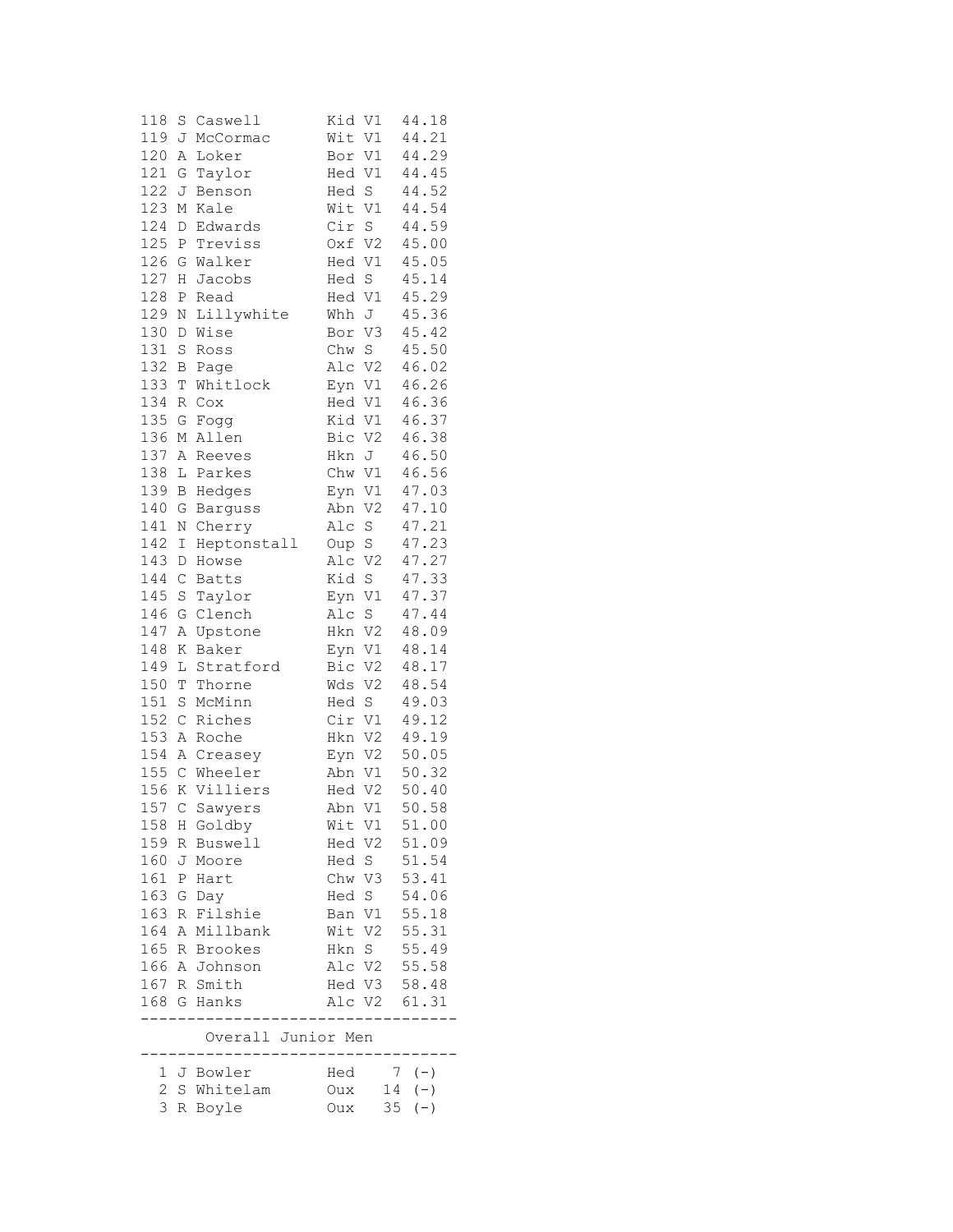| 4<br>5<br>6<br>7<br>8<br>9<br>10 <sub>o</sub><br>11 N                                                | S<br>Α<br>R<br>М<br>В                                                          | Elliott<br>A Flynn<br>Lye<br>N Wright<br>Oram<br>Gascoigne<br>Nash<br>Lillywhite<br>12 A Reeves                                                    | Oux<br>Bic<br>Oux<br>Ban<br>Oux<br>Eyn<br>Bic<br>Whh<br>Hkn                             | 46<br>$100 (-)$<br>$129 (-)$                                 | $44 (-)$<br>$(-)$<br>47 (-)<br>49 (-)<br>$52 (-)$<br>82 (145)<br>137 (177)                                              |                                                                  |
|------------------------------------------------------------------------------------------------------|--------------------------------------------------------------------------------|----------------------------------------------------------------------------------------------------------------------------------------------------|-----------------------------------------------------------------------------------------|--------------------------------------------------------------|-------------------------------------------------------------------------------------------------------------------------|------------------------------------------------------------------|
|                                                                                                      |                                                                                | Overall Senior Men                                                                                                                                 |                                                                                         |                                                              |                                                                                                                         |                                                                  |
| 1<br>3<br>4<br>4<br>6<br>6<br>8<br>8<br>10<br>10<br>12 <sup>°</sup>                                  | D<br>E<br>Е<br>S<br>S<br>G<br>М<br>М                                           | 1 G Harris<br>J Bradley<br>Walmsley<br>Dixon<br>Fountain<br>B McGill<br>P Wilson<br>Pritchard<br>Watterson<br>Clancy<br><b>Barnes</b><br>Wakefield | Hed<br>Oux<br>Bor<br>Ban<br>Oux<br>Oux<br>Whh<br>Ban<br>Oux<br><b>Oux</b><br>Oux<br>Oux | $\mathbf{1}$<br>$\overline{4}$<br>4<br>5<br>5<br>6<br>6<br>7 | 1(12)<br>$(-)$<br>2(2)<br>$3 (-)$<br>$3 (-)$<br>$(\,-\,)$<br>(9)<br>(8)<br>$(-)$<br>$(-)$<br>$(-)$<br>$(-)$             | =<br>$=$<br>$=$<br>$=$<br>$=$<br>$=$<br>$=$<br>$=$<br>$=$<br>$=$ |
| 13<br>14<br>15 <sub>1</sub><br>15 <sub>1</sub><br>17<br>17<br>19<br>20<br>21<br>22<br>23<br>23<br>25 | J<br>S<br>$\rm S$<br>S<br>D<br>J<br>Т<br>Α<br>$\mathsf C$<br>М<br>$\mathbf{P}$ | J Goodhand<br>Starrett<br>McGuigan<br>Smith<br>A Fargus<br>Cherel<br>Ashton<br>Moss<br>Hunn<br>Tilsley<br>Wykoff<br>Watterson<br>Northrop          | Eyn<br>Bic<br>Whh<br>Ban<br>Oux<br>Hed<br>Wds<br>Kid<br>Wds<br>Hkn<br>Hed<br>Oux<br>Hed | 8<br>9<br>10<br>10 <sub>1</sub><br>11<br>11<br>13<br>16      | (13)<br>(27)<br>(20)<br>$(-)$<br>$(-)$<br>(15)<br>12 (22)<br>(18)<br>14 (54)<br>15 (32)<br>16 (38)<br>$(-)$<br>$17 (-)$ | $=$<br>$=$<br>$=$<br>$=$<br>=<br>=<br>$=$                        |
| 25<br>27<br>29<br>30<br>30<br>32<br>32<br>34<br>35<br>36<br>37                                       | $\mathbbm{I}$<br>Μ<br>D<br>Τ<br>Ι<br>S<br>D<br>Ρ<br>$\rm S$<br>S               | R Thetford<br>Robinson<br>28 N Baimbridge<br>Jones<br>Latimer<br>Glare<br>MacDougall<br>Lund<br>Robson<br>George<br>Wheeler<br>Naylor              | Hed<br>Ban<br>Hkn<br>Oux<br>Oux<br>Wds<br>Bor<br>Wds<br>Hed<br>Ban<br>Bor<br>Hed        | 19<br>23<br>24<br>24<br>26<br>26<br>27<br>28<br>29<br>30     | $17 (-)$<br>(40)<br>20 (21)<br>$(-)$<br>$(-)$<br>(33)<br>$(-)$<br>$(-)$<br>(43)<br>(31)<br>(33)<br>(58)                 | $=$<br>$=$<br>=<br>=<br>$=$                                      |
| 38<br>39<br>39<br>41<br>41<br>43<br>44<br>45                                                         | R<br>М<br>Ρ<br>В<br>S<br>S<br>V<br>Т                                           | Linnell<br>Smith<br>Kelly<br>Graham<br>Salman<br>Humphries<br>Archer<br>Rawson                                                                     | Wds<br>Cir<br>Oux<br>Oux<br>Hkn<br>Bor<br>Chw<br>Hed                                    | 31<br>36<br>36<br>37<br>37<br>38<br>39<br>40                 | (39)<br>$(-)$<br>$(-)$<br>$(-)$<br>(67)<br>(69)<br>(60)<br>(57)                                                         | =<br>$=$                                                         |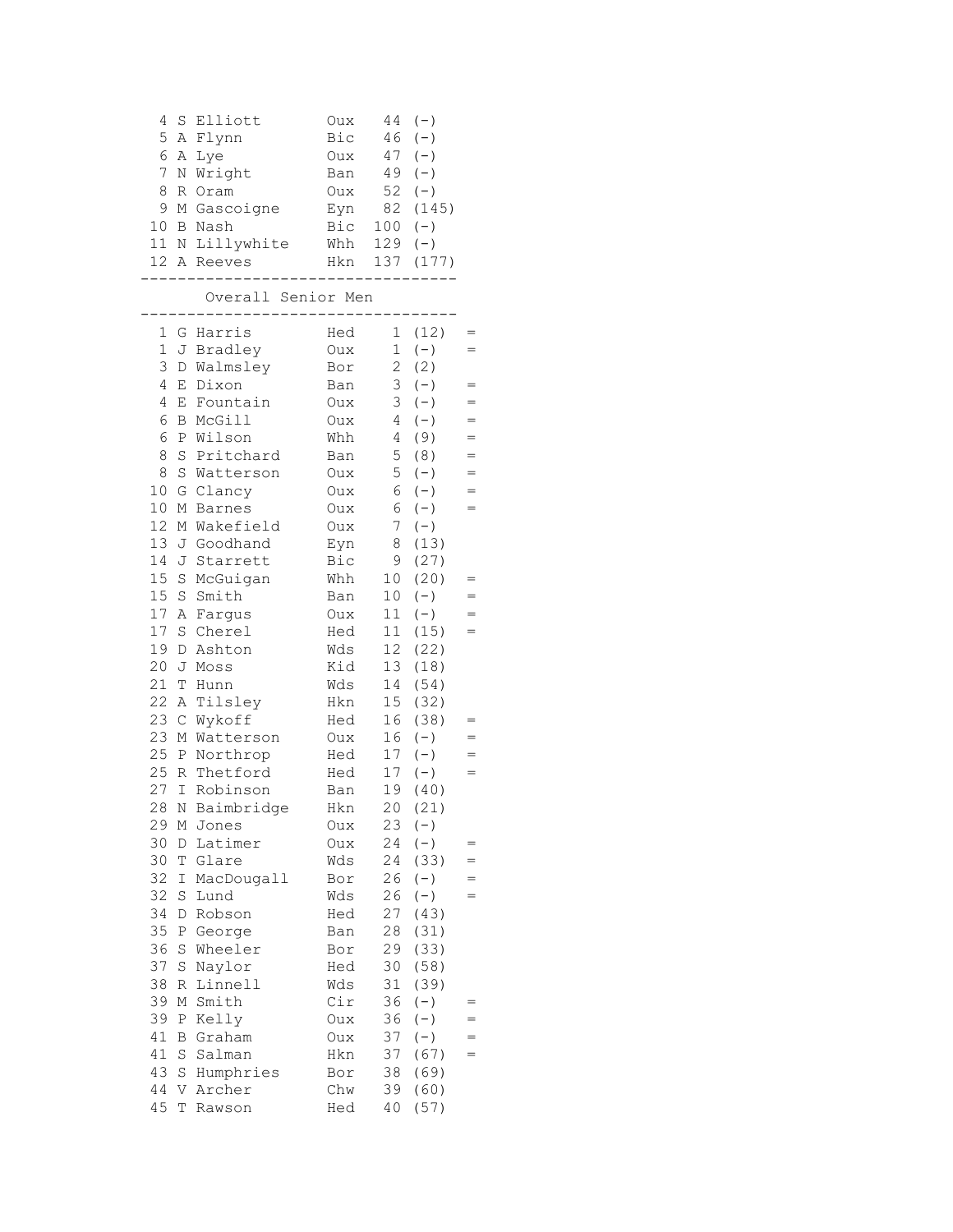| 46     | В            | Lacour       | Hed         | 41        | (64)      | $=$ |
|--------|--------------|--------------|-------------|-----------|-----------|-----|
| 46     | C            | Rogers       | Alc         | 41        | $(-)$     |     |
| 48     | D            | Wright       | Whh         | 43        | $(-)$     |     |
| 49     | R            | Moye         | Hed         | 45        | $(\,-\,)$ |     |
| 50     | Α            | Lock         | Wit         | 46        | (89)      |     |
| 51     | Ρ            | Darton       | Hed         | 48        | (81)      |     |
| 52     | F            | Howard       | Hed         | 49        | (59)      |     |
| 53     | $\mathbb T$  | Taylor       | Whh         | 50        | $(-)$     |     |
| 54     | A            | Grove        | Eyn         | 51        | (72)      | $=$ |
| 54     | $\mathbb T$  | Bradford     | Hkn         | 51        | $(-)$     | $=$ |
| 56     | А            | Thorpe       | Hed         | 52        | $(-)$     |     |
| 57     | Η            | Nickau       | Hed         | 55        | (82)      |     |
| 58     | М            | Baillie      | Wit         | 56        | $(-)$     |     |
| 59     | $\mathsf C$  | Mills        | Whh         | 57        | (88)      |     |
| 60     | D            | Murfin       | Whh         | 59        | $(-)$     |     |
| 61     | R            | Brain        | Hkn         | 66        | (75)      |     |
| 62     | J            | Marshall     | Hed         | 67        | (86)      |     |
| 63     | В            | Butler       | Chw         | 69        | (114)     |     |
| 64     |              |              |             |           |           |     |
|        | Е            | Han          | Oux         | 70        | $(-)$     |     |
| 65     | $\mathbf P$  | Waters       | Chw         | 74        | $(-)$     |     |
| 66     | М            | Townsend     | Wds         | 76        | $(-)$     |     |
| 66     | Ν            | Ponting      | Whh         | 76        | (129)     | $=$ |
| 68     | А            | Adey         | Eyn         | 78        | (124)     |     |
| 69     | $\mathsf C$  | Sambrook     | Wit         | 79        | $(-)$     |     |
| 70     | М            | Lennholm     | Hed         | 80        | $(-)$     |     |
| $7\,1$ | М            | Boswell      | ${\rm Chw}$ | 83        | $(-)$     |     |
| 72     |              | J Nash       | Oup         | 84        | (92)      |     |
| 73     | N            | Walsh        | Cir         | 85        | $(-)$     |     |
| 74     | J            | Hanson       | Oup         | 86        | (112)     |     |
| 75     | $\mathsf C$  | Slator       | Hed         | 87        | $(-)$     |     |
| 75     | D            | Hall         | Gos         | 87        | (120)     | $=$ |
| 77     | $\mathsf C$  | Jones        | Whh         | 92        | (113)     |     |
| 78     | J            | Greenhill    | Wds         | 94        | (127)     |     |
| 79     | Ρ            | Kyberd       | Kid         | 96        | $(-)$     |     |
| 80     | Α            | Ure          | Oux         | 99        | $(-)$     | $=$ |
| 80     | J            | Worth        | Hed         | 99        | $(-)$     | $=$ |
| 82     | Ρ            | Janes        | Chw         | 104       | $(-)$     | $=$ |
| 82     | T            | Willson      | Cir         | 104       | (144)     | $=$ |
| 84     | $\mathbb{R}$ | Blencowe     | Hkn         | 105       | (157)     |     |
| 85     | T.           | Teagle       | Chw         | $107$ (-) |           |     |
| 86     | F            | Bailey       | Hed         | 108       | (132)     |     |
| 87     | Ν            | Dolden       | Bic         | 110       | $(-)$     |     |
| 88     | R            | Goddard      | Chw         | 113       | (151)     |     |
| 89     | J            | Benson       | Hed         | 122       | $(-)$     |     |
| 90     | D            | Edwards      | Cir         | 124       | (163)     |     |
| 91     | Η            | Jacobs       | Hed         | 127       | (154)     |     |
| 92     | D            | Roberts      | Chw         | 128       | $(-)$     |     |
| 93     | Т            | Ball         | Chw         | 130       | $(-)$     |     |
| 94     | S            | Ross         | Chw         | 131       | (150)     |     |
| 95     | Ν            | Cherry       | Alc         | 141       | $(-)$     |     |
| 96     | I            | Heptonstall  | Oup         | 142       | $(-)$     |     |
| 96     | Ν            | Warren       | Cir         | 142       | $(-)$     |     |
| 98     | C            | <b>Batts</b> | Kid         | 144       | (180)     |     |
| 99     | G            | Clench       | Alc         | 146       | $(-)$     |     |
| 100    | R            | Woodley      | Bor         | 149       | $(-)$     |     |
| 101    | S            | McMinn       | Hed         | 151       | (187)     |     |
| 102    | D            | Watson       |             | 153       |           |     |
|        |              |              | Ban         |           | $(-)$     |     |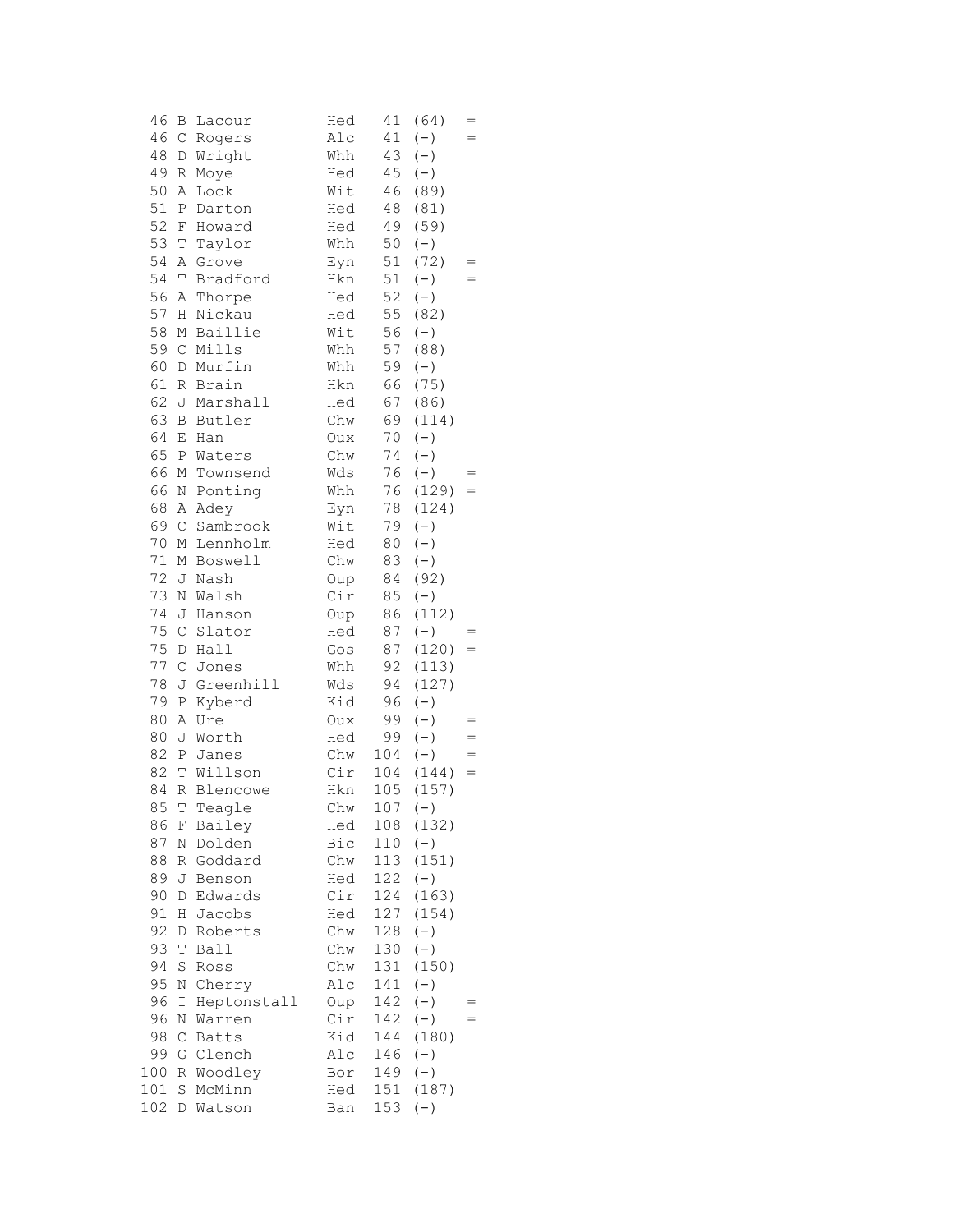| 103         |               | J Moore            | Hed | 160 | (186) |     |
|-------------|---------------|--------------------|-----|-----|-------|-----|
| 104 G       |               | Day                | Hed | 163 | (193) |     |
| 105 R       |               | Brookes            | Hkn | 165 | (195) |     |
|             |               | 106 M Winston      | Chw | 170 | $(-)$ |     |
|             |               | Overall Vet 40 Men |     |     |       |     |
| $\mathbf 1$ | Τ             | Hughes             | Whh | 18  | (19)  |     |
| 2           | D             | Wheeler            | Oxf | 21  | (34)  |     |
| 3           | R             | Schofield          | Oxf | 22  | (45)  |     |
| 4           |               | R Grant            | Oxf | 23  | (25)  |     |
| 5           | G             | Richards           | Abn | 25  | (48)  |     |
| 6           | Ν             | Baker              | Hed | 29  | $(-)$ |     |
| 7           | М             | Hailey             | Hkn | 34  | (55)  |     |
| 8           | D             | Green              | Whh | 35  | $(-)$ |     |
| 9           | G             | Mort               | Oup | 42  | (78)  |     |
| 9           | V             | Walker             | Wds | 42  | $(-)$ |     |
| 11          | М             | Kilcoyne           | Oxf | 44  | (73)  |     |
| 12          | G             | Chapman            | Hed | 47  | (66)  |     |
| 13          | $\rm S$       | McKenzie           | Bor | 50  | (62)  |     |
| 14          | М             | Creasey            | Eyn | 53  | $(-)$ |     |
| 15          | Η             | Cotton             | Hed | 54  | $(-)$ |     |
| 16          | М             | Bayer              | Hed | 56  | $(-)$ |     |
| 17          | F             | Kleissen           | Abn | 58  | (77)  |     |
| 18          | Т             | Carroll            | Gos | 60  | (126) |     |
| 19          | Ρ             | Taylor             | Wds | 62  | $(-)$ |     |
| 20          | $\mathsf C$   | Nellins            | Hed | 63  | (103) |     |
| 20          | $\rm S$       | Bradley            | Chw | 63  | $(-)$ | $=$ |
| 22          | N             | Brown              | Kid | 64  | (90)  |     |
| 23          | G             | Timms              | Bic | 65  | $(-)$ | $=$ |
| 23          | J             | Ashton             | Wit | 65  | (84)  | $=$ |
| 25          | В             | Ferris             | Cir | 68  | (80)  | $=$ |
| 25          | Ρ             | Gilkes             | Chw | 68  | $(-)$ | $=$ |
| 27          | Τ             | Witts              | Hed | 70  | (110) |     |
| 28          | Ι             | Prentice           | Bor | 71  | (121) | $=$ |
| 28          | Ρ             | Coy                | Ban | 71  | $(-)$ |     |
| 30          | R             | Gill               | Bic | 72  | (91)  |     |
| 31          | $\rm H$       | Grundy             | Whh | 73  | (118) |     |
| 32          | $\mathbbm{I}$ | Avery              | Bic | 75  | $(-)$ |     |
| 33          |               | P Grimsdale        | Oxf | 77  | (98)  |     |
| 34          | D             | <b>Burns</b>       | Eyn | 79  | $(-)$ |     |
| 35          | Α             | Duncan             | Abn | 81  | (122) |     |
| 36          | B             | Blakie             | Alc | 85  | $(-)$ |     |
| 37          | G             | LeGood             | Wit | 88  | (101) |     |
| 38          | Ν             | Crutch             | Wds | 90  | $(-)$ |     |
| 39          | D             | Knight             | Alc | 93  | (105) |     |
| 39          | $\mathbb T$   | Stevens            | Cir | 93  | (98)  |     |
| 41          | J             | Christopher        | Wds | 95  | (131) |     |
| 42          | Α             | Dawkins            | Abn | 96  | (138) |     |
| 43          | $\mathsf{C}$  | King               | Wit | 100 | $(-)$ |     |
| 44          | J             | Oliver             | Abn | 101 | $(-)$ |     |
| 45          | D             | Candlin            | Wit | 102 | (140) |     |
| 46          | F             | Burtenshaw         | Hed | 103 | (143) |     |
| 47          | J             | Shaw               | Chw | 106 | (136) |     |
| 48          | $\mathbf S$   | Twinn              | Abn | 107 | (123) |     |
| 49          | W             | Atkinson           | Hed | 108 | $(-)$ |     |
| 50          | Ν             | Braggins           | Ban | 109 | $(-)$ |     |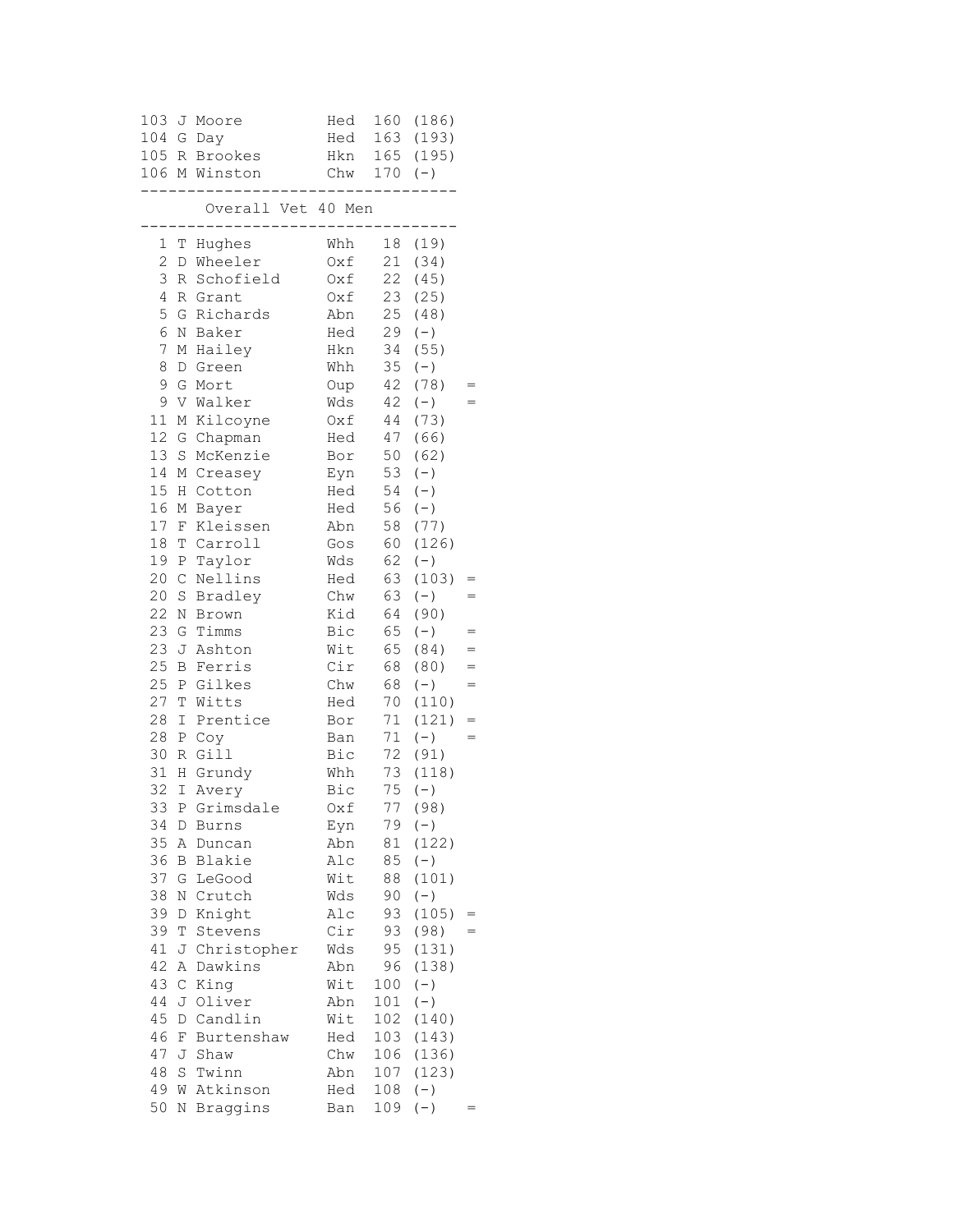| 50             | R                           | McCarroll                            | Bic        | 109        | $(-)$          | $=$      |
|----------------|-----------------------------|--------------------------------------|------------|------------|----------------|----------|
| 52             | T                           | O'Keefe                              | Oup        | 114        | (155)          |          |
| 53             | D                           | Kukainis                             | Ban        | 115        | $(-)$          | $=$      |
| 53             | Κ                           | Morgan                               | Wit        | 115        | $(-)$          | $=$      |
| 55             | М                           | Davies                               | Hed        | 116        | $(-)$          |          |
| 56             | R                           | Payne                                | Hkn        | 117        | $(-)$          |          |
| 57             | S                           | Caswell                              | Kid        | 118        | (148)          |          |
| 58             | J                           | McCormac                             | Wit        | 119        | $(-)$          |          |
| 59             | Α                           | Loker                                | Bor        | 120        | (139)          |          |
| 60             | G                           | Taylor                               | Hed        | 121        | $(-)$          |          |
| 61             | М                           | Kale                                 | Wit        | 123        | (159)          |          |
| 62             | G                           | Walker                               | Hed        | 126        | (161)          |          |
| 63             | Ρ                           | Read                                 | Hed        | 128        | (171)          |          |
| 64             | T                           | Whitlock                             | Eyn        | 133        | (169)          |          |
| 65             | R                           | Cox                                  | Hed        | 134        | (164)          |          |
| 66             | G                           | Fogg                                 | Kid        | 135        | $(-)$          | =        |
| 66             | J                           | McGowan                              | Kid        | 135        | $(-)$          | $=$      |
| 68             | $\mathsf C$                 | O'Hare                               | Cir        | 137        | $(-)$          |          |
| 69             | L                           | Parkes                               | Chw        | 138        | (168)          |          |
| 70             | В                           | Hedges                               | Eyn        | 139        | $(-)$          |          |
| 71             | $\rm S$                     | Taylor                               | Eyn        | 145        | (176)          |          |
| 72             | Α                           | Garner                               | Abn        | 146        | $(-)$          |          |
| 73             | D                           | Fortune                              | Chw        | 147        | $(-)$          |          |
| 74             | Κ                           | Baker                                | Eyn        | 148        | $(-)$          |          |
| 75             | $\mathsf C$                 | Riches                               | Cir        | 152        | (182)          |          |
| 76             | $\mathsf C$                 | Wheeler                              | Abn        | 155        |                |          |
| 77             |                             |                                      | Wit        | 156        | $(-)$          |          |
|                | $\, {\bf P}$<br>$\mathsf C$ | Thomas                               |            |            | $(-)$          |          |
| 78<br>79       |                             | Sawyers                              | Abn<br>Wit | 157        | $(-)$          |          |
| 80             | H                           | Goldby                               |            | 158<br>163 | $(-)$<br>(197) |          |
| 81             | R                           | Filshie                              | Ban        |            |                |          |
| 82             | Т<br>Ρ                      | Payne                                | Whh<br>Chw | 165<br>166 | $(-)$<br>$(-)$ |          |
| 83             |                             | Denney                               |            |            |                |          |
| 84             | Α                           | Pope                                 | Abn        | 167        | $(-)$<br>$(-)$ |          |
| 85             | Α<br>$\mathbb D$            | Thomas                               | Chw<br>Chw | 172<br>179 |                |          |
| 86             |                             | Purves<br>J Maxted                   |            | 184        | $(-)$          |          |
| 87             |                             |                                      | Hed        |            | $(\,-\,)$      |          |
|                |                             | A Pinnock                            | Eyn        | 188        | $(\, - \,)$    |          |
|                |                             | Overall Vet 50 Men                   |            |            |                |          |
| 1              | Μ                           | ----------------------------<br>Hurd | Wds        | 28         | $(-)$          |          |
| $\overline{c}$ | J                           | Exley                                | Oxf        | 30         | $(-)$          |          |
| 3              | J                           | Schutterlin                          | Whh        | 32         | (53)           |          |
| 4              | М                           | Rasgauski                            | Hed        | 61         | (94)           | $=$      |
| 4              | R                           | Tredwell                             | Oxf        | 61         | $(-)$          |          |
| 6              | В                           | Burlingham                           | Hed        | 74         | (89)           |          |
| 7              | G                           | Smith                                | Ban        | 83         | (119)          |          |
| 8              | Ρ                           | Chivers                              | Alc        | 91         | (111)          |          |
| 9              | R                           | Langton                              | Oxf        | 95         | $(-)$          |          |
| 10             | Ε                           | Shoesmith                            | Hed        | 97         | (97)           |          |
| 11             | М                           | Shipway                              | Wds        | 102        | $(-)$          |          |
| 12             | В                           | Green                                | Hed        | 109        | (133)          |          |
| 13             | Ε                           | Robinson                             | Hed        | 111        | (117)          |          |
| 14             | Ρ                           | Jennings                             | Kid        | 112        | (152)          |          |
| 15             | J                           | Galuszka                             |            | 116        | $(-)$          |          |
| 16             |                             |                                      | Alc        | 125        |                |          |
| 16             | Μ                           | Dunmore                              | Hed        |            | $(-)$          | =<br>$=$ |
|                | Ρ                           | Treviss                              | Oxf        | 125        | $(-)$          |          |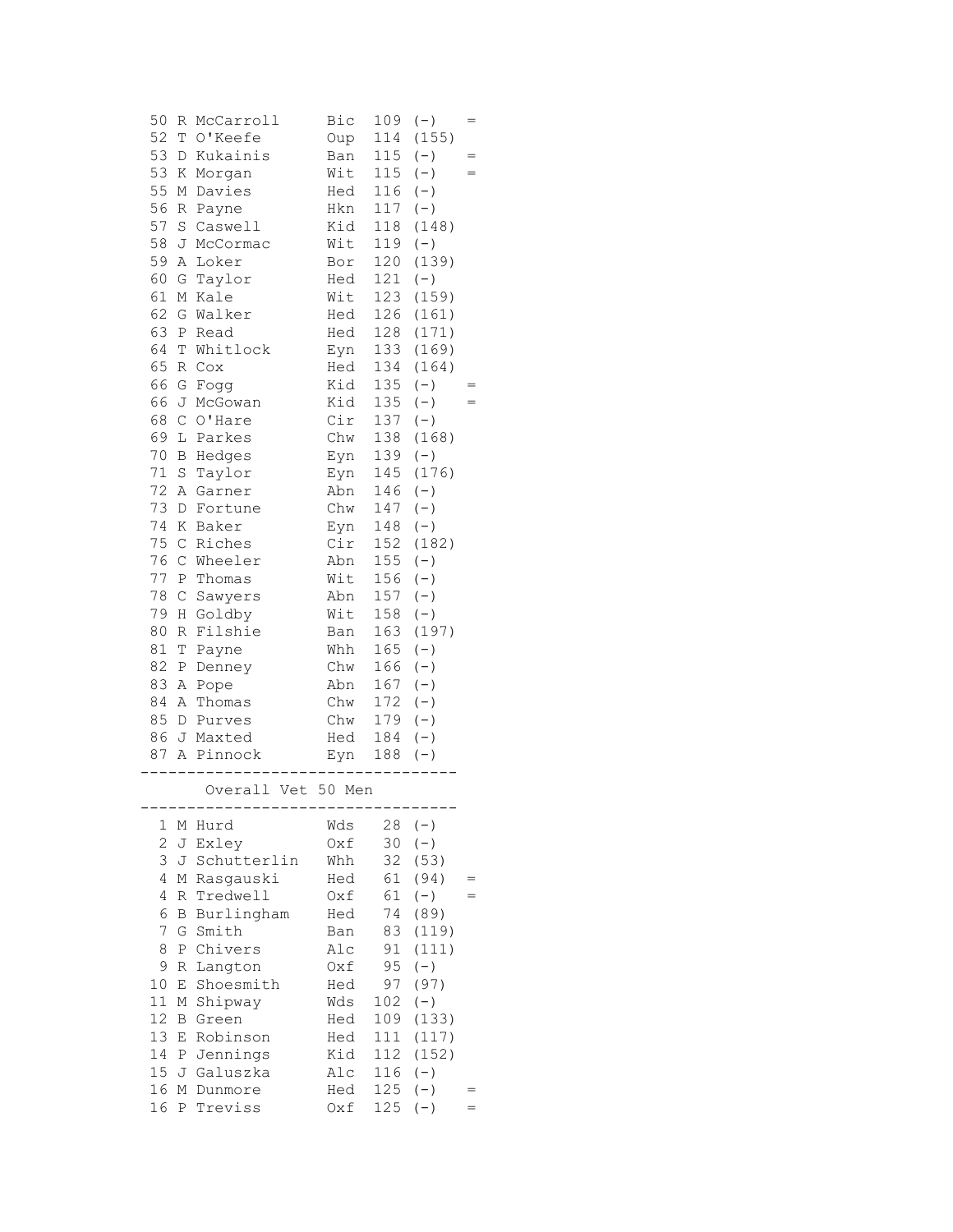| 18<br>В<br>Page                                            | 132<br>Alc                        | (178)                  |
|------------------------------------------------------------|-----------------------------------|------------------------|
| 19<br>Allen<br>Μ<br>20<br>G<br><b>Barquss</b>              | Bic<br>136<br>Abn<br>140          | $(-)$<br>$(-)$         |
| 21<br>Reynolds<br>Μ                                        | Oxf<br>141                        | $(-)$                  |
| 22<br>Howse<br>D<br>23<br>Α<br>Upstone                     | 143<br>Alc<br>Hkn<br>147          | (173)<br>(175)         |
| 24<br>Stratford<br>L                                       | Bic<br>149                        | $(-)$                  |
| 25<br>Т<br>Thorne<br>26<br>Roche<br>Α                      | 150<br>Wds<br>Hkn<br>153          | $(-)$<br>(181)         |
| 27<br>Creasey<br>Α                                         | 154<br>Eyn                        | (189)                  |
| 28<br>Villiers<br>Κ<br>29                                  | 156<br>Hed                        | (183)                  |
| -S<br>Ward<br>30<br>R<br>Buswell                           | Wds<br>158<br>159<br>Hed          | $(-)$<br>(192)         |
| 31<br>McGuigan<br>J                                        | 160<br>Whh                        | $(-)$                  |
| 32<br>В<br>Healey<br>33<br>Α<br>Millbank                   | 162<br>Hkn<br>Wit<br>164          | $(-)$<br>(198)         |
| 34<br>Α<br>Johnson                                         | Alc<br>166                        | (196)                  |
| 35<br>G<br>Hanks                                           | Alc<br>168                        | $(-)$                  |
| 36<br>D<br>Roberts<br>37<br>Eddlstone<br>D                 | Wit<br>174<br>Cir<br>185          | $(-)$<br>$(-)$         |
| 38<br>P Creasey                                            | Eyn<br>190                        | $(-)$                  |
| Overall Vet 60 Men                                         |                                   |                        |
| 1<br>D Wise                                                | Bor                               | $130 (-)$              |
| 2<br>W<br>Brown                                            | 134<br>Hed                        | $(-)$                  |
| 3<br>$\mathbb{P}$<br>Hart<br>4<br>Smith<br>R               | 161<br>Chw<br>167<br>Hed          | (191)<br>(199)         |
| 5<br>J<br>Spooner                                          | 194<br>Oup                        | $(-)$                  |
|                                                            |                                   |                        |
| $1 - U11$ Boys<br>Race<br>Round 3 - Cirencester            |                                   |                        |
|                                                            |                                   |                        |
| Castle<br>1<br>I.<br>2<br>Hill<br>R                        | Oxf<br>МM<br>Abn<br>МM            | 5.44<br>5.54           |
| 3<br>S<br>Harvey-Owen                                      | Oxf MM                            | 5.58                   |
| 4<br>T<br>Skuse<br>5                                       | Abn MM                            | 6.16                   |
| Walker<br>М<br>6<br>L<br>Warren                            | 0xf<br>МM<br>Wit<br>МM            | 6.27<br>6.32           |
| 7<br>Hall<br>М                                             | $\mathop{\rm MM}\nolimits$<br>Gos | 6.38                   |
| 8<br>$\mathbf S$<br>LeGood<br>9<br>$\mathbf S$<br>Mitchell | MM<br>Wit<br>МM<br>Gos            | 6.43<br>6.45           |
| 10<br>$\mathsf C$<br>Prentice                              | МM<br>Bor                         | 6.47                   |
| 11<br>$\, {\bf P}$<br>Tinson                               | Wit<br>МM                         | 7.04                   |
| 12<br>$\mathbb D$<br>Buck<br>13 T<br>Grundy                | Bic MM<br>Whh MM                  | 7.20<br>7.21           |
| 14 J Stevens                                               | Cir MM                            | 7.57                   |
| 15 J McCrohon                                              | Whh MM                            | 9.52                   |
| Overall U11                                                | Boys                              |                        |
| Ridley<br>$\mathbf 1$<br>D                                 |                                   |                        |
|                                                            | Wit                               | $(-)$<br>$\mathbf{2}$  |
| $\mathbf 2$<br>Castle<br>Ι<br>3<br>Hill<br>R               | 0xf<br>Abn                        | 3<br>$(-)$<br>5<br>(3) |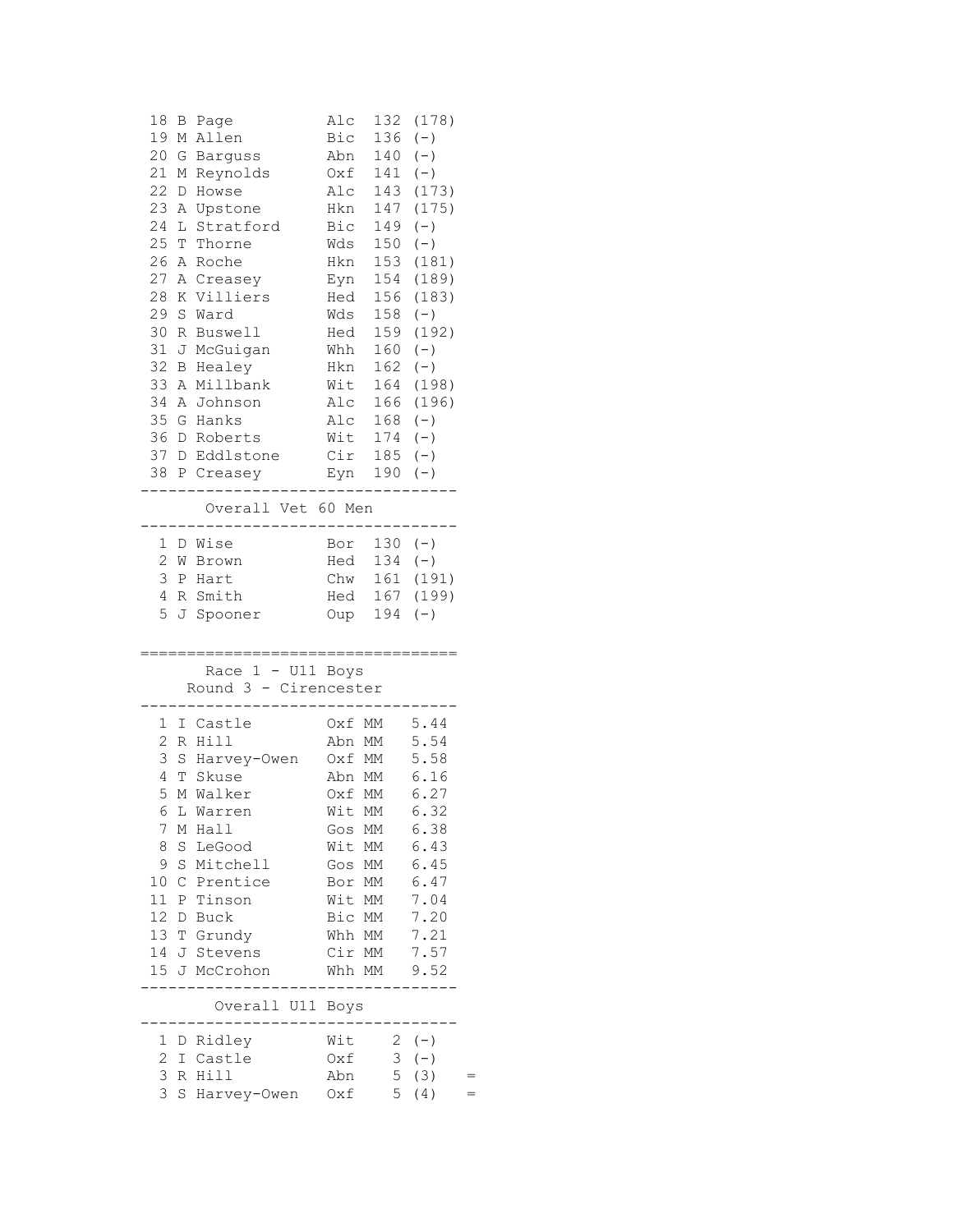| 5<br>6<br>6<br>8<br>9<br>9<br>11<br>12<br>12<br>14<br>14<br>16<br>17                                                                       | R<br>L<br>М<br>S<br>$\rm S$<br>$\mathsf C$<br>Ρ<br>D     | T Skuse<br>M Walker<br>Warkte-Dunbar<br>Warren<br>Hall<br>Mitchell<br>LeGood<br>Prentice<br>Tinson<br>Joines<br>J Stevens<br>T Timms<br>D Buck                                                                                    | Abn<br>0xf<br>Abn<br>Wit<br>Gos<br>Gos<br>Wit<br>Bor<br>Wit<br>Gos<br>Cir<br>Wit<br>Bic                                                                                                 | 8<br>12 <sup>°</sup><br>12 <sup>°</sup><br>14<br>18<br>18<br>20<br>24<br>24<br>31<br>31<br>35<br>36 | (7)<br>(12)<br>$(-)$<br>(9)<br>(13)<br>(10)<br>(15)<br>(17)<br>(14)<br>$(-)$<br>(23)<br>$(-)$<br>$(-)$                                               | $=$<br>$=$<br>$=$<br>$=$<br>=<br>$=$<br>$=$ |
|--------------------------------------------------------------------------------------------------------------------------------------------|----------------------------------------------------------|-----------------------------------------------------------------------------------------------------------------------------------------------------------------------------------------------------------------------------------|-----------------------------------------------------------------------------------------------------------------------------------------------------------------------------------------|-----------------------------------------------------------------------------------------------------|------------------------------------------------------------------------------------------------------------------------------------------------------|---------------------------------------------|
|                                                                                                                                            |                                                          | Race $2 - U11$ Girls<br>Round 3 - Cirencester                                                                                                                                                                                     |                                                                                                                                                                                         |                                                                                                     |                                                                                                                                                      |                                             |
| 1<br>$\mathbf{2}$<br>3<br>4<br>5<br>6<br>7<br>8<br>9<br>10<br>11<br>12 <sup>2</sup><br>13<br>14<br>15 <sub>1</sub><br>16<br>17<br>18<br>19 | Н<br>G<br>Κ<br>H<br>Α<br>Ε<br>D<br>Α<br>D<br>Н<br>Н<br>Е | K E.Daly<br>Chaundy<br>Hood<br>I.Daly<br>Luke<br>Gunn<br>Corbett<br>H Rhodes<br>Devonish<br>H Willis<br>McGill<br>R Gill<br>M Petts<br>Thomas<br>Westall<br>Mitchell<br>McDonnell<br>V Richards<br>A Goodwin<br>Overall U11 Girls | Rad MM<br>Rad MM<br>Oxf MM<br>Rad MM<br>Oxf MM<br>Ban MM<br>Wit MM<br>Whh MM<br>Bic MM<br>Rad MM<br>Bic MM<br>Bic MM<br>Wit MM<br>Wit MM<br>Abn MM<br>Gos MM<br>Gos MM<br>Abn MM<br>Bic | MM                                                                                                  | 5.37<br>5.54<br>6.02<br>6.04<br>6.08<br>6.23<br>6.43<br>6.47<br>6.50<br>6.53<br>6.56<br>7.16<br>7.17<br>7.30<br>7.36<br>8.03<br>8.04<br>8.12<br>8.31 |                                             |
| 1<br>1                                                                                                                                     | G<br>Η                                                   | -------<br>Hood<br>Chaundy                                                                                                                                                                                                        | .<br>Oxf<br>Rad                                                                                                                                                                         | 3<br>3                                                                                              | (3)<br>(2)                                                                                                                                           | $=$<br>$=$                                  |
| 3<br>4                                                                                                                                     | Κ<br>Н                                                   | E.Daly<br>Luke                                                                                                                                                                                                                    | Rad<br>Oxf                                                                                                                                                                              | 4<br>8                                                                                              | (4)<br>(5)                                                                                                                                           |                                             |
| 4                                                                                                                                          | Κ                                                        | I.Daly                                                                                                                                                                                                                            | Rad                                                                                                                                                                                     | 8                                                                                                   | (6)                                                                                                                                                  |                                             |
| 6                                                                                                                                          | Α                                                        | Carreras                                                                                                                                                                                                                          | Bic                                                                                                                                                                                     | 12                                                                                                  | $(-)$                                                                                                                                                |                                             |
| 7                                                                                                                                          | Α                                                        | Gunn                                                                                                                                                                                                                              | Ban                                                                                                                                                                                     | 14                                                                                                  | (10)                                                                                                                                                 |                                             |
| 8                                                                                                                                          | Η                                                        | Rhodes                                                                                                                                                                                                                            | Whh                                                                                                                                                                                     | 16                                                                                                  | (9)                                                                                                                                                  |                                             |
| 9<br>10                                                                                                                                    | L<br>D                                                   | Tolmie<br>Devonish                                                                                                                                                                                                                | Abn<br>Bic                                                                                                                                                                              | 18<br>19                                                                                            | $(-)$<br>(12)                                                                                                                                        |                                             |
| 11                                                                                                                                         | Α                                                        | McGill                                                                                                                                                                                                                            | Bic                                                                                                                                                                                     | 20                                                                                                  | (11)                                                                                                                                                 |                                             |
| 12                                                                                                                                         | Η                                                        | Willis                                                                                                                                                                                                                            | Rad                                                                                                                                                                                     | 24                                                                                                  | $(-)$                                                                                                                                                |                                             |
| 13                                                                                                                                         | Μ                                                        | Petts                                                                                                                                                                                                                             | Wit                                                                                                                                                                                     | 25                                                                                                  | (14)                                                                                                                                                 |                                             |
| 14                                                                                                                                         | R                                                        | Gill                                                                                                                                                                                                                              | Bic                                                                                                                                                                                     | 27                                                                                                  | $(-)$                                                                                                                                                |                                             |
| 15                                                                                                                                         | Η                                                        | Westall                                                                                                                                                                                                                           | Abn                                                                                                                                                                                     | 28                                                                                                  | (17)                                                                                                                                                 |                                             |
| 16                                                                                                                                         | D                                                        | Thomas                                                                                                                                                                                                                            | Wit                                                                                                                                                                                     | 29                                                                                                  | (20)                                                                                                                                                 |                                             |
| 16                                                                                                                                         | Η                                                        | Mitchell                                                                                                                                                                                                                          | Gos                                                                                                                                                                                     | 29                                                                                                  | (16)                                                                                                                                                 |                                             |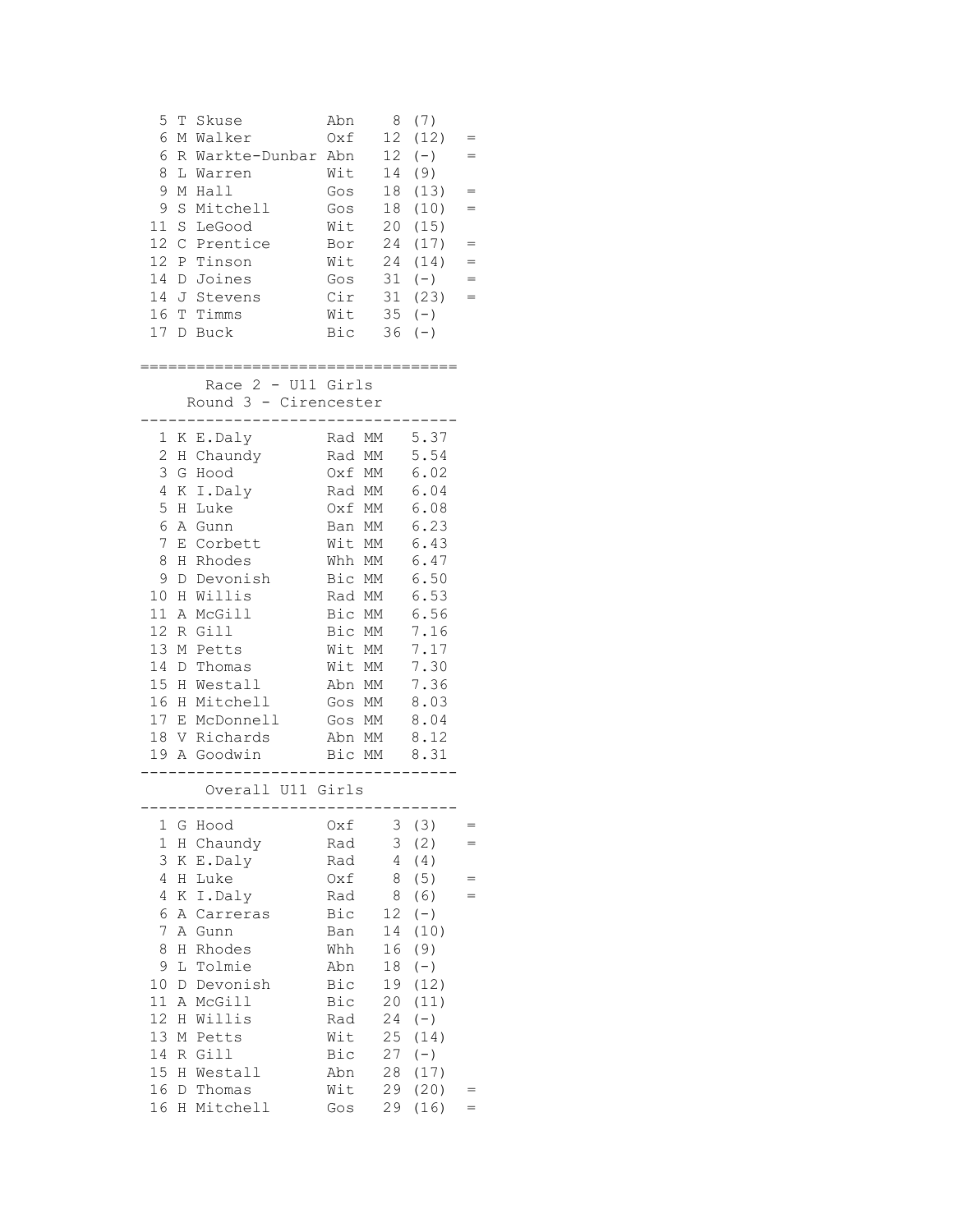```
18 E McDonnell Gos 36 (19) =
 18 V Richards Abn 36 (21) =
20 A Goodwin Bic 40 (22) 
==================================
     Race 3 - U13 Boys
    Round 3 - Cirencester
       Team Results
----------------------------------
 1 Abingdon 12
 2 Oxford City 21
 3 Bicester 28
  4 Abingdon B 36
----------------------------------
     Overall Standings
----------------------------------
  1 Abingdon 41
  2 Oxford City 49
  3 Bicester 98
==================================
     Race 3 - U13 Boys
    Round 3 - Cirencester
      Individual Results
----------------------------------
 1 B Galbraith Abn U13 9.31
 2 O Parsons Oxf U13 9.38
 3 J Hill Abn U13 9.44
 4 G Petts Wit U13 10.32
 5 N Flynn Bic U13 10.52
 6 D Luke Oxf U13 10.56
 7 O Willcocks Hkn U13 11.17
 8 A Woodruff Abn U13 11.28
 9 A Carroll Gos U13 12.21
 10 S Blackwell Bic U13 12.41
11 J Wartke-Dunbar Abn U13 12.54
12 R Westell Abn U13 14.17
----------------------------------
       Overall U13 Boys
----------------------------------
  1 B Galbraith Abn 3 (3) 
 2 P Castle Oxf 4 (-) 
 3 J Hill Abn 5 (4) 
 4 N Flynn Bic 6 (-) =
 4 O Parsons Oxf 6 (5) =
 4 N Flynn<br>
4 O Parsons bxf 6 (5)<br>
6 G Petts Wit 10 (7)
  7 I Timms Ban 11 (-) 
 8 D Luke 0xf 13 (8)<br>9 A Carroll Gos 17 (11
               Gos 17 (11) = 9 A Woodruff Abn 17 (9) =
 9 O Willcocks Hkn 17 (10) =
 12 S Blackwell Bic 22 (13) 
13 J Wartke-Dunbar Abn 25 (-) 
==================================
```
 Race 4 - U13/U15 Girls Round 3 - Cirencester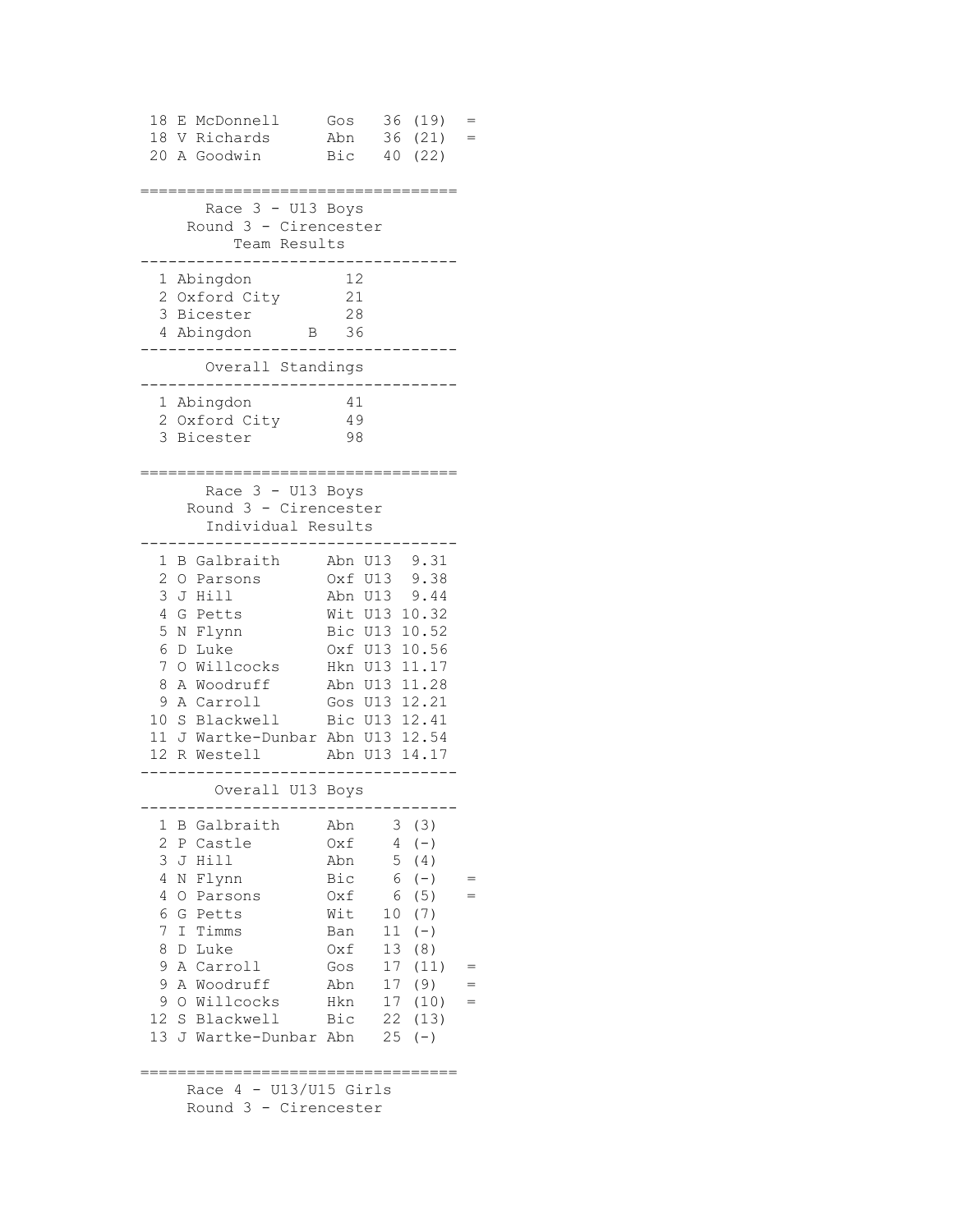Team Results ---------------------------------- 1 Oxford City 14 2 Radley Ladies 19 3 Oxford City B 30 4 Cirencester 41 5 Witney 50 6 Radley Ladies B 52 7 Banbury 60 ---------------------------------- Overall Standings ---------------------------------- 1 Radley Ladies 38 2 Oxford City 76 3 Radley Ladies B 120 4 Witney 121 5 Banbury 170 ================================== Race  $4 - U13/U15$  Girls Round 3 - Cirencester Individual Results ---------------------------------- 1 J Rhodes Whh U15 9.22 2 H England Oxf U13 9.30 3 L Sewell Cir U15 9.35 4 C Plateau Rad U13 9.48 5 M Williams Oxf U15 9.55 6 N Galbraith Rad U13 10.04 7 P Sprinz Oxf U13 10.08 8 L Newport Oxf X 10.18 9 H Thorne Rad U13 10.35 10 C Eadle Oxf X 10.37 11 R Thomas Abn U13 10.41 12 G Hood Oxf U13 10.42 13 S LeGood Wit U15 10.44 14 G Byrne Wit U13 10.48 15 R Cormack-Loyd Rad U15 10.50 16 C Conway Cir U13 10.55 17 J Roberts Rad U15 11.30 18 K Filshie Ban U13 11.43 19 L Peacock Ban U15 11.52 20 L Bourne Rad U15 12.05 21 S Daly Rad U13 12.57 22 S Taylor Cir U13 15.56 ---------------------------------- Overall U13 Girls ---------------------------------- 1 C Plateau Rad 4 (4) 2 N Galbraith Rad 6 (6) 3 H Thorne Rad 9 (9) 4 E Ridley Wit 12 (-) 5 G Hood Oxf 15 (12) 6 R Thomas Abn 19 (11) 7 G Byrne Wit 25 (15) 8 K Filshie Ban 26 (18) 9 C Parfitt Abn 37 (-) =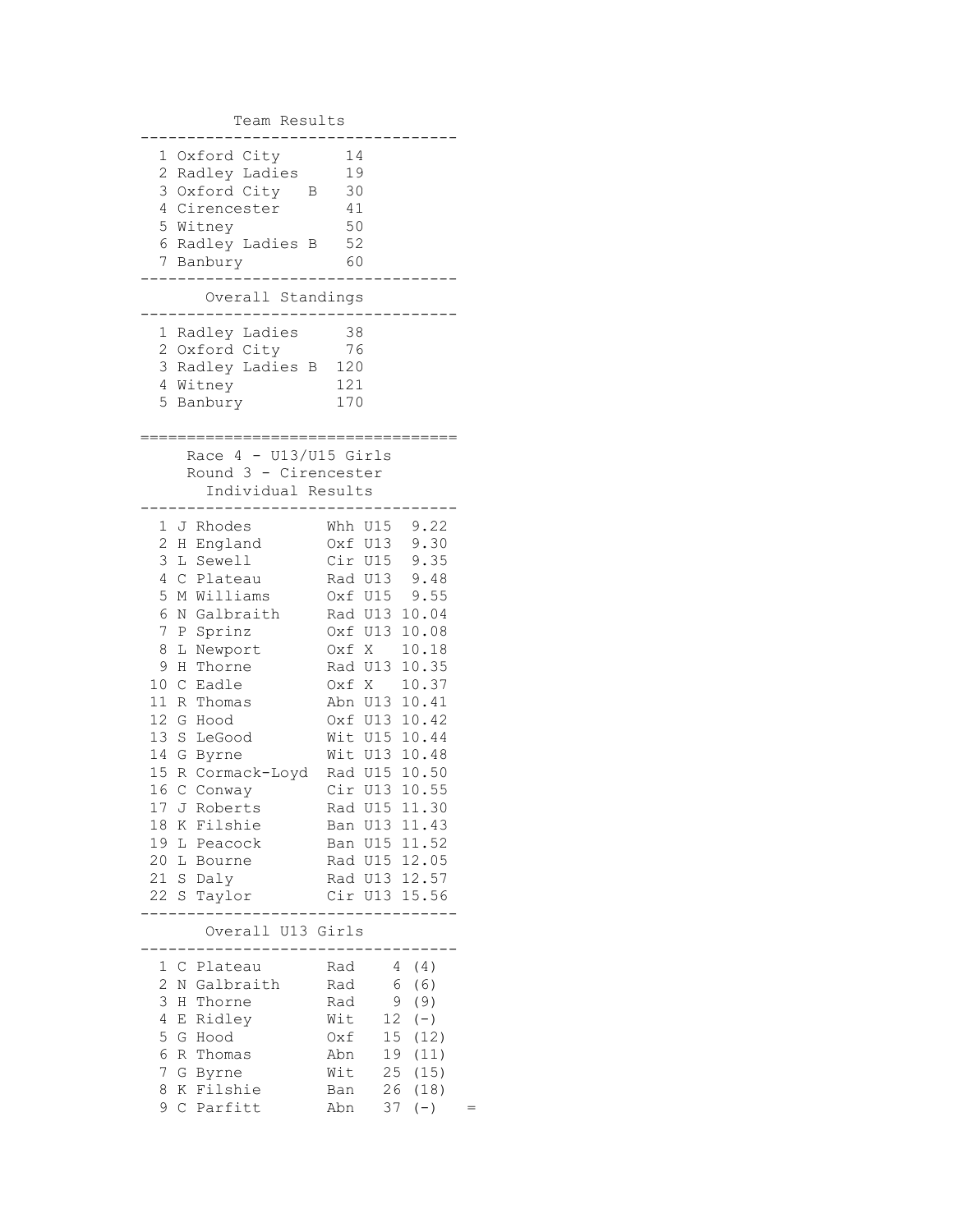| Chisnall<br>9<br>L<br>11<br>$\rm S$<br>Daly                 | Abn<br>37<br>$(-)$<br>42<br>(24)<br>Rad           |  |
|-------------------------------------------------------------|---------------------------------------------------|--|
| 11<br>S Plateau                                             | 42<br>$(-)$<br>Rad                                |  |
| 13 S Wiley<br>14 L Sweeney                                  | $(-)$<br>Bic<br>44<br>Bic<br>$45 (-)$             |  |
| 14<br>S Taylor                                              | Cir<br>$45 (-)$                                   |  |
| 16<br>R McGill                                              | Bic<br>$54 (-)$                                   |  |
| Overall U15 Girls                                           |                                                   |  |
| J Rhodes<br>1                                               | Whh<br>2(1)                                       |  |
| $\mathbf{2}$<br>M Williams<br>3<br>R Cormack-Loyd           | 9<br>(5)<br>Oxf<br>15 <sub>1</sub><br>(15)<br>Rad |  |
| 4<br>N Plateau                                              | 26<br>Rad<br>$(-)$                                |  |
| 5<br>L Bourne                                               | Rad<br>27<br>(20)                                 |  |
| 6<br>L Peacock<br>7<br>S LeGood                             | 28<br>(19)<br>Ban<br>Wit<br>29<br>(17)            |  |
| 8<br>S Chantal                                              | Bic<br>31<br>$(-)$                                |  |
| 9<br>J Roberts                                              | 35<br>Rad<br>$(-)$                                |  |
|                                                             |                                                   |  |
| Race $5 - U15/U17$ Boys<br>Round 3 - Cirencester            |                                                   |  |
| Team Results                                                |                                                   |  |
| 1 Oxford City                                               | 17                                                |  |
| $\overline{2}$<br>White Horse                               | 18                                                |  |
| 3 Witney<br>4 Cirencester                                   | 22<br>30                                          |  |
| 5 Banbury                                                   | 50                                                |  |
| 6 Abingdon                                                  | 53                                                |  |
| Overall Standings                                           |                                                   |  |
| 1 White Horse                                               | 62                                                |  |
| 2 Witney<br>3<br>Oxford City                                | 70<br>83                                          |  |
| 4<br>Abingdon                                               | 109                                               |  |
|                                                             |                                                   |  |
| Race $5 - U15/U17$ Boys                                     |                                                   |  |
| Round 3 - Cirencester<br>Individual Results                 |                                                   |  |
|                                                             |                                                   |  |
| T Penfold<br>1<br>$\overline{c}$<br>$\mathbbm{I}$<br>Duncan | Whh U17 22.34<br>23.04<br>Oxf U17                 |  |
| 3<br>Α<br>Moreton                                           | 23.44<br>U17<br>Oxf                               |  |
| 4<br>M Ashton                                               | U15 24.28<br>Wit                                  |  |
| 5<br>S<br>Laycock<br>6<br>M Warley                          | U17 25.19<br>Cir<br>U17 25.33<br>Cir              |  |
| 7<br>$\mathsf C$<br>Miles                                   | Wit<br>U15 25.51                                  |  |
| 8<br>G<br>Bailey                                            | U17<br>26.01<br>Whh                               |  |
| 9<br>$\mathcal{C}$<br>Gillespie                             | 26.02<br>Whh U15                                  |  |
| 0 Briston<br>10                                             | 26.10<br>Whh U15                                  |  |
| 11<br>L Haines<br>12 <sup>°</sup><br>D Bellinger            | Wit U15 26.29<br>U15 26.59<br>Oxf                 |  |
| 13 W Devonish                                               | Bic U15 27.28                                     |  |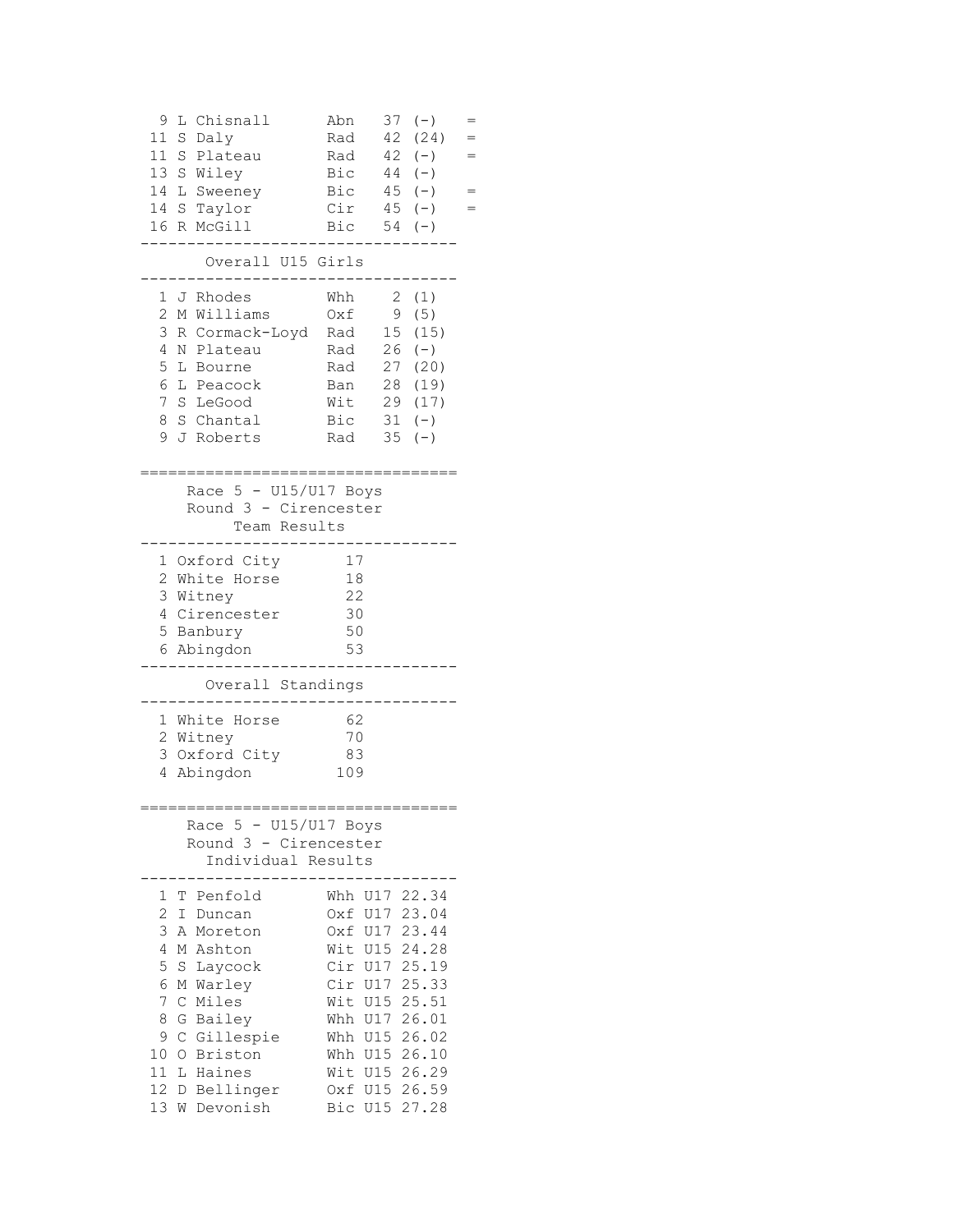| 15<br>Ν<br>Carroll<br>16<br>Mackinnen<br>J<br>17 T<br>Wright<br>$1\,8$<br>M Woodruff                                                                                                                                                                                                                                                               | 29.48<br>U17<br>Ban<br>U15 30.05<br>Gos<br>U15 31.06<br>Abn<br>Ban U17 31.56<br>Abn U15 35.12                                                                                                                                                                |
|----------------------------------------------------------------------------------------------------------------------------------------------------------------------------------------------------------------------------------------------------------------------------------------------------------------------------------------------------|--------------------------------------------------------------------------------------------------------------------------------------------------------------------------------------------------------------------------------------------------------------|
| Overall U15                                                                                                                                                                                                                                                                                                                                        | Boys                                                                                                                                                                                                                                                         |
| 1<br>M Ashton<br>2<br>$\mathsf C$<br>Gillespie<br>3<br>$\mathsf{C}$<br>Miles<br>4<br>W<br>Devonish<br>5<br>L<br>Haines<br>5<br>O Briston<br>7<br>D Bellinger<br>8<br>J Mackinnen<br>9<br>M Woodruff<br>10<br>N Carroll<br>11<br>E Hickman                                                                                                          | Wit<br>$7\overline{ }$<br>$(-)$<br>8<br>(9)<br>Whh<br>Wit<br>11<br>(7)<br>15 <sub>1</sub><br>Bic<br>(13)<br>16<br>(11)<br>Wit<br>16<br>Whh<br>(10)<br>22<br>Oxf<br>(13)<br>23<br>Abn<br>(16)<br>29<br>Abn<br>(18)<br>30<br>(17)<br>Gos<br>Wit<br>34<br>$(-)$ |
| Overall U17 Boys                                                                                                                                                                                                                                                                                                                                   |                                                                                                                                                                                                                                                              |
| 1<br>I<br>Duncan<br>$\mathbf{2}$<br>$\mathbb{T}$<br>Penfold<br>3<br>Thornhill<br>L<br>4<br>G Bailey<br>5<br>J Gage<br>6<br>T<br>Wright                                                                                                                                                                                                             | Oxf<br>(2)<br>2<br>3<br>Whh<br>$(-)$<br>5<br>Abn<br>$(-)$<br>15 <sub>1</sub><br>Whh<br>$(-)$<br>23<br>(14)<br>Ban<br>36<br>$(-)$<br>Ban                                                                                                                      |
| Race 6 - Women<br>Round 3 - Cirencester<br>Team Results                                                                                                                                                                                                                                                                                            |                                                                                                                                                                                                                                                              |
|                                                                                                                                                                                                                                                                                                                                                    |                                                                                                                                                                                                                                                              |
| Radley Ladies<br>1<br>2<br>Headington<br>3<br>White Horse<br>4<br>Witney<br>5<br>Cirencester<br>6 Abingdon<br>6<br>Cherwell<br>6<br>White Horse<br>Β<br>9<br>Headington<br>В<br>10<br>Radley Ladies<br>В<br>11 Witney<br>В<br>12 Cirencester<br>Β<br>13 Abingdon<br>В<br>14 Oxf Uni Press<br>15 Headington<br>С<br>16 Hook Norton<br>17<br>Eynsham | 12<br>18<br>29<br>30<br>39<br>69<br>$69 =$<br>$69 =$<br>78<br>108<br>109<br>116<br>121<br>124<br>128<br>138<br>155                                                                                                                                           |
| Overall Standings                                                                                                                                                                                                                                                                                                                                  |                                                                                                                                                                                                                                                              |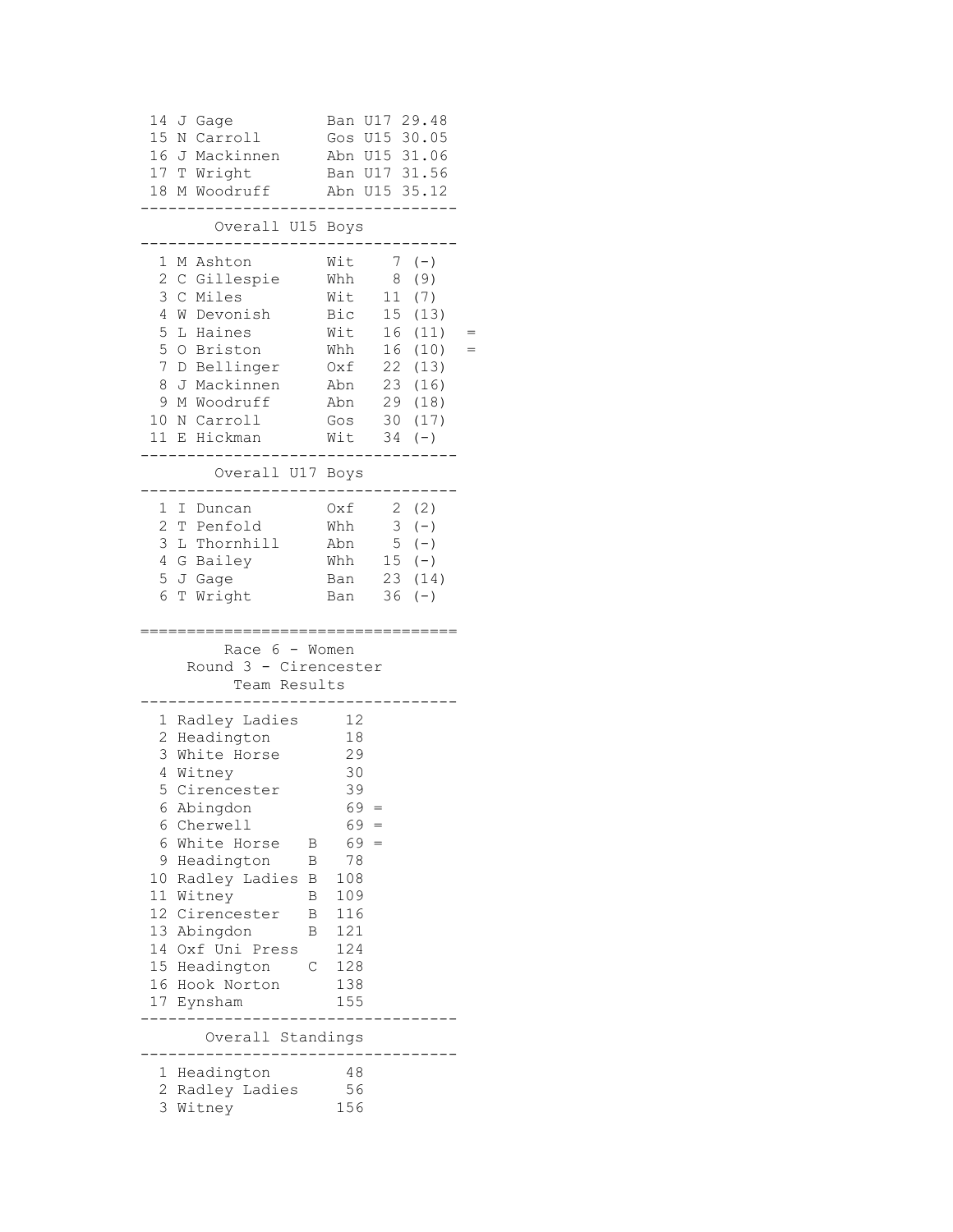| 13 Abingdon<br>458<br>Β<br>Race 6 - Women<br>Round 3 - Cirencester<br>Individual Results<br>25.15<br>1<br>Rad V2<br>G Dean<br>$\overline{c}$<br>25.25<br>A Hirst<br>Hed<br>S<br>25.45<br>3<br>J Harrison<br>Whh S<br>26.46<br>4<br>K Anderson<br>Hed S<br>5<br>26.55<br>T Galbraith<br>Rad S<br>6<br>27.12<br>Dean<br>Rad J<br>Η<br>7<br>Briscoe<br>Whh U17<br>27.13<br>F<br>8<br>Wit S<br>27.25<br>P Mason<br>9<br>S<br>Pitts<br>Wit V1<br>28.03<br>Cir J<br>28.32<br>10<br>F Wood<br>11<br>28.47<br>Shaw<br>Chw V1<br>Κ<br>12<br>S<br>Hed S<br>29.03<br>Howard<br>13<br>Wit V1<br>29.06<br>J Ashton<br>14<br>29.22<br>Cir S<br>McMahon<br>М<br>15<br>Cir S<br>29.28<br>Wheeler<br>Ρ<br>16<br>Abn U17<br>29.46<br>Gottwald<br>Ε<br>17<br>Chw V1<br>30.13<br>Α<br>Hogan<br>18<br>30.30<br>Candlin<br>Oxf U17<br>R<br>19<br>30.30<br>A Cummings<br>Whh V1<br>20<br>30.48<br>J Bailey<br>J<br>Whh<br>30.51<br>21<br>Hack<br>Hed V1<br>Α<br>22<br>30.56<br>Bailey<br>$\rm S$<br>Whh V2 |  |
|-------------------------------------------------------------------------------------------------------------------------------------------------------------------------------------------------------------------------------------------------------------------------------------------------------------------------------------------------------------------------------------------------------------------------------------------------------------------------------------------------------------------------------------------------------------------------------------------------------------------------------------------------------------------------------------------------------------------------------------------------------------------------------------------------------------------------------------------------------------------------------------------------------------------------------------------------------------------------------------|--|
|                                                                                                                                                                                                                                                                                                                                                                                                                                                                                                                                                                                                                                                                                                                                                                                                                                                                                                                                                                                     |  |
|                                                                                                                                                                                                                                                                                                                                                                                                                                                                                                                                                                                                                                                                                                                                                                                                                                                                                                                                                                                     |  |
| 23<br>31.02<br>M Campbell<br>Cir V3<br>24 H O'Shea<br>31.05<br>Abn V2<br>25<br>Smith<br>J<br>Rad<br>U17<br>31.09<br>26<br>$\rm S$<br>32.30<br>J<br>Campbell<br>Hed<br>27<br>Κ<br>Miles<br>V1<br>32.38<br>Whh<br>28<br>32.48<br>S<br>Nash<br>S<br>Oup<br>29<br>V <sub>2</sub><br>33.06<br>Wilson<br>Abn<br>W<br>33.20<br>30<br>Thomas<br>Wit<br>V2<br>R<br>31<br>34.04<br>Meredith<br>Hed<br>V1<br>J<br>32<br>V1<br>34.10<br>Μ<br>Richards<br>Abn<br>33<br>V1<br>34.13<br>L<br>Dennis<br>Hed<br>34<br>$\rm S$<br>34.16<br>Moore<br>Wit<br>Ρ<br>35<br>S<br>Smith<br>34.21<br>V2<br>Ban<br>36<br>J<br>34.46<br>Cave<br>Rad<br>V1<br>37<br>Cir<br>34.55<br>Warley<br>Α<br>Χ<br>38<br>35.00<br>Hailey<br>V <sub>2</sub><br>D<br>Hkn<br>35.33<br>39<br>Wilkie<br>G<br>V1<br>Bor<br>40<br>35.39<br>Fotheringham<br>Oup<br>S<br>Κ                                                                                                                                                           |  |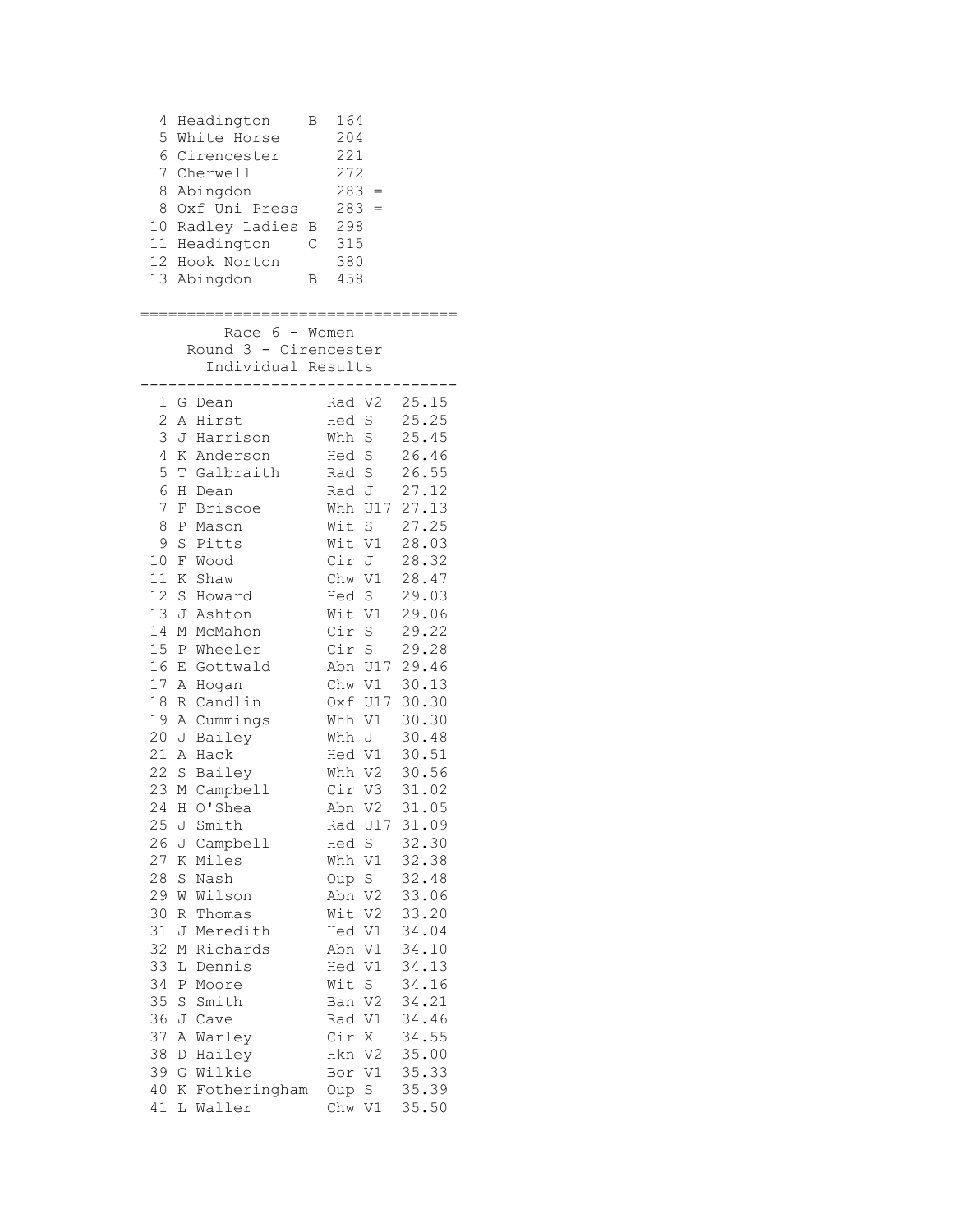| 42<br>43<br>44<br>45<br>46<br>47<br>48<br>49<br>50<br>51<br>52 K<br>53 P<br>54 P<br>1 | Μ<br>Ν<br>L<br>M<br>Т<br>Β<br>Κ<br>L<br>М<br>$\mathbf S$ | McIver<br>Blatchford<br>Morgan<br>Tinson<br>Powell-Jones<br>Brown<br>Pulford<br>Carpenter<br>Jones<br>McCabe<br>Sole<br>Read<br>Smith<br>55 C Creasey<br>Overall U17 Women<br>F Briscoe                  | Hed V2<br>Abn V2<br>Abn S<br>Rad V1<br>Abn S<br>Hkn V3<br>Whh V3<br>Hkn V2<br>Whh                            | Eyn V1<br>Wit V3<br>Hkn V3<br>Hed V1 52.38<br>Hed V2 52.41<br>Eyn V2 52.48   | 36.34<br>37.11<br>37.44<br>38.27<br>39.32<br>39.45<br>41.58<br>42.10<br>42.13<br>42.45<br>44.00<br>$13 (-)$                                        |  |
|---------------------------------------------------------------------------------------|----------------------------------------------------------|----------------------------------------------------------------------------------------------------------------------------------------------------------------------------------------------------------|--------------------------------------------------------------------------------------------------------------|------------------------------------------------------------------------------|----------------------------------------------------------------------------------------------------------------------------------------------------|--|
| $\overline{2}$                                                                        |                                                          | J Smith                                                                                                                                                                                                  | Rad                                                                                                          |                                                                              | 43 (25)                                                                                                                                            |  |
| $\mathcal{S}$                                                                         |                                                          | C Hewitt                                                                                                                                                                                                 |                                                                                                              | $0xf$ 49 (-)                                                                 |                                                                                                                                                    |  |
|                                                                                       |                                                          | Overall Junior Women                                                                                                                                                                                     |                                                                                                              |                                                                              |                                                                                                                                                    |  |
| $\mathbf{1}$                                                                          |                                                          | H Dean                                                                                                                                                                                                   |                                                                                                              | Rad $10 (-)$                                                                 |                                                                                                                                                    |  |
|                                                                                       |                                                          | Overall Senior Women                                                                                                                                                                                     | $---$                                                                                                        |                                                                              |                                                                                                                                                    |  |
| 2<br>3<br>3<br>5<br>6<br>7<br>8<br>9<br>10<br>11<br>12 <sup>7</sup><br>16 K           | Т<br>$\mathbf S$<br>J<br>S<br>S<br>М<br>R<br>S           | 1 J Craft<br>A Hirst<br>K Anderson<br>Galbraith<br>Stockdale<br>Choulerton<br>Rendell<br>Howard<br>Mik<br>Allen<br>Nash<br>K Fotheringham<br>13 A Harris<br>14 F Wortley<br>15 T Powell-Jones<br>Pulford | Hed<br>Hed<br>Hed<br>Rad<br>Oup<br>Hed<br>Hed<br>Hed<br>Hed<br>Kid<br>Oup<br>Oup<br>Oup<br>Chw<br>Abn<br>Abn | $5\overline{)}$<br>12<br>26<br>27<br>31<br>41<br>83<br>$96 (-)$<br>98<br>112 | $4 (-)$<br>(7)<br>$(\,-\,)$<br>12 (9)<br>$20 (-)$<br>$22 (-)$<br>$(-)$<br>$(-)$<br>$(-)$<br>$(-)$<br>55 (38)<br>$(-)$<br>$85 (-)$<br>(62)<br>$(-)$ |  |
|                                                                                       |                                                          | Overall Vet 35 Women                                                                                                                                                                                     |                                                                                                              |                                                                              |                                                                                                                                                    |  |
| $\mathbf{1}$<br>2<br>3<br>4<br>5<br>6<br>7<br>8<br>9<br>11 <sub>1</sub>               | J<br>Α<br>Α<br>Α<br>Κ<br>$\rm S$                         | C Peterson<br>S Pitts<br>K Shaw<br>Ashton<br>Hack<br>Cummings<br>Hogan<br>Miles<br>Cook<br>10 J Pinnock<br>J Meredith                                                                                    | Hkn<br>Wit<br>Chw<br>Wit<br>Hed<br>Whh<br>Chw<br>Whh<br>Alc<br>Eyn<br>Hed                                    | 19<br>37<br>40<br>44<br>51<br>58<br>62<br>64                                 | $18 (-)$<br>(12)<br>25 (20)<br>26 (17)<br>$(-)$<br>$(-)$<br>$(-)$<br>(41)<br>$(-)$<br>$(-)$<br>(42)                                                |  |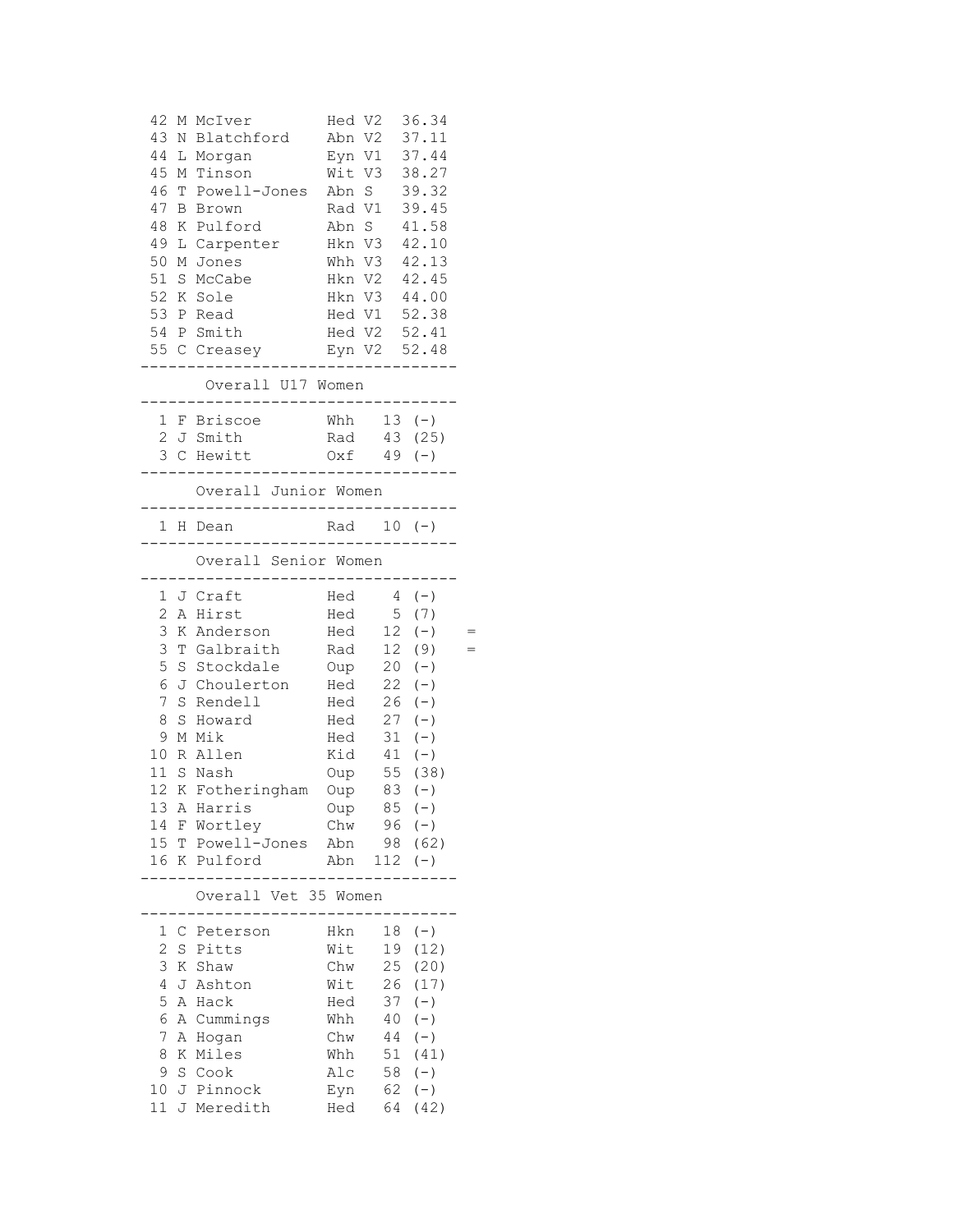| 12<br>L<br>Dennis<br>13<br>M Richards | Hed<br>Abn           | 69<br>73       | $(-)$<br>(58) |  |
|---------------------------------------|----------------------|----------------|---------------|--|
| 14<br>Wilkie<br>G                     | Bor                  | 78             | $(-)$         |  |
| 14 J<br>Cave                          | Rad                  | 78             | (55)          |  |
| 16<br>Waller<br>L                     | Chw                  | 89             | $(-)$         |  |
| 17 B Brown                            | Rad                  | 93             | (56)          |  |
| 18<br>J Stevens                       | Cir                  | 94             | $(-)$         |  |
| 19<br>L Morgan                        | Eyn                  | 98             | $(-)$         |  |
|                                       |                      |                |               |  |
| Overall Vet 45 Women                  |                      |                |               |  |
| 1<br>Dean<br>G                        | Rad                  | 3 <sup>7</sup> | (6)           |  |
| 2<br>S<br>Bailey                      | Whh                  | 44             | (24)          |  |
| 3<br>H O'Shea                         | Abn                  | 50             | (35)          |  |
| 4<br>W Wilson                         | Abn                  | 58             | (36)          |  |
| 5<br>R Thomas<br>6<br>S Smith         | Wit<br>Ban           | 65<br>72       | (40)<br>(53)  |  |
| 7<br>D Hailey                         | Hkn                  | 78             | $(-)$         |  |
| 8<br>L Ferris                         | Cir                  | 79             | $(-)$         |  |
| 9<br>M McIver                         | Hed                  | 87             | (51)          |  |
| 10<br>N Blatchford                    | Abn                  | 102            | $(-)$         |  |
| 11<br>S McCabe                        | Hkn 106              |                | (65)          |  |
|                                       |                      |                |               |  |
| Overall Vet 55 Women                  |                      |                |               |  |
| M Campbell<br>1                       | Cir                  |                | 46 (28)       |  |
| $\overline{2}$<br>M Tinson            | Wit                  |                | 96 (60)       |  |
| 3<br>M Jones                          | Whh                  | 106            | (67)          |  |
|                                       |                      |                |               |  |
| Race<br>Round 3 - Cirencester         | 7 - Men              |                |               |  |
| Team Results                          |                      |                |               |  |
| First Division                        |                      |                |               |  |
| 1 Woodstock                           | 140                  |                |               |  |
| 2<br>Headington                       | 215                  |                |               |  |
| 3<br>White Horse                      | 223                  |                |               |  |
| 4<br>Oxford City                      | 310                  |                |               |  |
| 5<br>Witney                           | 429                  |                |               |  |
| 6<br>Headington                       | 481<br>Β             |                |               |  |
| 7<br>Abingdon                         | 490                  |                |               |  |
| 8<br>Banbury                          | 551                  |                |               |  |
| Second Division                       |                      |                |               |  |
| 1<br>Hook Norton                      | 222                  |                |               |  |
| 2<br>Eynsham                          | 417                  |                |               |  |
| 3<br>Kidlington                       | 562                  |                |               |  |
| 4<br>Bourton                          | 598                  |                |               |  |
| 5<br>Oxf Uni Press                    | 611                  |                |               |  |
| 6<br>Bicester                         | 634                  |                |               |  |
| 7<br>Woodstock                        | 691<br>Β             |                |               |  |
| 8<br>Headington                       | 693<br>С             |                |               |  |
| 9<br>Cirencester                      | 728                  |                |               |  |
| White Horse<br>10<br>11<br>Headington | 762<br>В<br>871<br>D |                |               |  |
|                                       |                      |                |               |  |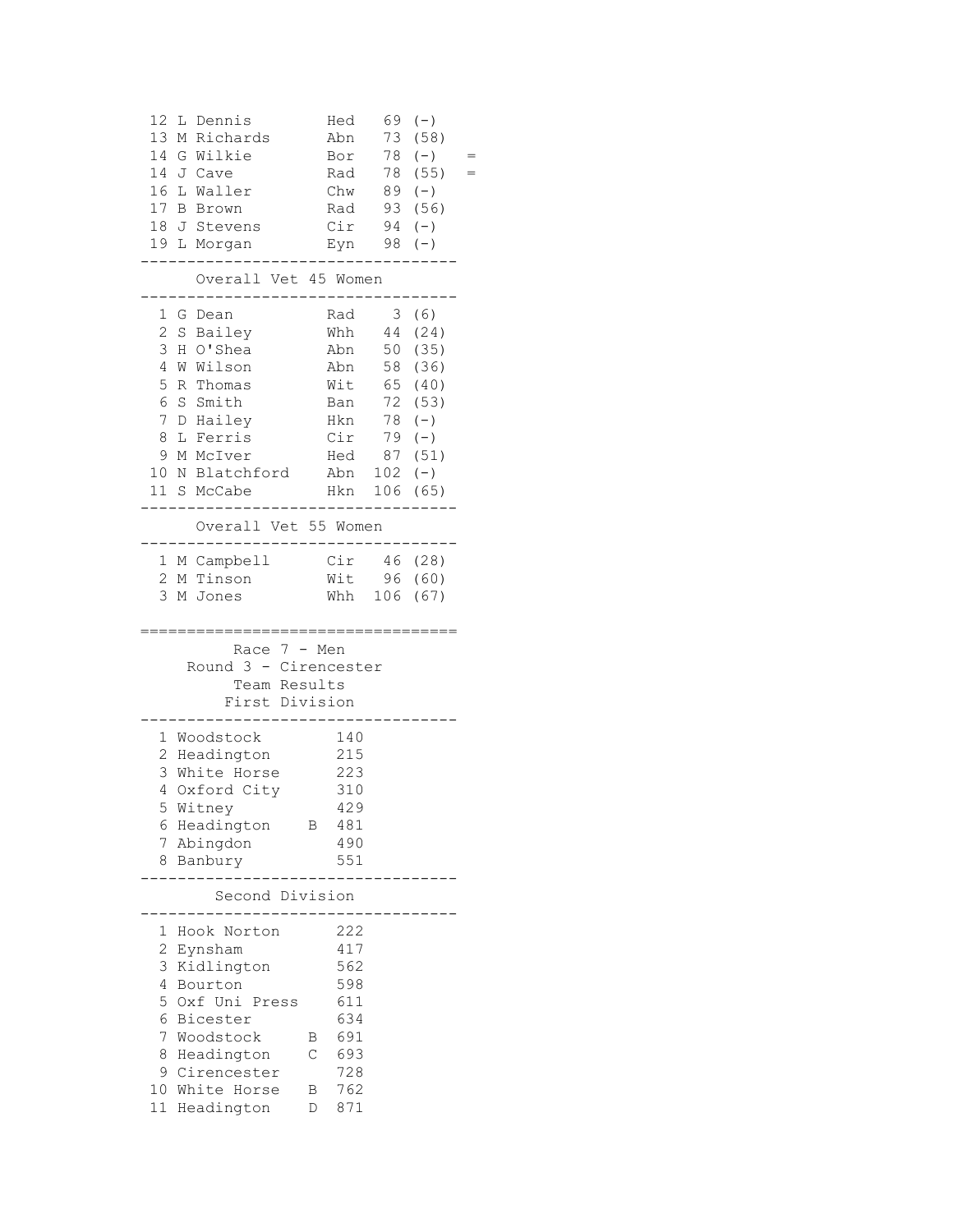|          | Overall Standings                    |   |                       |                |
|----------|--------------------------------------|---|-----------------------|----------------|
|          | First Division                       |   |                       |                |
|          |                                      |   |                       |                |
| 1<br>2   | Headington<br>Woodstock              |   | 563<br>711            |                |
| 3        |                                      |   | 774                   |                |
| 4        | White Horse                          |   | 1154                  |                |
| 5        | Oxford City                          |   |                       |                |
| 6        | Headington                           |   | B 1306<br>1339        |                |
| 7        | Banbury<br>Witney                    |   |                       |                |
|          |                                      |   | 1736                  |                |
| 8        | Abingdon                             |   | 1919                  |                |
|          | Second Division                      |   |                       |                |
| 1        | Hook Norton                          |   | 1074                  |                |
| 2        | Bourton                              |   | 1509                  |                |
| 3        | Eynsham                              |   | 1788                  |                |
| 4        | Headington                           | С | 1818                  |                |
| 5        | Bicester                             |   | 2074                  |                |
| 6        | Kidlington                           |   | 2136                  |                |
| 7        | Cirencester                          |   | 2323                  |                |
| 8        | Headington                           |   | D 2440                |                |
| 9        | Oxf Uni Press                        |   | 2448                  |                |
| 10       | White Horse                          |   | B 2701                |                |
|          |                                      |   |                       |                |
|          |                                      |   |                       |                |
|          | Race 7 - Men                         |   |                       |                |
|          | Round 3 - Cirencester                |   |                       |                |
|          |                                      |   |                       |                |
|          | Individual Results                   |   |                       |                |
|          |                                      |   |                       |                |
| 1        | Walmsley<br>D                        |   | S<br>Bor              | 35.41          |
| 2<br>3   | J<br>Goodhand<br>$\mathbf P$         |   | Eyn<br>S              | 36.22          |
| 4        | Wilson<br>Ρ                          |   | Whh<br>S              | 36.26          |
|          | Hoarer                               |   | S<br>Oux              | 36.35          |
| 5        | M Barnes                             |   | S<br>Oux              | 37.17          |
| 6<br>7   | J Bradley                            |   | S<br>Oux              | 37.40          |
|          | R Thetford                           |   | S<br>Hed              | 38.04          |
| 8        | S<br>McGuigan<br>S<br>Lund           |   | S<br>Whh<br>S<br>Wds  | 38.08<br>38.10 |
| 9        |                                      |   |                       |                |
| 10       | S<br>Pritchard<br>Μ<br><b>Barnes</b> |   | Ban<br>S              | 38.18          |
| 11       | Ashton<br>D                          |   | Hed<br>S<br>Wds       | 38.23          |
| 12       | Ν                                    |   | $\rm S$<br>$\rm S$    | 38.25          |
| 13       | Baimbridge<br>J                      |   | Hkn                   | 38.48          |
| 14       | Moss<br>D                            |   | S<br>Kid              | 38.58          |
| 15<br>16 | Wheeler<br>Linnell<br>R              |   | V1<br>Oxf             | 39.02          |
| 17       | Tilsley<br>Α                         |   | S<br>Wds<br>S<br>Hkn  | 39.05<br>39.14 |
| 18       | Richards<br>G                        |   | V1<br>Abn             | 39.18          |
| 19       | Μ<br>Hurd                            |   | V2<br>Wds             | 39.26          |
| 20       | Tredwell<br>R                        |   | V <sub>2</sub><br>Oxf |                |
| 21       | Т<br>Hunn                            |   | Wds<br>$\rm S$        | 40.12<br>40.32 |
| 22       | J<br>Schutterlin                     |   | V <sub>2</sub><br>Whh | 40.41          |
| 23       | Taylor<br>Τ                          |   | S<br>Whh              | 40.47          |
| 24       | Hailey<br>Μ                          |   | V1<br>Hkn             | 40.54          |
| 25       | Т<br>Bradford                        |   | S<br>Hkn              | 40.55          |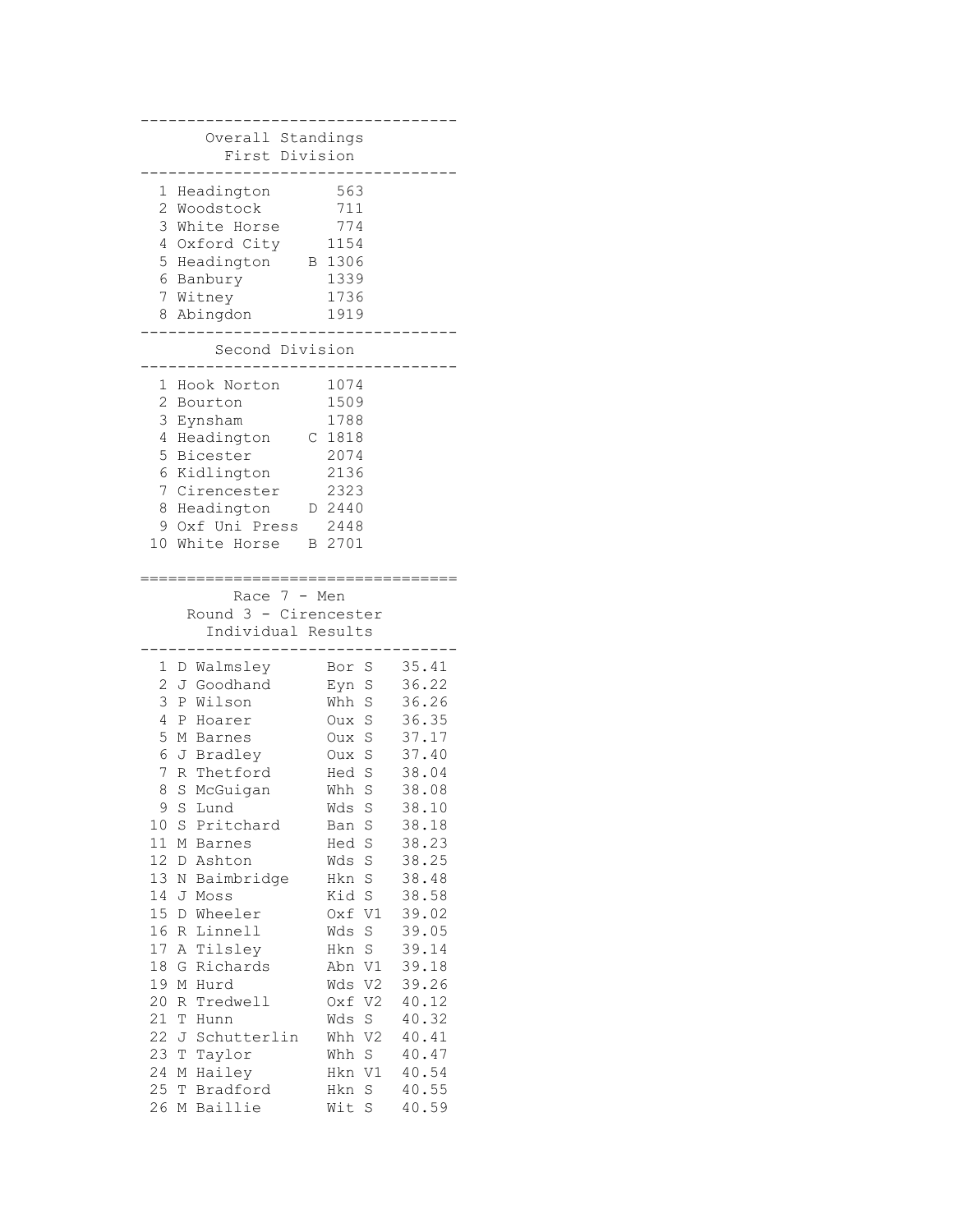| 27       | R           | Shipway              | Wds        | S              | 41.11           |
|----------|-------------|----------------------|------------|----------------|-----------------|
| 28       | S           | Salman               | Hkn        | $\rm S$        | 41.26           |
| 29       | J           | Exley                | Oxf        | V <sub>2</sub> | 41.40           |
| 30       | R           | Brain                | Hkn        | S              | 41.47           |
| 31       | Ν           | Wright               | Ban        | J              | 41.53           |
| 32       | J           | Griffiths            | Hed        | V1             | 41.57           |
| 33       | $\mathbb M$ | Kilcoyne             | Oxf        | V1             | 42.02           |
| 34       | Α           | Gleeson              | Oxf        | $\rm S$        | 42.07           |
| 35       | $\mathbb M$ | Creasey              | Eyn        | V1             | 42.09           |
| 36       | R           | Gardner              | Wds        | V1             | 42.14           |
| 37       | М           | Bayer                | Hed        | V1             | 42.25           |
| 38       | I           | Robinson             | Ban        | $\rm S$        | 42.29           |
| 39       | Ρ           | Darton               | Hed        | S              | 42.33           |
| 40       | Α           | Lock                 | Wit        | S              | 42.39           |
| 41       | Α           | Grove                | Eyn        | $\rm S$        | 42.43           |
| 42       | Т           | Greenland            | Abn        | V <sub>2</sub> | 42.54           |
| 43       | F           | Howard               | Hed        | $\rm S$        | 43.13           |
| 44       | Ρ           | Gilkes               | Chw V1     |                | 43.16           |
| 45       | М           | Ingleson             | Wit        | $\rm S$        | 43.18           |
| 46       | G           | Chapman              | Hed        | V1             | 43.25           |
| 47       | Ρ           | Taylor               | Wds        | V1             | 43.27           |
| 48       | G           | Mort                 | Oup        | V1             | 43.34           |
| 49       | D           | Murfin               | Whh        | $\rm S$        | 43.38           |
| 50       | J           | Marshall             | Hed        | S              | 43.45           |
| 51       | $\mathsf C$ | Mills                | Whh        | $\rm S$        | 43.47           |
| 52       | В           | Ferris               | Cir V1     |                | 43.55           |
| 53       | R           | Bufton               | Bor        | $\rm S$        | 44.07           |
| 54       | R           | McCarroll            | Bic V1     |                | 44.10           |
| 55       | М           | Shipway              | Wds        | V2             | 44.17           |
| 56       | G           | Timms                | Bic        | V1             | 44.19           |
| 57       | Ρ           | Kyberd               | Kid        | $\rm S$        | 44.22           |
| 58       | Ι           | Avery                | Bic        | V1             | 44.23           |
| 59       | J           | Nash                 | Oup        | $\rm S$        | 44.27           |
| 60       | Ρ           | Waters               | Chw        | $\rm S$        | 44.32           |
| 61       | D           | Cook                 | Cir        | $\rm S$        | 44.37           |
| 62       | Α           | Adey                 | Eyn        | $\rm S$        | 44.38           |
| 63       | В           | Burlingham           | Hed V2     |                | 44.41           |
| 64       |             | T Carroll            | Gos        | V1             | $4\,4$ . $4\,4$ |
| 65       | G           | LeGood               | Wit        | V1             | 45.07           |
|          |             | 66 A Donaldson       | Wit        | V1             | 45.16           |
| 67       | N           | Ponting              | Whh        | S              | 45.25           |
| 68       | C           | Slator               | Hed S      |                | 45.30           |
| 69       | М           |                      | Hed V2     |                | 45.31           |
| $70$     | Т           | Rasgauski<br>Witts   | Hed V1     |                | 45.52           |
| 71       | Α           |                      | Abn V1     |                | 46.07           |
| 72       | Ν           | Duncan               | Kid        | V1             | 46.13           |
| 73       |             | Brown                |            |                | 46.23           |
| 74       | Η           | Grundy<br>Green      | Whh<br>Hed | V1<br>V2       | 46.43           |
|          | В           |                      | Oxf        |                |                 |
| 75<br>76 | Ρ           | Grimsdale<br>Dawkins | Abn        | V1             | 46.49<br>46.54  |
| 77       | Α           |                      | Abn        | V1<br>V1       | 47.23           |
| 78       | Α           | Garner               |            |                |                 |
|          | J           | Hanson               | Oup        | S              | 47.26           |
| 79       | G           | Smith                | Ban V2     |                | 47.31<br>47.40  |
| 80       | J           | Christopher          | Wds        | V1             | 47.42           |
| 81       | Ν           | Tomkins              | Oup        | S              | 47.43           |
| 82       | Α           | Podbury              | Wit        | S              |                 |
| 83       | J           | Parsons              | Oup        | S              | 47.45           |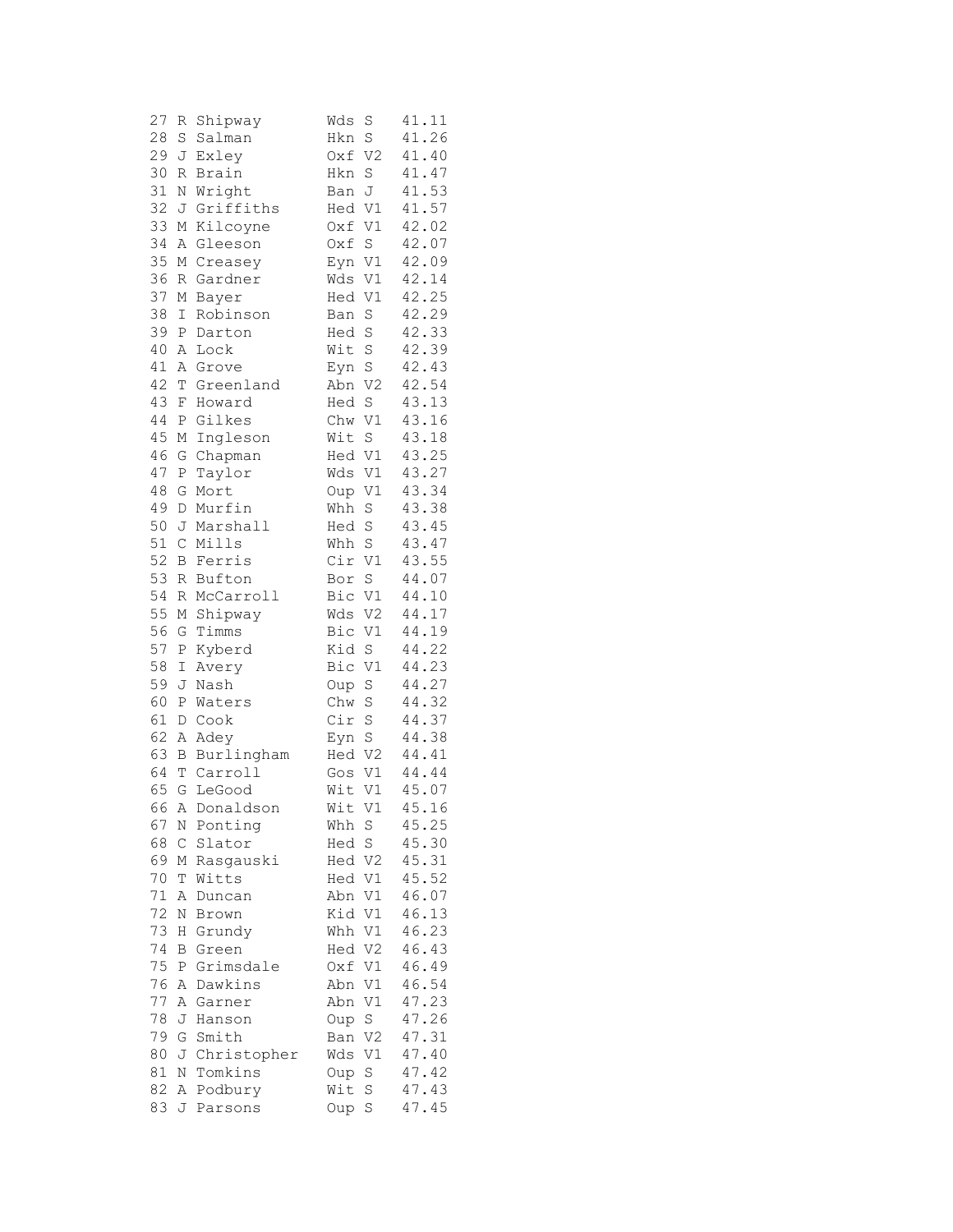| 84         | Ι           | Prentice                  | Bor          | V1              | 47.48         |
|------------|-------------|---------------------------|--------------|-----------------|---------------|
| 85         | R           | Blencowe                  | Hkn          | $\rm S$         | 47.50         |
| 86         | R           | Gill                      | Bic          | $\mathtt{V1}$   | 47.58         |
| 87         | Ε           | Robinson                  | Hed          | V <sub>2</sub>  | 48.06         |
| 88         | S           | Twinn                     | Abn          | V1              | 48.06         |
| 89         | М           | Dunmore                   | Hed          | V <sub>2</sub>  | 48.15         |
| 90         | М           | Gascoigne                 | Eyn          | J               | 48.19         |
| 91         | R           | Cummings                  | Whh          | V1              | 48.27         |
| 92         | T           | Whitlock                  | Eyn          | V1              | 48.46         |
| 93         | G           | Walker                    | Hed          | V1              | 48.56         |
| 94         | Η           | Jacobs                    | Hed          | S               | 49.09         |
| 95         | $\rm S$     | Taylor                    | Eyn V1       |                 | 49.26         |
| 96         | Ρ           | Read                      | Hed V1       |                 | 49.32         |
| 97         | Α           | Loker                     | Bor          | V1              | 49.34         |
| 98         | T           | Willson                   | Cir          | $\mathbf S$     | 49.45         |
| 99         | $\mathsf C$ | Jones                     | Whh          | $\, \mathbb{S}$ | 49.56         |
| 100        | Ρ           | Jennings                  | Kid V2       |                 | 50.02         |
| 101        | D           | Wise                      | Bor          | V3              | 50.10         |
| 102        | $\rm S$     | Caswell                   | Kid          | V1              | 50.14         |
|            |             |                           | Hed          | S               | 50.21         |
| 103<br>104 | М           | Hirst                     |              | V <sub>2</sub>  | 50.27         |
|            | М           | Reynolds                  | Oxf          |                 |               |
| 105        | Ρ           | Thomas                    | Wit          | V1              | 50.35         |
| 106        | Τ           | King                      | Whh          | $\mathtt{V}1$   | 50.56         |
| 107        | W           | Atkinson                  | Hed V1       |                 | 51.16         |
| 108        | J           | Warnock                   | Kid          | $\mathtt{V}1$   | 51.54         |
| 109        | Κ           | Gleeson                   | Kid          | V1              | 51.56         |
| 110        | B           | Healey                    | Hkn          | V <sub>2</sub>  | 51.56         |
| 111        | R           | Cox                       | Hed V1       |                 | 52.16         |
| 112        | J           | Maxted                    | Hed V1       |                 | 52.41         |
| 113        | $\mathbb D$ | Roberts                   | Wit          | V <sub>2</sub>  | 52.59         |
| 114        | Α           | Reeves                    | Hkn          | J               | 53.29         |
| 115        | J           | Abrahams                  | Wit          | $\rm V2$        | 54.13         |
| 116        | T           | Thorne                    | Wds          | V <sub>2</sub>  | 54.23         |
| 117        | Α           | Creasey                   | Eyn          | V <sub>2</sub>  | 54.48         |
| 118        | $\mathsf C$ | Wheeler                   | Abn          | $\mathtt{V1}$   | 54.54         |
| 119        | $\mathbb N$ | Dolden                    | Bic          | $\rm S$         | 55.06         |
| 120        | Α           | Upstone                   | Hkn V2       |                 | 55.14         |
| 121        | М           | Collins                   | Kid          | V <sub>2</sub>  | 55.45         |
| 122        | $\rm S$     | McMinn                    | Hed          | S               | 56.25         |
| 123 R      |             | Buswell                   | Hed V2       |                 | 56.27         |
| 124        | D           | Edwards                   |              |                 | Cir S 56.28   |
|            |             | 125 G Manning             |              |                 | Hed V1 56.35  |
|            |             | 126 P Pearce              |              |                 | Eyn V2 57.20  |
|            |             | 127 S Finnemore           |              |                 | Hed S 59.27   |
|            |             | 128 J Stead               |              | Abn V3          | 59.48         |
| 129 A      |             | Millbank                  |              |                 | Wit V2 61.35  |
| 130 P      |             | Munro                     |              |                 | Bic S 64.19   |
|            |             |                           |              | $- - - -$       |               |
|            |             | Overall Junior Men        | ____________ |                 |               |
| 1          |             | N Wright                  | Ban 80 (-)   |                 |               |
| 2          |             | M Gascoigne Eyn 172 (145) |              |                 |               |
| 3          |             | A Reeves                  |              |                 | Hkn 251 (177) |
|            |             |                           |              |                 |               |
|            |             | Overall Senior Men        |              |                 |               |
|            |             | 1 D Walmsley              | Bor          |                 | 3(2)          |
|            |             |                           |              |                 |               |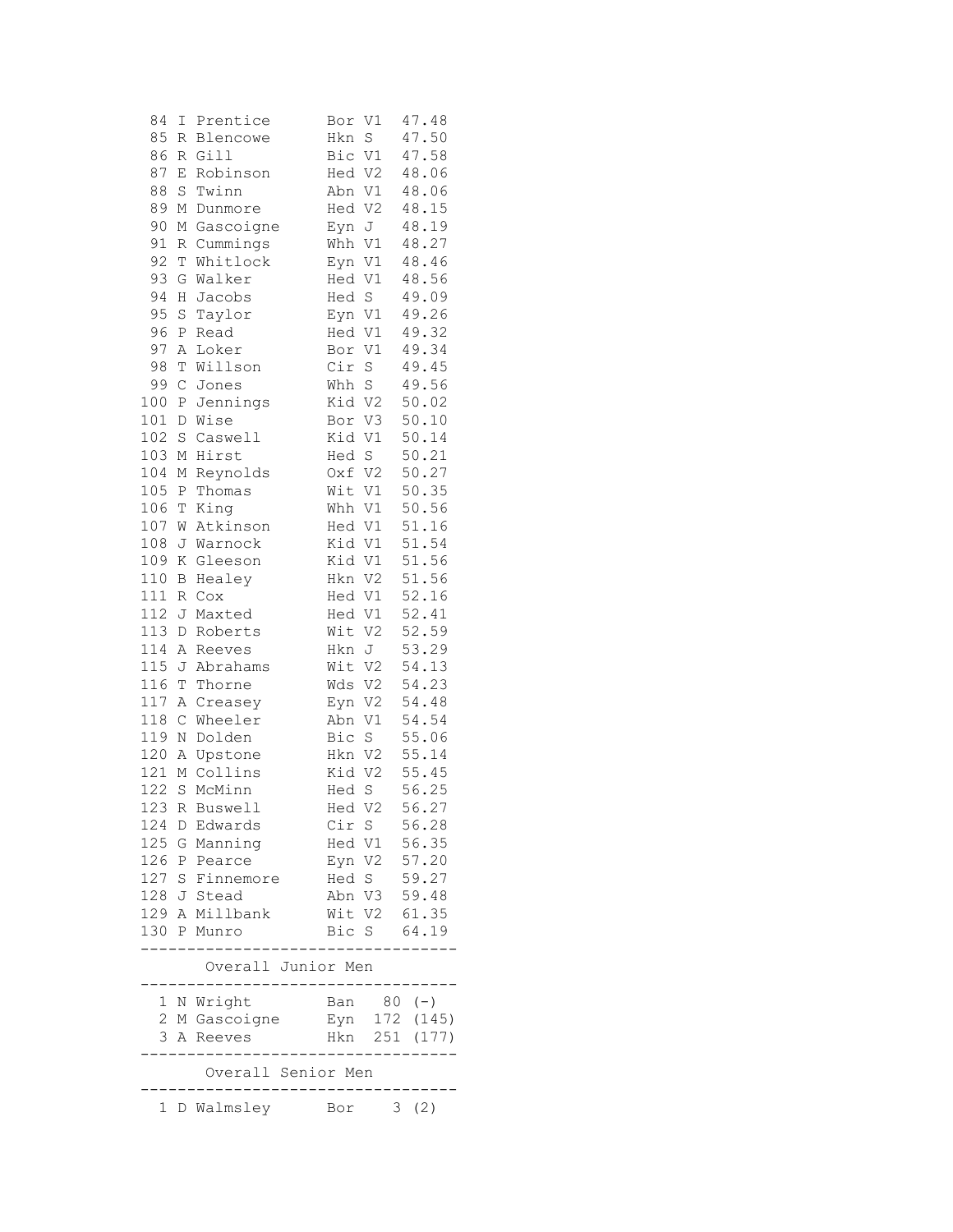|    | 2              | J           | Bradley       | Oux         | 7               | $(-)$     | $=$ |
|----|----------------|-------------|---------------|-------------|-----------------|-----------|-----|
|    | $\overline{c}$ | Ρ           | Wilson        | Whh         | $\overline{7}$  | (9)       | $=$ |
|    | 4              | J           | Goodhand      | Eyn         | 10 <sub>o</sub> | (13)      |     |
|    | 5              | М           | <b>Barnes</b> | Oux         | 11              | $(-)$     |     |
|    | 6              | G           | Harris        | Hed         | 13              | $(-)$     |     |
|    | 6              | S           | Pritchard     | Ban         | 13              | (10)      | $=$ |
|    | 8              | S           | McGuigan      | Whh         | 18              | (20)      |     |
|    | 9              | D           | Ashton        | Wds         | 24              | (22)      | $=$ |
|    | 9              | R           | Thetford      | Hed         | 24              | $(-)$     | $=$ |
| 11 |                | S           | Cherel        | Hed         | 26              | $(-)$     |     |
| 12 |                | J           | Moss          | Kid         | 27              | (18)      |     |
| 13 |                | Α           | Tilsley       | Hkn         | 32              | (32)      |     |
| 14 |                | Ν           | Baimbridge    | Hkn         | 33              | (21)      |     |
| 15 |                | S           | Lund          | Wds         | 35              | $(-)$     | $=$ |
| 15 |                | T           | Hunn          | Wds         | 35              | (54)      | $=$ |
| 17 |                | J           | Starrett      | Bic         | 36              | $(-)$     |     |
| 18 |                | R           | Linnell       | Wds         | 47              | (39)      |     |
| 19 |                | $\mathsf C$ | Wykoff        | Hed         | 54              | $(-)$     |     |
| 20 |                | I           | Robinson      | Ban         | 57              | (40)      | $=$ |
| 20 |                | Т           | Glare         | Wds         | 57              | $(-)$     | $=$ |
| 22 |                | Ρ           | George        | Ban         | 59              | $(-)$     |     |
| 23 |                | S           | Wheeler       | Bor         | 62              | $(-)$     |     |
| 24 |                | S           | Salman        | Hkn         | 65              |           |     |
| 25 |                |             |               |             |                 | (67)      |     |
|    |                | D           | Robson        | Hed         | 70              | $(-)$     |     |
| 26 |                | T           | Taylor        | Whh         | 73              | $(-)$     |     |
| 27 |                | T           | Bradford      | Hkn         | 76              | $(\,-\,)$ |     |
| 28 |                | М           | Baillie       | Wit         | 82              | $(-)$     |     |
| 29 |                | A           | Lock          | Wit         | 86              | (89)      |     |
| 30 |                | Ρ           | Darton        | Hed         | 87              | (81)      |     |
| 31 |                | S           | Naylor        | Hed         | 88              | $(-)$     |     |
| 32 |                | Α           | Grove         | Eyn         | 92              | (72)      | $=$ |
| 32 |                | F           | Howard        | Hed         | 92              | (59)      | $=$ |
| 34 |                | R           | Brain         | Hkn         | 96              | (75)      |     |
| 35 |                | T           | Rawson        | Hed         | 97              | $(-)$     |     |
| 36 |                | V           | Archer        | ${\rm Chw}$ | 99              | $(\,-\,)$ |     |
| 37 |                | B           | Lacour        | Hed         | 105             | $(\,-\,)$ |     |
| 38 |                | S           | Humphries     | Bor         | 107             | $(-)$     |     |
| 39 |                | $\mathsf C$ | Mills         | Whh         | 108             | (88)      | $=$ |
| 39 |                | D           | Murfin        | Whh         | 108             | $(-)$     | $=$ |
|    |                |             | 41 J Marshall | Hed         |                 | 117 (86)  |     |
| 42 |                | Ρ           | Waters        | Chw         | 134             | $(-)$     |     |
| 43 |                | Η           | Nickau        | Hed         | 137             | $(-)$     |     |
| 44 |                | А           | Adey          | Eyn         | 140             | (124)     |     |
| 45 |                | J           | Nash          | Oup         | 143             | (92)      |     |
| 45 |                | Ν           | Ponting       | Whh         | 143             | (129)     |     |
| 47 |                | Ρ           | Kyberd        | Kid         | 153             | $(-)$     |     |
| 48 |                | $\mathsf C$ | Slator        | Hed         | 155             | $(-)$     |     |
| 49 |                | J           | Hanson        | Oup         | 164             | (112)     |     |
| 50 |                | Β           | Butler        | Chw         | 183             | $(-)$     |     |
| 51 |                | R           | Blencowe      | Hkn         | 190             | (157)     |     |
| 52 |                | $\mathsf C$ | Jones         | Whh         | 191             | (113)     |     |
| 53 |                | T           | Willson       | Cir         | 202             | (144)     |     |
| 54 |                | D           | Hall          | Gos         | 207             | $(-)$     |     |
| 55 |                | Η           | Jacobs        | Hed         | 221             | (154)     |     |
| 55 |                | J           | Greenhill     | Wds         | 221             | $(-)$     |     |
| 57 |                | Ν           | Dolden        | Bic         | 229             | $(-)$     |     |
| 58 |                | F           | Bailey        | Hed         | 240             | $(-)$     |     |
|    |                |             |               |             |                 |           |     |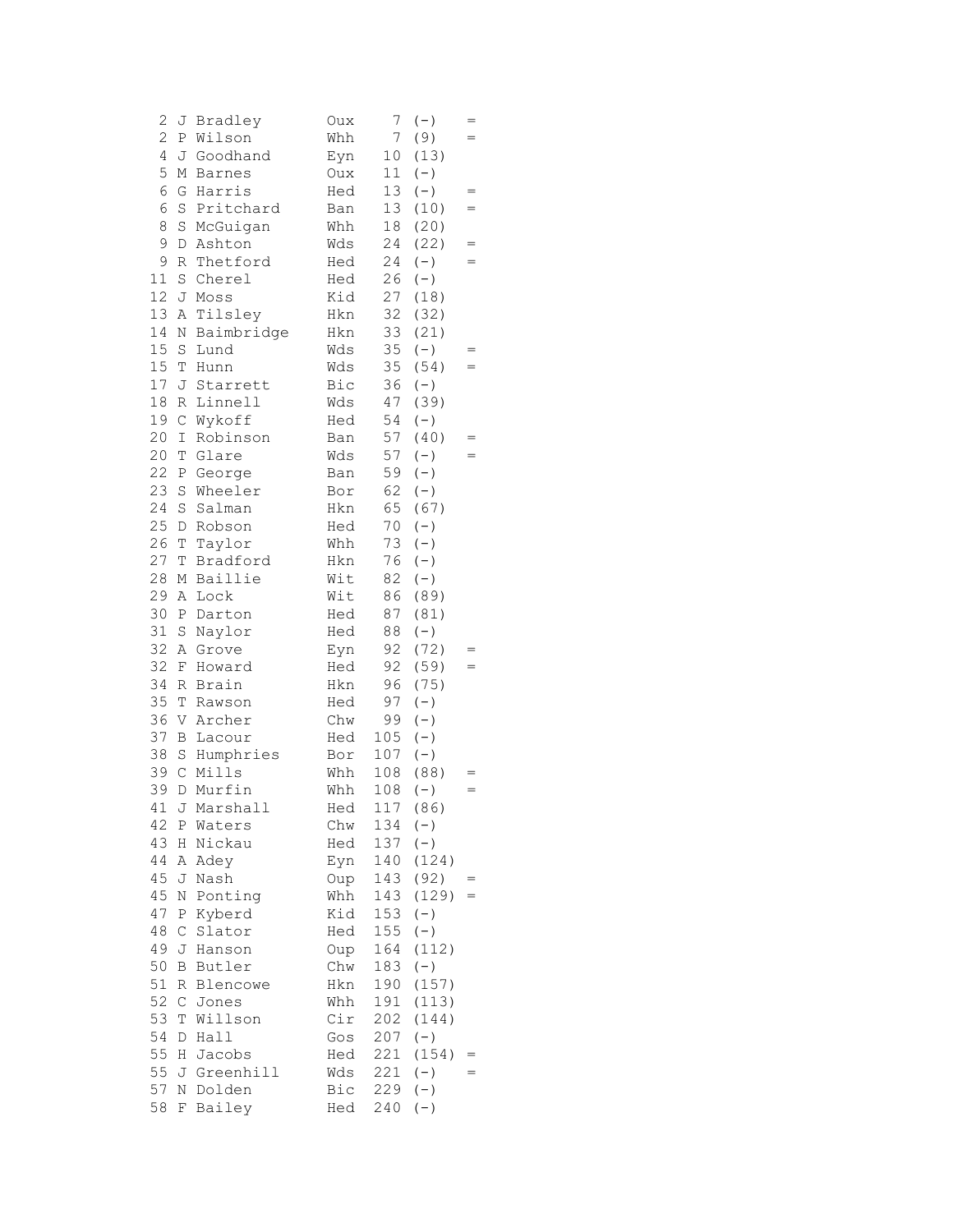| 59<br>60<br>61<br>62<br>63<br>64 J<br>65<br>66 | D<br>R<br>S<br>$\rm S$<br>$\mathsf{C}$<br>G | Edwards<br>Goddard<br>McMinn<br>Ross<br><b>Batts</b><br>Moore<br>Day<br>R Brookes<br>Overall Vet 40 Men | Cir<br>Chw<br>Hed<br>Chw<br>Kid<br>Hed<br>Hed<br>Hkn | 248<br>264<br>273<br>281<br>324<br>346<br>356<br>360 | (163)<br>$(-)$<br>(187)<br>$(-)$<br>$(-)$<br>$(-)$<br>$(-)$<br>$(-)$ |     |
|------------------------------------------------|---------------------------------------------|---------------------------------------------------------------------------------------------------------|------------------------------------------------------|------------------------------------------------------|----------------------------------------------------------------------|-----|
|                                                |                                             |                                                                                                         |                                                      |                                                      |                                                                      |     |
| 1<br>$\overline{c}$                            |                                             | D Wheeler                                                                                               | Oxf<br>Whh                                           | 36<br>37                                             | (34)                                                                 |     |
| 3                                              | Т<br>G                                      | Hughes<br>Richards                                                                                      | Abn                                                  | 43                                                   | $(-)$<br>(48)                                                        |     |
| $\overline{4}$                                 | $\mathbb R$                                 | Grant                                                                                                   | Oxf                                                  | 48                                                   | $(-)$                                                                |     |
| 5                                              | М                                           | Hailey                                                                                                  | Hkn                                                  | 58                                                   | (55)                                                                 |     |
| 6                                              | R                                           | Schofield                                                                                               | Oxf                                                  | 67                                                   | $(-)$                                                                |     |
| 7                                              | М                                           | Kilcoyne                                                                                                | Oxf                                                  | 77                                                   | (73)                                                                 |     |
| 8                                              | М                                           | Creasey                                                                                                 | Eyn                                                  | 88                                                   | $(-)$                                                                |     |
| 9                                              | G                                           | Mort                                                                                                    | Oup                                                  | 90                                                   | (78)                                                                 |     |
| 10                                             | G                                           | Chapman                                                                                                 | Hed                                                  | 93                                                   | (66)                                                                 |     |
| 10                                             | М                                           | Bayer                                                                                                   | Hed                                                  | 93                                                   | $(-)$                                                                | $=$ |
| 12                                             | Ρ                                           | Taylor                                                                                                  | Wds                                                  | 109                                                  | $(-)$                                                                |     |
| 13                                             | $\, {\bf P}$                                | Gilkes                                                                                                  | Chw                                                  | 112                                                  | $(-)$                                                                | $=$ |
| 13                                             | S                                           | McKenzie                                                                                                | Bor                                                  | 112                                                  | $(-)$                                                                | $=$ |
| 15                                             | В                                           | Ferris                                                                                                  | Cir                                                  | 120                                                  | (80)                                                                 |     |
| 16                                             | G                                           | Timms                                                                                                   | Bic                                                  | 121                                                  | $(-)$                                                                |     |
| 17                                             | T                                           | Carroll                                                                                                 | Gos                                                  | 124                                                  | (126)                                                                |     |
| 18                                             | Ι                                           | Avery                                                                                                   | Bic                                                  | 133                                                  | $(-)$                                                                |     |
| 19<br>20                                       | F                                           | Kleissen                                                                                                | Abn<br>Kid                                           | 135<br>136                                           | $(-)$                                                                |     |
| 21                                             | N<br>T                                      | Brown<br>Witts                                                                                          | Hed                                                  | 140                                                  | (90)<br>(110)                                                        |     |
| 22                                             | Η                                           | Grundy                                                                                                  | Whh                                                  | 146                                                  | (118)                                                                |     |
| 23                                             | J                                           | Ashton                                                                                                  | Wit                                                  | 149                                                  | $(-)$                                                                |     |
| 24                                             | Α                                           | Duncan                                                                                                  | Abn                                                  | 152                                                  | (122)                                                                |     |
| 24                                             | Ρ                                           | Grimsdale                                                                                               | Oxf                                                  | 152                                                  | (98)                                                                 | $=$ |
| 26                                             | G                                           | LeGood                                                                                                  | Wit                                                  | 153                                                  | (101)                                                                |     |
| 27                                             | $\mathbbm{I}$                               | Prentice                                                                                                | Bor                                                  | 155                                                  | (121)                                                                |     |
| 28                                             | R                                           | Gill                                                                                                    | Bic                                                  | 158                                                  | (91)                                                                 |     |
|                                                |                                             | 29 R McCarroll                                                                                          | Bic                                                  |                                                      | $163 (-)$                                                            |     |
| 30 C                                           |                                             | Nellins                                                                                                 | Hed                                                  | 166                                                  | $(-)$                                                                |     |
| 31                                             | Α                                           | Dawkins                                                                                                 | Abn                                                  | 172                                                  | (138)                                                                |     |
| 32                                             | J                                           | Christopher                                                                                             | Wds                                                  | 175                                                  | (131)                                                                |     |
| 33                                             | $\mathbb T$                                 | Stevens                                                                                                 | Cir                                                  | 191                                                  | $(-)$                                                                |     |
| 34                                             | S                                           | Twinn                                                                                                   | Abn                                                  | 195                                                  | (123)                                                                |     |
| 35                                             | $\mathbb D$                                 | Knight                                                                                                  | Alc                                                  | 198                                                  | $(-)$                                                                |     |
| 36                                             | W                                           | Atkinson                                                                                                | Hed                                                  | 215                                                  | $(-)$                                                                |     |
| 37                                             | Α                                           | Loker                                                                                                   | Bor                                                  | 217                                                  | (139)                                                                |     |
| 38                                             | G                                           | Walker                                                                                                  | Hed                                                  | 219                                                  | (161)<br>(148)                                                       |     |
| 39<br>40                                       | $\mathbf S$                                 | Caswell<br>Garner                                                                                       | Kid                                                  | 220<br>223                                           | $(-)$                                                                |     |
| 41                                             | Α<br>Ρ                                      | Read                                                                                                    | Abn<br>Hed                                           | 224                                                  | (171)                                                                |     |
| 42                                             | Т                                           | Whitlock                                                                                                | Eyn                                                  | 225                                                  | (169)                                                                |     |
| 43                                             | $\mathbf S$                                 | Taylor                                                                                                  | Eyn                                                  | 240                                                  | (176)                                                                |     |
| 44                                             | $\mathbb D$                                 | Candlin                                                                                                 | Wit                                                  | 242                                                  | $(-)$                                                                |     |
| 44                                             | J                                           | Shaw                                                                                                    | Chw                                                  | 242                                                  | $(-)$                                                                |     |
| 46                                             | R                                           | C <sub>O</sub>                                                                                          | Hed                                                  | 245                                                  | (164)                                                                |     |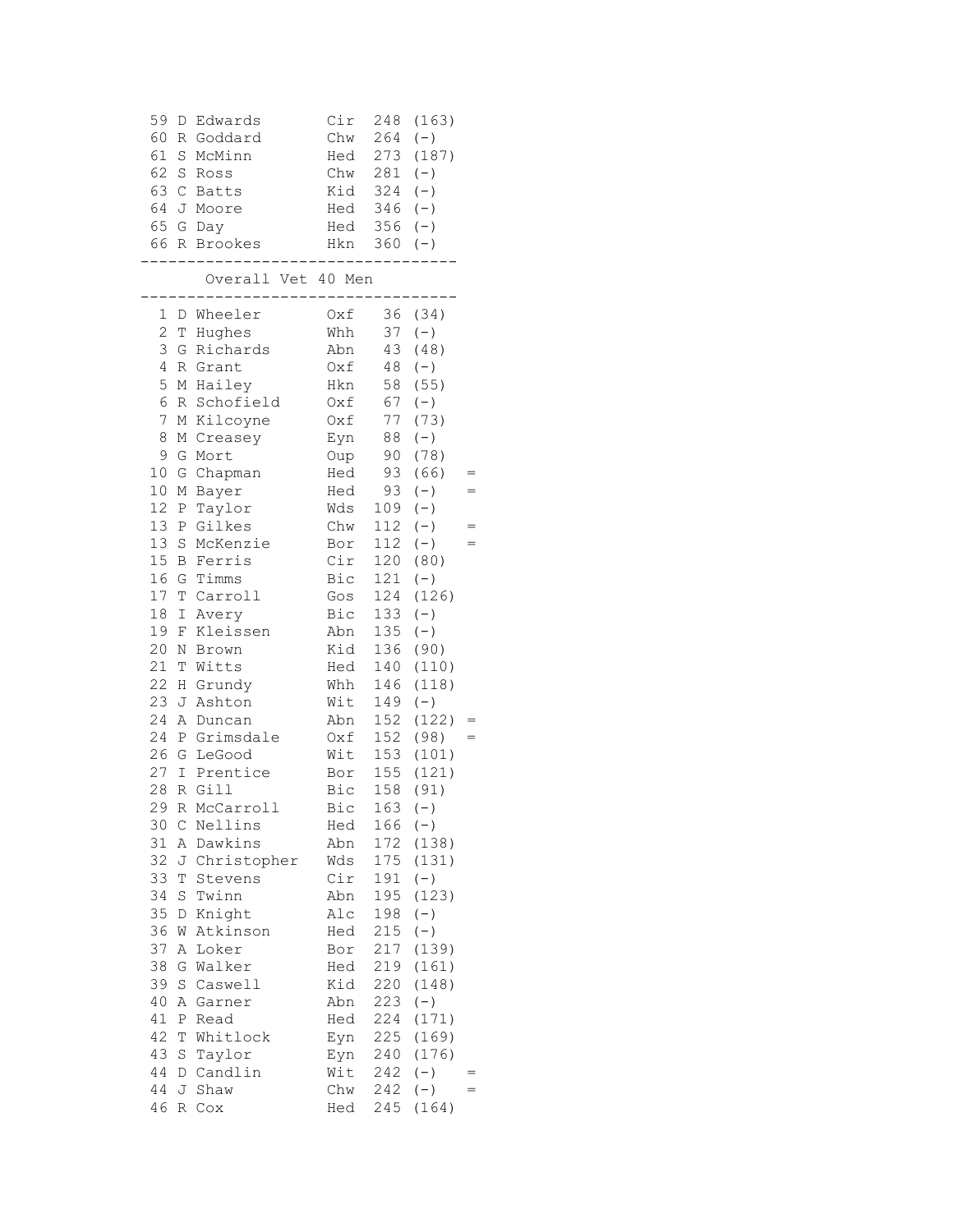| 47<br>F<br>48<br>Ρ<br>49<br>Т<br>50<br>$\mathcal{C}$<br>51<br>52<br>J<br>53<br>L<br>54<br>$\mathcal{C}$<br>55                                                                                                                                                                                | Burtenshaw<br>Thomas<br>O'Keefe<br>Wheeler<br>M Kale<br>Maxted<br>Parkes<br>Riches<br>R Filshie<br>Overall Vet 50 Men                                                                                                                                                                                | Hed<br>Wit<br>Oup<br>Abn<br>Wit<br>Hed<br>Chw<br>Cir<br>Ban                                                                                                                        | 246<br>261<br>269<br>273<br>282<br>296<br>306<br>334<br>360                                                                                                                    | $(-)$<br>$(-)$<br>$(-)$<br>$(-)$<br>$(-)$<br>$(-)$<br>$(-)$<br>$(-)$<br>$(-)$                                                                                                                                                           |
|----------------------------------------------------------------------------------------------------------------------------------------------------------------------------------------------------------------------------------------------------------------------------------------------|------------------------------------------------------------------------------------------------------------------------------------------------------------------------------------------------------------------------------------------------------------------------------------------------------|------------------------------------------------------------------------------------------------------------------------------------------------------------------------------------|--------------------------------------------------------------------------------------------------------------------------------------------------------------------------------|-----------------------------------------------------------------------------------------------------------------------------------------------------------------------------------------------------------------------------------------|
| 1<br>$\overline{2}$<br>J<br>3<br>J<br>4<br>R<br>5<br>М<br>6<br>Β<br>7<br>М<br>8<br>G<br>9<br>B<br>10<br>Ε<br>11<br>E<br>12<br>${\bf P}$<br>13<br>Ρ<br>14<br>М<br>15<br>Μ<br>16<br>T<br>17<br>Α<br>18<br>Α<br>19<br>В<br>20<br>R<br>21<br>D<br>22<br>Α<br>23<br>В<br>24<br>D<br>25<br>26<br>Κ | M Hurd<br>Schutterlin<br>Exley<br>Tredwell<br>Rasgauski<br>Burlingham<br>Shipway<br>Smith<br>Green<br>Shoesmith<br>Robinson<br>Chivers<br>Jennings<br>Dunmore<br>Reynolds<br>Thorne<br>Upstone<br>Creasey<br>Healey<br><b>Buswell</b><br>Roberts<br>Millbank<br>Page<br>Howse<br>A Roche<br>Villiers | Wds<br>Whh<br>Oxf<br>Oxf<br>Hed<br>Hed<br>Wds<br>Ban<br>Hed<br>Hed<br>Hed<br>Alc<br>Kid<br>Hed<br>Oxf<br>Wds<br>Hkn<br>Eyn<br>Hkn<br>Hed<br>Wit<br>Wit<br>Alc<br>Alc<br>Hkn<br>Hed | 47<br>54<br>59<br>81<br>130<br>137<br>157<br>162<br>183<br>194<br>198<br>202<br>212<br>214<br>245<br>266<br>267<br>271<br>272<br>282<br>287<br>293<br>310<br>316<br>334<br>339 | $(\,-\,)$<br>(53)<br>$(-)$<br>$(-)$<br>(94)<br>(89)<br>$(-)$<br>(119)<br>(133)<br>$(-)$<br>(117)<br>$(-)$<br>(152)<br>$(-)$<br>$(-)$<br>$(-)$<br>(175)<br>(189)<br>$(-)$<br>(192)<br>$(-)$<br>(198)<br>$(-)$<br>$(-)$<br>$(-)$<br>$(-)$ |
| 27<br>Α                                                                                                                                                                                                                                                                                      | Johnson                                                                                                                                                                                                                                                                                              | Alc                                                                                                                                                                                | 362                                                                                                                                                                            | $(-)$                                                                                                                                                                                                                                   |
| 1<br>$\mathbf{2}$<br>3                                                                                                                                                                                                                                                                       | Overall Vet 60 Men<br>D Wise<br>P Hart<br>R Smith                                                                                                                                                                                                                                                    | Bor<br>Chw<br>Hed                                                                                                                                                                  | $231 (-)$<br>$352 (-)$<br>366                                                                                                                                                  | $(-)$                                                                                                                                                                                                                                   |
|                                                                                                                                                                                                                                                                                              | 1<br>Race<br>Round 4 - Radley College                                                                                                                                                                                                                                                                | U11 Boys                                                                                                                                                                           |                                                                                                                                                                                |                                                                                                                                                                                                                                         |
| 1<br>D<br>$\mathbf 2$<br>S<br>3<br>$\overline{4}$<br>5<br>6                                                                                                                                                                                                                                  | Ridley<br>Harvey-Owen<br>I Castle<br>R Hill<br>S LeGood<br>P Tinson                                                                                                                                                                                                                                  | Wit<br>Oxf<br>Oxf MM<br>Abn MM<br>Wit MM<br>Wit MM                                                                                                                                 | MМ<br>МM                                                                                                                                                                       | 4.24<br>4.36<br>4.38<br>4.44<br>5.00<br>5.01                                                                                                                                                                                            |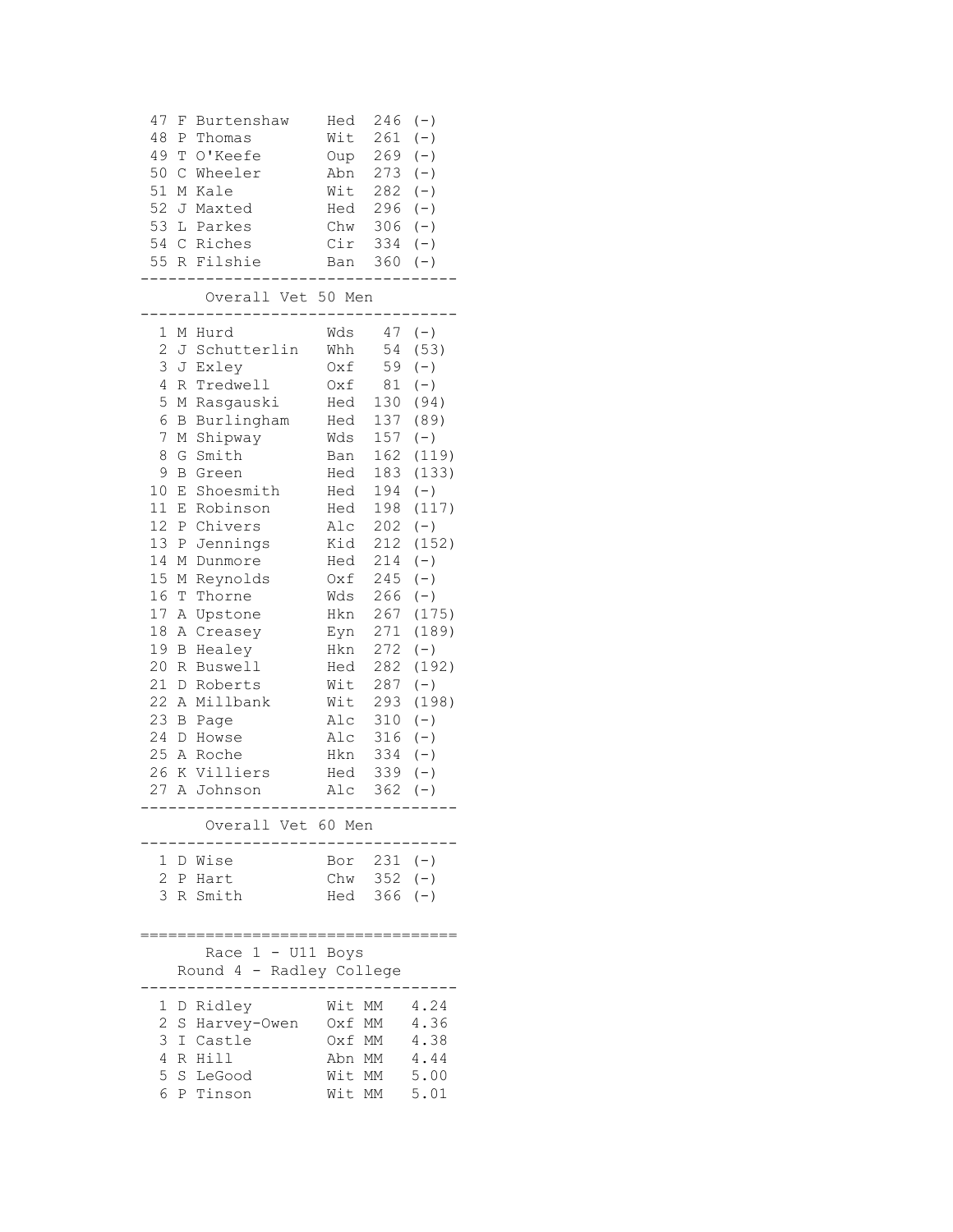| 7<br>8<br>9           | Μ<br>$\mathsf{C}$ | Hall<br>Prentice<br>M Walker   | Gos<br>Bor<br>Oxf | МM<br>МM<br>MM  | 5.02<br>5.13<br>5.18 |  |
|-----------------------|-------------------|--------------------------------|-------------------|-----------------|----------------------|--|
| 10                    | D                 | Bridgeman                      |                   | Abn MM          | 5.21                 |  |
| 11                    |                   | T Timms                        |                   | Wit MM          | 5.29                 |  |
|                       |                   | 12 B Schofield<br>13 J Stevens | Oxf MM<br>Cir MM  |                 | 5.35<br>5.46         |  |
|                       |                   | 14 T Grundy                    | Whh MM            |                 | 5.56                 |  |
|                       |                   | 15 D Buck                      | Bic MM            |                 | 6.00                 |  |
|                       |                   | 16 J McCrohon                  | Whh MM            |                 | 7.27                 |  |
|                       |                   |                                |                   |                 |                      |  |
|                       |                   | Overall U11 Boys               |                   |                 |                      |  |
| 1                     |                   | D Ridley                       | Wit               |                 | $3 (-)$              |  |
| $\overline{c}$        | Ι                 | Castle                         | Oxf               |                 | $6 (-)$              |  |
| 3                     |                   | S Harvey-Owen                  | Oxf               | 7 <sup>1</sup>  | (4)                  |  |
| 4                     |                   | R Hill                         | Abn               | 8               | (4)                  |  |
| 5                     |                   | T Skuse                        | Abn               | 15 <sub>1</sub> | $(-)$                |  |
| 6                     |                   | M Walker                       | Oxf               | 21              | (12)                 |  |
| 7                     | L                 | Warren                         | Wit               | 23              | $(-)$                |  |
| 8                     |                   | M Hall                         | Gos               | 25              | (13)                 |  |
| 8                     | S                 | LeGood                         | Wit               | 25              | (15)                 |  |
| 10                    |                   | S Mitchell                     | Gos               | 28              | $(-)$                |  |
| 11<br>12 <sup>7</sup> |                   | P Tinson                       | Wit               | 30              | (14)                 |  |
|                       |                   | C Prentice<br>13 J Stevens     | Bor<br>Cir        |                 | 32 (17)              |  |
|                       |                   | 14 T Timms                     | Wit               |                 | 44 (23)<br>$46 (-)$  |  |
| 15 <sub>1</sub>       |                   | D Buck                         | Bic               | 51              | $(-)$                |  |
|                       |                   |                                |                   |                 |                      |  |
|                       |                   |                                |                   |                 |                      |  |
|                       |                   |                                |                   |                 |                      |  |
|                       |                   | Race 2 - U11 Girls             |                   |                 |                      |  |
|                       |                   | Round 4 - Radley College       |                   |                 |                      |  |
|                       |                   |                                |                   |                 |                      |  |
| 1                     |                   | H Chaundy                      | Rad MM            |                 | 4.26                 |  |
| $\mathbf{2}$          | G                 | Hood                           | Oxf MM            |                 | 4.35                 |  |
| 3<br>4                |                   | A Peacock                      | Ban MM            |                 | 4.39                 |  |
|                       |                   | K E.Daly                       | Rad MM            |                 | 4.39                 |  |
| 5<br>6                |                   | H Luke                         | Oxf MM            | Rad MM          | 4.45<br>4.46         |  |
|                       |                   | K I.Daly<br>7 A Carreras       |                   | Bic MM          | 4.46                 |  |
| 8                     | R                 | Gill                           | Bic               | МM              | 5.16                 |  |
| 9                     | Α                 | Gunn                           | Ban               | МM              | 5.17                 |  |
| 10                    | Α                 | McGill                         | Bic               | МM              | 5.25                 |  |
| 11                    | D                 | Devonish                       | Bic               | MM              | 5.29                 |  |
| 12                    |                   | D Thomas                       | Wit MM            |                 | 5.33                 |  |
| 13                    | Μ                 | Petts                          | Wit               | МM              | 5.33                 |  |
| 14                    | C                 | Orman                          | Rad               | МM              | 5.51                 |  |
| 15                    | Ε                 | Johnson                        | Oxf               | MM              | 5.59                 |  |
| 16                    |                   | E McDonnell                    | Gos               | МM              | 6.05                 |  |
|                       |                   | 17 B Banfield                  | Gos               | МM              | 6.05                 |  |
|                       |                   | 18 V Richards                  | Abn MM            |                 | 6.06                 |  |
|                       |                   | 19 A Goodwin                   | Bic MM            |                 | 6.15                 |  |
|                       |                   | Overall U11 Girls              |                   |                 |                      |  |
| 1                     | Η                 | Chaundy                        | Rad               | 4               | (2)                  |  |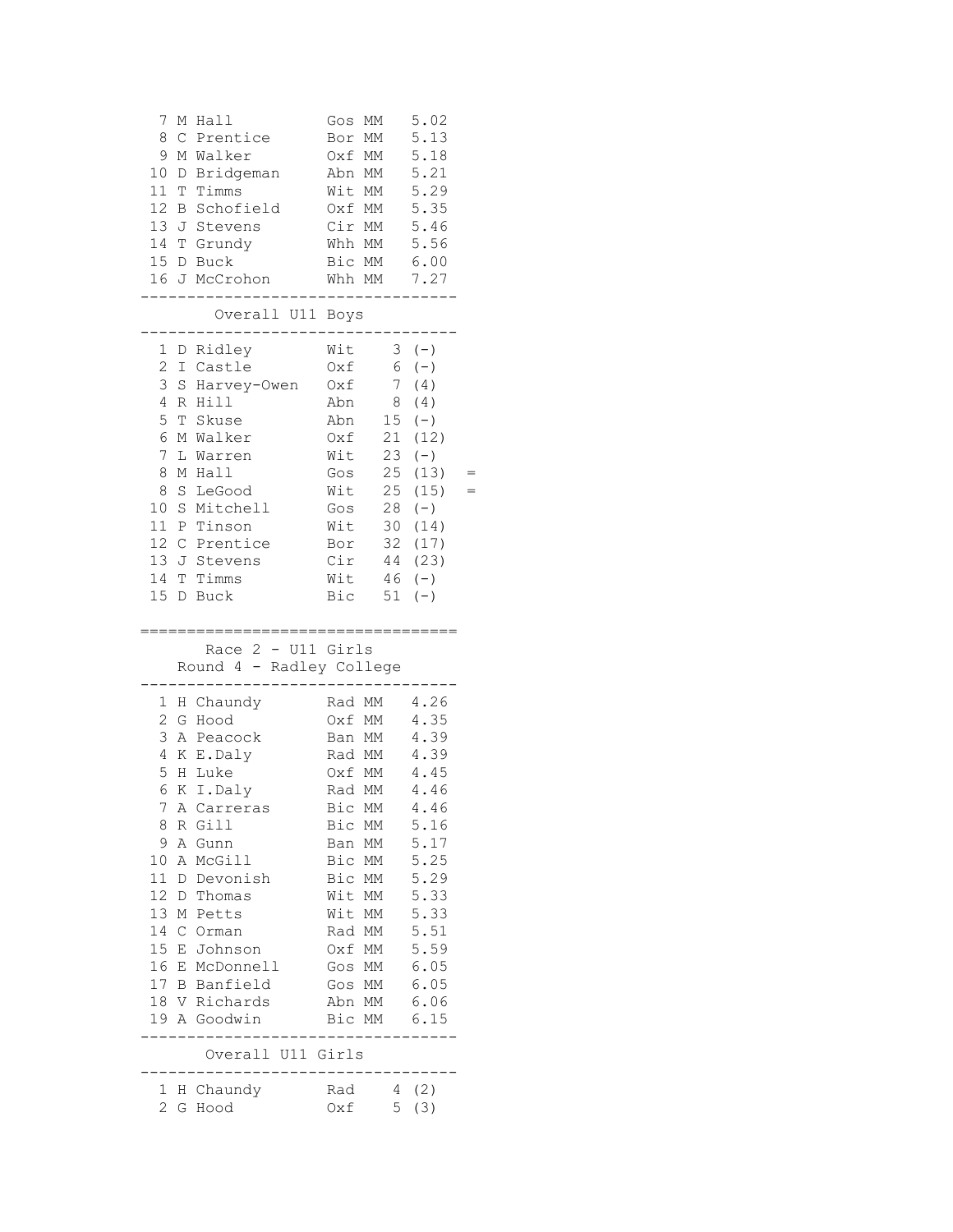| 3<br>E.Daly<br>Κ<br>4<br>Luke<br>Η<br>5<br>K<br>I.Daly<br>6<br>Α<br>Carreras<br>7<br>A Gunn<br>8<br>$\rm H$<br>Rhodes<br>9<br>McGill<br>Α<br>9<br>Devonish<br>D<br>11<br>Gill<br>R<br>12<br>М<br>Petts<br>13 D Thomas<br>14<br>H Mitchell<br>14 H Westall<br>16 E McDonnell<br>17 V Richards<br>18 A Goodwin | Rad<br>0xf<br>Rad<br>Bic<br>Ban<br>Whh<br>Bic<br>Bic<br>Bic<br>Wit<br>Wit<br>Gos<br>Abn<br>Gos<br>Abn<br>Bic                                                  | 8<br>13<br>14<br>19<br>23<br>25<br>30<br>30<br>35<br>38<br>41<br>45<br>45<br>52<br>54<br>59 | (4)<br>(5)<br>(6)<br>$(-)$<br>(10)<br>$(-)$<br>(11)<br>(12)<br>$(-)$<br>(14)<br>(20)<br>$(-)$<br>$(-)$<br>(19)<br>(21)<br>(22) |  |
|--------------------------------------------------------------------------------------------------------------------------------------------------------------------------------------------------------------------------------------------------------------------------------------------------------------|---------------------------------------------------------------------------------------------------------------------------------------------------------------|---------------------------------------------------------------------------------------------|--------------------------------------------------------------------------------------------------------------------------------|--|
| Race $3 - U13$ Boys<br>Round 4 - Radley College<br>Team Results                                                                                                                                                                                                                                              |                                                                                                                                                               |                                                                                             |                                                                                                                                |  |
| 1 Oxford City<br>2 Abingdon<br>3 Bicester<br>Oxford City B<br>4                                                                                                                                                                                                                                              | 12<br>18<br>30<br>33                                                                                                                                          |                                                                                             |                                                                                                                                |  |
| Overall Standings                                                                                                                                                                                                                                                                                            |                                                                                                                                                               |                                                                                             |                                                                                                                                |  |
| 1 Abingdon<br>2 Oxford City<br>3 Bicester                                                                                                                                                                                                                                                                    | 59<br>61<br>128                                                                                                                                               |                                                                                             |                                                                                                                                |  |
| Race $3 - U13$ Boys<br>Round 4 - Radley College<br>Individual Results                                                                                                                                                                                                                                        |                                                                                                                                                               |                                                                                             |                                                                                                                                |  |
| 1 O Parsons<br>2 B Galbraith<br>3<br>Hill<br>J<br>$\sqrt{4}$<br>N<br>Flynn<br>5<br>Castle<br>Ρ<br>6<br>Boyle<br>G<br>$\boldsymbol{7}$<br>Timms<br>Ι<br>8<br>G<br>Petts<br>9<br>D<br>Luke<br>10<br>$\mathbf S$<br>Johnson<br>11 A Carroll<br>12 S Blackwell<br>13 A Merdock                                   | Oxf U13 6.19<br>Abn U13<br>Abn U13<br>Bic U13<br>Oxf U13<br>Oxf U13<br>Ban U13<br>Wit U13<br>Oxf U13<br>Oxf U13<br>Gos U13<br>Bic U13<br>Abn U13 8.23<br>---- |                                                                                             | 6.22<br>6.23<br>6.32<br>6.41<br>6.45<br>6.49<br>6.53<br>7.03<br>7.19<br>7.39<br>7.49                                           |  |
| Overall U13 Boys                                                                                                                                                                                                                                                                                             | . _ _ _ _ _ _ _ _ _ _ _                                                                                                                                       |                                                                                             |                                                                                                                                |  |
| <b>B</b> Galbraith<br>1<br>2<br>O Parsons                                                                                                                                                                                                                                                                    | Abn<br>Oxf                                                                                                                                                    | 7 <sup>7</sup>                                                                              | 5 (3)<br>(5)                                                                                                                   |  |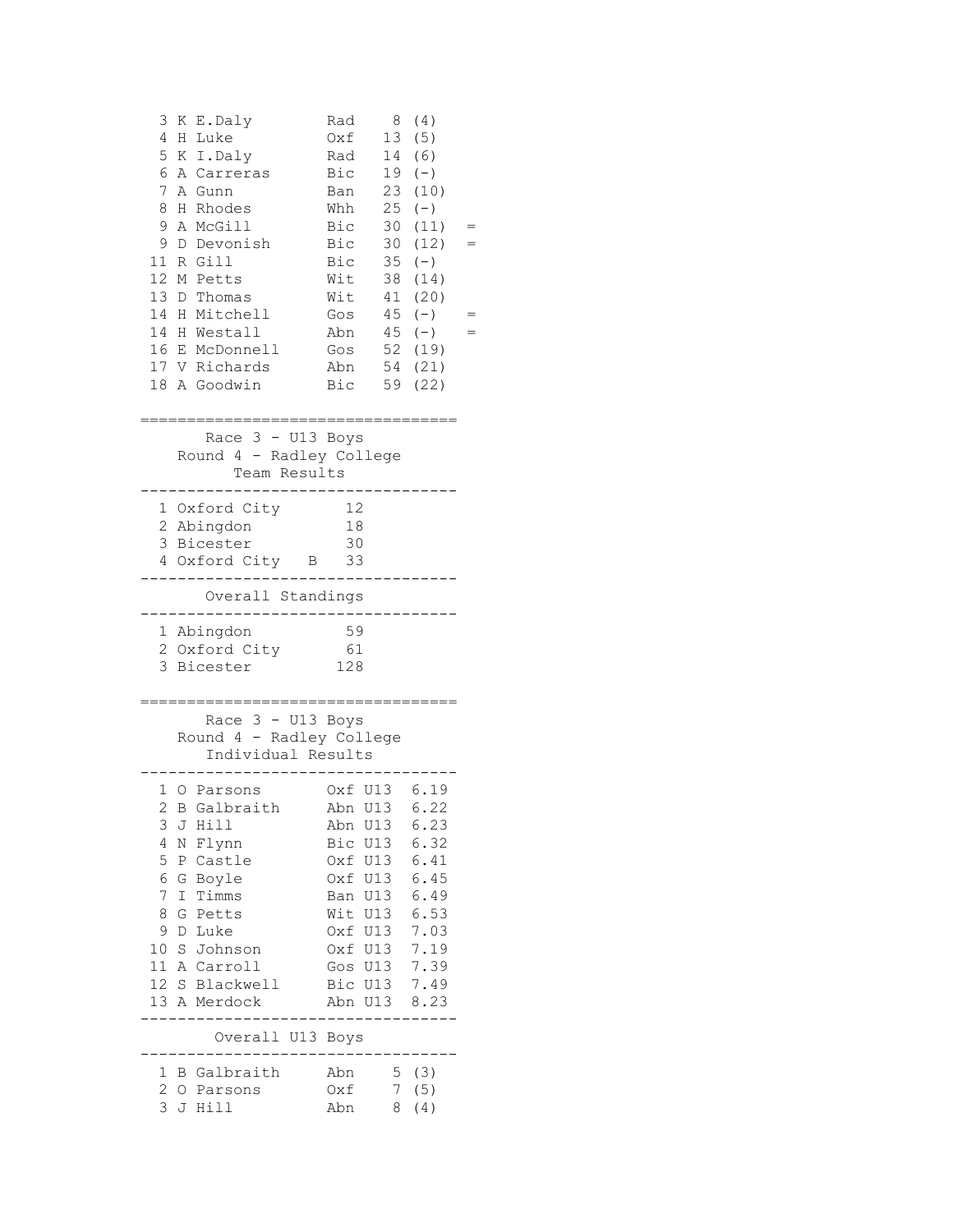```
 4 P Castle Oxf 9 (-) 
              Bic 10 (-) 6 G Petts Wit 17 (8) 
 7 I Timms Ban 18 (-) 
 8 D Luke Oxf 21 (9) 
 9 A Woodruff Abn 26 (-) 
 10 O Willcocks Hkn 27 (-) 
 11 A Carroll Gos 28 (11) 
12 S Blackwell Bic 34 (13) 
==================================
   Race 4 - U13/U15 Girls
    Round 4 - Radley College
     Team Results
----------------------------------
  1 Radley Ladies 15
 2 Oxford City 20 3 Witney 26
  4 Radley Ladies B 37
  5 Abingdon 45
  6 Banbury 56
  7 Radley Ladies C 61
  8 Bicester 65
----------------------------------
     Overall Standings
----------------------------------
 1 Radley Ladies 53
 2 Oxford City 96
 3 Witney 147
  4 Radley Ladies B 157
  5 Banbury 226
==================================
   Race 4 - U13/U15 Girls
   Round 4 - Radley College
     Individual Results
----------------------------------
 1 J Rhodes Whh U15 6.14
2 C Plateau Rad U13 6.28
 3 E Ridley Wit U13 6.31
 4 M Williams Oxf U15 6.39
 5 N Galbraith Rad U13 6.41
 6 R Thomas Abn U13 6.49
 7 G Hood Oxf U13 6.53
 8 R Cormack-Loyd Rad U15 7.03
 9 T Martin Oxf U13 7.06
 10 S LeGood Wit U15 7.07
 11 L Bourne Rad U15 7.08
 12 T Shears Rad U15 7.14
 13 G Byrne Wit U13 7.18
 14 C Davis Rad U15 7.20
 15 L Peacock Ban U15 7.21
 16 K Filshie Ban U13 7.27
 17 S Daly Rad U13 7.33
 18 C Parfitt Abn U13 7.37
 19 S Plateau Rad U13 7.39
 20 S Wiley Bic U13 8.00
```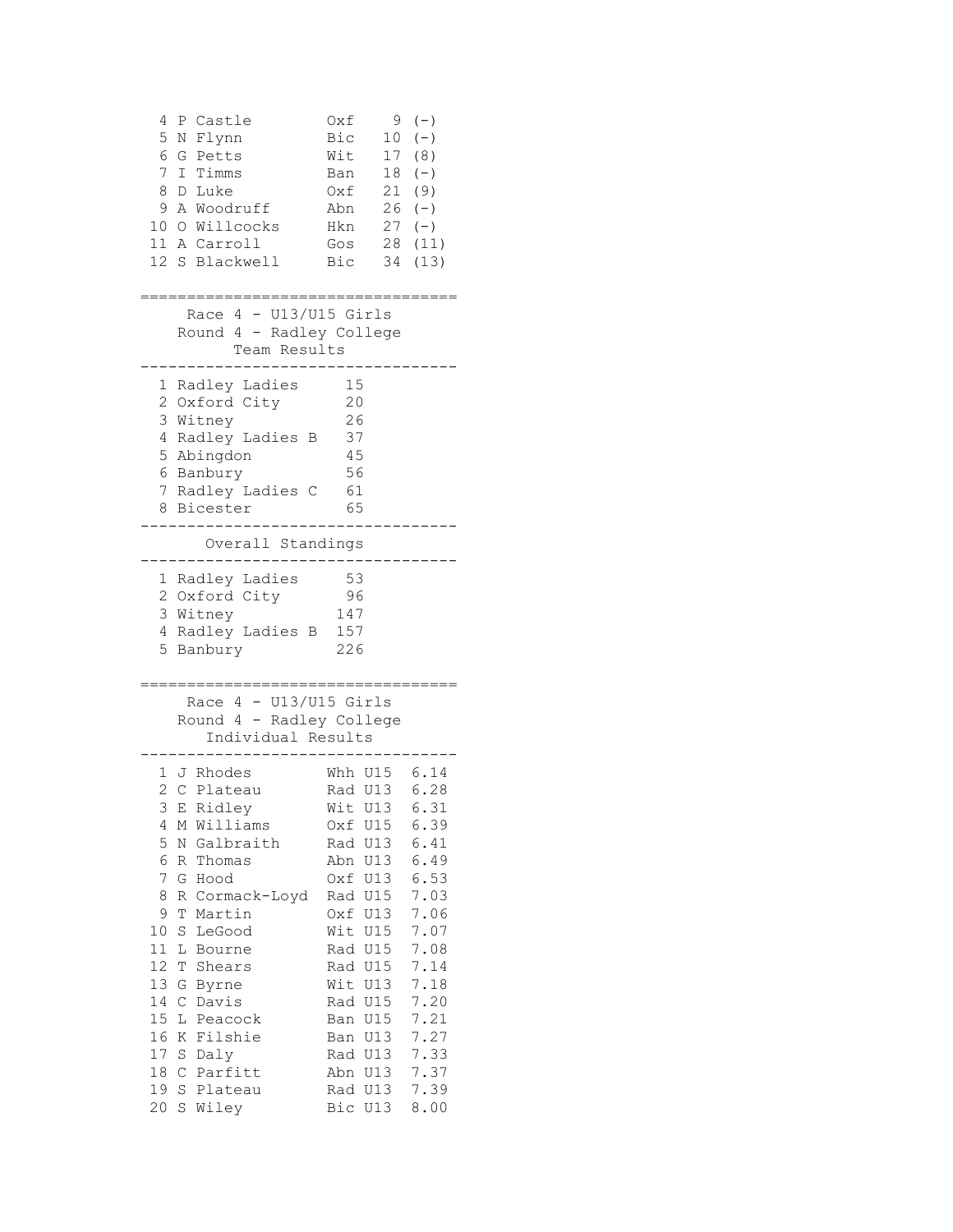| 21<br>L Chisnall<br>22<br>L Sweeney<br>23 C Goodwin<br>24 R McGill                                                                                                                                                                                                                                            | U13<br>8.15<br>Abn<br>Bic U13<br>8.40<br>Bic U15<br>8.48<br>Bic U13 10.39                                                                                                                                                                                                                                                      |
|---------------------------------------------------------------------------------------------------------------------------------------------------------------------------------------------------------------------------------------------------------------------------------------------------------------|--------------------------------------------------------------------------------------------------------------------------------------------------------------------------------------------------------------------------------------------------------------------------------------------------------------------------------|
| Overall U13 Girls                                                                                                                                                                                                                                                                                             |                                                                                                                                                                                                                                                                                                                                |
| 1 C<br>Plateau<br>2<br>Galbraith<br>Ν<br>3<br>Ridley<br>Е<br>4<br>Thorne<br>Н<br>5<br>G<br>Hood<br>6<br>Thomas<br>R<br>7<br>G<br>Byrne<br>8<br>Filshie<br>K<br>9<br>$\mathsf C$<br>Parfitt<br>10<br>Chisnall<br>L<br>11<br>S<br>Daly<br>12<br>S<br>Plateau<br>13<br>S<br>Wiley<br>14 L Sweeney<br>15 R McGill | Rad<br>- 6<br>(4)<br>11<br>(6)<br>Rad<br>15<br>Wit<br>$(-)$<br>Rad<br>18<br>$(-)$<br>Oxf<br>22<br>(12)<br>25<br>Abn<br>(11)<br>38<br>Wit<br>(15)<br>42<br>(18)<br>Ban<br>55<br>Abn<br>$(-)$<br>$(-)$<br>Abn<br>58<br>59<br>Rad<br>(24)<br>61<br>Rad<br>$(-)$<br>Bic<br>64<br>$(-)$<br>Bic<br>67<br>$(-)$<br>Bic<br>78<br>$(-)$ |
| Overall U15 Girls                                                                                                                                                                                                                                                                                             |                                                                                                                                                                                                                                                                                                                                |
| 1 J Rhodes<br>Williams<br>2<br>М<br>3<br>Cormack-Loyd<br>R<br>4<br>L Bourne<br>5<br>S LeGood<br>6<br>L Peacock                                                                                                                                                                                                | Whh<br>3<br>(1)<br>13<br>(5)<br>Oxf<br>23<br>Rad<br>(15)<br>Rad<br>38<br>(20)<br>Wit<br>39<br>(17)<br>43<br>(19)<br>Ban                                                                                                                                                                                                        |
| Race 5 - U15/U17 Boys<br>Round 4 - Radley College<br>Team Results                                                                                                                                                                                                                                             |                                                                                                                                                                                                                                                                                                                                |
| 1 Witney<br>2 White Horse<br>3 Oxford City<br>Abingdon<br>4                                                                                                                                                                                                                                                   | 15<br>17<br>23<br>39                                                                                                                                                                                                                                                                                                           |
| Overall Standings                                                                                                                                                                                                                                                                                             |                                                                                                                                                                                                                                                                                                                                |
| 1 White Horse<br>2 Witney<br>3 Oxford City<br>4 Abingdon                                                                                                                                                                                                                                                      | 79<br>85<br>106<br>148                                                                                                                                                                                                                                                                                                         |
| Race 5<br>- U15/U17 Boys<br>Round<br>4<br>Individual Results                                                                                                                                                                                                                                                  | - Radley College                                                                                                                                                                                                                                                                                                               |
| 1<br>I Duncan<br>2<br>M Ashton<br>3<br>L Haines                                                                                                                                                                                                                                                               | Oxf U17 15.57<br>Wit U15 16.03<br>16.27<br>Wit U15                                                                                                                                                                                                                                                                             |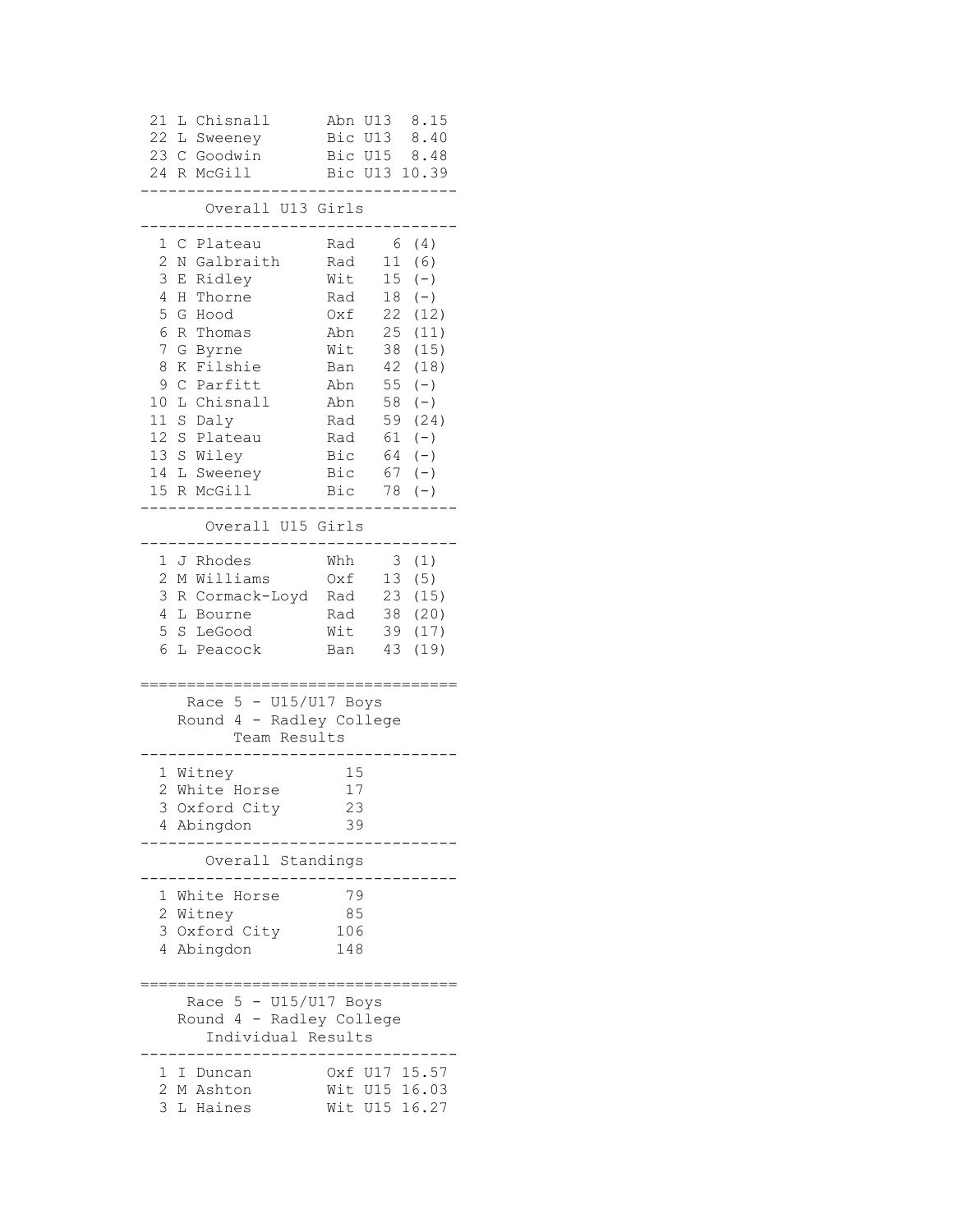| C Gillespie<br>4<br>5<br>D Bellinger<br>6<br>O Bristow<br>7 G Bailey<br>8<br>W Devonish Bic U15 18.03<br>9<br>J Gage<br>E Hickman<br>10<br>11<br>N Carroll<br>12 B Ertalot<br>13 J Mackinnen<br>14 M Woodruff<br>15 D Carpenter<br>16 C Donle                                                                                                                                                                  | Whh U15 16.48<br>Oxf U15 16.50<br>Whh U15 17.02<br>Whh U17 17.30<br>Ban U17 18.17<br>Wit U15 18.36<br>Gos U15 18.50<br>Abn U15 19.10<br>Abn U15 19.30<br>Abn U15 20.03<br>Wit U15 20.15<br>Abn U15 21.07 |
|----------------------------------------------------------------------------------------------------------------------------------------------------------------------------------------------------------------------------------------------------------------------------------------------------------------------------------------------------------------------------------------------------------------|----------------------------------------------------------------------------------------------------------------------------------------------------------------------------------------------------------|
| Overall U15 Boys<br>1 M Ashton<br>2 C Gillespie<br>3 C Miles<br>4<br>L Haines<br>5 O Bristow<br>6 W Devonish<br>8<br>J Mackinnen Mbn 36 (16)<br>9 N Carroll<br>10 M Woodruff<br>11 E Hickman<br>Overall U17 Boys                                                                                                                                                                                               | Wit<br>$9(-)$<br>Whh 12 (9)<br>Wit<br>$18$ (-)<br>Wit 19 (11)<br>Whh 22 (10)<br>Bic 23 (13)<br>Gos 41 (17)<br>Abn 43 (18)<br>Wit 44 (-)<br>--------------                                                |
| 1 I Duncan<br>2 G Bailey<br>3 J Gage<br>.===================================<br>Race $6 -$ Women<br>Round 4 - Radley College                                                                                                                                                                                                                                                                                   | 0xf 3 (2)<br>Whh $22 (-)$<br>Ban 32 (14)                                                                                                                                                                 |
| Team Results<br>-----------<br>1 Radley Ladies 8<br>2<br>Headington<br>3<br>Witney<br>4<br>White Horse<br>5<br>Headington<br>Β<br>6<br>Headington<br>C<br>7<br>Cherwell<br>8<br>Cirencester<br>8<br>Oxford City<br>10<br>Abingdon<br>11<br>Oxf Uni Press<br>12<br>Hook Norton<br>13<br>Banbury<br>14<br>Abingdon<br>Β<br>15<br>Radley Ladies<br>В<br>16<br>Witney<br>В<br>17<br>Eynsham<br>Abingdon<br>18<br>C | 19<br>32<br>34<br>47<br>79<br>80<br>94<br>$\hspace*{0.4em} = \hspace*{0.4em}$<br>94<br>$=$<br>97<br>104<br>108<br>109<br>130<br>133<br>147<br>148<br>153                                                 |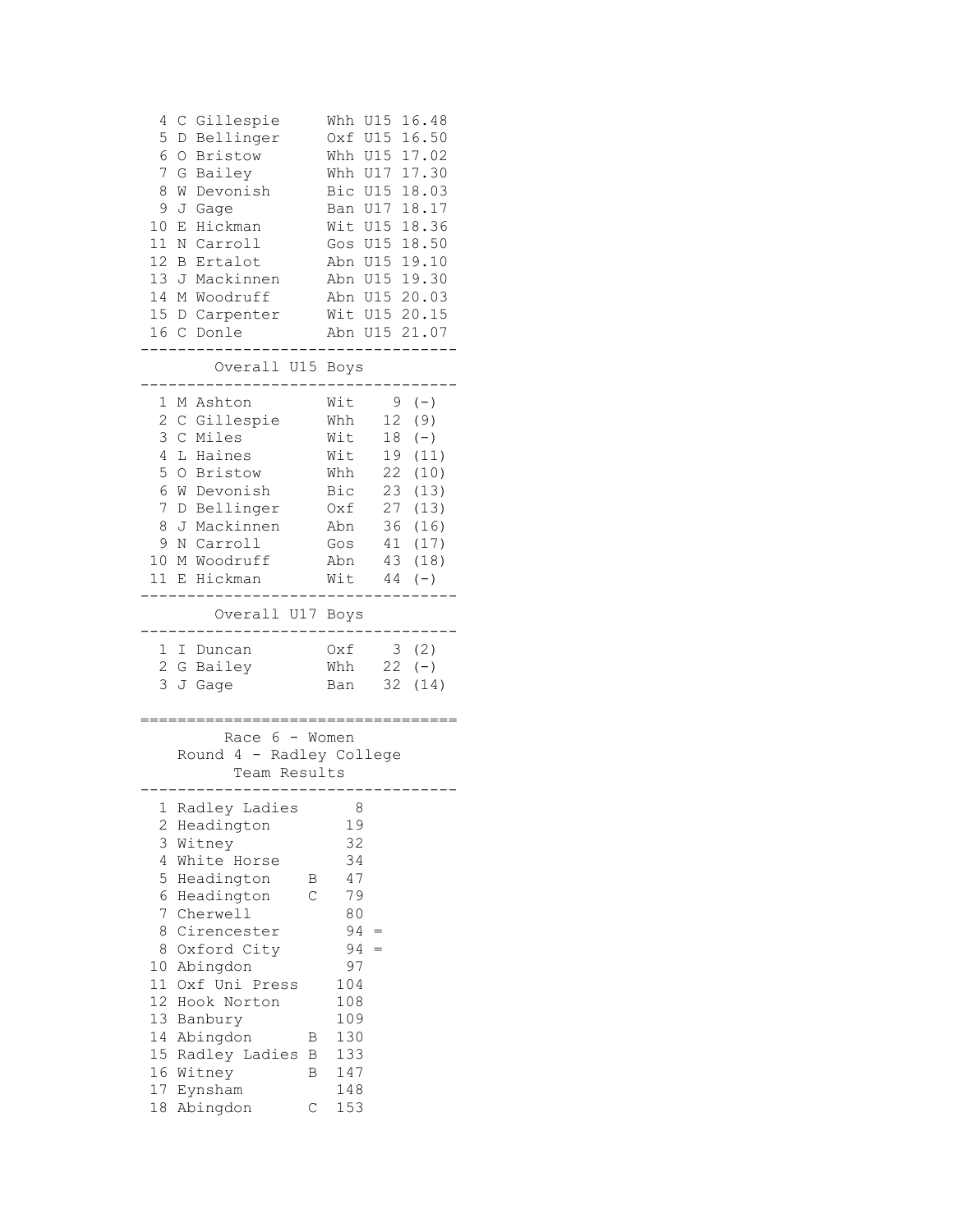|                 | 19 Abingdon               | D | 172     |       |
|-----------------|---------------------------|---|---------|-------|
|                 | 20 Hook Norton            | Β | 177     |       |
|                 |                           |   |         |       |
|                 | Overall Standings         |   |         |       |
|                 |                           |   |         |       |
| 1               | Radley Ladies             |   | 64      |       |
| 2               | Headington                |   | 67      |       |
| 3               |                           |   | 188     |       |
|                 | Witney                    |   |         |       |
| 4               | Headington                | Β | 211     |       |
| 5               | White Horse               |   | 238     |       |
| 6               | Cirencester               |   | 315     |       |
| 7               | Cherwell                  |   | 352     |       |
| 8               | Abingdon                  |   | 380     |       |
| 9               | Oxf Uni Press             |   | 387     |       |
| 10              | Headington                | С | 394     |       |
|                 | 11 Radley Ladies          | Β | 431     |       |
|                 | 12 Hook Norton            |   | 488     |       |
|                 | 13 Abingdon               | Β | 588     |       |
|                 |                           |   |         |       |
|                 |                           |   |         |       |
|                 | Race $6 -$ Women          |   |         |       |
|                 | Round 4 - Radley College  |   |         |       |
|                 | Individual Results        |   |         |       |
|                 |                           |   |         |       |
| 1               | G Dean                    |   | Rad V2  | 17.23 |
| 2               | A Hirst                   |   | Hed S   | 17.41 |
| 3               | T Galbraith               |   | Rad S   | 18.00 |
| 4               | H Dean                    |   | Rad J   | 18.12 |
| 5               | F Briscoe                 |   | Whh U17 | 18.16 |
| 6               | $\mathbf{P}$<br>Mason     |   | Wit S   | 18.30 |
| 7               | Mik<br>М                  |   | Hed S   | 18.43 |
| 8               | $\mathcal{C}$<br>Peterson |   | Hkn V1  | 18.46 |
| 9               | $\mathbf S$<br>Pitts      |   | Wit V1  | 18.50 |
| 10              | J Choulerton              |   | Hed S   | 18.52 |
| 11 <sub>1</sub> | Rendell<br>S              |   | Hed S   | 19.14 |
| 12 <sup>7</sup> | M McMahon                 |   | Cir S   | 19.31 |
|                 | 13 C Hewitt               |   | Oxf U17 | 19.46 |
| 14              | J Bailey                  |   | Whh J   | 19.50 |
|                 | 15 S Bailey               |   | Whh V2  | 20.00 |
|                 | 16 S Howard               |   |         |       |
|                 |                           |   | Hed S   | 20.01 |
| 17              | J Ashton                  |   | Wit V1  | 20.04 |
| 18              | K Shaw                    |   | Chw V1  | 20.15 |
| 19              | G<br>Hueter               |   | Oxf V1  | 20.19 |
| 20              | Α<br>Hack                 |   | Hed V1  | 20.21 |
| 21              | A Hogan                   |   | Chw V1  | 20.38 |
|                 | 22 S Andrews              |   | Hed S   | 20.45 |
| 23              | Allen<br>R                |   | Kid S   | 20.54 |
| 24              | J Smith                   |   | Rad U17 | 20.59 |
| 25              | C Presticia               |   | Ban U17 | 21.12 |
| 26              | E McDowall                |   | Hed S   | 21.19 |
| 27              | S<br>Cook                 |   | Alc V1  | 21.31 |
| 28              | H O'Shea                  |   | Abn V2  | 21.36 |
| 29              | S<br>Nash                 |   | Oup S   | 21.42 |
| 30              | K Miles                   |   | Whh V1  | 21.51 |
| 31              | J Meredith                |   | Hed V1  | 21.59 |
| 32              | J Pinnock                 |   | Eyn V1  | 22.04 |
| 33              | R Thomas                  |   | Wit V2  | 22.38 |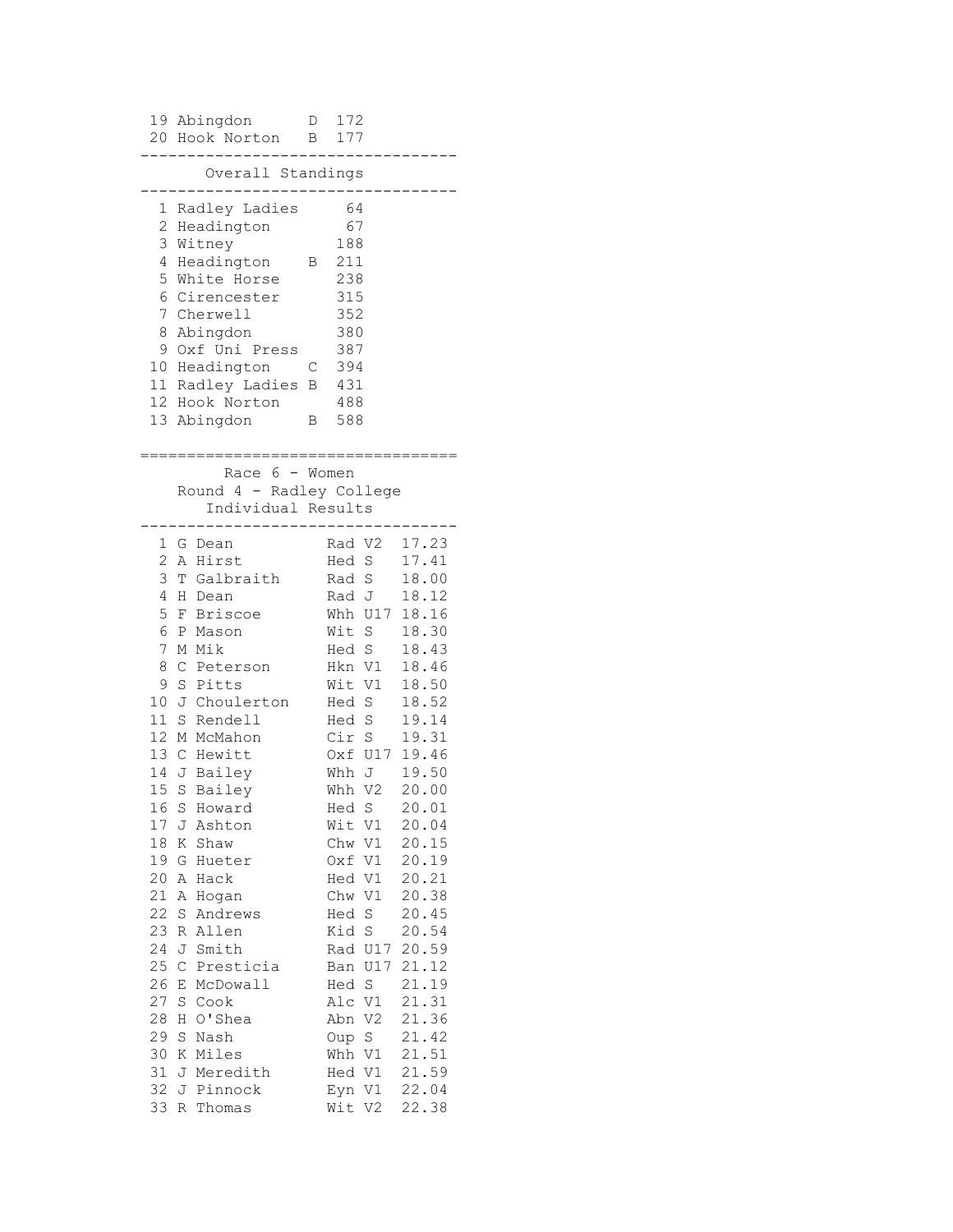| 35<br>36       |                | W Wilson                                    | Abn V2      |              | 22.58    |
|----------------|----------------|---------------------------------------------|-------------|--------------|----------|
|                | М              | Richards                                    | Abn V1      |              | 23.00    |
|                |                | A Harris                                    | Oup S       |              | 23.10    |
| 37             | Α              | Green                                       | Abn S       |              | 23.17    |
| 38             | V              | Lears                                       | Ban S       |              | 23.20    |
| 39             | Κ              | Fotheringham                                | Oup S       |              | 23.25    |
| 40             | J              | Stevens                                     | Cir         | V1           | 23.29    |
| 41             | F              | Wortley                                     | Chw S       |              | 23.33    |
| 42             | L              | Ferris                                      | Cir V2      |              | 23.41    |
| 43             | $\mathbb D$    | Hailey                                      | Hkn V2      |              | 23.46    |
| 44             | L              | Waller                                      | Chw V1      |              | 23.53    |
| 45             |                | A Marrison                                  | Abn S       |              | 24.00    |
| 46             | S              | Smith                                       | Ban V2      |              | 24.05    |
| 47             |                | B Brown                                     | Rad V1      |              | 24.15    |
| 48             | S              | Webber                                      | Abn S       |              | 24.17    |
| 49             | E              | Wearn                                       | Abn S       |              | 24.26    |
| 50             |                | M McIver                                    | Hed V2      |              | 24.28    |
| 51             |                | J Mills                                     | Abn         | S            | 24.43    |
| 52             | М              | Tinson                                      | Wit V3      |              | 25.14    |
| 53             | Ν              | Blatchford                                  | Abn V2      |              | 25.47    |
| 54             | Κ              | Pulford                                     | Abn S       |              | 25.48    |
| 55             | L              | Morgan                                      | Eyn V1      |              | 26.12    |
| 56             | Т              | Powell-Jones                                | Abn S       |              | 26.42    |
| 57             |                |                                             | Hkn V3      |              | 26.50    |
|                | L              | Carpenter                                   |             |              |          |
| 58             | J              | Creis                                       | Hkn S       |              | 28.09    |
| 59             |                | S McCabe                                    | Hkn V2      |              | 28.38    |
| 60             |                | K Sole                                      | Hkn V3      |              | 29.48    |
| 61             | $\mathsf{C}^-$ | Creasey                                     | Eyn V2      |              | 30.26    |
|                |                | Overall U17 Women                           |             |              |          |
| 1              |                | F Briscoe                                   | Whh         |              | $18 (-)$ |
|                |                | C Hewitt                                    | Oxf         | 62           | $(-)$    |
|                |                |                                             |             |              |          |
| 2              |                |                                             |             |              |          |
|                |                | 3 J Smith                                   | Rad         | 67           | (25)     |
|                |                | Overall Junior Women                        |             |              |          |
|                |                | 1 H Dean                                    |             | Rad $14 (-)$ |          |
|                |                | . _ _ _ _ _ _ _ _ _<br>Overall Senior Women | ___________ |              |          |
|                |                |                                             |             |              |          |
| 1              | Α              | Hirst                                       | Hed         | 7            | (7)      |
| $\overline{c}$ | Τ              | Galbraith                                   | Rad         | 15           | (9)      |
| 3              | J              | Choulerton                                  | Hed         | 32           | $(-)$    |
| 4              | S              | Rendell                                     | Hed         | 37           | $(-)$    |
| 5              | М              | Mik                                         | Hed         | 38           | $(-)$    |
| 6              | $\mathbf S$    | Howard                                      | Hed         | 43           | $(-)$    |
| 7              | R              | Allen                                       | Kid         | 64           | $(-)$    |
| 8              | S              | Nash                                        | Oup         | 84           | (38)     |
| 9              | Α              | Harris                                      | Oup         | 121          | $(-)$    |
| 10             | К              | Fotheringham                                | Oup         | 122          | $(-)$    |
| 11             |                | F Wortley                                   | Chw         | 137          | $(-)$    |
| 12             | Т              | Powell-Jones                                | Abn         | 154          | (62)     |
| 13             | Κ              | Pulford                                     | Abn         | 166          | $(-)$    |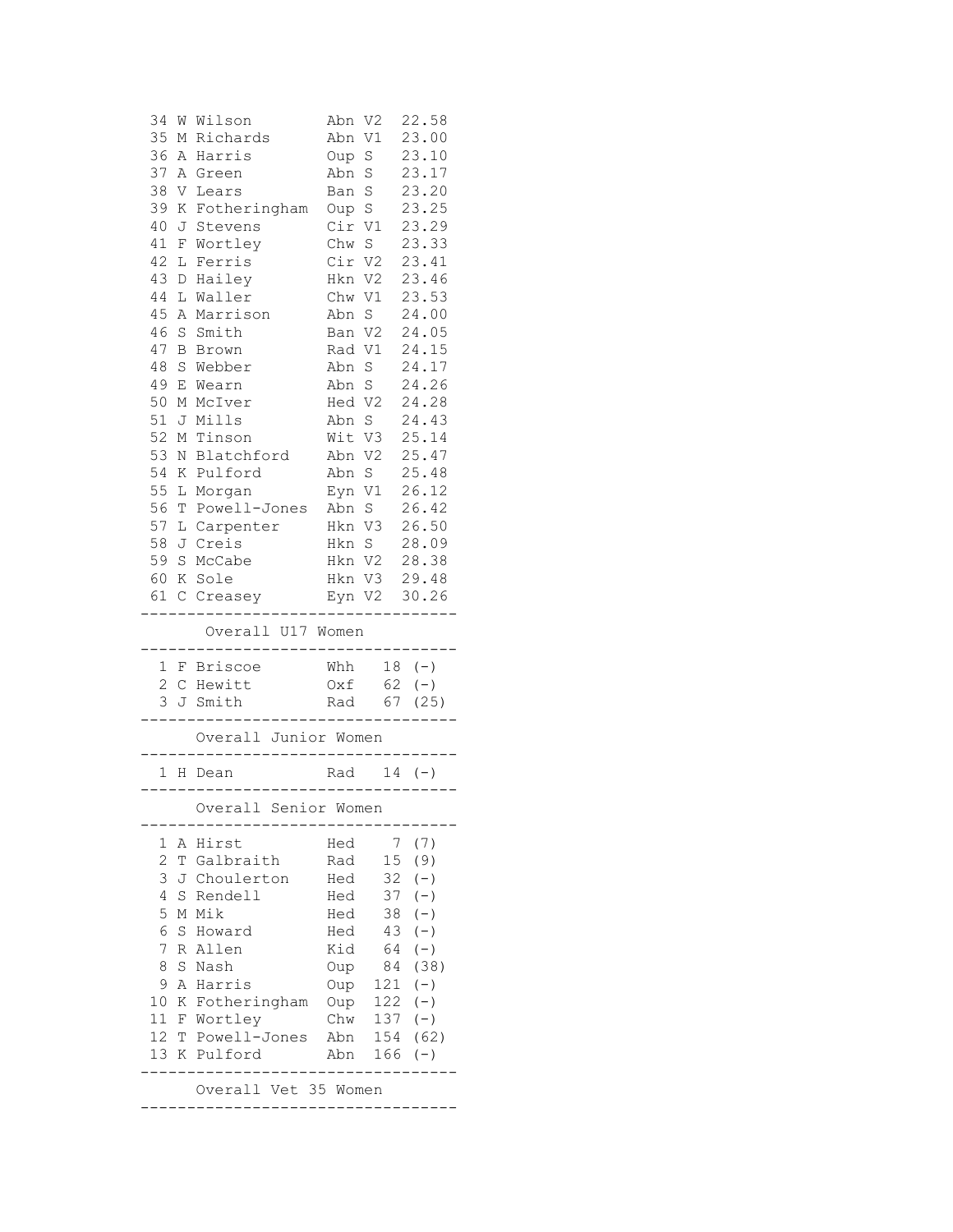| 1<br>С<br>$\overline{c}$<br>3<br>3<br>5<br>Α<br>6<br>Α<br>$\boldsymbol{7}$<br>8<br>9<br>10<br>11 | Peterson<br>S Pitts<br>J Ashton<br>K Shaw<br>Hack<br>Hogan<br>K Miles<br>S Cook<br>J Pinnock<br>J Meredith<br>M Richards<br>12 J Cave<br>12 L Waller<br>14 J Stevens<br>15 B Brown<br>16 L Morgan | Hkn<br>Wit<br>Wit<br>Chw<br>Hed<br>Chw<br>Whh<br>Alc<br>Eyn<br>Hed<br>Abn<br>Rad<br>Chw<br>Cir<br>Rad 140 (56)<br>Eyn $153$ (-) | 26<br>28<br>43<br>57<br>65<br>81<br>85<br>94<br>95<br>108<br>133<br>$133 (-)$<br>$134 (-)$ | $(-)$<br>(12)<br>(17)<br>43 (20)<br>$(-)$<br>$(-)$<br>(41)<br>$(-)$<br>$(-)$<br>(42)<br>(58)<br>$\left( \, - \, \right)$ |  |
|--------------------------------------------------------------------------------------------------|---------------------------------------------------------------------------------------------------------------------------------------------------------------------------------------------------|---------------------------------------------------------------------------------------------------------------------------------|--------------------------------------------------------------------------------------------|--------------------------------------------------------------------------------------------------------------------------|--|
|                                                                                                  | Overall Vet 45 Women                                                                                                                                                                              |                                                                                                                                 |                                                                                            |                                                                                                                          |  |
| $\mathbf{2}$<br>3<br>$\overline{4}$<br>5<br>6<br>$\boldsymbol{7}$<br>$\boldsymbol{7}$<br>9       | 1 G Dean<br>S Bailey<br>H O'Shea<br>W Wilson<br>R Thomas<br>S Smith<br>D Hailey<br>L Ferris<br>M McIver<br>10 N Blatchford<br>11 S McCabe                                                         | Rad<br>Whh<br>Abn<br>Abn<br>Wit 98<br>Ban<br>Hkn<br>Cir<br>Hed<br>Abn<br>Hkn                                                    | 118<br>121<br>121<br>$155 (-)$                                                             | 4(6)<br>59 (24)<br>78 (35)<br>92 (36)<br>(40)<br>(53)<br>$(-)$<br>$(-)$<br>137(51)<br>165 (65)                           |  |
|                                                                                                  | Overall Vet 55 Women                                                                                                                                                                              |                                                                                                                                 |                                                                                            |                                                                                                                          |  |
| 2<br>3                                                                                           | 1 M Campbell<br>M Tinson<br>M Jones                                                                                                                                                               | Cir<br>Wit<br>Whh                                                                                                               | $74 (-)$<br>173                                                                            | 148 (60)<br>$(-)$                                                                                                        |  |
|                                                                                                  | Race $7 - Men$<br>Round 4 - Radley College<br>Team Results<br>First Division                                                                                                                      |                                                                                                                                 |                                                                                            |                                                                                                                          |  |
| 1<br>$\overline{2}$<br>3<br>4<br>5<br>7<br>8                                                     | Headington<br>Oxford City<br>Woodstock<br>White Horse<br>Headington<br>6 Witney<br>Banbury<br>Abingdon                                                                                            | 112<br>124<br>177<br>197<br>414<br>Β<br>468<br>493<br>549                                                                       |                                                                                            |                                                                                                                          |  |
|                                                                                                  | Second Division                                                                                                                                                                                   |                                                                                                                                 |                                                                                            |                                                                                                                          |  |
| 1<br>2<br>2                                                                                      | Bourton<br>Eynsham<br>Hook Norton                                                                                                                                                                 | 340<br>592<br>$592 =$                                                                                                           | $=$                                                                                        |                                                                                                                          |  |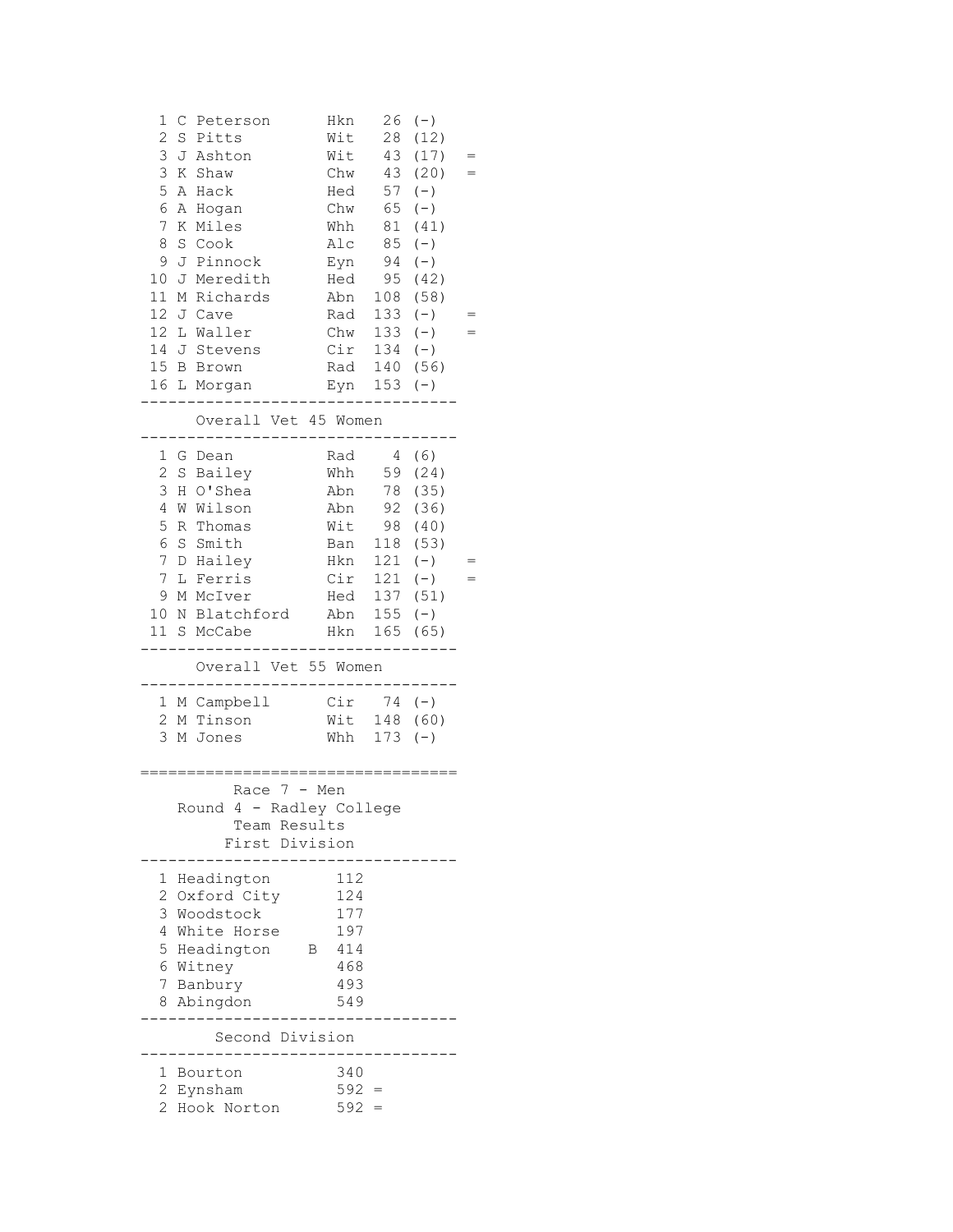```
4 Woodstock B 594<br>5 Cherwell 635
 5 Cherwell 635
 6 Cirencester 638
  7 White Horse B 665
 8 Bicester 701
  9 Headington C 726
10 Kidlington 755
11 Oxf Uni Press 785
 12 Oxford City B 842
 13 Abingdon B 963
14 Headington D 1068
 15 Eynsham B 1108
 16 Alchester 1116
----------------------------------
     Overall Standings
      First Division
----------------------------------
  1 Headington 675
  2 Woodstock 888
 3 White Horse 971<br>4 Oxford City 1278
 4 Oxford City 1278
 5 Headington B 1720
 6 Banbury 1832
 7 Witney 2204
  8 Abingdon 2468
----------------------------------
      Second Division
----------------------------------
  1 Hook Norton 1666
 2 Bourton 1849
 3 Eynsham 2380
 2 Boursen<br>3 Eynsham 2380<br>4 Headington C 2544
  5 Bicester 2775
  6 Kidlington 2891
  7 Cirencester 2961
  8 Oxf Uni Press 3233
  9 White Horse B 3366
10 Headington D 3508
=====================================
   Race 7 - Men
   Round 4 - Radley College
    Individual Results
----------------------------------
 1 D Walmsley Bor S 30.03
 2 J Lennox Hed S 30.42
 3 S Pritchard Ban S 30.46
 4 J Goodhand Eyn S 30.53
 5 P Wilson Whh S 31.04
 6 S Cherel Hed S 31.18
 7 S McGuigan Whh S 31.21
 8 J McCarthy Wit S 31.27
9 R Thetford Hed S 31.29
10 D Warrington Oxf S 31.30
 11 S Lund Wds S 31.33
 12 D Wheeler Oxf V1 31.48
 13 D Ashton Wds S 31.53
```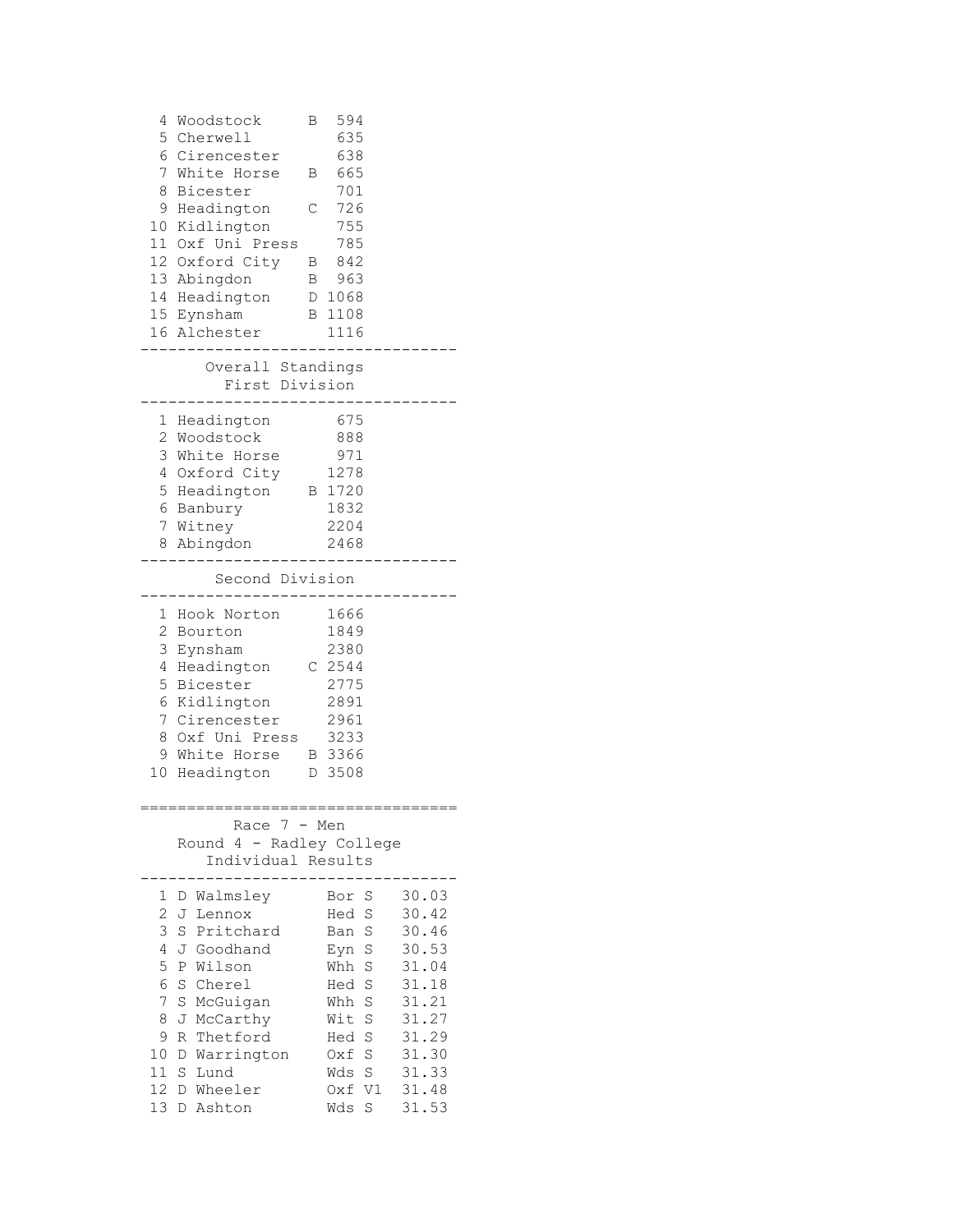| 14     | R           | Grant       | V1<br>Oxf             | 32.02 |
|--------|-------------|-------------|-----------------------|-------|
| 15     | S           | Hoff        | $\mathbf S$<br>Oxf    | 32.07 |
| 16     | Т           | Hughes      | Whh<br>V1             | 32.11 |
| 17     | С           | Wykoff      | Hed<br>S              | 32.14 |
| 18     | Α           | Tilsley     | Hkn<br>S              | 32.21 |
| 19     | S           | Johnson     | Oxf S                 | 32.25 |
| 20     | В           | Vaughan     | Wds<br>V1             | 32.26 |
| 21     | Ρ           | Northrop    | Hed<br>$\mathbf S$    | 32.31 |
| 22     | $\mathbb M$ | Hurd        | V <sub>2</sub><br>Wds | 32.34 |
| 23     | R           | Schofield   | V1<br>Oxf             | 32.35 |
| 24     | D           | Robson      | S<br>Hed              | 32.40 |
| 25     | I           | Robinson    | Ban<br>S              | 32.48 |
| 26     | М           | Smith       | Cir<br>$\rm S$        | 32.57 |
| 27     | D           | Green       | Whh<br>V1             | 33.02 |
| 28     | Ι           | MacDougall  | $\rm S$<br>Bor        | 33.02 |
| 29     | J           | Moss        | Kid<br>$\mathbf S$    | 33.07 |
| 30     | G           | Richards    | V1<br>Abn             | 33.10 |
| 31     | J           | Exley       | V <sub>2</sub><br>Oxf | 33.11 |
| 32     | R           | Linnell     | $\rm S$<br>Wds        | 33.13 |
| 33     | J           | Griffiths   | $\mathtt{V1}$<br>Hed  | 33.15 |
| 34     | Ρ           | George      | $\rm S$<br>Ban        | 33.20 |
| 35     | R           | Tredwell    | V <sub>2</sub><br>Oxf | 33.21 |
| 36     | М           | Baillie     | Wit<br>$\rm S$        | 33.27 |
| 37     | S           |             | $\rm S$               | 33.33 |
| 38     |             | Salman      | Hkn                   |       |
|        | $\mathbb T$ | Hunn        | Wds<br>S              | 33.47 |
| 39     | $\mathbb T$ | Bradford    | Hkn<br>S              | 33.48 |
| 40     | Α           | Thorpe      | $\rm S$<br>Hed        | 33.51 |
| 41     | T           | Glare       | Wds<br>$\rm S$        | 33.53 |
| 42     | Α           | Flynn       | Bic<br>J              | 33.54 |
| 43     | R           | Gardner     | Wds<br>V1             | 33.56 |
| $4\,4$ | J           | Schutterlin | Whh<br>V2             | 33.59 |
| 45     | S           | McKenzie    | V1<br>Bor             | 34.03 |
| 46     | R           | Brain       | Hkn<br>$\rm S$        | 34.06 |
| 47     | $\rm S$     | Humphries   | S<br>Bor              | 34.16 |
| 48     | Т           | Taylor      | Whh<br>$\mathbf S$    | 34.20 |
| 49     | М           | Bayer       | V1<br>Hed             | 34.28 |
| 50     | D           | Wright      | $\rm S$<br>Whh        | 34.31 |
| 51     | G           | Mort        | $\mathtt{V1}$<br>Oup  | 34.40 |
| 52     | F           | Howard      | Hed<br>$\rm S$        | 34.42 |
| 53     | Ρ           | Taylor      | V1<br>Wds             | 34.43 |
| 54     | S           | Hall        | Wit<br>S              | 34.49 |
| 55     | J           | Backley     | $\rm S$<br>Abn        | 34.56 |
| 56     | М           | Creasey     | V1<br>Eyn             | 34.59 |
| 57     | G           | Tucker      | Chw<br>S              | 35.05 |
| 58     | В           | Lacour      | S<br>Hed              | 35.07 |
| 59     | D           | Murfin      | $\rm S$<br>Whh        | 35.10 |
| 60     | Α           | Grove       | $\rm S$<br>Eyn        | 35.15 |
| 61     | М           | Kilcoyne    | V1<br>Oxf             | 35.19 |
| 62     | V           | Walker      | Wds<br>V1             | 35.23 |
| 63     | G           | Timms       | V1<br>Bic             | 35.24 |
| 64     | Ρ           | Sabin       | Chw<br>$\rm S$        | 35.27 |
| 65     | T           | Greenland   | V <sub>2</sub><br>Abn | 35.29 |
| 66     | S           | Wheeler     | Bor<br>S              | 35.31 |
| 67     | Ρ           | Kyberd      | Kid<br>$\rm S$        | 35.37 |
| 68     | J           | Marshall    | $\rm S$<br>Hed        | 35.42 |
| 69     | G           | Chapman     | Hed V1                | 35.44 |
| 70     | Ρ           | Gilkes      | Chw<br>V1             | 35.52 |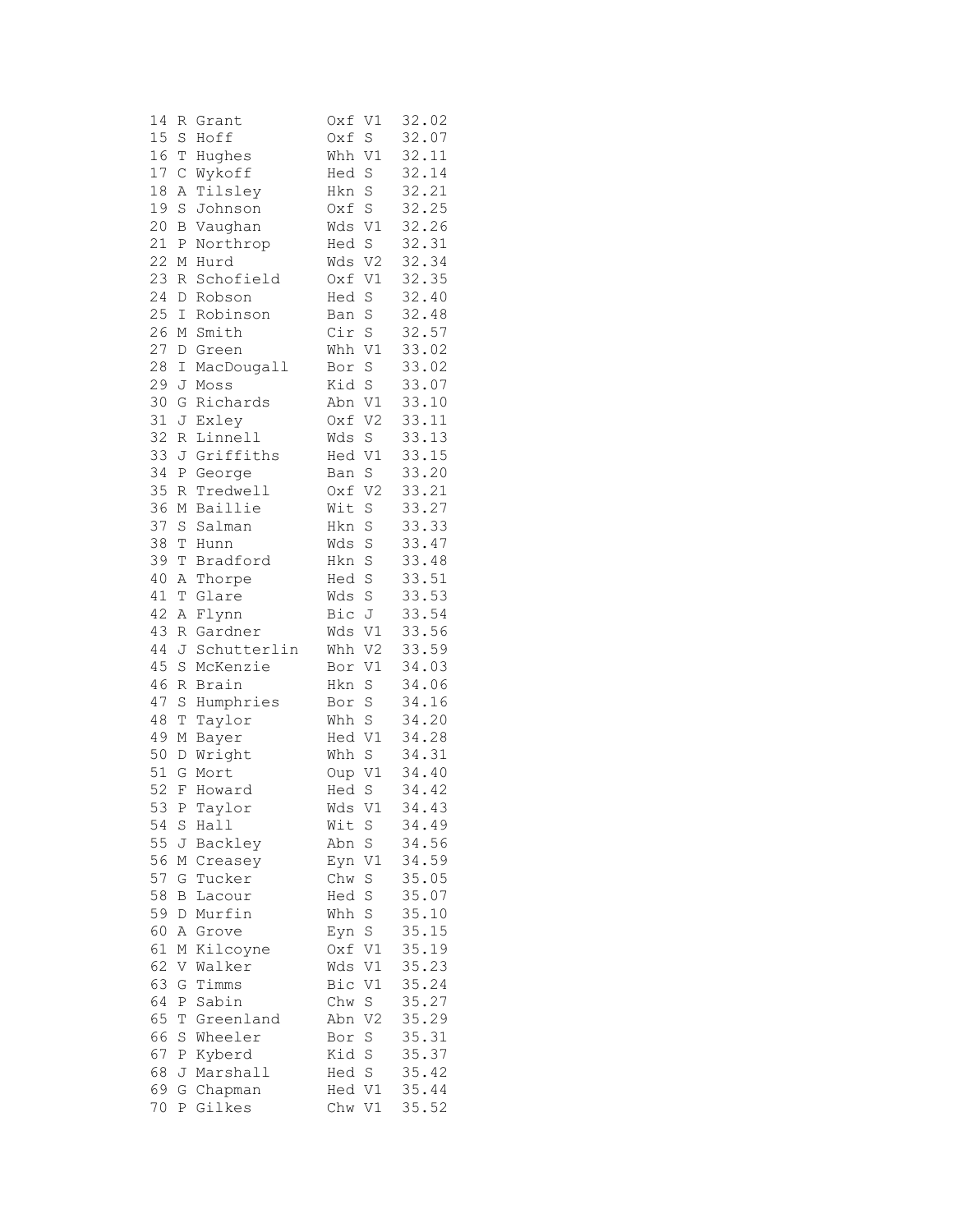| 71  | R             | Bufton      | Bor<br>S              | 35.56 |
|-----|---------------|-------------|-----------------------|-------|
| 72  | М             | Shipway     | V <sub>2</sub><br>Wds | 35.57 |
| 73  | Ρ             | Coy         | V1<br>Ban             | 36.00 |
| 74  | T             | Carroll     | V1<br>Gos             | 36.02 |
| 75  | $\mathcal{C}$ | James       | S<br>Whh              | 36.11 |
| 76  | J             | Ashton      | Wit<br>V1             | 36.15 |
| 77  | N             | Ponting     | S<br>Whh              | 36.18 |
| 78  | $\mathcal{C}$ | Nellins     | Hed V1                | 36.19 |
| 79  | М             | Townsend    | $\mathbf S$<br>Wds    | 36.22 |
| 80  | B             | Burlingham  | Hed V2                | 36.28 |
| 81  | В             | Ferris      | Cir V1                | 36.31 |
| 82  | I             | Prentice    | Bor<br>V1             | 36.34 |
| 83  | R             | McCarroll   | Bic<br>V1             | 36.36 |
| 84  | М             | Davies      | V1<br>Hed             | 36.39 |
| 85  | J             | Gibson      | V1<br>Bor             | 36.41 |
| 86  | G             | Smith       | V <sub>2</sub><br>Ban | 36.42 |
| 87  | $\mathcal{C}$ | Slator      | S<br>Hed              | 36.44 |
| 88  | N             | Brown       | Kid V1                | 36.49 |
| 89  | Ρ             | Waters      | S<br>Chw              | 37.07 |
| 90  | G             | LeGood      | Wit<br>V1             | 37.17 |
| 91  | D             | Cook        | S<br>Cir              | 37.18 |
| 92  | Η             | Grundy      | Whh<br>V1             | 37.18 |
| 93  | N             | Tomkins     | Oup<br>S              | 37.18 |
| 94  | Ρ             | Brooks      | Abn<br>J              | 37.23 |
| 95  | М             | Humphries   | Cir<br>$\rm S$        | 37.29 |
| 96  | R             | Gill        | Bic<br>V1             | 37.38 |
| 97  | Α             | Podbury     | $\mathbf S$<br>Wit    | 37.41 |
| 98  | T             | Stevens     | Cir V1                | 37.43 |
| 99  | Α             | Garner      | V1<br>Abn             | 37.46 |
| 100 | F             | VanCamben   | Abn<br>V1             | 37.47 |
| 101 | N             | Braggins    | V1<br>Ban             | 37.50 |
| 102 | J             | Nash        | $\rm S$<br>Oup        | 37.56 |
| 103 | J             | Hanson      | $\rm S$<br>Oup        | 37.59 |
| 104 | $\mathsf C$   | Jones       | Whh<br>$\rm S$        | 38.06 |
| 105 | D             | Breaker     | V1<br>Eyn             | 38.08 |
| 106 | Α             | Duncan      | V1<br>Abn             | 38.11 |
| 107 | Α             | Donaldson   | V1<br>Wit             | 38.17 |
| 108 | J             | Ross        | Chw<br>S              | 38.21 |
| 109 | Η             | Morris      | $\mathtt{V1}$<br>Eyn  | 38.23 |
|     |               | 110 A Sabin | Chw<br>S              | 38.31 |
| 111 | F             | Kleissen    | Abn V1                | 38.38 |
| 112 | $\mathbb D$   | Parsons     | Oxf V2                | 38.46 |
| 113 | В             | Green       | Hed V2                | 38.47 |
| 114 | J             | Christopher | Wds V1                | 38.48 |
| 115 | N             | Dolden      | Bic V1                | 38.53 |
| 116 | Α             | Dawkins     | Abn<br>V1             | 38.54 |
| 117 | Т             | Witts       | V1<br>Hed             | 38.56 |
| 118 | Τ             | Willson     | Cir<br>S              | 39.02 |
| 119 | Τ             | O'Keefe     | V1<br>Oup             | 39.07 |
| 120 | S             | Twinn       | Abn<br>V1             | 39.15 |
| 121 | J             | Oliver      | V1<br>Abn             | 39.16 |
| 122 | Ε             | Shoesmith   | Hed V2                | 39.18 |
| 123 | Ρ             | Read        | Hed V1                | 39.22 |
| 124 | D             | Candlin     | Wit V1                | 39.26 |
| 125 | Α             | Loker       | V1<br>Bor             | 39.29 |
| 126 |               | M Reynolds  | V <sub>2</sub><br>Oxf | 39.30 |
| 127 | Ν             | Lillywhite  | Whh<br>J              | 39.45 |
|     |               |             |                       |       |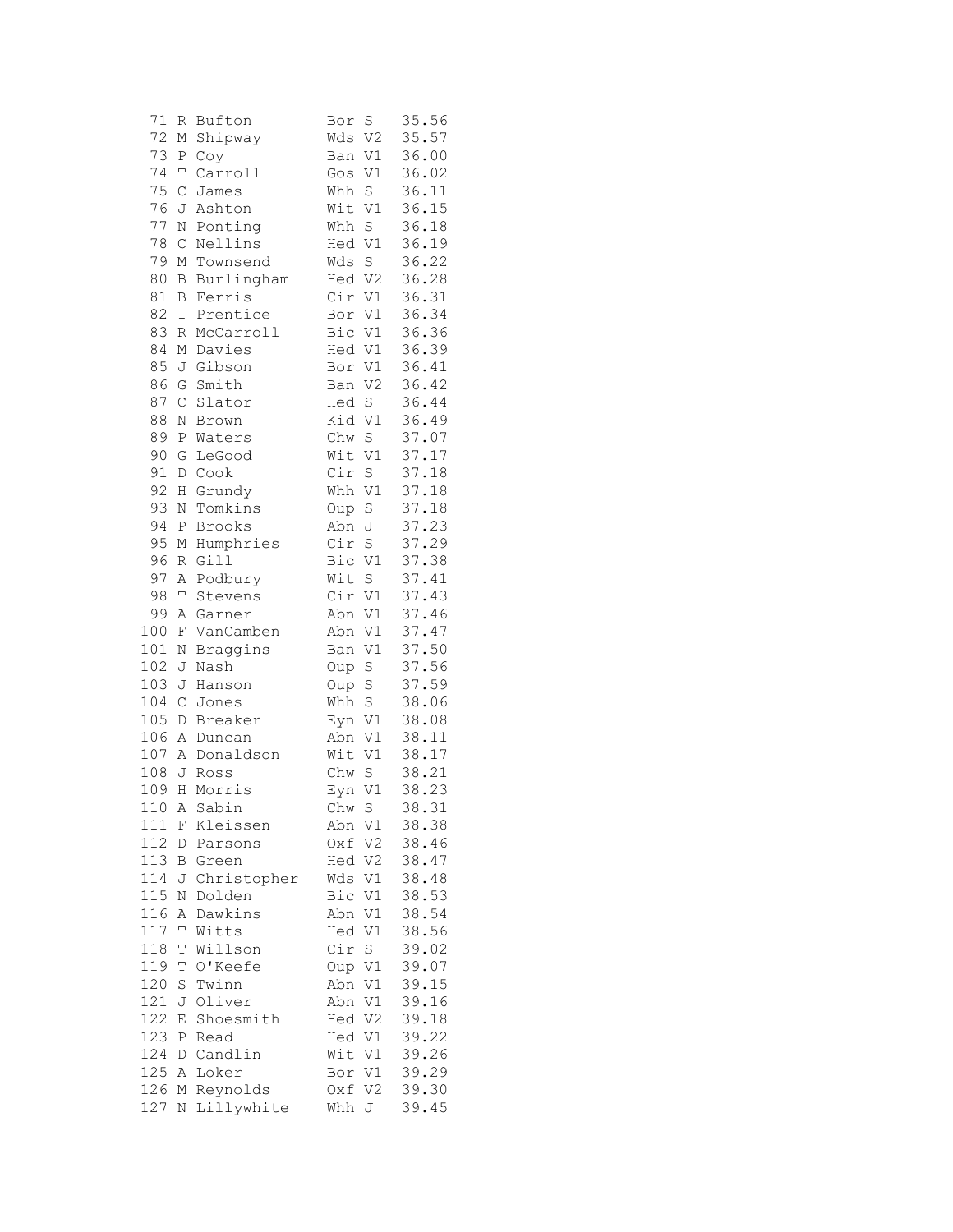| 128            | R            | Saunders                  | Eyn    | S              | 39.47         |
|----------------|--------------|---------------------------|--------|----------------|---------------|
| 129            | $\mathsf C$  | O'Hare                    | Cir    | V1             | 39.53         |
| 130            | Т            | Whitlock                  | Eyn V1 |                | 39.56         |
| 131            | J            | McGuigan                  | Whh V2 |                | 39.57         |
| 132            | Κ            | Morgan                    | Wit    | V1             | 40.01         |
| 133            | Α            | Parker                    | Alc    | S              | 40.04         |
| 134            | G            | Smith                     | Whh    | V1             | 40.10         |
| 135            | $\, {\bf P}$ | Jennings                  | Kid V2 |                | 40.16         |
| 136            | J            | Worth                     | Hed S  |                | 40.16         |
| 137            | J            | Shaw                      | Chw V1 |                | 40.34         |
| 138            | R            | Goddard                   | Chw    | $\rm S$        | 40.53         |
| 139            | S            | Taylor                    | Eyn V1 |                | 41.03         |
| 140            | G            | Taylor                    | Hed V1 |                | 41.34         |
| 141            | S            | Caswell                   | Kid V1 |                | 41.47         |
| 142            | $\mathbb D$  | Wise                      | Bor    | V3             | 41.54         |
| 143            | М            | Kale                      | Wit    | V1             | 42.10         |
| 144            | Т            | Langrish                  | Kid    | V1             | 42.35         |
| 145            | Α            | Reeves                    | Hkn    | J              | 42.41         |
| 146            | I            | Heptonstall               | Oup    | $\mathbf S$    | 42.53         |
| 147            | В            | Healey                    | Hkn    | V <sub>2</sub> | 43.05         |
| 148            | R            | Whitlock                  | Eyn    | J              | 43.10         |
| 149            | L            | Stratford                 | Bic    | V <sub>2</sub> | 43.11         |
| 150            | Κ            | Baker                     | Eyn    | V1             | 43.17         |
| 151            | G            | Fogg                      | Kid    | V1             | 43.19         |
| 152            | J            | Maxted                    | Hed V1 |                | 43.46         |
| 153            | Ρ            | Munro                     | Bic    | S              | 43.48         |
| 154            | Κ            | Villiers                  | Hed V2 |                | 43.56         |
| 155            | В            | Page                      | Alc V2 |                | 44.04         |
| 156            | Ρ            | Ralph                     | Alc V1 |                | 44.12         |
| 157            | C            | Sawyers                   | Abn    | V1             | 44.24         |
| 158            | Α            | Creasey                   | Eyn    | V <sub>2</sub> | 44.46         |
| 159            | J            | Moore                     | Hed    | S              | 44.49         |
| 160            | Α            | Upstone                   | Hkn    | V2             | 44.51         |
| 161            | D            | Howse                     | Alc    | V <sub>2</sub> | 45.01         |
| 162            | S            | McMinn                    | Hed    | S              | 45.45         |
| 163            | $\mathsf C$  | Riches                    | Cir V1 |                | 45.45         |
| 164            | D            | Eddlstone                 | Cir V2 |                | 45.49         |
| 165            | R            | Buswell                   | Hed V2 |                | 46.10         |
| 166            | Ρ            | O'Keefe                   | Oxf    | V1             | 47.11         |
| 167            |              | B Read                    | Abn V2 |                | 47.25         |
|                |              | 168 P Hart                |        |                | Chw V3 47.45  |
|                |              | 169 A Johnson             |        |                | Alc V2 47.51  |
|                |              | 170 R Smith               |        | Hed V3         | 52.57         |
|                |              | Overall Junior Men        |        |                |               |
|                |              |                           |        | Eyn $317$ (-)  |               |
| $\mathbf{2}^-$ |              | 1 M Gascoigne<br>A Reeves |        |                | Hkn 396 (177) |
|                |              |                           |        | .              |               |
|                |              | Overall Senior Men        |        |                |               |
| 1              |              | D Walmsley                | Bor    | 4              | (2)           |
| $\overline{c}$ |              | P Wilson                  | Whh    | 12             | (9)           |
| 3              |              | J Goodhand                | Eyn    | 14             | (13)          |
| 4              |              | S Pritchard               | Ban    | 16             | (10)          |
| 5              | S            | McGuigan                  | Whh    | 25             | (20)          |
| 6              |              | S Cherel                  | Hed    | 32             | $(-)$         |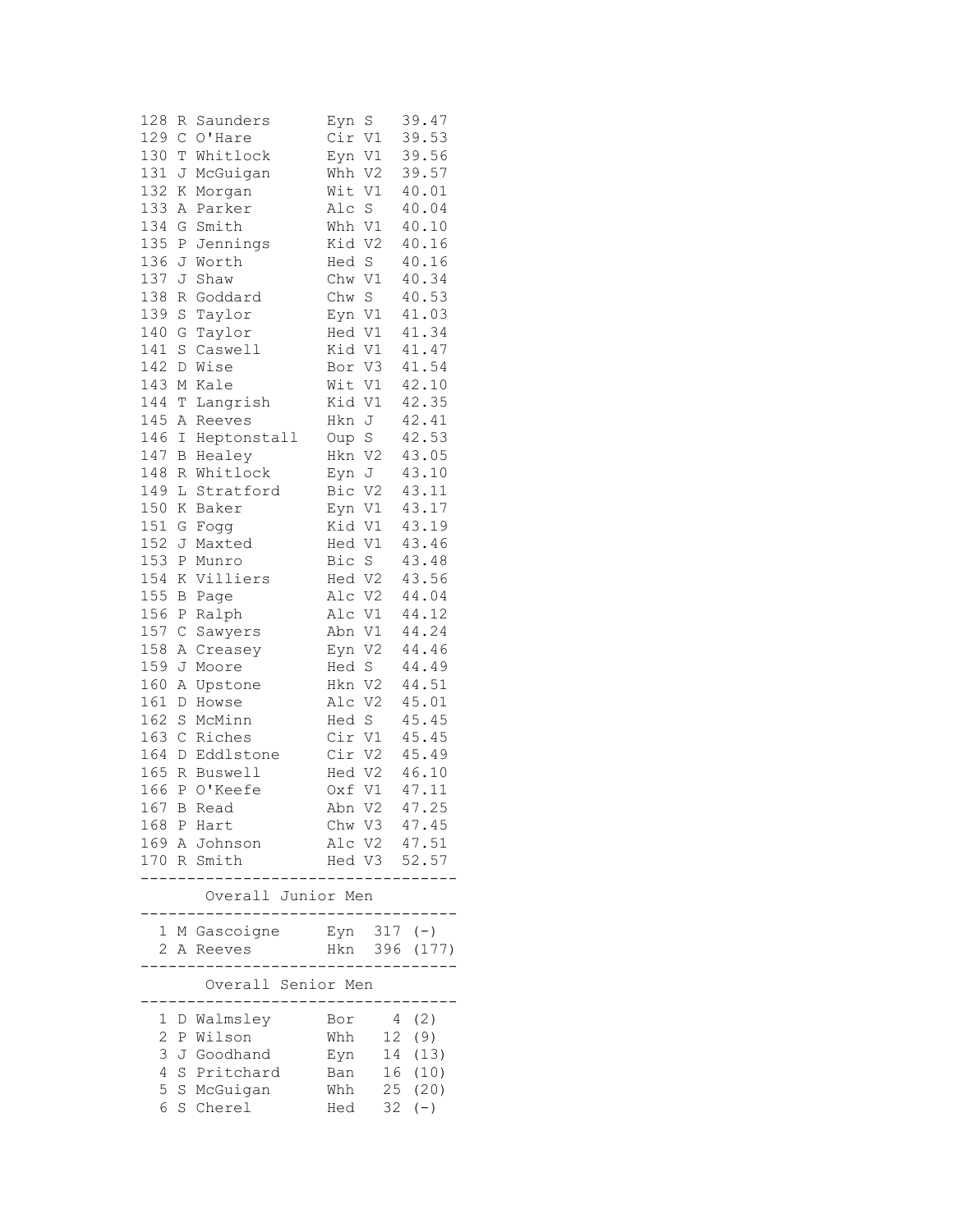| 7<br>8         | R<br>D      | Thetford<br>Ashton | Hed<br>Wds | 33<br>37   | $(-)$<br>(22)    |  |
|----------------|-------------|--------------------|------------|------------|------------------|--|
| 9              | J           | Moss               | Kid        | 45         | (29)             |  |
| 10             | S           | Lund               | Wds        | 46         | $(-)$            |  |
| 11             | Α           | Tilsley            | Hkn        | 50         | (32)             |  |
| 12             | Ν           | Baimbridge         | Hkn        | 54         | $(-)$            |  |
| 13             | $\mathsf C$ | Wykoff             | Hed        | 71         | $(-)$            |  |
| 14             | Т           | Hunn               | Wds        | 73         | (54)             |  |
| 15             | R           | Linnell            | Wds        | 79         | (39)             |  |
| 16             | I           | Robinson           | Ban        | 82         | (40)             |  |
| 17             | Ρ           | George             | Ban        | 93         | $(-)$            |  |
| 18             | D           | Robson             | Hed        | 94         | $(-)$            |  |
| 19             | T           | Glare              | Wds        | 98         | $(-)$            |  |
| 20             | S           | Salman             | Hkn        | 102        | (67)             |  |
| 21             | Т           | Bradford           | Hkn        | 115        | $(-)$            |  |
| 22             | М           | Baillie            | Wit        | 118        | $(\,-\,)$        |  |
| 23             | T           | Taylor             | Whh        | 121        | $(-)$            |  |
| 24             | S           | Wheeler            | Bor        | 128        | $(-)$            |  |
| 25<br>26       | $\mathbb R$ | Brain              | Hkn        | 142        | (75)             |  |
| 27             | F           | Howard             | Hed        | 144<br>152 | (59)             |  |
| 28             | Α<br>S      | Grove<br>Humphries | Eyn        | 154        | (72)<br>$(-)$    |  |
| 29             | В           | Lacour             | Bor<br>Hed | 163        | $(-)$            |  |
| 30             | D           | Murfin             | Whh        | 167        | $(-)$            |  |
| 31             | Ρ           | Darton             | Hed        | 168        | $(-)$            |  |
| 32             | Α           | Lock               | Wit        | 175        | $(-)$            |  |
| 33             | J           | Marshall           | Hed        | 185        | (86)             |  |
| 34             | $\mathsf C$ | Mills              | Whh        | 196        | $(-)$            |  |
| 35             | Ν           | Ponting            | Whh        | 220        | (129)            |  |
| 35             | Ρ           | Kyberd             | Kid        | 220        | $(-)$            |  |
| 37             | Ρ           | Waters             | Chw        | 223        | $(-)$            |  |
| 38             | J           | Nash               | Oup        | 235        | (102)            |  |
| 39             | $\mathsf C$ | Slator             | Hed        | 242        | $(-)$            |  |
| 40             | Α           | Adey               | Eyn        | 264        | $(-)$            |  |
| 41             | J           | Hanson             | Oup        | 267        | (112)            |  |
| 42             | $\mathsf C$ | Jones              | Whh        | 295        | (113)            |  |
| 43             | $\mathbb T$ | Willson            | Cir        | 320        | (144)            |  |
| $4\,4$         | R           | Blencowe           | Hkn        | 347        | $(-)$            |  |
| 45             | Η           | Jacobs             | Hed        | 375        | $(-)$            |  |
|                |             | 46 J Ross          | Chw        |            | $389 (-)$        |  |
|                |             | 47 R Goddard       | Chw        | $402 (-)$  |                  |  |
| 48             | D           | Edwards            | Cir        | 411        | $(-)$            |  |
| 49             |             | S McMinn           | Hed        | 435        | (187)            |  |
| 50             |             | J Moore            | Hed        | 505        | $(-)$            |  |
|                |             | Overall Vet 40 Men |            |            |                  |  |
| 1              |             | Wheeler            |            |            |                  |  |
| 2              | D<br>Т      | Hughes             | Oxf<br>Whh | 53         | 48 (34)<br>$(-)$ |  |
| 3              | R           | Grant              | Oxf        | 62         | $(-)$            |  |
| 4              | G           | Richards           | Abn        | 73         | (48)             |  |
| 5              | R           | Schofield          | Oxf        | 90         | $(-)$            |  |
| 6              | М           | Hailey             | Hkn        | 113        | $(-)$            |  |
| $\overline{7}$ | М           | Kilcoyne           | Oxf        | 138        | (73)             |  |
| 8              | G           | Mort               | Oup        | 141        | (78)             |  |
| 9              | Μ           | Bayer              | Hed        | 142        | $(-)$            |  |
| 10             | Μ           | Creasey            | Eyn        | 144        | $(-)$            |  |
|                |             |                    |            |            |                  |  |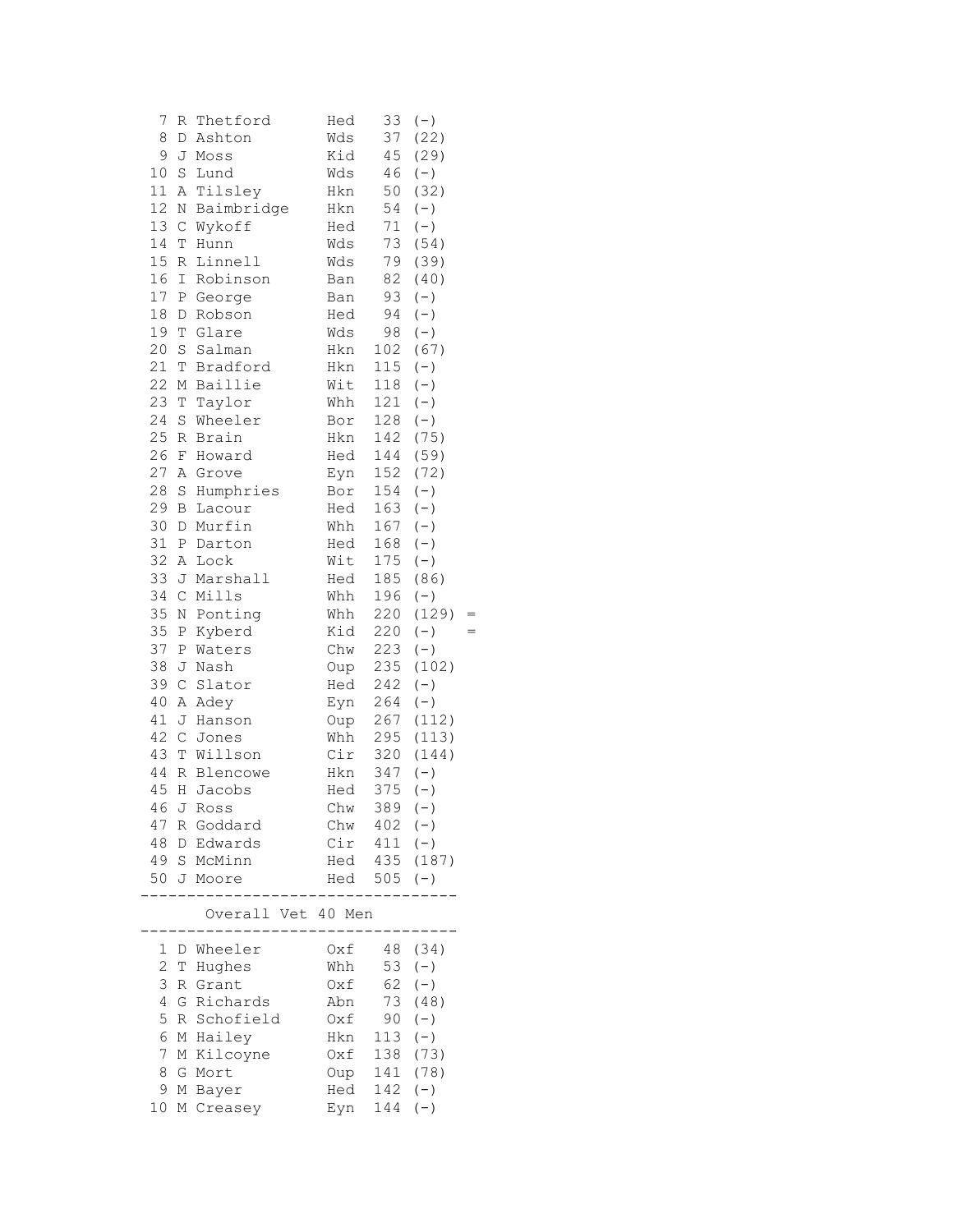| $11\,$<br>S<br>12 <sup>°</sup><br>G<br>13<br>$\mathbf{P}$<br>14<br>Ρ<br>15<br>G<br>16<br>T<br>17<br>$\, {\bf B}$<br>18<br>Ν<br>19<br>J<br>20<br>I<br>21<br>Η<br>22<br>G<br>23<br>$\mathsf C$<br>24<br>24<br>26<br>27<br>$\, {\bf P}$<br>27<br>Т<br>29<br>Α<br>30<br>Α<br>31<br>J<br>31<br>T<br>33<br>$\rm S$<br>34<br>Α<br>35<br>Α<br>36<br>N<br>37<br>Ρ<br>38<br>Т<br>39<br>S<br>40<br>D<br>41<br>J<br>41<br>S<br>43<br>G<br>44<br>$\mathbb T$<br>45<br>R<br>46<br>М | McKenzie<br>Chapman<br>Taylor<br>Gilkes<br>Timms<br>Carroll<br>Ferris<br>Brown<br>Ashton<br>Prentice<br>Grundy<br>LeGood<br>Nellins<br>F Kleissen<br>R McCarroll<br>R Gill<br>Grimsdale<br>Witts<br>Duncan<br>Dawkins<br>Christopher<br>Stevens<br>Twinn<br>Garner<br>Loker<br>Dolden<br>Read<br>Whitlock<br>Caswell<br>Candlin<br>Shaw<br>Taylor<br>Walker<br>O'Keefe<br>Cox<br>Kale | Bor<br>Hed<br>Wds<br>Chw<br>Bic<br>Gos<br>Cir<br>Kid<br>Wit<br>Bor<br>Whh<br>Wit<br>Hed<br>Abn<br>Bic<br>Bic<br>Oxf<br>Hed<br>Abn<br>Abn<br>Wds<br>Cir<br>Abn<br>Abn<br>Bor<br>Bic<br>Hed<br>Eyn<br>Kid<br>Wit<br>Chw<br>Eyn<br>Hed<br>Oup<br>Hed<br>Wit | 157<br>159<br>162<br>182<br>184<br>198<br>200<br>224<br>225<br>237<br>238<br>243<br>244<br>246<br>246<br>249<br>250<br>250<br>258<br>288<br>289<br>289<br>315<br>322<br>342<br>344<br>347<br>355<br>361<br>366<br>379<br>379<br>380<br>388<br>409<br>425 | $(-)$<br>(69)<br>$(-)$<br>$(-)$<br>$(-)$<br>(126)<br>(81)<br>(90)<br>$(-)$<br>(121)<br>(118)<br>(101)<br>$(-)$<br>$(-)$<br>$(-)$<br>(96)<br>$(-)$<br>(117)<br>(122)<br>(138)<br>(131)<br>$(-)$<br>(123)<br>$(-)$<br>(139)<br>$(-)$<br>(171)<br>(169)<br>(148)<br>$(\,-\,)$<br>$(-)$<br>(176)<br>$(-)$<br>$(-)$<br>$(\, - \,)$<br>$(-)$ | $=$<br>$=$<br>$=$ |
|-----------------------------------------------------------------------------------------------------------------------------------------------------------------------------------------------------------------------------------------------------------------------------------------------------------------------------------------------------------------------------------------------------------------------------------------------------------------------|---------------------------------------------------------------------------------------------------------------------------------------------------------------------------------------------------------------------------------------------------------------------------------------------------------------------------------------------------------------------------------------|----------------------------------------------------------------------------------------------------------------------------------------------------------------------------------------------------------------------------------------------------------|----------------------------------------------------------------------------------------------------------------------------------------------------------------------------------------------------------------------------------------------------------|----------------------------------------------------------------------------------------------------------------------------------------------------------------------------------------------------------------------------------------------------------------------------------------------------------------------------------------|-------------------|
| 47<br>48                                                                                                                                                                                                                                                                                                                                                                                                                                                              | J Maxted<br>C Riches                                                                                                                                                                                                                                                                                                                                                                  | Hed<br>Cir                                                                                                                                                                                                                                               | 448<br>497                                                                                                                                                                                                                                               | $(-)$<br>$(-)$                                                                                                                                                                                                                                                                                                                         |                   |
|                                                                                                                                                                                                                                                                                                                                                                                                                                                                       | Overall Vet                                                                                                                                                                                                                                                                                                                                                                           | 50 Men                                                                                                                                                                                                                                                   |                                                                                                                                                                                                                                                          |                                                                                                                                                                                                                                                                                                                                        |                   |
| 1<br>М<br>2<br>J<br>3<br>J<br>4<br>R<br>5<br>В<br>6<br>М<br>7<br>М<br>8<br>G<br>9<br>B<br>10<br>Ε<br>11<br>Ε<br>12<br>Ρ<br>13<br>М<br>14<br>B<br>15<br>Α                                                                                                                                                                                                                                                                                                              | Hurd<br>Exley<br>Schutterlin<br>Tredwell<br>Burlingham<br>Rasgauski<br>Shipway<br>Smith<br>Green<br>Robinson<br>Shoesmith<br>Jennings<br>Reynolds<br>Healey<br>Upstone                                                                                                                                                                                                                | Wds<br>Oxf<br>Whh<br>Oxf<br>Hed<br>Hed<br>Wds<br>Ban<br>Hed<br>Hed<br>Hed<br>Kid<br>Oxf<br>Hkn<br>Hkn                                                                                                                                                    | 69<br>90<br>98<br>116<br>217<br>224<br>229<br>248<br>296<br>315<br>316<br>347<br>371<br>419<br>427                                                                                                                                                       | $(-)$<br>$(-)$<br>(53)<br>$(-)$<br>(89)<br>$(-)$<br>$(-)$<br>(119)<br>(133)<br>$(-)$<br>$(-)$<br>(152)<br>$(-)$<br>$(-)$<br>(175)                                                                                                                                                                                                      |                   |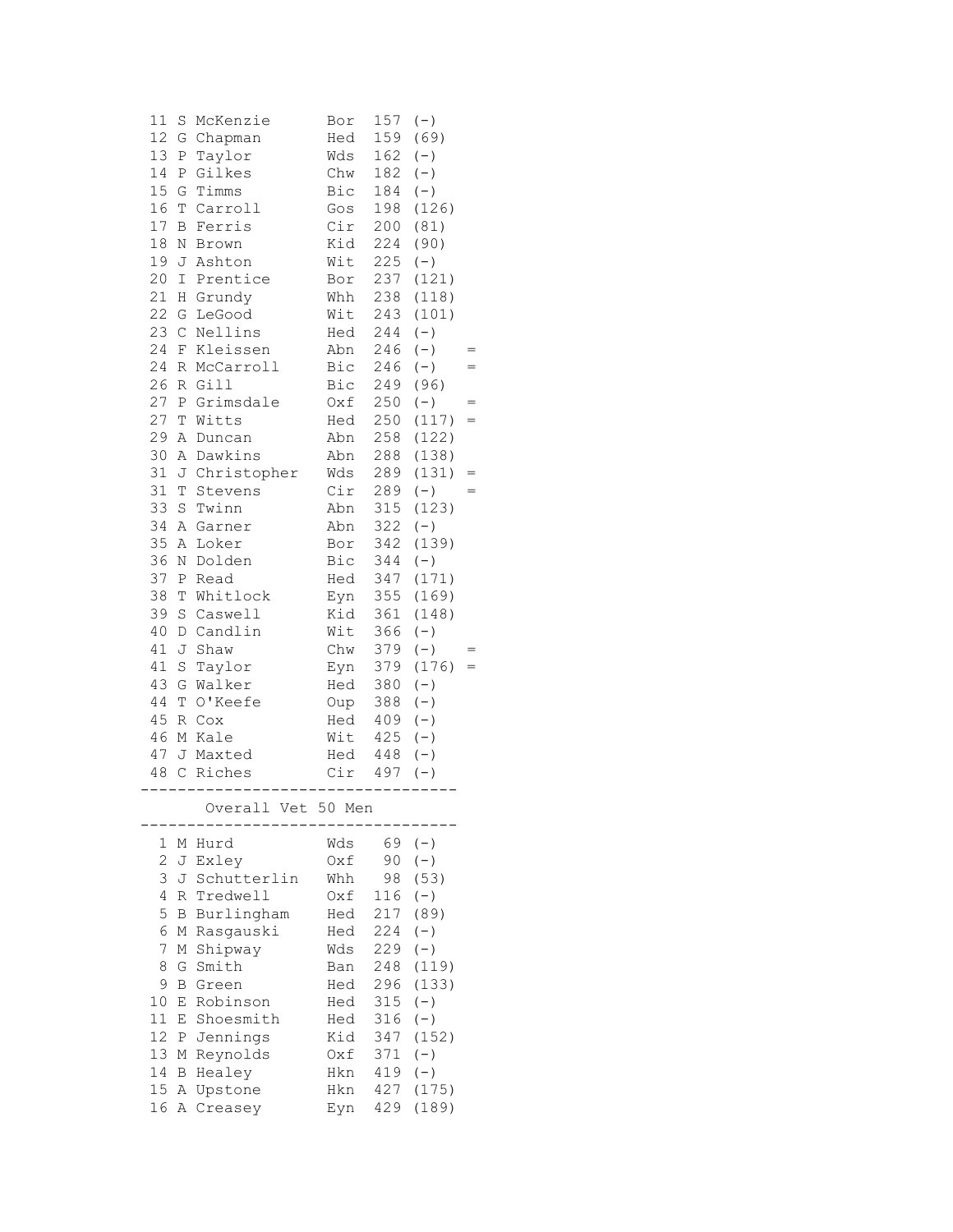| 17<br>R<br>18<br>В<br>19<br>D<br>20<br>Α<br>21<br>K<br>22<br>A                                                                                                                                             | Buswell<br>Page<br>Howse<br>Millbank<br>Villiers<br>Johnson                                                                                                                                                       | Hed<br>Alc<br>Alc<br>Wit<br>Hed<br>Alc                                                                                                                     | 447<br>465<br>477<br>491<br>493<br>531                                               | (192)<br>$(-)$<br>$(-)$<br>$(-)$<br>$(-)$<br>$(-)$                                                                                                           |
|------------------------------------------------------------------------------------------------------------------------------------------------------------------------------------------------------------|-------------------------------------------------------------------------------------------------------------------------------------------------------------------------------------------------------------------|------------------------------------------------------------------------------------------------------------------------------------------------------------|--------------------------------------------------------------------------------------|--------------------------------------------------------------------------------------------------------------------------------------------------------------|
|                                                                                                                                                                                                            | Overall Vet 60 Men                                                                                                                                                                                                |                                                                                                                                                            |                                                                                      |                                                                                                                                                              |
| 1<br>$\overline{c}$<br>Ρ<br>3                                                                                                                                                                              | D Wise<br>Hart<br>R Smith                                                                                                                                                                                         | Bor<br>Chw<br>Hed                                                                                                                                          | $373 (-)$<br>520<br>536                                                              | $(-)$<br>$(-)$                                                                                                                                               |
|                                                                                                                                                                                                            | Race 1 - U11 Boys<br>Round 5 - Shotover                                                                                                                                                                           |                                                                                                                                                            |                                                                                      |                                                                                                                                                              |
| 1<br>D<br>2<br>I<br>3<br>R<br>4<br>R<br>5<br>S<br>6<br>Т<br>7<br>L<br>8<br>Μ<br>9<br>Ν<br>10<br>D<br>11<br>S<br>12<br>Т<br>13<br>L<br>14<br>Ρ<br>15<br>R<br>16<br>J<br>17<br>R<br>18<br>S<br>19<br>D<br>20 | Ridley<br>Castle<br>Hill<br>Warkte-Dunbar<br>Mitchell<br>Skuse<br>Warren<br>Hall<br>Ford<br>Joines<br>LeGood<br>Timms<br>Mabott<br>Tinson<br>Marchbair<br>Stevens<br>Baxter<br>Byrne<br><b>Buck</b><br>J McCrohon | Wit<br>Oxf<br>Abn MM<br>Abn MM<br>Gos<br>Abn MM<br>Wit<br>Gos<br>Oxf<br>Gos<br>Wit<br>Wit<br>Gos MM<br>Wit<br>Wit MM<br>Cir MM<br>Gos<br>Wit<br>Bic<br>Whh | МM<br>МM<br>МM<br>МM<br>МM<br>МM<br>МM<br>МM<br>МM<br>MМ<br>МM<br>МM<br>МM<br>МM     | 4.16<br>4.20<br>4.24<br>4.27<br>4.29<br>4.35<br>4.48<br>4.49<br>4.55<br>5.01<br>5.02<br>5.03<br>5.04<br>5.05<br>5.07<br>5.17<br>5.18<br>5.20<br>5.24<br>7.05 |
|                                                                                                                                                                                                            | Overall U11 Boys                                                                                                                                                                                                  |                                                                                                                                                            |                                                                                      |                                                                                                                                                              |
| 1<br>D<br>$\overline{c}$<br>I<br>3<br>3<br>S<br>5<br>T<br>6<br>7<br>М<br>7<br>7<br>$\rm S$<br>10<br>S<br>11<br>12<br>C<br>13<br>14<br>15                                                                   | Ridley<br>Castle<br>R Hill<br>Harvey-Owen<br>Skuse<br>L Warren<br>Hall<br>M Walker<br>Mitchell<br>LeGood<br>P Tinson<br>Prentice<br>T Timms<br>J Stevens<br>D Buck                                                | Wit<br>Oxf<br>Abn<br>Oxf<br>Abn<br>Wit<br>Gos<br>0xf<br>Gos<br>Wit<br>Wit<br>Bor<br>Wit<br>Cir<br>Bic                                                      | 4<br>8<br>11<br>11<br>21<br>30<br>33<br>33<br>33<br>36<br>44<br>49<br>58<br>60<br>70 | =<br>$=$<br>=<br>$=$<br>$=$                                                                                                                                  |
| 15<br>J                                                                                                                                                                                                    | McCrohon                                                                                                                                                                                                          | Whh                                                                                                                                                        | 70                                                                                   |                                                                                                                                                              |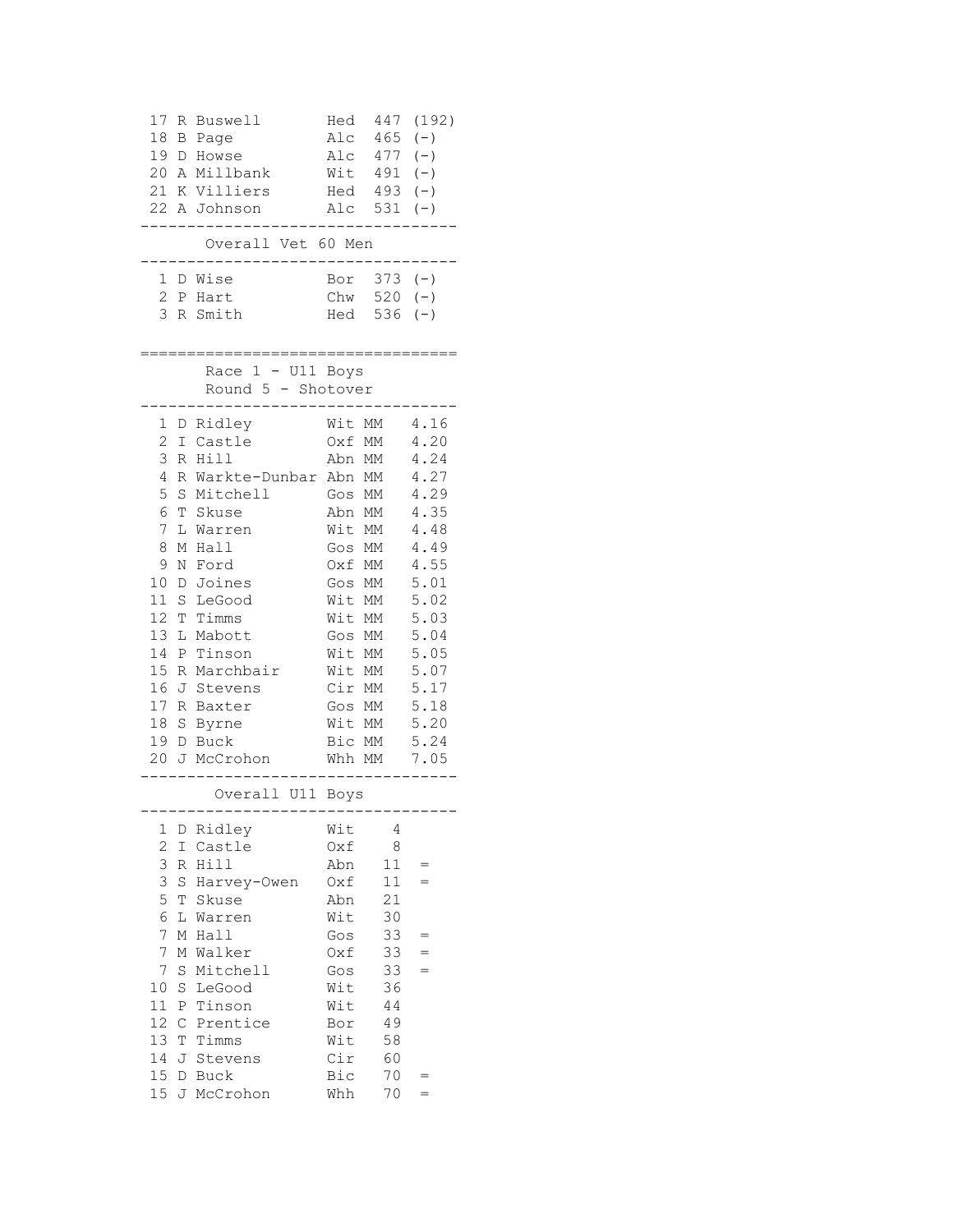|                |             | - U11 Girls<br>Race 2 |            |                   |      |
|----------------|-------------|-----------------------|------------|-------------------|------|
|                |             | Round 5<br>$-$        | Shotover   |                   |      |
|                |             |                       |            |                   |      |
| 1              | Η           | Chaundy               | Rad        | МM                | 4.12 |
| $\overline{c}$ | G           | Hood                  | Oxf        | МM                | 4.14 |
| 3              | К           | E.Daly                | Rad MM     |                   | 4.15 |
| 4              | Α           | Peacock               | Ban MM     |                   | 4.33 |
| 5              | Α           | Carreras              | Bic MM     |                   | 4.35 |
| 6              | Н           | Luke                  | Oxf MM     |                   | 4.36 |
| 7              | Κ           | I.Daly                | Rad MM     |                   | 4.42 |
| 8              | L           | Tolmie                | Abn MM     |                   | 4.49 |
| 9              | Ε           | Corbett               | Wit MM     |                   | 4.52 |
|                |             |                       |            |                   |      |
| 10             | Α           | McGill                | Bic        | $\mathop{\rm MM}$ | 4.56 |
| 11             | Α           | Chisnall              | Abn MM     |                   | 4.58 |
| 12             | $\mathsf C$ | Orman                 | Rad MM     |                   | 5.05 |
| 13             | Η           | Rhodes                | Whh        | $\mathop{\rm MM}$ | 5.07 |
| 14             | D           | Devonish              | Bic MM     |                   | 5.08 |
| 15             | R           | Gill                  | Bic MM     |                   | 5.10 |
| 16             | Η           | Mitchell              | Gos        | МM                | 5.11 |
| 17             | Η           | Westall               | Abn MM     |                   | 5.15 |
| 18             | D           | Thomas                | Wit        | МM                | 5.19 |
| 19             | Μ           | Petts                 | Wit        | $\mathop{\rm MM}$ | 5.22 |
| 20             | Α           | Gunn                  | Ban MM     |                   | 5.23 |
| 21             | Ε           | McDonnell             | Gos MM     |                   | 5.35 |
| 22             | B           | Banfield              | Gos MM     |                   | 5.38 |
| 23             | $\mathbf V$ | Richards              | Abn MM     |                   | 5.38 |
| 24             | L           | Coogan                | Gos MM     |                   | 5.40 |
| 25             | R           | Cook                  | Gos MM     |                   | 5.42 |
| 26             | L           | <b>Brooks</b>         | Hkn MM     |                   | 5.58 |
|                |             | 27 A Goodwin          | Bic        | МM                | 6.07 |
|                |             |                       |            |                   |      |
|                |             | Overall U11 Girls     |            |                   |      |
| 1              | Η           | Chaundy               | Rad        | 5                 |      |
| $\overline{c}$ | G           | Hood                  | Oxf        | 7                 |      |
| 3              | Κ           | E.Daly                | Rad        | 11                |      |
| 4              | Η           | Luke                  | Oxf        | 18                |      |
| 5              | Κ           | I.Daly                | Rad        | 20                |      |
|                |             | 6 A Carreras          | Bic        | 24                |      |
| 7              | Α           | Gunn                  | Ban        | 33                |      |
| 8              | Н           | Rhodes                | Whh        | 38                |      |
| 9              | $\mathbb A$ | McGill                |            |                   |      |
| 10             |             | Devonish              | Bic<br>Bic | 40<br>42          |      |
|                | D           | Gill                  |            |                   |      |
| 11             | $\mathbb R$ |                       | Bic        | 50                |      |
| 12             | М           | Petts                 | Wit        | 52                |      |
| 13             | D           | Thomas                | Wit        | 59                |      |
| 14             | Η           | Mitchell              | Gos        | 61                |      |
| 15             | Η           | Westall               | Abn        | 62                |      |
| 16             | Ε           | McDonnell             | Gos        | 71                |      |
| 17             |             | V Richards            | Abn        | 75                |      |
| 18             | Α           | Goodwin               | Bic        | 81                |      |
|                |             |                       |            |                   |      |

==================================

 Race 3 - U13 Boys Round 5 - Shotover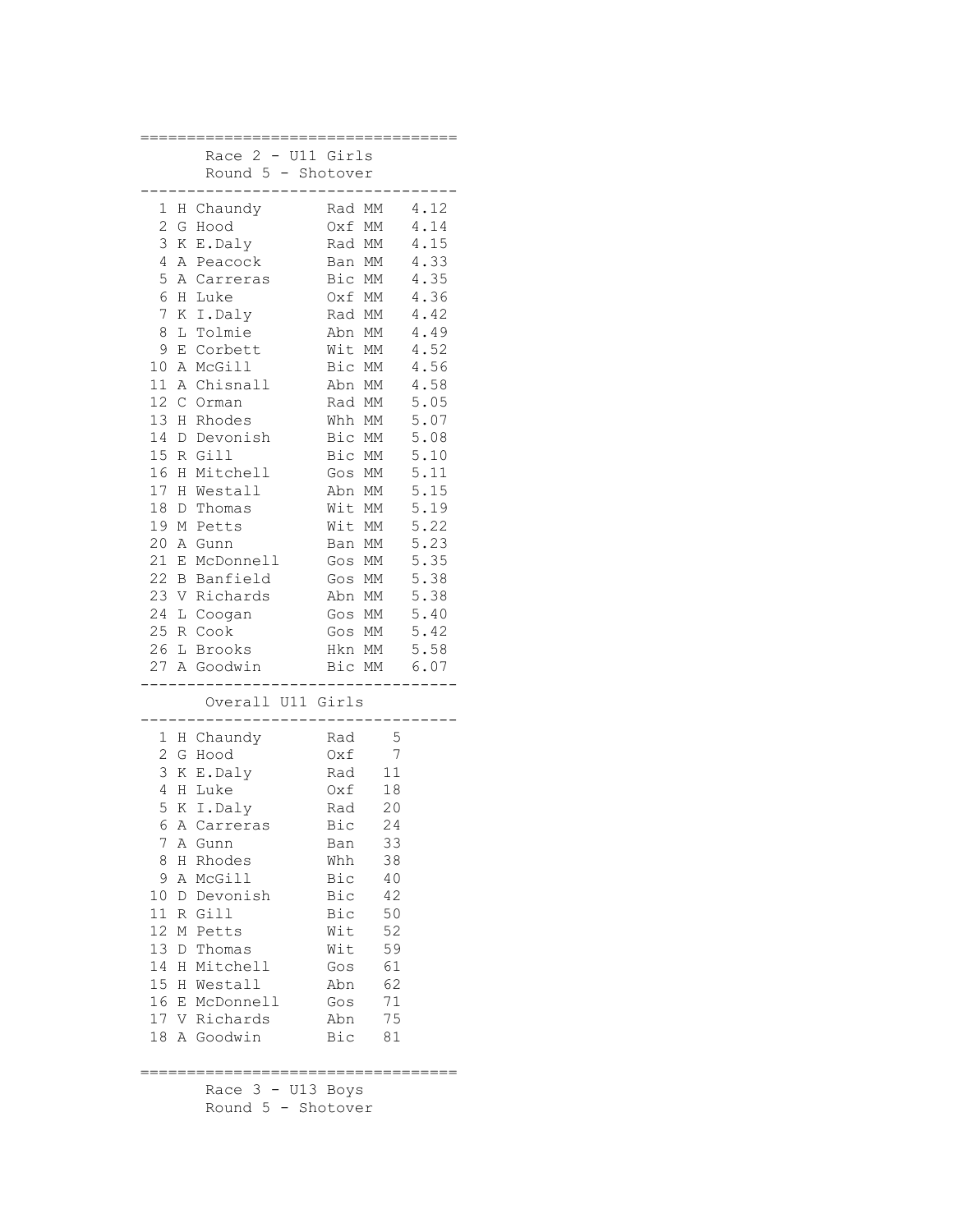Team Results ---------------------------------- 1 Abingdon 13 2 Oxford City 22 3 Abingdon B 30 ---------------------------------- Overall Standings ---------------------------------- 1 Abingdon 72 2 Oxford City 83 ================================== Race 3 - U13 Boys Round 5 - Shotover Individual Results ---------------------------------- 1 N Flynn Bic U13 7.27 2 J Hill Abn U13 7.29 3 O Parsons Oxf U13 7.36 4 B Galbraith Abn U13 7.47 5 I Timms Ban U13 8.09 6 G Petts Wit U13 8.15 7 A Woodruff Abn U13 8.18 8 S Johnson Oxf U13 8.36 9 A Murdoch Abn U13 8.39 10 P O'Hare Abn U13 8.49 ---------------------------------- Overall U13 Boys ---------------------------------- 1 B Galbraith Abn 8 2 J Hill Abn 10 = 2 O Parsons Oxf 10 = 4 N Flynn Bic 11 5 G Petts Wit 23 =  $5$  I Timms Ban  $23 =$  7 D Luke Oxf 30 8 A Woodruff Abn 33 9 A Carroll Gos 39 10 S Blackwell Bic 47 ================================== Race  $4 - U13/U15$  Girls Round 5 - Shotover Team Results ---------------------------------- 1 Radley Ladies 10 2 Radley Ladies B 21 3 Witney 23 4 Oxford City 42 5 Radley Ladies C 45 6 Abingdon 55 7 Banbury 57 8 Bicester 62 9 Exel Gosford 76 ---------------------------------- Overall Standings ----------------------------------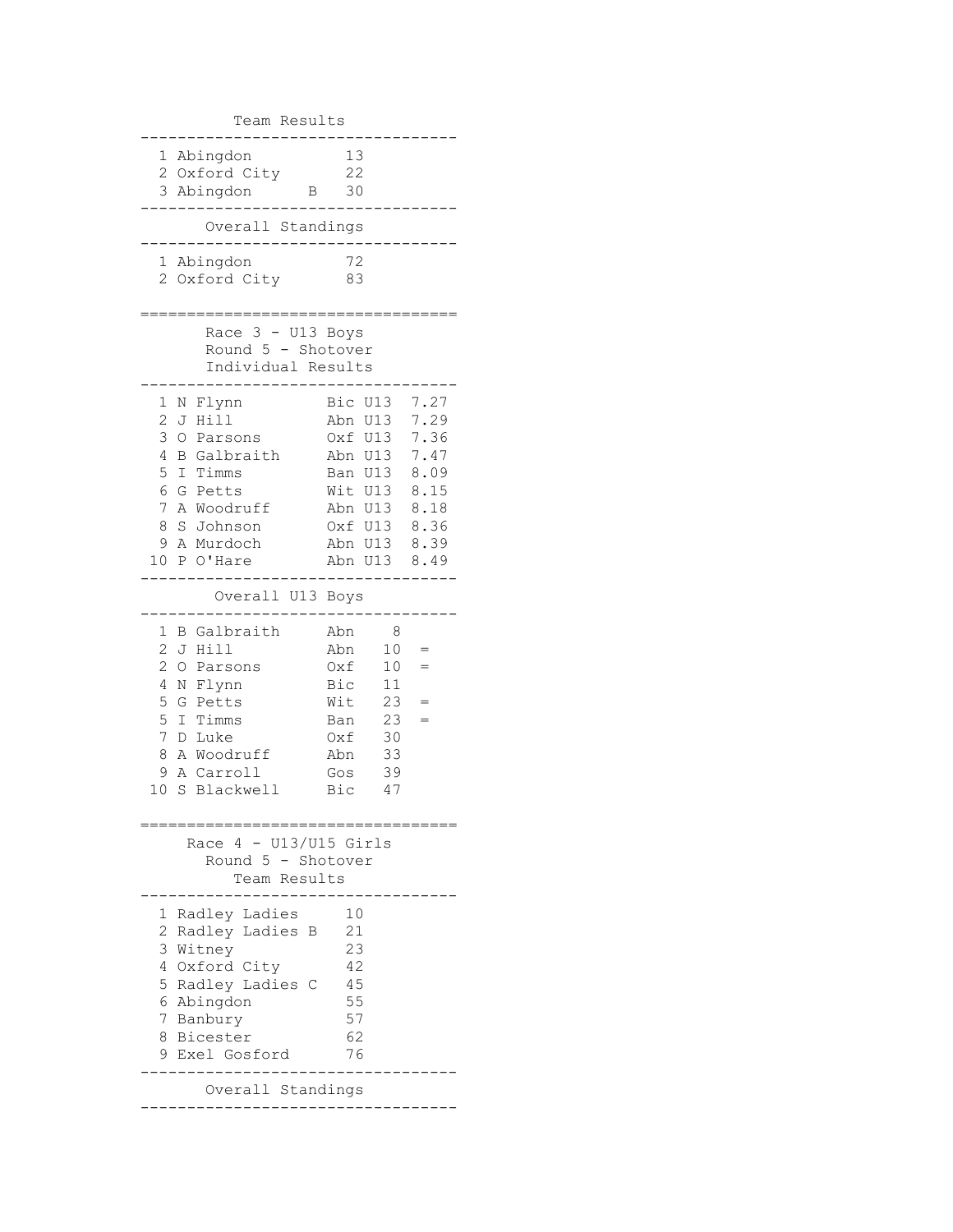```
1 Radley Ladies 63<br>2 Oxford City 138
 2 Oxford City
  3 Witney 170
  4 Radley Ladies B 178
  5 Banbury 283
==================================
   Race 4 - U13/U15 Girls
     Round 5 - Shotover
      Individual Results
----------------------------------
 1 C Plateau Rad U13 7.30
 2 E Ridley Wit U13 7.32
 3 M Williams Oxf U15 7.44
 4 N Galbraith Rad U13 7.45
  5 R Cormack-Loyd Rad U15 8.06
 6 H Thorne Rad U13 8.10
7 J Roberts Rad U15 8.11
8 E Bowler Rad U13 8.19
 9 R Thomas Abn U13 8.21
10 G Byrne Wit U13 8.22
11 S LeGood Wit U15 8.24
12 G Hood Oxf U13 8.26
13 L Bourne Rad U15 8.33
14 L Peacock Ban U15 8.47
15 S Plateau Rad U13 8.52
16 K Filshie Ban U13 8.58
17 S Daly Rad U13 9.09
18 S Wiley Bic U13 9.19
19 L Chisnall Abn U13 9.35
20 L Evans Wit U13 9.39
21 L Sweeney Bic U13 9.44
22 K Russel Hkn U15 10.06
23 C Goodwin Bic U15 10.37
24 M Coogan Gos U13 11.24
25 B Fegan Gos U13 11.38
26 R McGill Bic U13 12.29
----------------------------------
     Overall U13 Girls
----------------------------------
  1 C Plateau Rad 7 
  2 N Galbraith Rad 15 
  3 E Ridley Wit 17 
  4 H Thorne Rad 24 
  5 G Hood Oxf 34 =
  5 R Thomas Abn 34 =
  7 G Byrne Wit 48 
  8 K Filshie Ban 58 
  9 S Daly Rad 76 =
 9 S Plateau Rad 76 =<br>11 L Chisnall Abn 77
11 L Chisnall Abn 77 
12 S Wiley Bic 82 
13 L Sweeney Bic 88
14 R McGill Bic 104
----------------------------------
     Overall U15 Girls
----------------------------------
```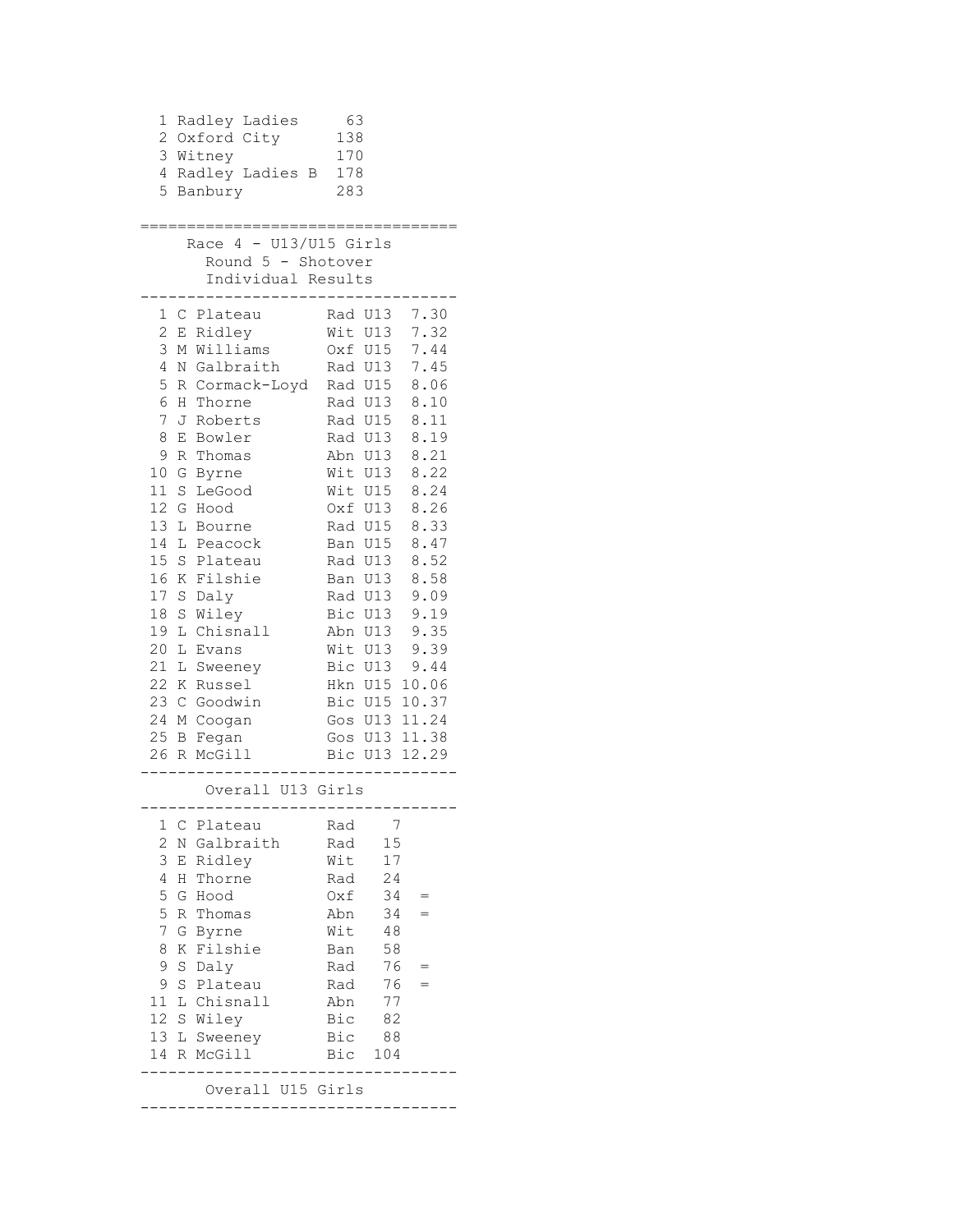```
 1 J Rhodes Whh 4 
 2 M Williams Oxf 16 
  3 R Cormack-Loyd Rad 28 
  4 S LeGood Wit 50 
  5 L Bourne Rad 51 
  6 L Peacock Ban 57 
==================================
   Race 5 - U15/U17 Boys
     Round 5 - Shotover
        Team Results
----------------------------------
 1 White Horse
  2 Witney 16
 3 Abingdon 35<br>4 Banbury 40
 4 Banbury
----------------------------------
     Overall Standings
----------------------------------
  1 White Horse 91
  2 Witney 101
  3 Abingdon 183
==================================
   Race 5 - U15/U17 Boys
     Round 5 - Shotover
      Individual Results
----------------------------------
 1 T Penfold Whh U17 16.32
 2 M Ashton Wit U15 17.07
 3 L Haines Wit U15 17.28
 4 D Bellinger Oxf U15 17.34
 5 C Gillespie Whh U15 18.15
 6 G Bailey Whh U17 18.38
 7 O Bristow Whh U15 18.49
 8 W Devonish Bic U15 18.53
9 J Gage Ban U17 19.18
10 J Mackinnen Abn U15 19.23
11 E Hickman Wit U15 19.24
12 M Woodruff Abn U15 19.25
13 T Bertalot Abn U15 20.11
14 D Carpenter Wit U15 20.17
15 T Wright Ban U17 21.57
----------------------------------
       Overall U15 Boys
----------------------------------
  1 M Ashton Wit 11 
  2 C Gillespie Whh 17 
  3 L Haines Wit 22 
 4 O Bristow Whh 29 
 5 D Bellinger Oxf 31 =
 5 W Devonish Bic 31 =
 7 J Mackinnen Abn 46 
 8 E Hickman Wit 55 =
 8 M Woodruff Abn 55 =
10 N Carroll Gos 58 
----------------------------------
```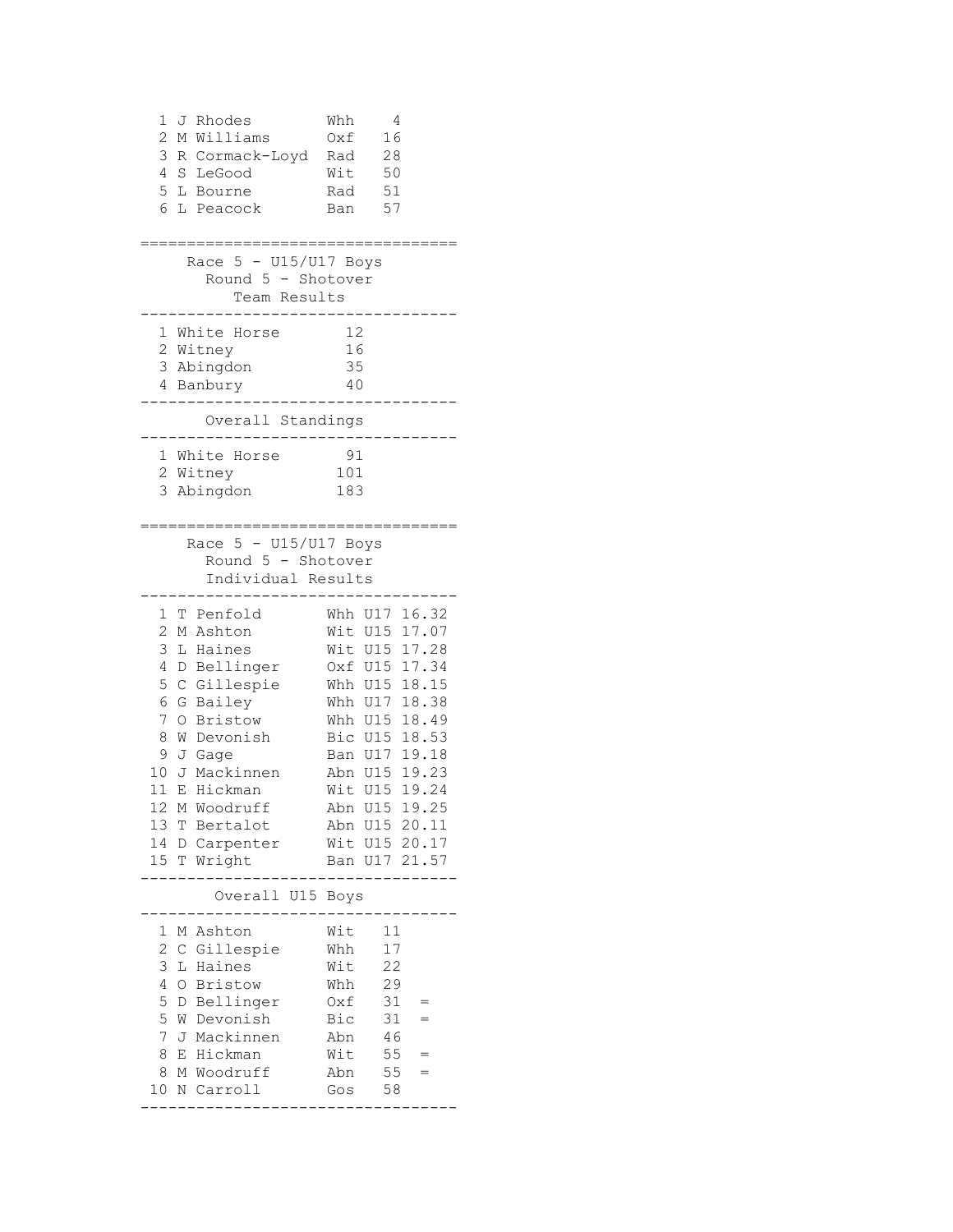| Overall U17 Boys                                                                                                                                                                                                                                                                                            |                                           |                                                                                                                    |       |
|-------------------------------------------------------------------------------------------------------------------------------------------------------------------------------------------------------------------------------------------------------------------------------------------------------------|-------------------------------------------|--------------------------------------------------------------------------------------------------------------------|-------|
| 1 I Duncan<br>2 G Bailey<br>3 J Gage                                                                                                                                                                                                                                                                        |                                           | Oxf<br>Whh<br>28<br>41<br>Ban                                                                                      | 5     |
| Race 6 - Women<br>Round 5 - Shotover<br>Team Results                                                                                                                                                                                                                                                        |                                           |                                                                                                                    |       |
| 1 Radley Ladies<br>2 Headington<br>3 Witney<br>4 White Horse<br>5 Oxford City<br>6 Headington<br>7 Abingdon<br>8 Headington<br>9 Oxf Uni Press<br>10 Hook Norton<br>11 Abingdon<br>12 Cirencester<br>13 Headington<br>14 Radley Ladies B 132 =<br>14 Witney<br>16 Abingdon<br>17 Abingdon<br>18 Hook Norton | B<br>C<br>Β<br>D<br>Β<br>$\mathsf C$<br>В | 11<br>17<br>33<br>45<br>49<br>51<br>77<br>79<br>92<br>104<br>107<br>116<br>122<br>$132 =$<br>136<br>$D$ 159<br>168 |       |
| Overall Standings                                                                                                                                                                                                                                                                                           |                                           |                                                                                                                    |       |
| 1 Radley Ladies<br>2 Headington<br>3 Witney<br>4 Headington<br>5 White Horse<br>6 Cirencester<br>7 Abingdon<br>8 Headington<br>9 Oxf Uni Press<br>10 Radley Ladies B 563<br>11 Hook Norton<br>12 Abingdon                                                                                                   | В<br>C                                    | 75<br>84<br>221<br>262<br>283<br>431<br>457<br>473<br>479<br>592<br>B 695                                          |       |
| Race 6 - Women<br>Round 5 - Shotover<br>Individual Results                                                                                                                                                                                                                                                  |                                           |                                                                                                                    |       |
| 1 G Dean<br>2 A Hirst<br>3 T Galbraith<br>4 F Briscoe<br>5 M Myers<br>6 S Pitts<br>7 H Dean                                                                                                                                                                                                                 |                                           | Rad V2 18.48<br>Hed S<br>Rad S 18.56<br>Whh U17 18.59<br>Hed S 18.59<br>Wit V1 19.23<br>Rad J 19.24                | 18.49 |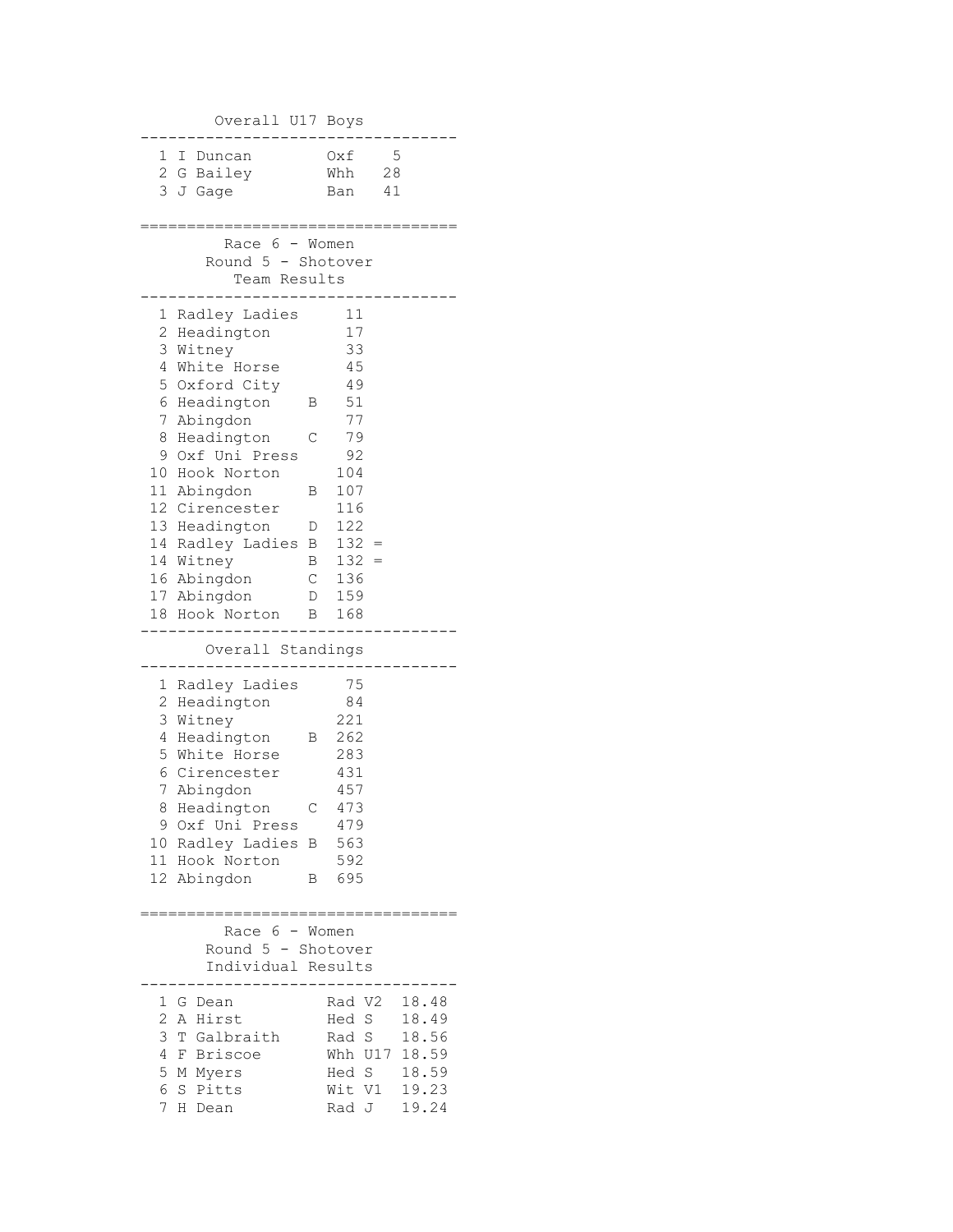|          |                    | 3 J Smith                 | Rad               | -89                 |                |
|----------|--------------------|---------------------------|-------------------|---------------------|----------------|
|          |                    | 1 F Briscoe<br>2 C Hewitt | Whh<br>Oxf        | 22<br>77            |                |
|          |                    | Overall U17 Women         |                   |                     |                |
| 56       |                    | K Sole                    |                   |                     | Hkn V3 29.06   |
| 55 S     |                    | McCabe                    |                   |                     | Hkn V2 28.38   |
| 54 L     |                    | Carpenter                 |                   | Hkn V3              | 27.53          |
| 53       | B                  | Brown                     | Rad V2            |                     | 27.40          |
| 52       | Κ                  | Pulford                   | Abn S             |                     | 27.27          |
| 51       | Μ                  | McIver                    | Hed V2            |                     | 27.21          |
| 50       |                    | T Powell-Jones            | Abn S             |                     | 26.34          |
| 49       |                    | M Tinson                  | Wit V3            |                     | 26.07          |
| 48       | Ν                  | Blatchford                |                   | Abn V2              | 26.02          |
| 47       |                    | S Webber                  | Abn S             |                     | 25.23          |
| 46       | Κ                  | Worrell                   | Wit               | V1                  | 25.11          |
| 45       |                    | J Stevens                 | Cir               | V1                  | 24.44          |
| 44       | L                  | Ferris                    | Cir V2            |                     | 24.44          |
| 43       | D<br>К             | Hailey<br>Fotheringham    | Oup S             |                     | 24.29<br>24.41 |
| 41<br>42 | Α                  | Marrison                  | Abn<br>Hkn        | S<br>V <sub>2</sub> | 24.28          |
| 40       | Η                  | Turley                    | Hed               | V <sub>2</sub>      | 24.21          |
| 39       | G                  | Cross                     | Bic S             |                     | 24.14          |
| 38       | Α                  | Green                     | Abn               | S                   | 24.08          |
| 37       | R                  | Thomas                    | Wit               | V <sub>2</sub>      | 23.51          |
| 36       | Α                  | Harris                    | Oup S             |                     | 23.42          |
| 35       | T                  | Prior                     | Abn V1            |                     | 23.38          |
| 34       | W                  | Wilson                    | Abn               | V <sub>2</sub>      | 23.19          |
| 33       | Μ                  | Richards                  | Abn               | V1                  | 23.07          |
| 32       | Η                  | O'Shea                    | Abn               | V <sub>2</sub>      | 23.00          |
| 31       | J                  | Meredith                  | Hed               | V1                  | 22.57          |
| 30       | $\mathbf S$        | Cook                      | Alc               | V1                  | 22.47          |
| 29       | L                  | Dennis                    | Hed               | V1                  | 22.39          |
| 28       | Α                  | Cummings                  | Whh               | V1                  | 22.28          |
| 27       | М                  | Campbell                  | Cir               | V3                  | 22.24          |
| 26       | Ε                  | McDowall                  | Hed               | S                   | 22.13          |
| 25       | Κ                  | Miles                     | Whh V1            |                     | 22.12          |
| 24       | S                  | Andrews                   | Hed               | S                   | 21.53          |
| 23       | R                  | Allen                     | Kid S             |                     | 21.48          |
| 22       | J                  | Smith                     | Rad U17           |                     | 21.38          |
| 21       | Α                  | Hack                      | Hed V1            |                     | 21.20          |
| 20       | R                  | Candlin                   |                   | Oxf U17             | 21.00          |
| 19       | $\mathbf S$        | Howard                    | Hed S             |                     | 20.57          |
| 18       | J                  | Ashton                    | Wit V1            |                     | 20.49          |
| 17       | K                  | Shaw                      | Chw V1            |                     | 20.43          |
| 16       | $\mathbf S$        | Hewitt<br>Bailey          | Oxf U17<br>Whh V2 |                     | 20.37<br>20.42 |
| 14<br>15 | R<br>$\mathcal{C}$ | Bolton                    | Oxf S             |                     | 20.23          |
| 13       | $\rm S$            | Stockdale                 | Oup               | S                   | 19.55          |
| 12       | Ε                  | Gottwald                  |                   | Abn U17             | 19.50          |
| 11       | J                  | Choulerton                | Hed S             |                     | 19.46          |
| 10       | $\rm S$            | Rendell                   | Hed               | $\rm S$             | 19.43          |
| 9        | Ρ                  | Mason                     | Wit               | S                   | 19.36          |
| 8        | С                  | Peterson                  | Hkn               | V1                  | 19.24          |

Overall Junior Women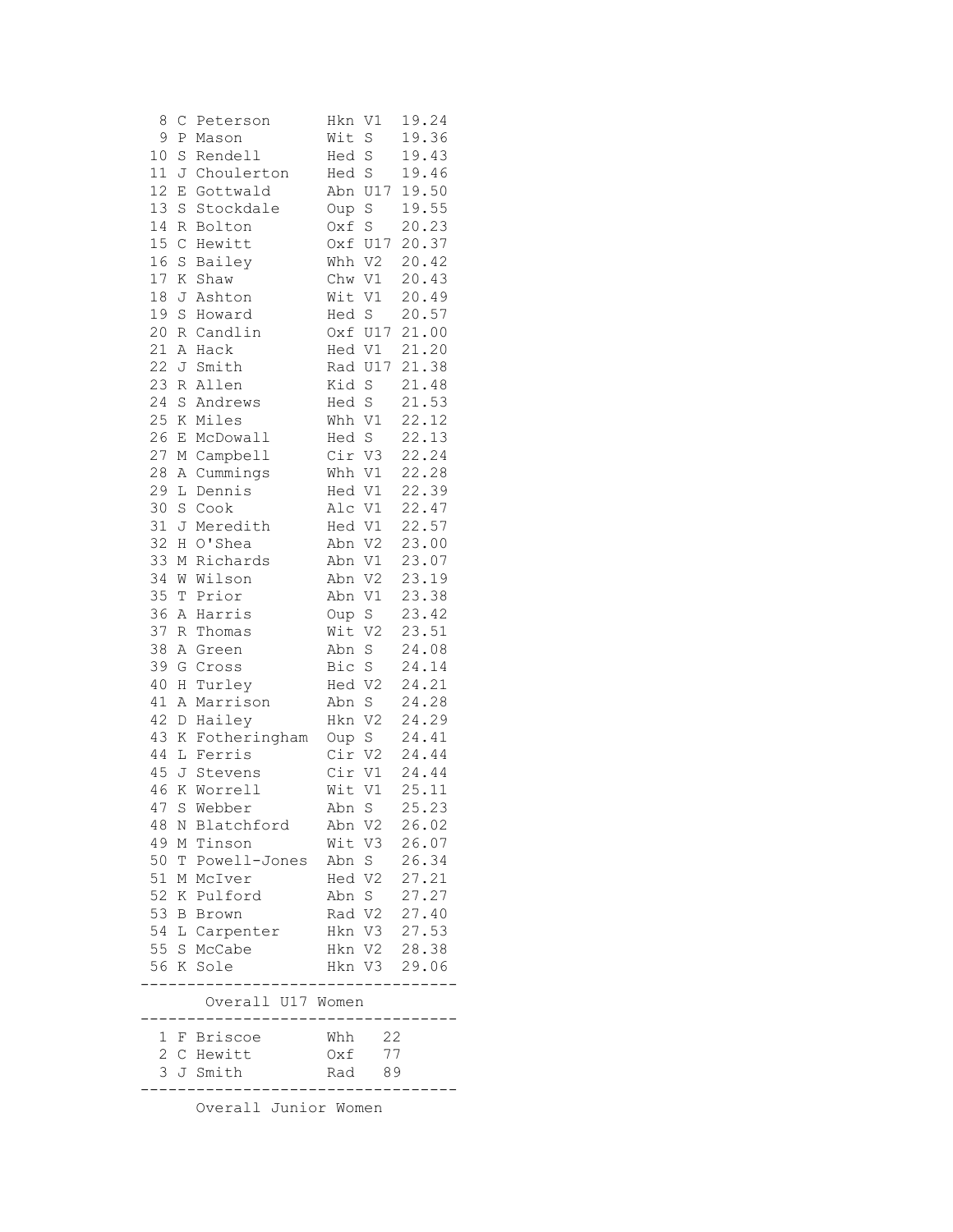---------------------------------- 1 H Dean Rad 21 ---------------------------------- Overall Senior Women ---------------------------------- 1 A Hirst Hed 9<br>2 T Galbraith Rad 18 2 T Galbraith 3 J Choulerton Hed 43 4 S Rendell Hed 47 5 S Howard Hed 62 6 R Allen Kid 87 7 S Nash Oup 122 8 A Harris Oup 157 9 K Fotheringham Oup 165 10 T Powell-Jones Abn 204 11 K Pulford Abn 218 ---------------------------------- Overall Vet 35 Women ---------------------------------- 1 C Peterson Hkn 34 = 1 S Pitts Wit 34 = 3 J Ashton Wit 60 = 3 K Shaw Chw 60 = 5 A Hack Hed 78 6 K Miles Whh 106 7 S Cook Alc 115 8 J Meredith Hed 126 9 M Richards Abn 141 10 J Stevens Cir 179 ---------------------------------- Overall Vet 45 Women ---------------------------------- 1 G Dean Rad 2 S Bailey Whh 75 3 H O'Shea Abn 110 4 W Wilson Abn 126<br>5 R Thomas Mit 135 5 R Thomas 6 D Hailey Hkn 163 7 L Ferris Cir 165 8 S Smith Ban 171 9 M McIver Hed 188 10 B Brown Rad 193 11 N Blatchford Abn 203 12 S McCabe Hkn 220 ---------------------------------- Overall Vet 55 Women ---------------------------------- 1 M Campbell Cir 101 2 M Tinson Wit 197 ================================== Race 7 - Men Round 5 - Shotover Team Results First Division ---------------------------------- 1 Headington 149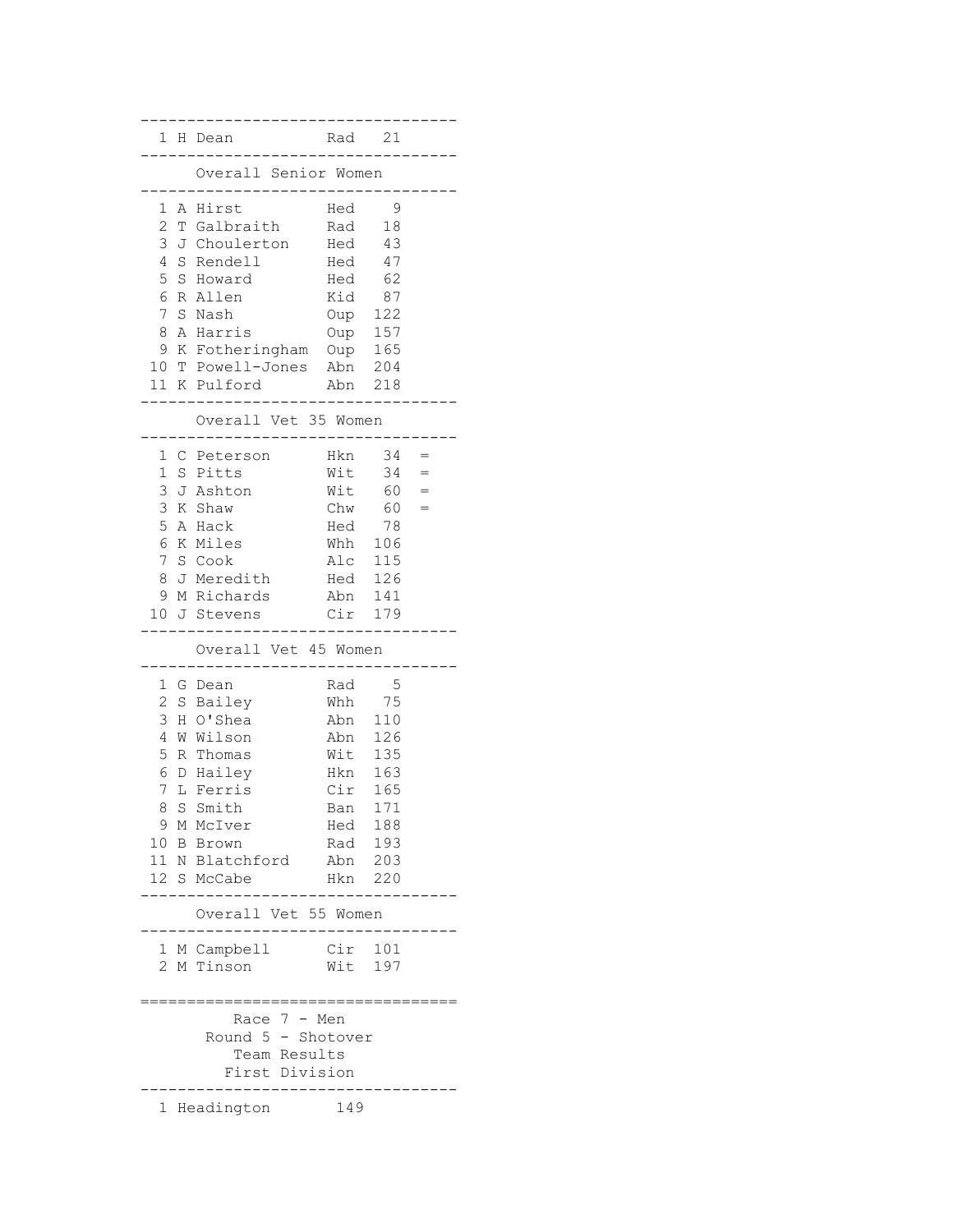| 2<br>Oxford City<br>3<br>White Horse<br>4 Woodstock<br>5 Headington<br>6 Abingdon<br>7 Witney<br>8<br>Banbury                                                                                                                                   | 158<br>202<br>301<br>385<br>Β<br>430<br>464<br>583                                                                                       |                |
|-------------------------------------------------------------------------------------------------------------------------------------------------------------------------------------------------------------------------------------------------|------------------------------------------------------------------------------------------------------------------------------------------|----------------|
| Second Division                                                                                                                                                                                                                                 |                                                                                                                                          |                |
| 1 Hook Norton<br>2<br>Bicester<br>3<br>Bourton<br>4<br>Cherwell<br>5<br>Headington<br>6<br>Eynsham<br>7<br>Cirencester<br>8<br>Kidlington<br>9<br>Headington<br>10 White Horse<br>11 Oxf Uni Press<br>12 Abingdon<br>13 Witney<br>14 Headington | 322<br>468<br>473<br>554<br>572<br>С<br>628<br>694<br>728<br>830<br>D<br>883<br>Β<br>909<br>936<br>Β<br>$\mathbf{B}$<br>976<br>1001<br>E |                |
| Overall Standings<br>First Division                                                                                                                                                                                                             |                                                                                                                                          |                |
| 1 Headington<br>2<br>White Horse<br>3<br>Woodstock<br>4 Oxford City<br>5 Headington<br>6<br>Banbury<br>7 Witney<br>8<br>Abingdon                                                                                                                | 824<br>1173<br>1189<br>1436<br>B 2105<br>2415<br>2668<br>2898                                                                            |                |
| Second Division                                                                                                                                                                                                                                 |                                                                                                                                          |                |
| 1.<br>Hook Norton<br>2<br>Bourton<br>3<br>Eynsham<br>4<br>Headington<br>5<br>Bicester<br>6<br>Kidlington<br>7<br>Cirencester<br>Oxf Uni Press<br>8<br>9<br>White Horse<br>10<br>Headington                                                      | 1988<br>2322<br>3008<br>3116<br>С<br>3243<br>3619<br>3655<br>4142<br>B 4249<br>4338<br>D                                                 |                |
| Race<br>Round 5 - Shotover<br>Individual Results                                                                                                                                                                                                | $7 -$<br>Men                                                                                                                             |                |
| 1<br>Walmsley<br>D<br>$\overline{2}$<br>Pritchard<br>S                                                                                                                                                                                          | S<br>Bor<br>S<br>Ban                                                                                                                     | 28.39<br>29.32 |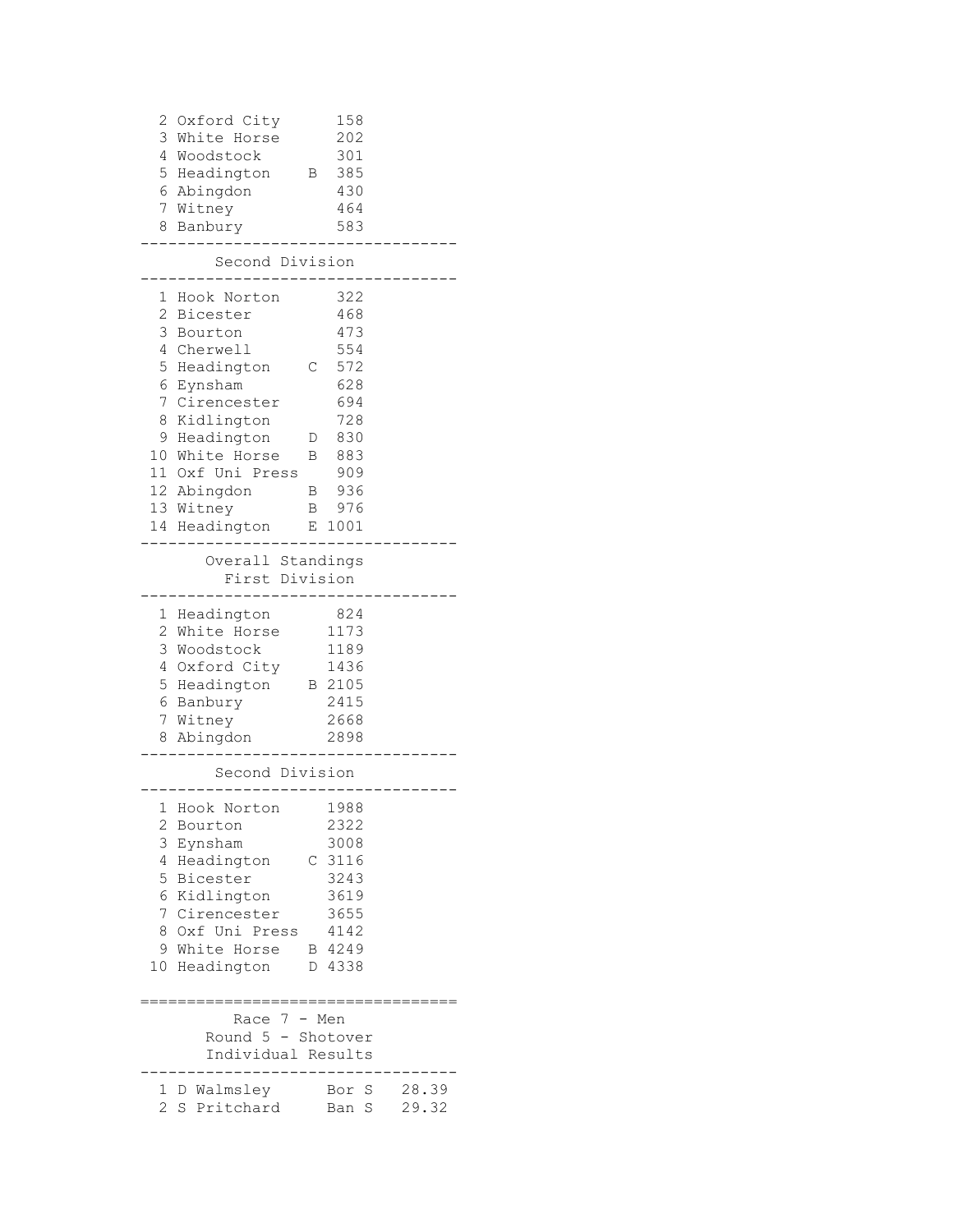| 3        | J            | Starrett        | Bic<br>S             | 29.37          |
|----------|--------------|-----------------|----------------------|----------------|
| 4        | J            | Goodhand        | S<br>Eyn             | 29.40          |
| 5        | S            | Cherel          | S<br>Hed             | 29.42          |
| 6        | D            | Warrington      | $\rm S$<br>Oxf       | 29.55          |
| 7        | S            | McGuigan        | Whh<br>$\rm S$       | 30.11          |
| 8        | $\, {\bf P}$ | Smith           | S<br>Whh             | 30.21          |
| 9        | R            | Thetford        | S<br>Hed             | 30.28          |
| 10       | D            | Green           | Whh<br>V1            | 30.35          |
| 11       | N            | Baimbridge      | S<br>Hkn             | 30.40          |
| 12       | S            | Johnson         | S<br>Oxf             | 30.43          |
| 13       | Α            | Tilsley         | S<br>Hkn             | 30.50          |
| 14       | М            | Smith           | Cir<br>S             | 31.21          |
| 15       | D            | Robson          | $\rm S$<br>Hed       | 31.28          |
| 16       | D            | Wheeler         | V1<br>Oxf            | 31.48          |
| 17       | J            | Griffiths       | V1<br>Hed            | 31.49          |
| 18       | R            | Schofield       | $\mathtt{V1}$<br>Oxf | 31.49          |
| 19       | Ρ            | George          | S<br>Ban             | 31.49          |
| 20       | R            | Linnell         | S<br>Wds             | 31.58          |
| 21       | Τ            | Taylor          | S<br>Whh             | 32.02          |
| 22       | Τ            | Glare           | S<br>Wds             | 32.06          |
| 23       | G            | Horton          | S<br>hed             | 32.07          |
| 24       | R            | Grant           | V1<br>Oxf            | 32.25          |
| 25       | М            | Baillie         | S<br>Wit             | 32.37          |
| 26       | G            | Tucker          | S<br>Chw             | 32.40          |
| 27       | S            | Salman          | S<br>Hkn             | 32.42          |
| 28       | D            | Wright          | Whh<br>$\rm S$       | 32.43          |
| 29       | F            | Howard          | S<br>Hed             | 32.46          |
| 30       | Т            | Hunn            | S<br>Wds             | 32.49          |
| 31       | S            | Wheeler         | S<br>Bor             | 32.50          |
| 32       | R            | Brain           | S<br>Hkn             | 32.55          |
| 33       | G            | Richards        | Abn<br>V1            | 32.58          |
| 34       | I            | Robinson        | S<br>Ban             | 33.02          |
| 35       | R            | Bufton          | $\rm S$<br>Bor       | 33.06          |
| 36       | R            | Moye            | $\rm S$<br>Hed       | 33.09          |
| 37       | T            | Bradford        | Hkn<br>$\rm S$       | 33.10          |
| 38       | Α            | Thorpe          | S<br>Hed             | 33.12          |
| 39       | R            | Tredwell        | Oxf V2               | 33.12          |
| 40       | Μ            | Bayer           | V1<br>Hed            | 33.13          |
| 41       | S            | McKenzie        | $\mathtt{V1}$<br>Bor | 33.14          |
| 42       | $\, {\bf P}$ | Hawkins         | Wit<br>V1            | 33.16          |
| 43       | J            | Exley           | Oxf V2               | 33.25          |
| 44       | В            | Lacour          | S<br>Hed             | 33.29          |
| 45       | J            | Moss            | Kid S                | 33.37          |
| 46<br>47 | Α            | Flynn<br>Gilkes | Bic J                | 33.41<br>33.42 |
| 48       | Ρ<br>G       | Timms           | Chw V1<br>Bic<br>V1  | 33.48          |
| 49       | Τ            | Greenland       | V2<br>Abn            | 33.52          |
| 50       | Ρ            | Taylor          | V1<br>Wds            | 33.55          |
| 51       | D            | Hancox          | $\rm S$<br>Abn       | 34.01          |
| 52       | S            | White           | Oxf S                | 34.02          |
| 53       | G            | Chapman         | Hed V1               | 34.03          |
| 54       | Ρ            | Coy             | V1<br>Ban            | 34.05          |
| 55       | Μ            | Creasey         | V1<br>Eyn            | 34.17          |
| 56       | $\mathsf{C}$ | James           | Whh S                | 34.26          |
| 57 J     |              | Marshall        | Hed S                | 34.31          |
| 58       | Ν            | Crutch          | Wds Vl               | 34.41          |
| 59       |              | V Walker        | Wds<br>V1            | 34.49          |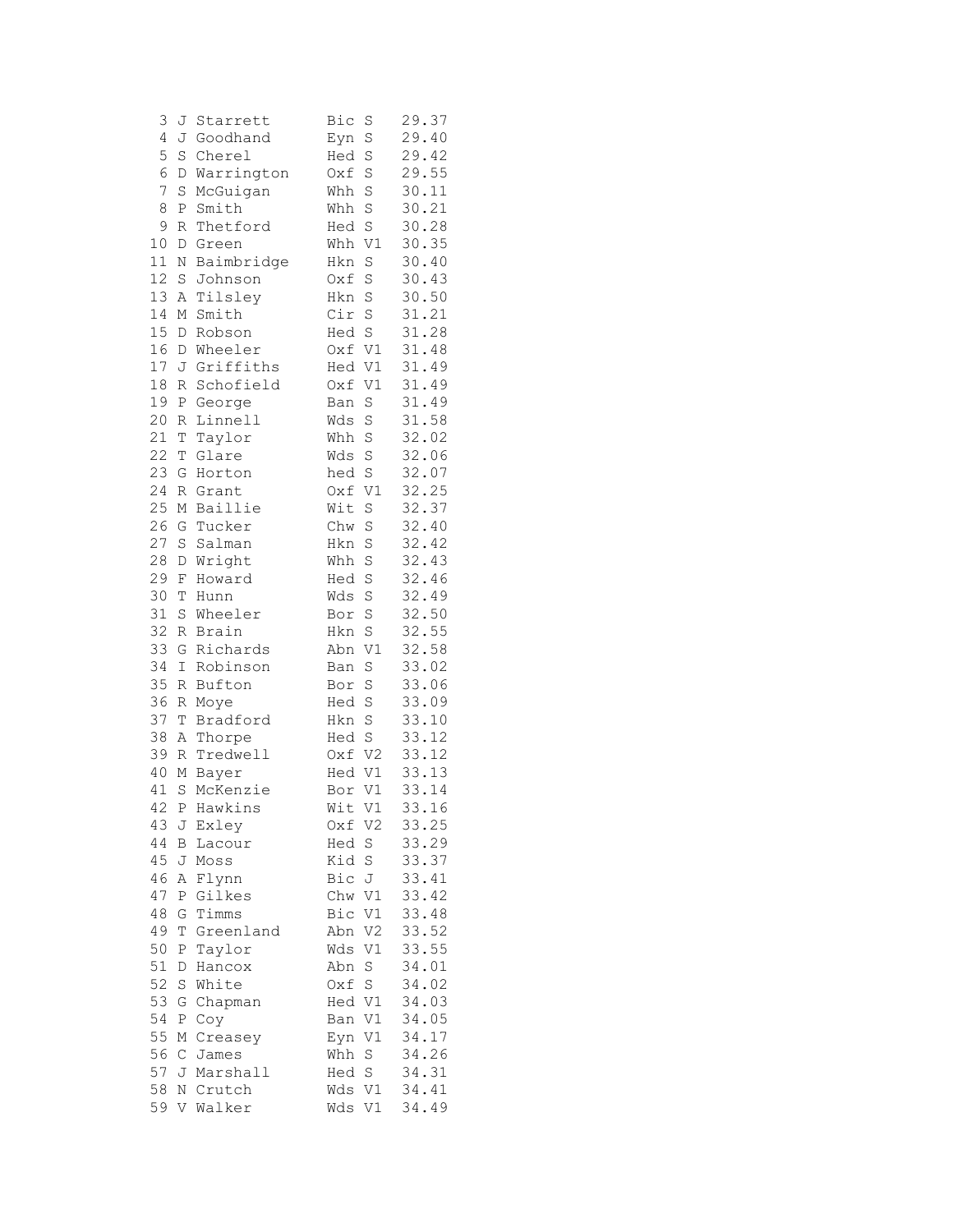| 60     | Η            | Cotton      | V1<br>Hed             | 34.50 |
|--------|--------------|-------------|-----------------------|-------|
| 61     | J            | Ashton      | Wit<br>V1             | 34.58 |
| 62     | М            | Shipway     | Wds<br>V <sub>2</sub> | 35.06 |
| 63     | J            | Backley     | Abn<br>$\rm S$        | 35.10 |
| 64     | T            | Stevens     | Cir<br>V1             | 35.10 |
| 65     | Η            | Nickau      | S<br>Hed              | 35.12 |
| 66     | $\mathbf P$  | Darton      | S<br>Hed              | 35.12 |
| 67     | В            | Ferris      | Cir V1                | 35.18 |
| 68     | R            | Gill        | V1<br>Bic             | 35.42 |
| 69     | $\mathsf C$  | Slator      | S<br>Hed              | 35.44 |
| 70     | Α            | Podbury     | S<br>Wit              | 35.50 |
| 71     | Ν            | Brown       | Kid V1                | 35.53 |
| 72     | $\mathsf C$  | Mills       | S<br>Whh              | 35.55 |
| 73     | $\rm F$      | VanCamben   | $\mathtt{V}1$<br>Abn  | 35.56 |
| 74     | $\mathsf C$  | Nellins     | Hed V1                | 35.58 |
| 75     | F            | Burtenshaw  | Hed V1                | 36.02 |
| 76     | $\mathbb N$  | Ν           | X<br>Xxx              | 36.06 |
| 77     | Α            |             | $\mathtt{V1}$<br>Abn  | 36.08 |
| 78     |              | Duncan      | S                     | 36.10 |
| 79     | J            | Ross        | Chw                   |       |
|        | Ι            | Avery       | Bic<br>$\mathtt{V1}$  | 36.11 |
| 80     | J            | Hanson      | Oup<br>$\rm S$        | 36.16 |
| $8\,1$ | G            | LeGood      | Wit<br>V1             | 36.18 |
| 82     | Ε            | Robinson    | V2<br>Hed             | 36.19 |
| 83     | Α            | Sabin       | Chw<br>S              | 36.32 |
| 84     | J            | Oliver      | Abn<br>V1             | 36.36 |
| 85     | М            | Gascoigne   | J<br>Eyn              | 36.41 |
| 86     | F            | Bailey      | $\rm S$<br>Hed        | 36.47 |
| 87     | Ν            | Ponting     | $\rm S$<br>Whh        | 36.49 |
| 88     | T            | Willson     | Cir<br>S              | 36.54 |
| 89     | Ε            | Shoesmith   | V <sub>2</sub><br>Hed | 36.54 |
| 90     | $\mathsf C$  | Jones       | Whh<br>$\rm S$        | 36.55 |
| 91     | $\mathbb D$  | Wilsiler    | Wit<br>V1             | 36.55 |
| 92     | J            | Christopher | Wds<br>V1             | 37.00 |
| 93     | J            | Wigmore     | Abn<br>V1             | 37.11 |
| 94     | D            | Candlin     | V1<br>Wit             | 37.13 |
| 95     | J            | Shaw        | V1<br>Chw             | 37.17 |
| 96     | $\, {\bf P}$ | Grimsdale   | V1<br>Oxf             | 37.26 |
| 97     | J            | Worth       | S<br>Hed              | 37.30 |
| 98     | R            | Payne       | V1<br>Hkn             | 37.44 |
| 99     |              | N Dolden    | Bic V1                | 37.46 |
| 100    | Τ            | O'Keefe     | V1<br>Oup             | 37.50 |
| 101    | D            | Hall        | S<br>Gos              | 37.51 |
| 102    | Τ            | Whitlock    | V1<br>Eyn             | 37.56 |
| 103    | R            | Goddard     | Chw<br>S              | 37.59 |
| 104    | S            | Knight      | S<br>Hkn              | 38.08 |
| 105    | S            | Caswell     | Kid<br>V1             | 38.09 |
| 106    | Τ            | Witts       | V1<br>Hed             | 38.12 |
| 107    | R            | Blencowe    | S<br>Hkn              | 38.23 |
| 108    | Κ            | Morgan      | Wit<br>V1             | 38.32 |
| 109    | Ρ            | Read        | V1<br>Hed             | 38.33 |
| 110    | Κ            | Gleeson     | Kid<br>V1             | 38.52 |
| 111    | R            | Cummings    | V1<br>Whh             | 38.58 |
| 112    | J            | McGowan     | Kid<br>$\rm V1$       | 39.02 |
| 113    | В            | McReadie    | S<br>Wit              | 39.04 |
| 114    |              | Harrington  | S                     | 39.07 |
|        | P            |             | Oup                   |       |
| 115    | Η            | Jacobs      | Hed<br>S<br>S         | 39.09 |
| 116    | R            | Woodley     | Bor                   | 39.14 |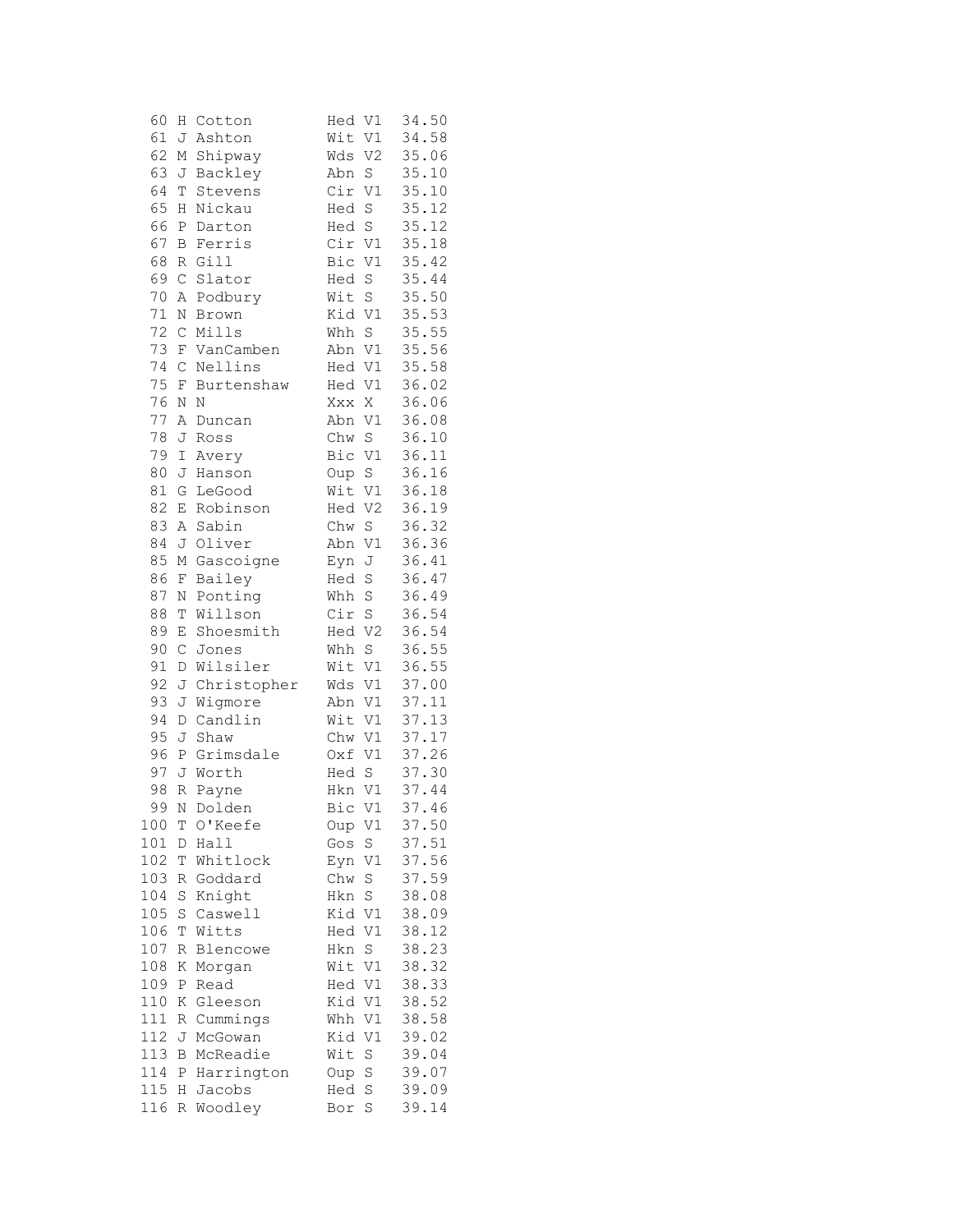| 117            | S            | Taylor             | Eyn V1 |                 | 39.21 |
|----------------|--------------|--------------------|--------|-----------------|-------|
| 118            | G            | Taylor             | Hed V1 |                 | 39.22 |
| 119            | D            | Wise               | Bor V3 |                 | 39.26 |
| 120            | S            | Twinn              | Abn V1 |                 | 39.27 |
| 121            | T            | King               | Whh V1 |                 | 39.44 |
| 122            | C            | Evans              | Chw V2 |                 | 39.46 |
| 123            | Α            | Garner             | Abn V1 |                 | 39.49 |
| 124            | Κ            | Newbold            | Hed    | $\rm S$         | 39.49 |
| 125            | Ρ            | Munro              | Bic S  |                 | 39.55 |
| 126            | М            | Dunmore            | Hed V2 |                 | 39.57 |
| 127            | Ρ            | Jennings           | Kid V2 |                 | 40.04 |
| 128            | Ρ            | Thomas             | Wit V1 |                 | 40.06 |
| 129            | Ν            | Clark              | Eyn S  |                 | 40.14 |
| 130            | R            | Blackwell          | Bor S  |                 | 40.19 |
| 131            | R            | Macdonald          | Bor    | V <sub>2</sub>  | 40.27 |
| 132            | J            | Benson             | Hed    | $S_{\parallel}$ | 40.41 |
| 133            | B            | Nash               | Bic J  |                 | 40.43 |
| 134            | R            | C <sub>O</sub>     | Hed V1 |                 | 40.55 |
| 135            | R            | Collcutt           | Hed S  |                 | 41.11 |
| 136            | Κ            | Baker              | Eyn V1 |                 | 41.17 |
| 137            | В            | Page               | Alc    | V2              | 41.40 |
| 138            | Α            | Reeves             | Hkn J  |                 | 41.52 |
| 139            | L            | Stratford          | Bic V2 |                 | 42.03 |
| 140            | D            | Howse              | Alc V2 |                 | 42.11 |
| 141            | J            | Borer              | Oup V1 |                 | 42.21 |
| 142            | I            | MacPherson         | Hed S  |                 | 42.40 |
| 143            | Ρ            | Timmins            | Abn V1 |                 | 42.49 |
| 144            | G            | Manning            | Hed V1 |                 | 42.58 |
| 145            | $\mathsf C$  | Riches             | Cir V1 |                 | 43.02 |
| 146            | Κ            | Villiers           | Hed V2 |                 | 43.27 |
| 147            | Α            | Upstone            | Hkn V2 |                 | 43.37 |
| 148            | $\mathsf C$  | Wheeler            | Abn V1 |                 | 43.51 |
| 149            | R            | Buswell            | Hed V2 |                 | 44.36 |
| 150            | $\, {\bf P}$ | Hart               | Chw V3 |                 | 45.20 |
| 151            | S            | McMinn             | Hed S  |                 | 45.43 |
| 152            | В            | Read               | Abn V2 |                 | 46.21 |
| 153            | Α            | Millbank           | Wit    | V <sub>2</sub>  | 46.40 |
| 154            | G            | Day                | Hed    | $\rm S$         | 47.16 |
| 155            | J            | Moore              | Hed    | S               | 47.18 |
|                |              | 156 R Smith        | Hed V3 |                 | 48.05 |
|                |              | 157 D King         |        | Abn V3 48.48    |       |
|                |              |                    |        |                 |       |
|                |              | Overall Junior Men |        |                 |       |
| $\mathbf{1}$   |              | M Gascoigne        |        | $Eyn$ 402       |       |
| $\mathbf{2}^-$ |              | A Reeves           | Hkn    | 534             |       |
|                |              |                    |        |                 |       |
|                |              | Overall Senior Men |        |                 |       |
| 1              | D            | Walmsley           | Bor    | 5               |       |
| 2              |              | J Goodhand         | Eyn    | 18              |       |
| $\overline{2}$ |              | S Pritchard        | Ban    | 18              |       |
| 4              |              | P Wilson           | Whh    | 21              |       |
| 5              | S            | McGuigan           | Whh    | 32              |       |
| 6              |              | S Cherel           | Hed    | 37              |       |
| 7              |              | R Thetford         | Hed    | 42              |       |
| 8              |              | D Ashton           | Wds    | 59              |       |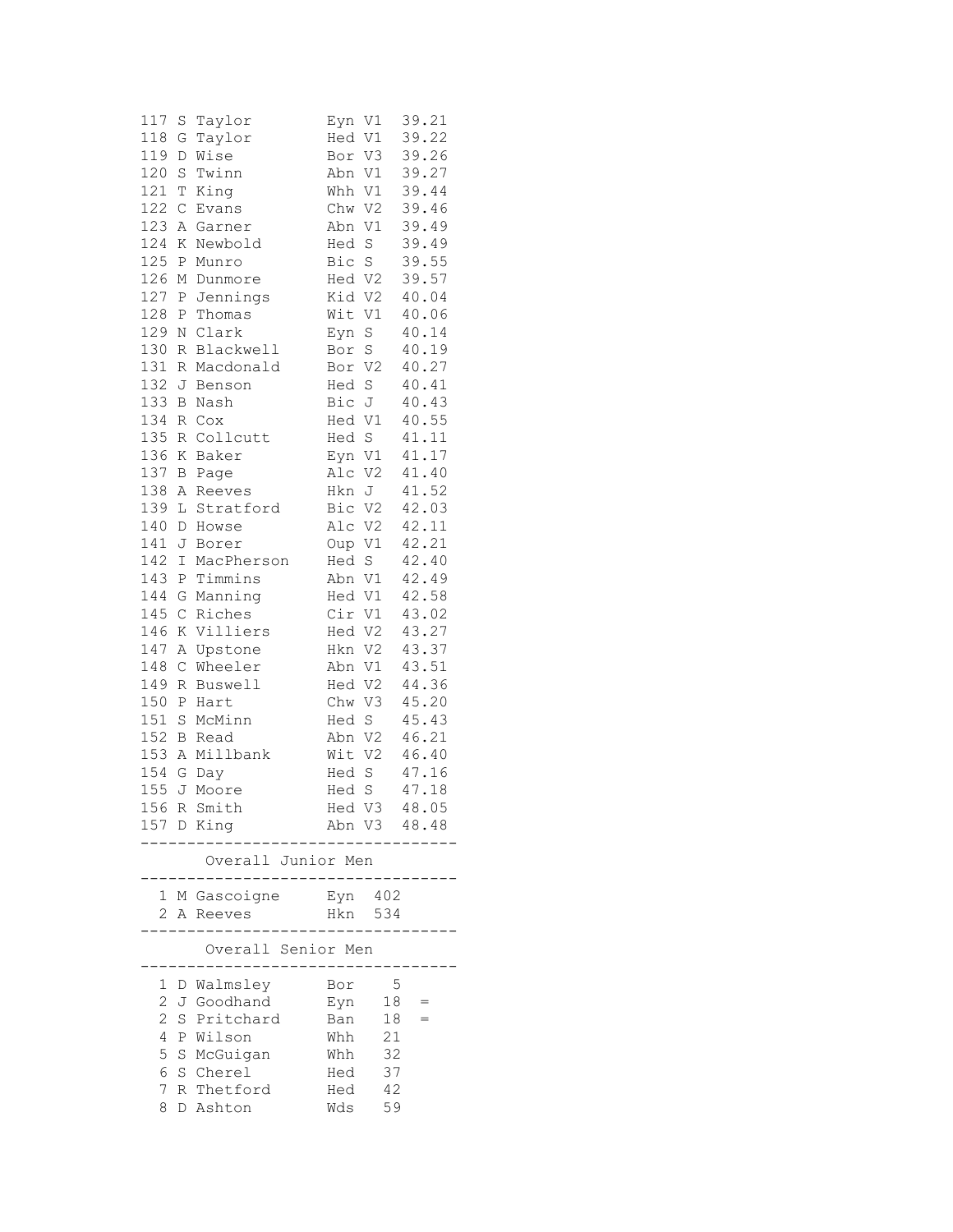| 9               |              | A Tilsley             | Hkn        | 63  |     |  |
|-----------------|--------------|-----------------------|------------|-----|-----|--|
| 10 <sub>o</sub> |              | N Baimbridge          | Hkn        | 65  |     |  |
| 11              | J            | Moss                  | Kid        | 74  |     |  |
|                 |              | 12 R Linnell          | Wds        | 99  |     |  |
| 13 T            |              | Hunn                  | Wds        | 103 |     |  |
| 14              |              | D Robson              | Hed        | 109 |     |  |
|                 |              | 15 P George           | Ban        | 112 |     |  |
| 16              | $\mathbf{I}$ | Robinson              | Ban        | 116 |     |  |
|                 |              | 17 T Glare            | Wds        | 120 |     |  |
|                 |              | 18 S Salman           | Hkn        | 129 |     |  |
|                 |              | 19 T Taylor           | Whh        | 142 |     |  |
| 20              |              | M Baillie             | Wit        | 143 |     |  |
| 21              |              | T Bradford            | Hkn        | 152 |     |  |
|                 |              | 22 S Wheeler          | Bor        | 159 |     |  |
|                 |              | 23 F Howard           | Hed        | 173 |     |  |
|                 |              | 24 R Brain            | Hkn        | 174 |     |  |
|                 |              | 25 B Lacour           | Hed 207    |     |     |  |
| 26              |              | A Grove               | Eyn 224    |     |     |  |
|                 |              | 27 P Darton           | Hed        | 234 |     |  |
| 28              |              | J Marshall            | Hed        | 242 |     |  |
| 29 C            |              | Mills                 | Whh        | 268 |     |  |
| 30              |              | N Ponting             | Whh        | 307 |     |  |
|                 |              | 31 C Slator           | Hed        | 311 |     |  |
|                 |              | 32 J Nash             | Oup        | 337 |     |  |
|                 |              | 33 J Hanson           | Oup        | 347 |     |  |
|                 |              | 34 C Jones            | Whh        | 385 |     |  |
|                 |              | 35 T Willson          | Cir        | 408 |     |  |
| 36              |              | R Blencowe            | Hkn 454    |     |     |  |
|                 |              | 37 J Ross             | Chw $467$  |     |     |  |
| 38              |              | H Jacobs              | Hed 490    |     |     |  |
|                 |              | 39 R Goddard          | Chw 505    |     |     |  |
|                 |              | 40 S McMinn           | Hed 586    |     |     |  |
|                 |              | 41 J Moore            | Hed 660    |     |     |  |
|                 |              | Overall Vet 40 Men    |            |     |     |  |
|                 |              |                       | ---------- |     |     |  |
|                 |              | 1 D Wheeler           | Oxf 64     |     |     |  |
| $\mathbf{2}$    |              | R Grant               | Oxf        | 86  |     |  |
| 3               |              | G Richards            | Abn 106    |     |     |  |
|                 |              | 4 R Schofield 0xf 108 |            |     |     |  |
| 5               | М            | Bayer                 | Hed        | 182 |     |  |
| 6               | $\rm S$      | McKenzie              | Bor        | 198 |     |  |
| 7               | М            | Creasey               | Eyn        | 199 |     |  |
| 8               | $\mathbb M$  | Kilcoyne              | Oxf        | 211 |     |  |
| 9               | G            | Chapman               | Hed        | 212 | $=$ |  |
| 9               | Ρ            | Taylor                | Wds        | 212 |     |  |
| 11              | G            | Mort                  | Oup        | 219 |     |  |
| 12              | Ρ            | Gilkes                | Chw        | 229 |     |  |
| 13              | G            | Timms                 | Bic        | 232 |     |  |
| 14              | В            | Ferris                | Cir        | 267 |     |  |
| 15              | J            | Ashton                | Wit        | 286 |     |  |
| 16              | Ν            | Brown                 | Kid        | 295 |     |  |
| 17              | R            | Gill                  | Bic        | 317 |     |  |
| 18              | $\mathsf C$  | Nellins               | Hed        | 318 |     |  |
| 19              | G            | LeGood                | Wit        | 324 | =   |  |
| 19              | Т            | Carroll               | Gos        | 324 | $=$ |  |
| 21              | А            | Duncan                | Abn        | 335 |     |  |